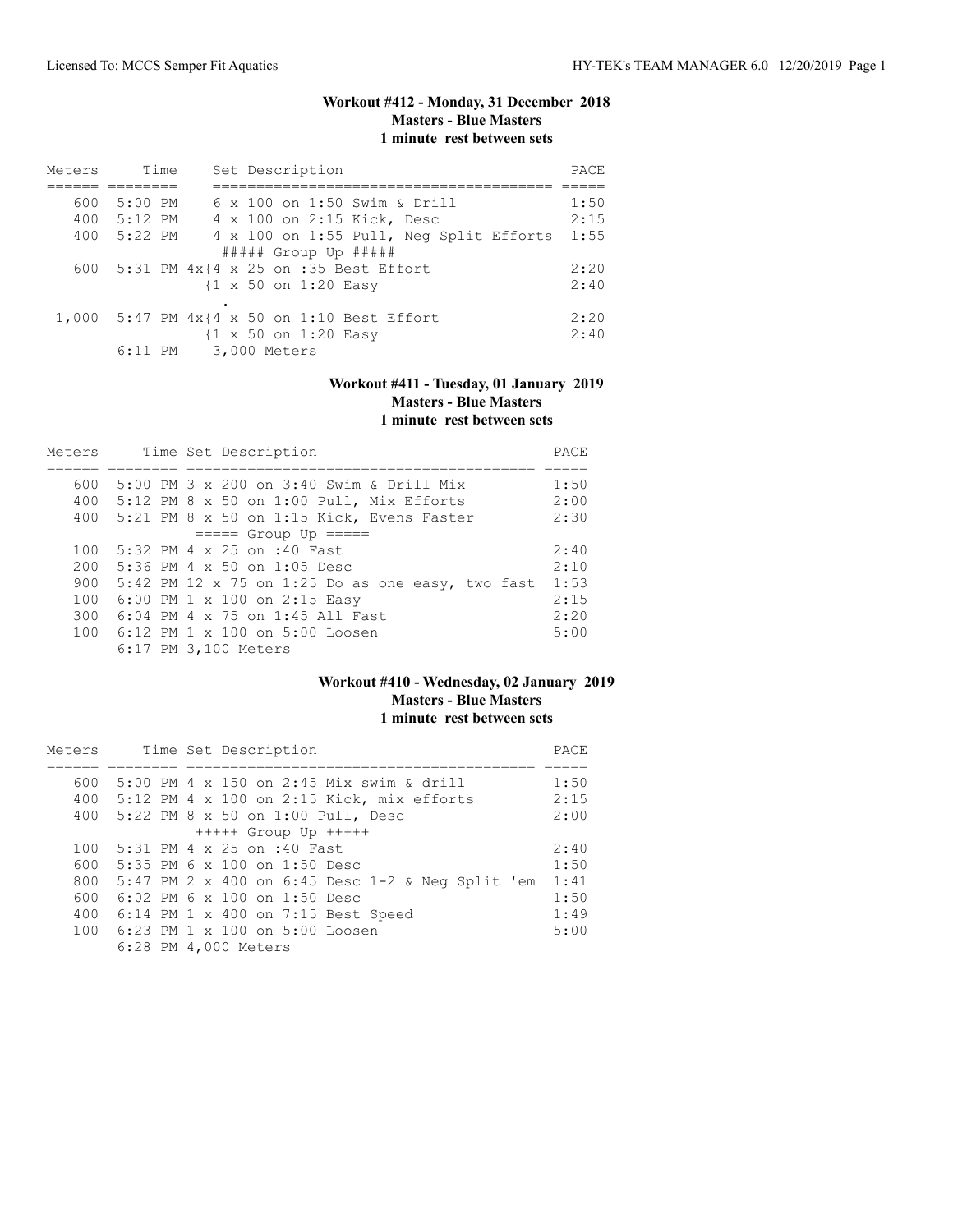# **Workout #409 - Thursday, 03 January 2019 Masters - Blue Masters 1 minute rest between sets**

| Meters |  | Time Set Description                         | PACE |
|--------|--|----------------------------------------------|------|
|        |  |                                              |      |
| 600    |  | 5:00 PM 2 x 300 on 5:45 Swim and drill       | 1:55 |
|        |  | 400 5:13 PM 8 x 50 on 1:15 Kick, mix efforts | 2:30 |
|        |  | 400 5:24 PM 4 x 100 on 1:50 Pull, Desc       | 1:50 |
|        |  | 88888 Group Up 88888                         |      |
| 200    |  | 5:33 PM 4 x 50 on 1:05 Desc                  | 2:10 |
| 600    |  | 5:39 PM 8 x 75 on 1:50 Hold best pace        | 2:27 |
| 100    |  | 5:55 PM 1 x 100 on 2:00 Loosen (start early) | 2:00 |
| 600    |  | 5:58 PM 8 x 75 on 2:00 Hold best pace        | 2:40 |
| 100    |  | 6:15 PM $1 \times 100$ on 5:00 Loosen        | 5:00 |
|        |  | 6:20 PM 3,000 Meters                         |      |

# **Workout #421 - Monday, 07 January 2019 Masters - Blue Masters 1 minute rest between sets**

| Meters |  |  | Time Set Description                        | PACE |
|--------|--|--|---------------------------------------------|------|
|        |  |  |                                             |      |
| 600    |  |  | 5:00 PM 2 x 300 on 5:45 Swim & Drill        | 1:55 |
| 400    |  |  | 5:13 PM 8 x 50 on 1:15 Kick, mix efforts    | 2:30 |
| 400    |  |  | 5:24 PM 4 x 100 on 1:50 Pull, Desc          | 1:50 |
|        |  |  | ^^^^^^ Group Up ^^^^^^                      |      |
| 200    |  |  | $5:33$ PM 4 x 50 on 1:05 Desc               | 2:10 |
| 100    |  |  | 5:39 PM 4 x 25 on :40 Fast                  | 2:40 |
| 600    |  |  | 5:43 PM 8 x 75 on 2:00 How fast can you go? | 2:40 |
| 50     |  |  | 6:00 PM 1 x 50 on 1:30 Easy, Start Early    | 3:00 |
| 600    |  |  | 6:03 PM 8 x 75 on 1:45 Can you go as fast?  | 2:20 |
| 100    |  |  | 6:18 PM 1 x 100 on 5:00 Loosen              | 5:00 |
|        |  |  | 6:23 PM 3,050 Meters                        |      |

### **Workout #424 - Tuesday, 08 January 2019 Masters - Blue Masters 1 minute rest between sets**

| Meters | Time        |  | Set Description                                       | PACE |
|--------|-------------|--|-------------------------------------------------------|------|
|        |             |  |                                                       |      |
| 600    | 5:00 PM     |  | 3 x 200 on 3:40 Mix swim & drill                      | 1:50 |
|        | 400 5:12 PM |  | 4 x 100 on 2:20 Kick, some fast!                      | 2:20 |
| 450    | 5:23 PM     |  | 6 x 75 on 1:30 Pull, build                            | 2:00 |
|        |             |  | ***** Group Up *****                                  |      |
| 100    |             |  | 5:33 PM 4 x 25 on :40 Fast                            | 2:40 |
|        |             |  | 1,500 5:37 PM 3x{4 x 100 on 1:45 Desc                 | 1:45 |
|        |             |  | $\{1 \times 50 \text{ on } 1:15 \text{ Max Effect}\}$ | 2:30 |
|        |             |  | {1 x 50 on 1:30 Easy                                  | 3:00 |
|        |             |  | 6:07 PM 3,050 Meters                                  |      |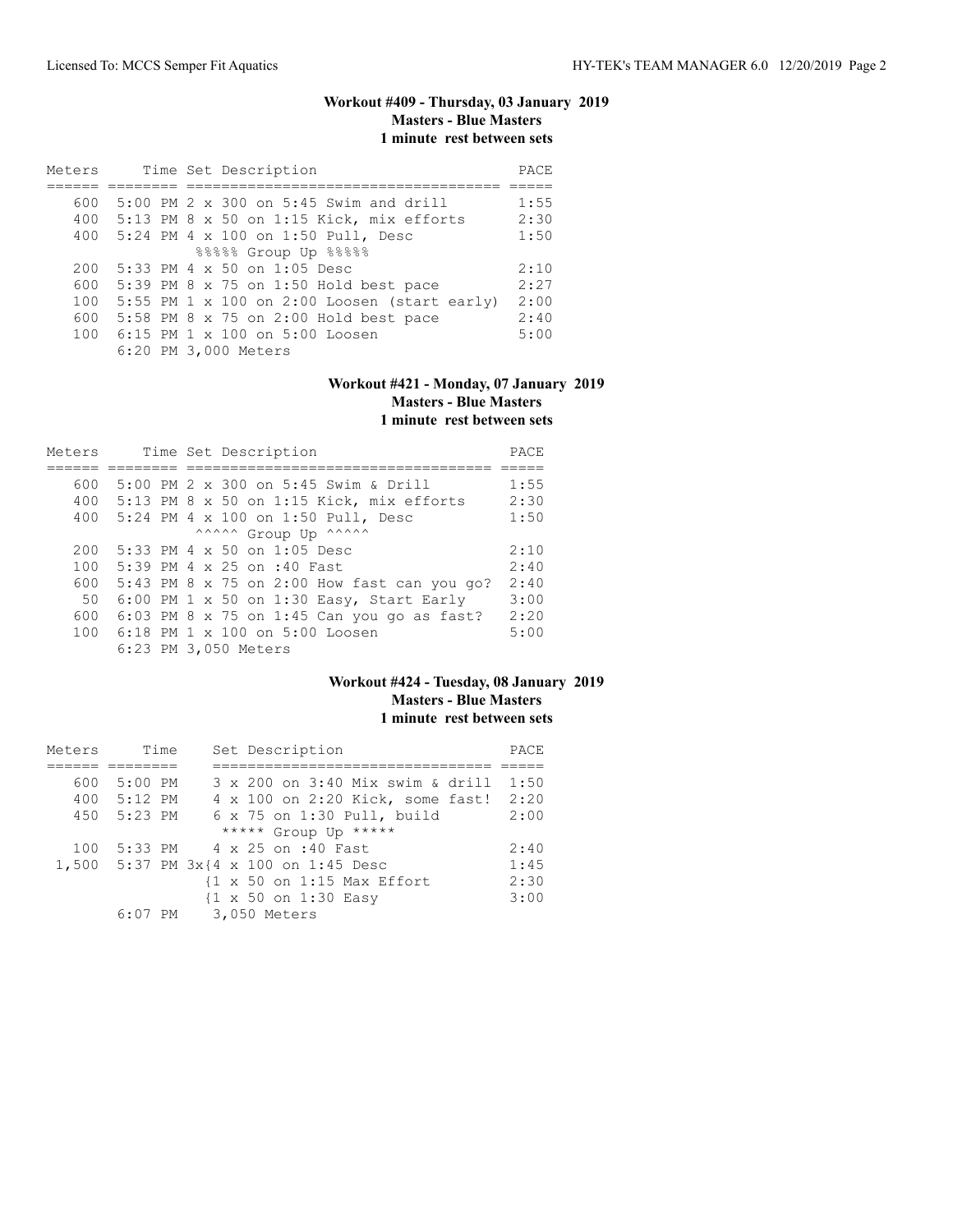# **Workout #427 - Wednesday, 09 January 2019 Masters - Blue Masters 1 minute rest between sets**

| Meters |  | Time Set Description                            |      |  |  |  |  |
|--------|--|-------------------------------------------------|------|--|--|--|--|
|        |  |                                                 |      |  |  |  |  |
| 600    |  | 5:00 PM 4 x 150 on 2:50 Swim & Drill            | 1:53 |  |  |  |  |
|        |  | 450 5:13 PM 6 x 75 on 1:50 Kick, last 25 faster | 2:27 |  |  |  |  |
|        |  | 400 5:25 PM 8 x 50 on 1:05 Pull, Desc           | 2:10 |  |  |  |  |
|        |  | $--- -$ Group Up $---$                          |      |  |  |  |  |
|        |  | $200$ 5:35 PM 4 x 50 on 1:05 Desc               | 2:10 |  |  |  |  |
|        |  | 600 5:41 PM 1 x 600 on 10:30 Neg Split          | 1:45 |  |  |  |  |
| 600    |  | 5:53 PM 6 x 100 on 1:45 Alt 1 easier, 1 faster  | 1:45 |  |  |  |  |
| 600    |  | 6:05 PM 1 x 600 on 10:40 Neg Split              | 1:47 |  |  |  |  |
| 600    |  | 6:17 PM 6 x 100 on 1:50 Alt 1 easier, 2 faster  | 1:50 |  |  |  |  |
|        |  | 100 6:29 PM 1 x 100 on 5:00 Loosen              | 5:00 |  |  |  |  |
|        |  | 6:34 PM 4,150 Meters                            |      |  |  |  |  |

#### **Workout #430 - Thursday, 10 January 2019 Masters - Blue Masters 1 minute rest between sets**

| Meters | Time      | Set Description                            | PACE |
|--------|-----------|--------------------------------------------|------|
|        |           |                                            |      |
| 600    | $5:00$ PM | 6 x 100 on 1:50 Swim & drill               | 1:50 |
| 400    | 5:12 PM   | 8 x 50 on 1:15 Kick, Evens Fast            | 2:30 |
| 400    | 5:23 PM   | $4 \times 100$ on 1:50 Pull as desired     | 1:50 |
|        |           | $====$ Group Up $====$                     |      |
| 100    |           | 5:32 PM 4 x 25 on :40 Fast                 | 2:40 |
| 1,600  |           | 5:36 PM 4x{2 x 150 on 2:30 Strong & Steady | 1:40 |
|        |           | {2 x 50 on 1:10 #1 Max, #2 Easier          | 2:20 |
|        |           | 6:06 PM 3,100 Meters                       |      |

### **Workout #433 - Monday, 14 January 2019 Masters - Blue Masters 1 minute rest between sets**

| Meters |  | Time Set Description                        | PACE |
|--------|--|---------------------------------------------|------|
|        |  |                                             |      |
| 600    |  | 5:00 PM 6 x 100 on 1:50 Drill & swim        | 1:50 |
| 400    |  | $5:12$ PM 4 x 100 on 1:50 Pull, MIx Efforts | 1:50 |
| 400    |  | 5:21 PM 8 x 50 on 1:15 Kick, Mix Efforts    | 2:30 |
|        |  | <i>aaaaa</i> Group Up aaaaa                 |      |
| 100    |  | 5:32 PM 4 x 25 on :40 Fast                  | 2:40 |
|        |  | No matter what, #10 always MAX!!            |      |
| 500    |  | 5:36 PM 10 x 50 on 1:10 1 Easier, 1 Faster  | 2:20 |
| 500    |  | 5:49 PM 10 x 50 on 1:10 1 Easier, 2 Faster  | 2:20 |
| 500    |  | 6:02 PM 10 x 50 on 1:10 1 Easier, 3 Faster  | 2:20 |
| 100    |  | 6:15 PM 1 x 100 on 5:00 Loosen              | 5:00 |
|        |  | 6:20 PM 3,100 Meters                        |      |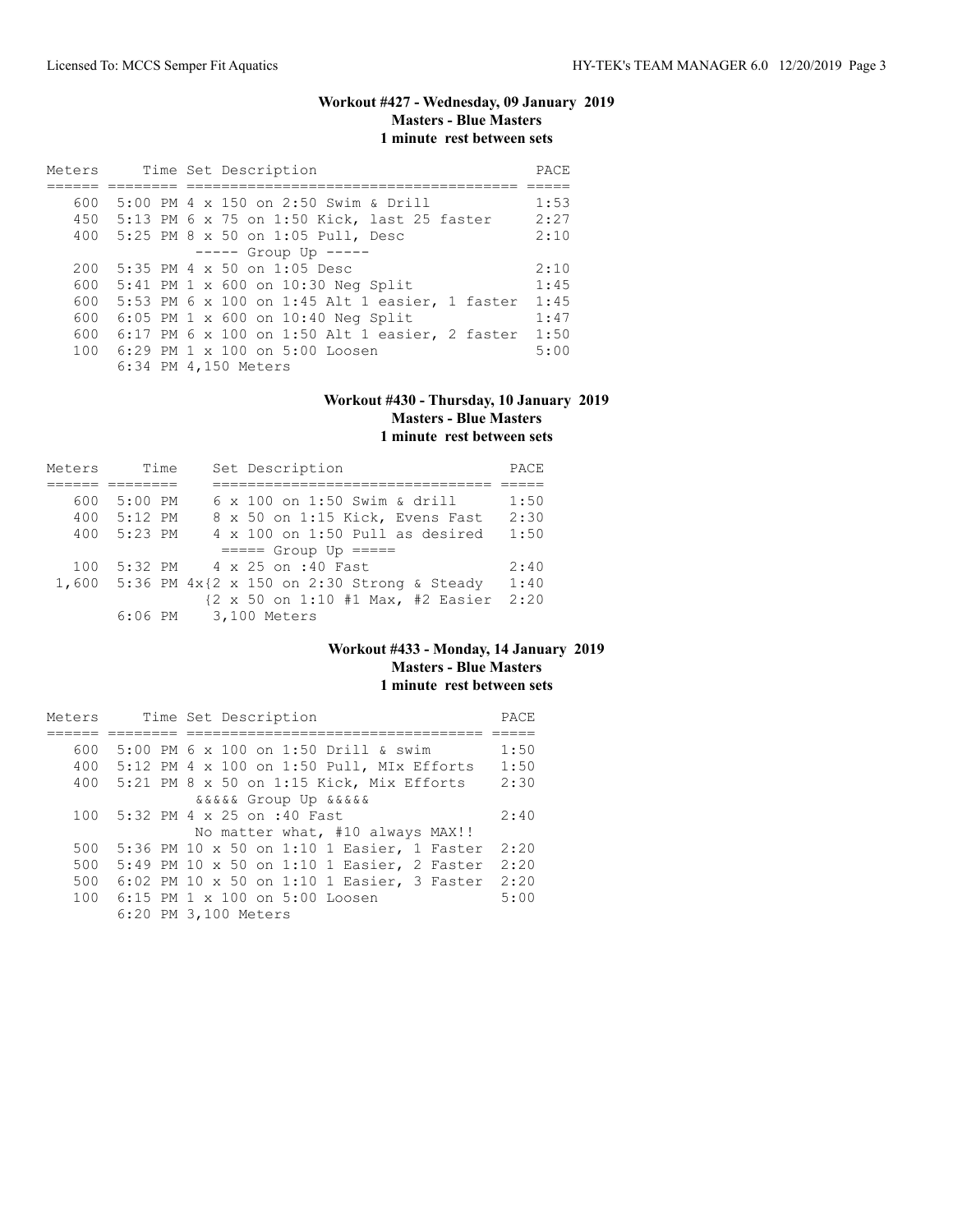# **Workout #436 - Tuesday, 15 January 2019 Masters - Blue Masters 1 minute rest between sets**

| Meters | Time Set Description                              | PACE |
|--------|---------------------------------------------------|------|
|        |                                                   |      |
| 600    | 5:00 PM 2 x 300 on 5:45 Mix swim & drill          | 1:55 |
|        | 450 5:13 PM 6 x 75 on 1:45 Kick, last 25 stronger | 2:20 |
|        | 400 5:25 PM 4 x 100 on 1:50 Pull, Desc            | 1:50 |
|        | @@@@@ Group Up @@@@@                              |      |
| 100    | 5:34 PM 4 x 25 on :40 Fast                        | 2:40 |
| 200    | $5:38$ PM 4 $\times$ 50 on 1:05 Desc              | 2:10 |
| 600    | 5:44 PM 3 x 200 on 3:35 Desc                      | 1:48 |
| 400    | 5:56 PM 2 x 200 on 3:45 Desc                      | 1:52 |
| 200    | 6:05 PM 1 x 200 on 4:00 Last one, fast one        | 2:00 |
| 100    | 6:10 PM $1 \times 100$ on $5:00$ Losen            | 5:00 |
|        | 6:15 PM 3,050 Meters                              |      |

#### **Workout #439 - Wednesday, 16 January 2019 Masters - Blue Masters 1 minute rest between sets**

| Meters |                                       |  |  | Time Set Description |                                           | PACE |
|--------|---------------------------------------|--|--|----------------------|-------------------------------------------|------|
|        |                                       |  |  |                      |                                           |      |
| 600    |                                       |  |  |                      | 5:00 PM 3 x 200 on 3:45 Swim & drill      | 1:52 |
| 450    |                                       |  |  |                      | 5:13 PM 6 x 75 on 1:45 Kick, Build        | 2:20 |
| 400    |                                       |  |  |                      | 5:25 PM 4 x 100 on 1:50 Pull, Desc        | 1:50 |
|        |                                       |  |  |                      | $++++$ Group Up $++++$                    |      |
| 500    |                                       |  |  |                      | 5:34 PM 10 x 50 on 1:05 Desc 1-5 & 6-10   | 2:10 |
| 500    |                                       |  |  |                      | 5:46 PM 1 x 500 on 8:30 Neg Split         | 1:42 |
| 500    | 5:56 PM 5 $\times$ 100 on 1:40 Desc   |  |  |                      |                                           | 1:40 |
| 500    | $6:06$ PM 5 $\times$ 100 on 1:45 Desc |  |  |                      |                                           | 1:45 |
| 500    | 6:16 PM 5 x 100 on 1:50 Desc          |  |  |                      |                                           | 1:50 |
| 100    |                                       |  |  |                      | $6:27$ PM $1 \times 100$ on $5:00$ Loosen | 5:00 |
|        | 6:32 PM 4,050 Meters                  |  |  |                      |                                           |      |

# **Workout #442 - Thursday, 17 January 2019 Masters - Blue Masters 1 minute rest between sets**

| Meters |  | Time Set Description                        | PACE |
|--------|--|---------------------------------------------|------|
|        |  |                                             |      |
| 600    |  | 5:00 PM 6 x 100 on 1:50 Drill & Swim        | 1:50 |
| 400    |  | 5:12 PM 8 x 50 on 1:10 Kick, mix it up      | 2:20 |
| 450    |  | 5:23 PM 6 x 75 on 1:25 Pull, faster last 25 | 1:53 |
|        |  | ~~~~~ Group Up ~~~~~                        |      |
| 100    |  | 5:33 PM 4 x 25 on :40 Fast                  | 2:40 |
| 1,200  |  | 5:37 PM 8 x 150 on 2:40 Desc 1-4 / 5-8      | 1:47 |
| 50     |  | 6:00 PM 1 x 50 on 1:15 Easy                 | 2:30 |
| 150    |  | $6:03$ PM 1 x 150 on 3:00 Last one fast one | 2:00 |
| 100    |  | 6:07 PM 1 x 100 on 5:00 Loosen              | 5:00 |
|        |  | 6:12 PM 3,050 Meters                        |      |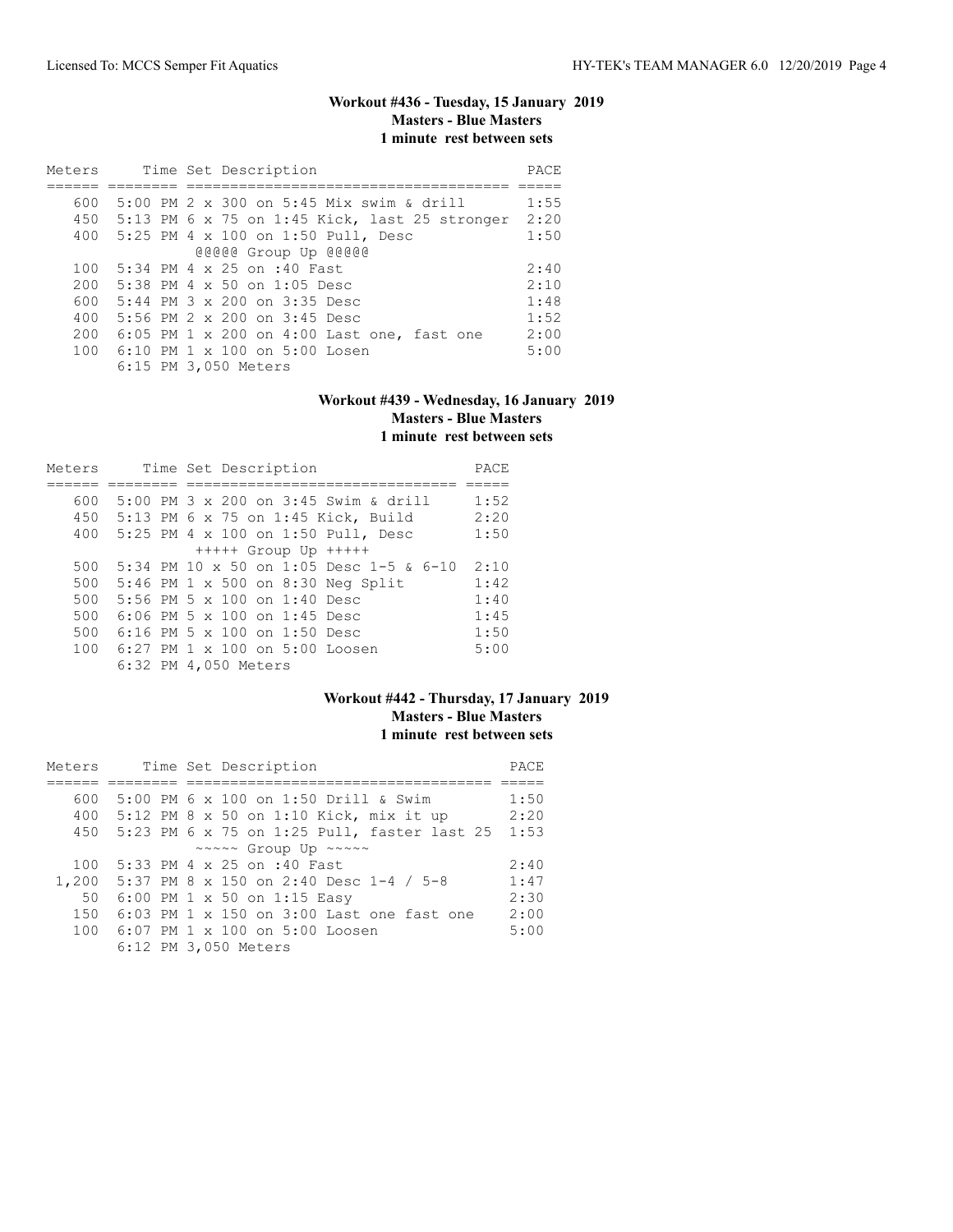# **Workout #445 - Monday, 21 January 2019 Masters - Blue Masters 1 minute rest between sets**

| Meters | Time Set Description                         | PACE |
|--------|----------------------------------------------|------|
|        |                                              |      |
| 600    | 5:00 PM 6 x 100 on 1:50 Swim & Drill         | 1:50 |
| 400    | 5:12 PM 4 x 100 on 2:15 Kick, last 25 faster | 2:15 |
|        | 400 5:22 PM 4 x 100 on 1:55 Pull, Desc       | 1:55 |
|        | $11111$ Group Up $\N\$                       |      |
| 100    | 5:31 PM 4 x 25 on :40 Fast                   | 2:40 |
| 500    | 5:35 PM 4 $\times$ 125 on 2:20 Desc          | 1:52 |
| 400    | $5:46$ PM 4 x 100 on 1:55 Desc               | 1:55 |
| 300    | 5:55 PM 4 x 75 on 1:30 Desc                  | 2:00 |
| 200    | 6:02 PM 4 x 50 on 1:05 Desc                  | 2:10 |
| 100    | $6:08$ PM $1 \times 100$ on $5:00$ Loosen    | 5:00 |
|        | 6:13 PM 3,000 Meters                         |      |

#### **Workout #448 - Tuesday, 22 January 2019 Masters - Blue Masters 1 minute rest between sets**

| Meters | Time        | Set Description                           | PACE |
|--------|-------------|-------------------------------------------|------|
|        |             |                                           |      |
| 600    | 5:00 PM     | $4 \times 150$ on 2:50 Swim and Drill Mix | 1:53 |
|        | 400 5:13 PM | 8 x 50 on 1:00 Pull, Desc                 | 2:00 |
| 400    | 5:22 PM     | 8 x 50 on 1:15 Kick, Evens Faster         | 2:30 |
|        |             | ***** Group Up *****                      |      |
|        |             | 1,600 5:33 PM 4x{2 x 50 on 1:10 FAST!!    | 2:20 |
|        |             | {2 x 150 on 2:40 Desc                     | 1:47 |
| 100    | 6:05 PM     | $1 \times 100$ on $5:00$ Loosen           | 5:00 |
|        | $6:10$ PM   | 3,100 Meters                              |      |

### **Workout #451 - Wednesday, 23 January 2019 Masters - Blue Masters 1 minute rest between sets**

| Meters |  | Time Set Description                         | PACE |
|--------|--|----------------------------------------------|------|
|        |  |                                              |      |
| 600    |  | 5:00 PM 3 x 200 on 3:45 Drill & Swim         | 1:52 |
| 400    |  | $5:13$ PM 4 x 100 on 2:15 Kick, mix efforts  | 2:15 |
| 400    |  | $5:23$ PM 8 x 50 on 1:00 Pull, Build or Desc | 2:00 |
|        |  | $:::::$ Group Up $:::::$                     |      |
| 200    |  | $5:32$ PM 4 x 50 on 1:05 Desc                | 2:10 |
| 800    |  | $5:38$ PM $2 \times 400$ on 6:50 Desc        | 1:42 |
| 400    |  | 5:53 PM 4 $\times$ 100 on 1:45 Desc          | 1:45 |
| 800    |  | $6:01$ PM $2 \times 400$ on $7:10$ Desc      | 1:48 |
| 400    |  | 6:17 PM 4 x 100 on 1:50 Desc                 | 1:50 |
| 100    |  | $6:26$ PM $1 \times 100$ on $5:00$ Loosen    | 5:00 |
|        |  | 6:31 PM 4,100 Meters                         |      |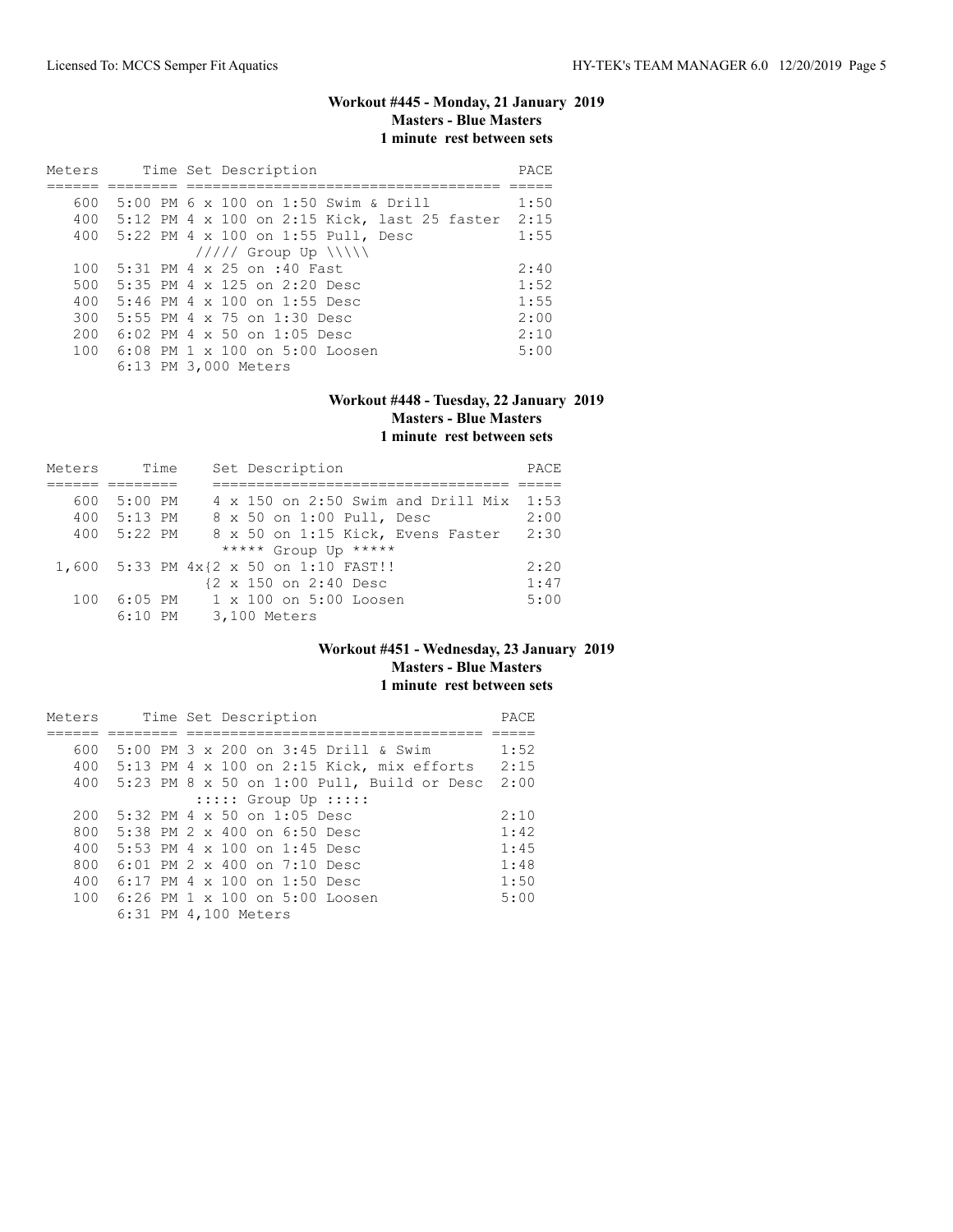# **Workout #454 - Thursday, 24 January 2019 Masters - Blue Masters 1 minute rest between sets**

| Meters |             | Time | Set Description                           | PACE |
|--------|-------------|------|-------------------------------------------|------|
|        |             |      |                                           |      |
| 600    | $5:00$ PM   |      | $2 \times 300$ on 5:50 Swim and drill mix | 1:57 |
|        | 400 5:13 PM |      | 8 x 50 on 1:15 Kick, mix efforts          | 2:30 |
|        | 400 5:24 PM |      | 4 x 100 on 1:50 Pull, Desc                | 1:50 |
|        |             |      | $$$ \$\$\$\$\$ Group Up \$\$\$\$\$        |      |
| 100    |             |      | 5:33 PM 4 x 25 on :40 Fast                | 2:40 |
|        |             |      | 1,200 5:37 PM 2x{2 x 100 on 2:00 Desc     | 2:00 |
|        |             |      | {2 x 100 on 1:50 Desc                     | 1:50 |
|        |             |      | {2 x 100 on 1:40 Desc                     | 1:40 |
|        |             |      |                                           |      |
| 200    | $6:00$ PM   |      | 2 x 100 on 2:00 #1 Moderate, #2 Best      | 2:00 |
|        | 100 6:05 PM |      | 1 x 100 on 5:00 Loosen                    | 5:00 |
|        | $6:10$ PM   |      | 3,000 Meters                              |      |

#### **Workout #457 - Monday, 28 January 2019 Masters - Blue Masters 1 minute rest between sets**

| Meters |  | Time Set Description                                          | PACE |
|--------|--|---------------------------------------------------------------|------|
|        |  |                                                               |      |
| 500    |  | 5:00 PM 1 x 500 on 9:00 Mix swim & Drill                      | 1:48 |
| 500    |  | $5:10$ PM 1 x 500 on 9:00 Pull, mix speeds                    | 1:48 |
| 400    |  | 5:20 PM $4 \times 100$ on 2:20 Kick, mix in a fast 25 on each | 2:20 |
|        |  | ***** Group Up ******                                         |      |
| 100    |  | 5:31 PM 4 x 25 on :50 Speedy!                                 | 3:20 |
| 400    |  | 5:36 PM 8 x 50 on 1:05 Desc 1-4, 5-8                          | 2:10 |
| 200    |  | 5:46 PM 1 x 200 on 4:00 Loosen, Get Ready                     | 2:00 |
| 600    |  | 5:51 PM 6 x 100 on 3:00 Test Yourself!!                       | 3:00 |
|        |  | 300 6:10 PM 1 x 300 on 6:00 Cool down                         | 2:00 |
|        |  | 6:16 PM 3,000 Meters                                          |      |

# **Workout #460 - Tuesday, 29 January 2019 Masters - Blue Masters 1 minute rest between sets**

| Meters |  | Time Set Description                        | <b>PACE</b> |
|--------|--|---------------------------------------------|-------------|
|        |  |                                             |             |
| 600    |  | 5:00 PM 2 x 300 on 5:50 Swim & Drill        | 1:57        |
| 450    |  | 5:13 PM 6 x 75 on 1:45 Kick, middle faster  | 2:20        |
| 400    |  | 5:25 PM 4 x 100 on 1:50 Pull, Build         | 1:50        |
|        |  | XxXxX Group Up XxXxX                        |             |
| 200    |  | $5:34$ PM 4 x 50 on 1:05 Desc               | 2:10        |
| 400    |  | $5:40$ PM 2 x 200 on 3:50 Desc              | 1:55        |
| 400    |  | $5:49$ PM 2 x 200 on $3:40$ Desc            | 1:50        |
| 400    |  | 5:58 PM $2 \times 200$ on $3:30$ Desc       | 1:45        |
| 200    |  | 6:06 PM 1 x 200 on 4:00 Last one, fast one! | 2:00        |
|        |  | 100 6:11 PM 1 x 100 on 5:00 Loosen          | 5:00        |
|        |  | 6:16 PM 3,150 Meters                        |             |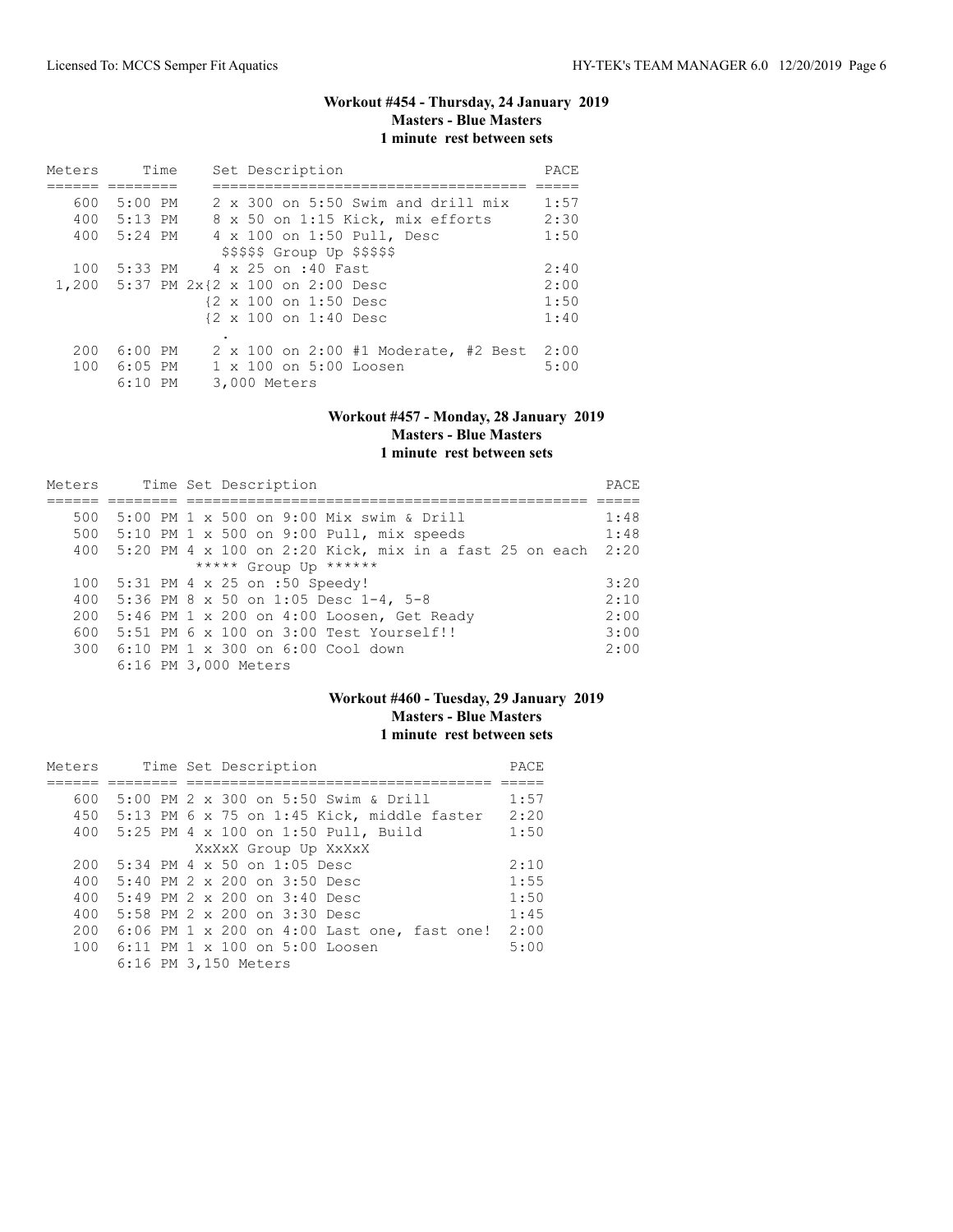# **Workout #463 - Wednesday, 30 January 2019 Masters - Blue Masters 1 minute rest between sets**

| Meters |  |  | Time Set Description                            | PACE |
|--------|--|--|-------------------------------------------------|------|
|        |  |  |                                                 |      |
| 600    |  |  | 5:00 PM 3 x 200 on 3:50 Drill and swim          | 1:55 |
| 400    |  |  | 5:13 PM 4 x 100 on 2:20 Kick, mix it up         | 2:20 |
|        |  |  | 450 5:24 PM 6 x 75 on 1:25 Pull, last 25 faster | 1:53 |
|        |  |  | $== == $ Group Up $== == $                      |      |
| 600    |  |  | 5:34 PM 2 x 300 on 5:15 Desc                    | 1:45 |
| 400    |  |  | $5:46$ PM $2 \times 200$ on $3:30$ Desc         | 1:45 |
| 200    |  |  | 5:54 PM 2 x 100 on 1:45 Desc                    | 1:45 |
| 100    |  |  | 5:59 PM $2 \times 50$ on $1:00$ Desc            | 2:00 |
| 200    |  |  | 6:02 PM 2 x 100 on 1:50 Desc                    | 1:50 |
| 400    |  |  | $6:07$ PM $2 \times 200$ on $3:40$ Desc         | 1:50 |
| 600    |  |  | 6:16 PM 2 x 300 on 5:30 Desc                    | 1:50 |
| 100    |  |  | $6:28$ PM $1 \times 100$ on $5:00$ Loosen       | 5:00 |
|        |  |  | 6:33 PM 4,050 Meters                            |      |

#### **Workout #466 - Thursday, 31 January 2019 Masters - Blue Masters 1 minute rest between sets**

| Meters | Time      |              | Set Description                       | PACE |
|--------|-----------|--------------|---------------------------------------|------|
|        |           |              |                                       |      |
| 600    | $5:00$ PM |              | $6 \times 100$ on 1:50 Swim and drill | 1:50 |
| 400    | 5:12 PM   |              | 8 x 50 on 1:15 Kick, Desc             | 2:30 |
| 400    | 5:23 PM   |              | 8 x 50 on 1:00 Pull, mix it up        | 2:00 |
|        |           |              | ^^^^^^ Group Up ^^^^^^                |      |
| 100    |           |              | 5:32 PM 4 x 25 on :40 Fast            | 2:40 |
|        |           |              | 1,500 5:36 PM 3x{2 x 200 on 3:30 Desc | 1:45 |
|        |           |              | {2 x 50 on 1:15 Very Fast             | 2:30 |
| 100    | $6:06$ PM |              | 1 x 100 on 5:00 Loosen                | 5:00 |
|        | $6:11$ PM | 3,100 Meters |                                       |      |

# **Workout #485 - Monday, 04 February 2019 Masters - Blue Masters 1 minute rest between sets**

| Meters |             | Time |  | Set Description                           | PACE |
|--------|-------------|------|--|-------------------------------------------|------|
|        |             |      |  |                                           |      |
| 600    | 5:00 PM     |      |  | $2 \times 300$ on 5:50 Mix swim and drill | 1:57 |
|        | 400 5:13 PM |      |  | 8 x 50 on 1:15 Kick, Desc                 | 2:30 |
|        | 400 5:24 PM |      |  | 4 x 100 on 1:50 Pull, Build               | 1:50 |
|        |             |      |  | $--- $ Group Up $--- $                    |      |
|        |             |      |  | 100 5:33 PM 4 x 25 on :40 Fast            | 2:40 |
|        |             |      |  | 1,500 5:37 PM 2x{3 x 100 on 1:50 Desc     | 1:50 |
|        |             |      |  | {3 x 75 on 1:30 Desc                      | 2:00 |
|        |             |      |  | {3 x 50 on 1:10 Desc                      | 2:20 |
|        |             |      |  | {3 x 25 on :50 BEST EFFORT                | 3:20 |
| 100    |             |      |  | 6:10 PM 1 x 100 on 5:00 Loosen            | 5:00 |
|        | $6:15$ PM   |      |  | 3,100 Meters                              |      |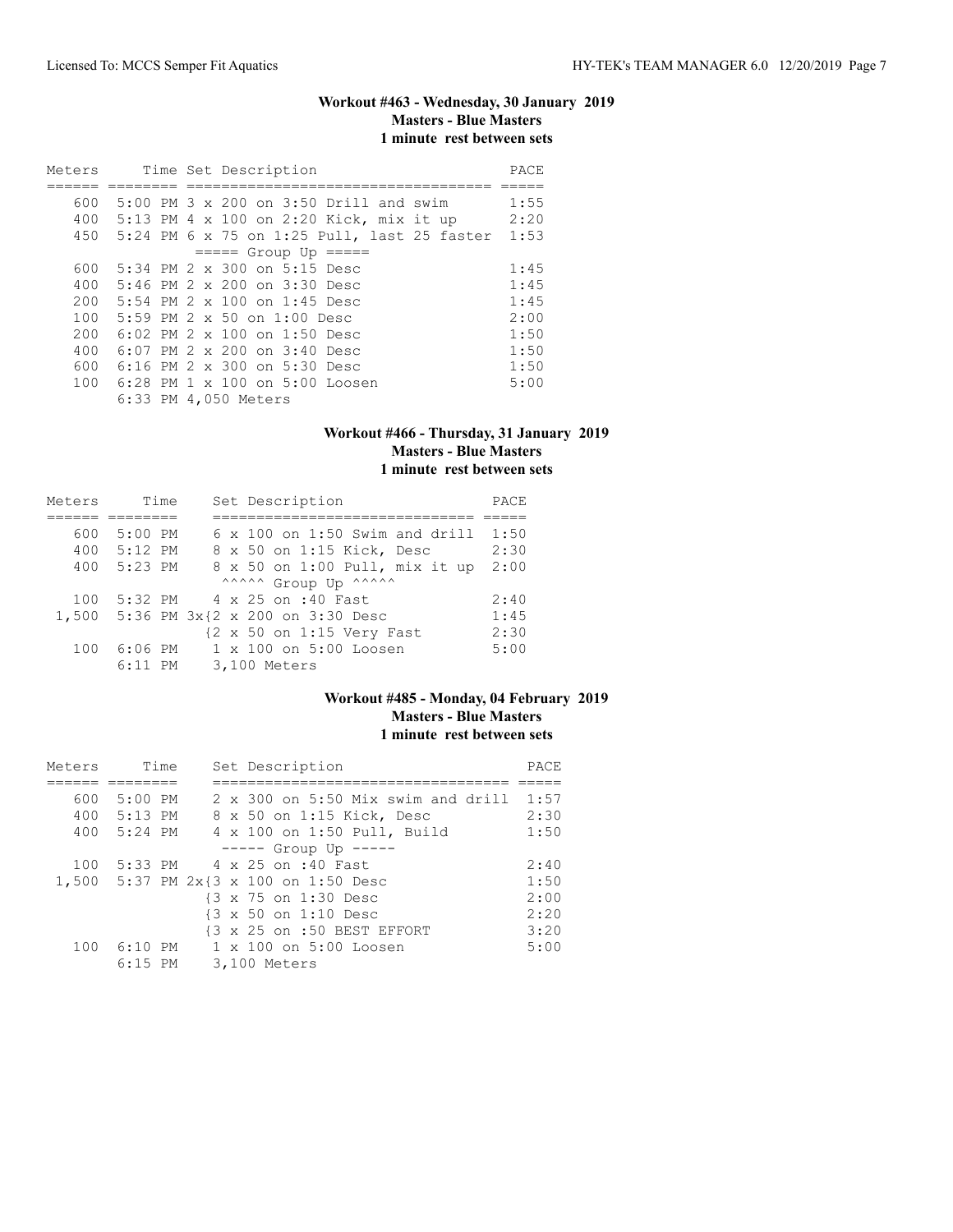# **Workout #488 - Tuesday, 05 February 2019 Masters - Blue Masters 1 minute rest between sets**

| Meters |  | Time Set Description                         | PACE |
|--------|--|----------------------------------------------|------|
|        |  |                                              |      |
| 600    |  | $5:00$ PM 3 x 200 on 3:45 Mix swim and drill | 1:52 |
| 400    |  | 5:13 PM 4 x 100 on 2:20 Kick, mix efforts    | 2:20 |
| 400    |  | 5:24 PM 4 x 100 on 1:50 Pull Desc            | 1:50 |
|        |  | $==== $ Group Up =====                       |      |
| 100    |  | 5:33 PM 4 x 25 on :40 Fast                   | 2:40 |
| 800    |  | 5:37 PM 4 x 200 on 3:30 Desc                 | 1:45 |
| 50     |  | 5:52 PM 1 x 50 on 1:20 Easy                  | 2:40 |
| 800    |  | 5:55 PM 4 x 200 on 3:30 Desc                 | 1:45 |
| 100    |  | $6:10$ PM $1 \times 100$ on $5:00$ Loosen    | 5:00 |
|        |  | 6:15 PM 3,250 Meters                         |      |

# **Workout #491 - Wednesday, 06 February 2019 Masters - Blue Masters 1 minute rest between sets**

| Meters |  | Time Set Description                         | PACE |
|--------|--|----------------------------------------------|------|
|        |  |                                              |      |
| 600    |  | $5:00$ PM 6 x 100 on 1:50 Mix swim and drill | 1:50 |
| 400    |  | 5:12 PM 4 x 100 on 2:20 Kick, last 25 fast   | 2:20 |
| 400    |  | 5:23 PM 8 x 50 on 1:00 Pull, Desc            | 2:00 |
|        |  | ***** Group Up *****                         |      |
| 200    |  | 5:32 PM 4 x 50 on 1:05 Desc                  | 2:10 |
| 1,200  |  | 5:38 PM 3 x 400 on 6:50 Desc                 | 1:42 |
| 800    |  | 6:00 PM 4 x 200 on 3:40 Desc                 | 1:50 |
| 400    |  | 6:16 PM 1 x 400 on 8:00 Last one, Fast one   | 2:00 |
| 100    |  | $6:25$ PM $1 \times 100$ on $5:00$ Loosen    | 5:00 |
|        |  | 6:30 PM 4,100 Meters                         |      |

### **Workout #494 - Thursday, 07 February 2019 Masters - Blue Masters 1 minute rest between sets**

| Meters |             | Time | Set Description                                   | PACE |
|--------|-------------|------|---------------------------------------------------|------|
|        |             |      |                                                   |      |
| 600    | $5:00$ PM   |      | $4 \times 150$ on 2:45 Mix swim and drill         | 1:50 |
|        | 400 5:12 PM |      | 8 x 50 on 1:05 Pull, Neg Split                    | 2:10 |
| 400    | 5:22 PM     |      | $8 \times 50$ on 1:10 Kick as desired             | 2:20 |
|        |             |      | ~~~~~ Group Up ~~~~~                              |      |
| 100    |             |      | 5:33 PM 4 x 25 on :40 Fast                        | 2:40 |
|        |             |      | 1,500 5:37 PM 3x{6 x 75 on 1:35 Desc              | 2:07 |
|        |             |      | $\{1 \times 50 \text{ on } 1:30 \text{ Loosen}\}$ | 3:00 |
|        |             |      | 6:10 PM 3,000 Meters                              |      |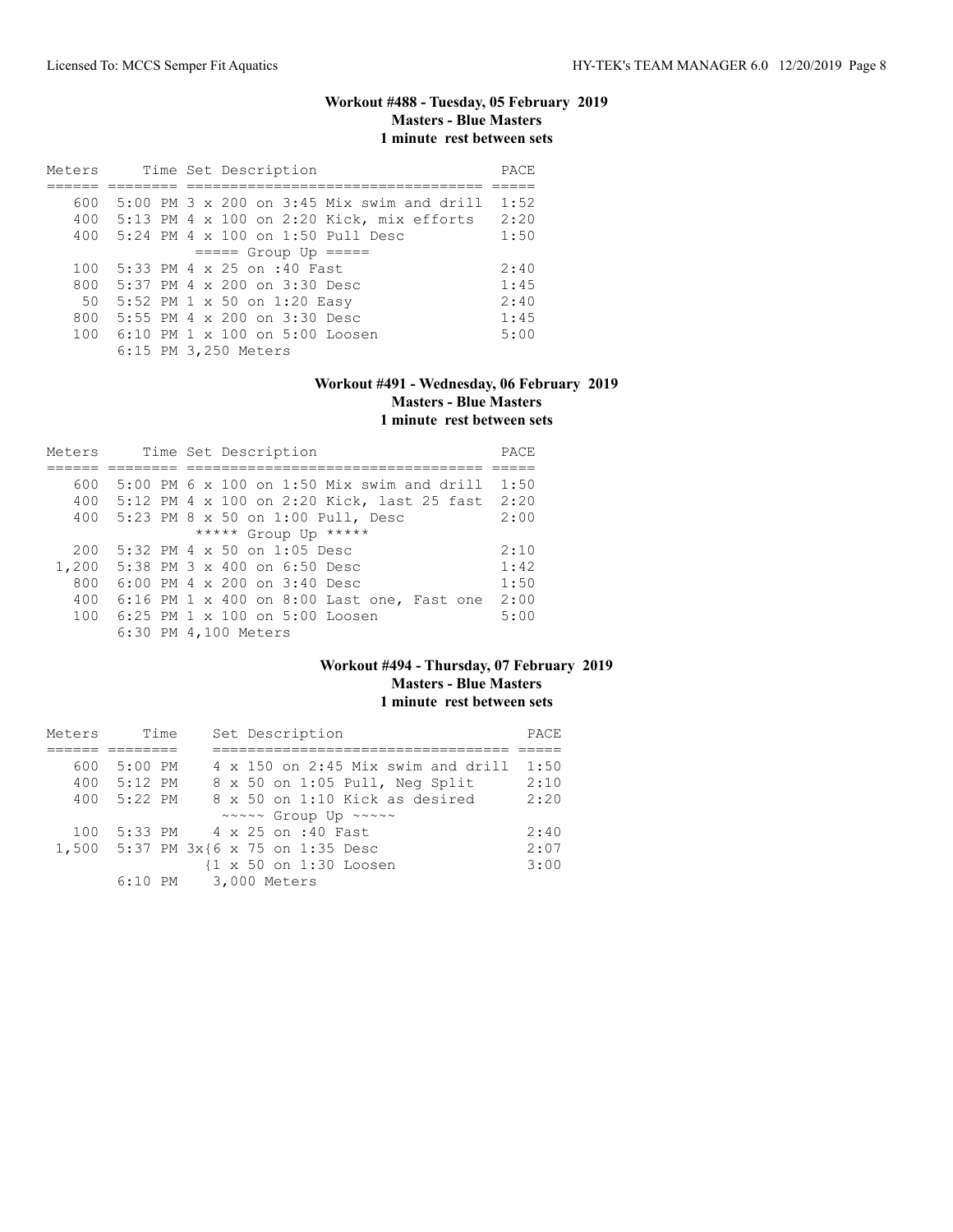### **Workout #497 - Monday, 11 February 2019 Masters - Blue Masters 1 minute rest between sets**

| Meters |  | Time Set Description                                  |      |
|--------|--|-------------------------------------------------------|------|
|        |  |                                                       |      |
| 600    |  | $5:00$ PM 3 x 200 on 3:45 Mix swim and drill          | 1:52 |
| 400    |  | 5:13 PM 8 x 50 on 1:05 Pull Desc                      | 2:10 |
|        |  | 400 5:23 PM 4 x 100 on 2:20 Kick, faster last 25      | 2:20 |
|        |  | 00000 Group Up 00000                                  |      |
| 100    |  | 5:34 PM 4 x 25 on :40 Fast                            | 2:40 |
| 800    |  | $5:38$ PM $8 \times 100$ on 1:45 Desc                 | 1:45 |
| 600    |  | 5:53 PM 8 x 75 on 1:45 Hold fastest effort from above | 2:20 |
|        |  | 100 6:08 PM 1 x 100 on 5:00 Loosen                    | 5:00 |
|        |  | 6:13 PM 3,000 Meters                                  |      |

### **Workout #500 - Tuesday, 12 February 2019 Masters - Blue Masters 1 minute rest between sets**

| Meters |             | Time | Set Description                                    | PACE |
|--------|-------------|------|----------------------------------------------------|------|
|        |             |      |                                                    |      |
| 600    | 5:00 PM     |      | 2 x 300 on 5:50 Mix swim and drill                 | 1:57 |
|        | 400 5:13 PM |      | 4 x 100 on 1:50 Pull, Build                        | 1:50 |
|        | 400 5:22 PM |      | 8 x 50 on 1:15 Kick, Evens faster                  | 2:30 |
|        |             |      | ( ( ( ( )                                          |      |
| 100    |             |      | 5:33 PM 4 x 25 on :40 Fast                         | 2:40 |
| 200    |             |      | 5:37 PM 4 x 50 on 1:05 Desc                        | 2:10 |
|        |             |      | 1,200 5:43 PM 1x{3 x 100 on 1:55 Steady            | 1:55 |
|        |             |      | {1 x 100 on 1:40 Fast Pace                         | 1:40 |
|        |             |      | {2 x 100 on 1:55 Steady                            | 1:55 |
|        |             |      | {2 x 100 on 1:40 Fast Pace                         | 1:40 |
|        |             |      | $\{1 \times 100 \text{ on } 1:55 \text{ Steady}\}$ | 1:55 |
|        |             |      | {3 x 100 on 1:40 Fast Pace                         | 1:40 |
|        |             |      | 100 6:06 PM 1 x 100 on 5:00 Loosen                 | 5:00 |
|        | $6:11$ PM   |      | 3,000 Meters                                       |      |

# **Workout #503 - Wednesday, 13 February 2019 Masters - Blue Masters 1 minute rest between sets**

| Meters |  | Time Set Description                                 | PACE |
|--------|--|------------------------------------------------------|------|
|        |  |                                                      |      |
| 600    |  | 5:00 PM 4 x 150 on 2:50 Swim and drill               | 1:53 |
| 400    |  | 5:13 PM 4 x 100 on 1:50 Pull, Desc                   | 1:50 |
| 400    |  | $5:22$ PM 4 x 100 on 2:20 Kick as desired            | 2:20 |
|        |  | $::::::$ Group Up $:::::$                            |      |
| 200    |  | $5:33$ PM 4 $\times$ 50 on 1:05 Desc                 | 2:10 |
| 1,200  |  | 5:39 PM 2 x 600 on 11:30 Neg Split and Fast last 100 | 1:55 |
| 600    |  | $6:03$ PM 2 x 300 on 5:45 Desc and Fafst last 100    | 1:55 |
| 600    |  | 6:16 PM 6 x 100 on 1:50 Alt 1 Easier, 1 Faster       | 1:50 |
| 100    |  | 6:28 PM 1 x 100 on 5:00 Loosen                       | 5:00 |
|        |  | 6:33 PM 4,100 Meters                                 |      |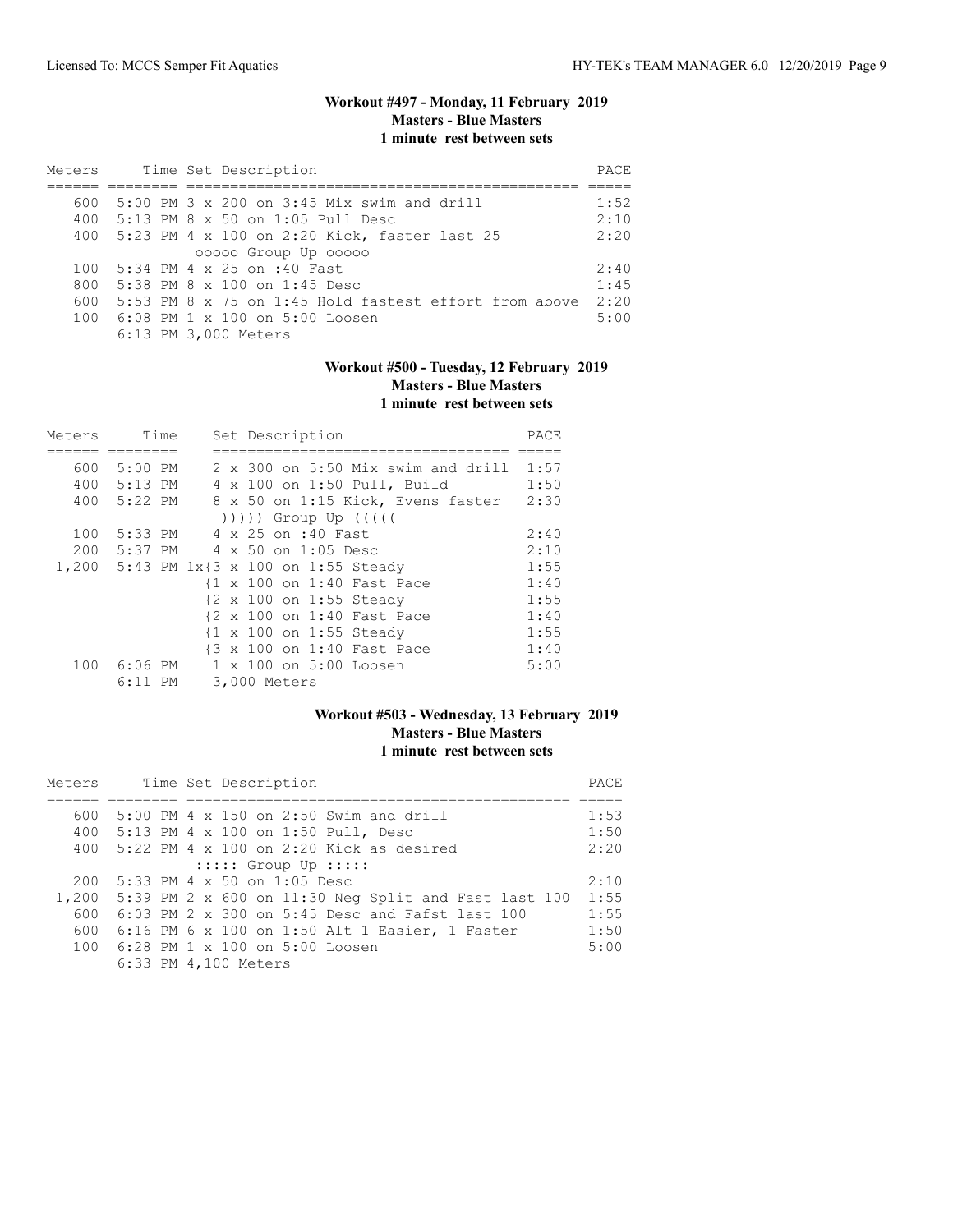# **Workout #506 - Thursday, 14 February 2019 Masters - Blue Masters 1 minute rest between sets**

| Meters | Time Set Description                       | PACE |
|--------|--------------------------------------------|------|
|        |                                            |      |
| 600    | 5:00 PM 4 x 150 on 2:50 Swim and drill     | 1:53 |
| 400    | 5:13 PM 8 x 50 on 1:05 Pull, Build         | 2:10 |
| 400    | $5:23$ PM 8 x 50 on 1:15 Kick, Evens FAST! | 2:30 |
|        | 88888 Group Up 88888                       |      |
| 100    | 5:34 PM 4 x 25 on :40 Fast                 | 2:40 |
| 900    | 5:38 PM 6 x 150 on 2:45 Desc 1-3/4-6       | 1:50 |
| 600    | 5:56 PM 4 x 150 on 2:55 Desc 1-4           | 1:57 |
| 100    | $6:09$ PM 1 x 100 on 5:00 Loosen           | 5:00 |
|        | 6:14 PM 3,100 Meters                       |      |

### **Workout #511 - Monday, 18 February 2019 Masters - Blue Masters 1 minute rest between sets**

| Meters |                                    |  | Time Set Description |                                                         | PACE |
|--------|------------------------------------|--|----------------------|---------------------------------------------------------|------|
|        |                                    |  |                      |                                                         |      |
| 600    |                                    |  |                      | 5:00 PM 4 x 150 on 2:50 Swim & Drill Mix                | 1:53 |
|        |                                    |  |                      | 400 5:13 PM 4 x 100 on 2:20 Kick, part of each one fast | 2:20 |
|        |                                    |  |                      | 400 5:24 PM 4 x 100 on 1:50 Pull, build                 | 1:50 |
|        |                                    |  | ***** Group Up ***** |                                                         |      |
|        | 100 5:33 PM 4 x 25 on :40 Fast!    |  |                      |                                                         | 2:40 |
|        |                                    |  |                      | 600 5:37 PM 12 x 50 on 1:05 1 Fast, 1 Easy              | 2:10 |
| 500    |                                    |  |                      | 5:51 PM 10 x 50 on 1:10 2 Fast, 1 Easy                  | 2:20 |
|        |                                    |  |                      | 400 6:04 PM 8 x 50 on 1:15 3 Fast, 1 Easy               | 2:30 |
|        | 100 6:15 PM 1 x 100 on 5:00 Loosen |  |                      |                                                         | 5:00 |
|        | 6:20 PM 3,100 Meters               |  |                      |                                                         |      |

### **Workout #514 - Tuesday, 19 February 2019 Masters - Blue Masters 1 minute rest between sets**

| Meters |           | Time |  | Set Description                        | PACE |
|--------|-----------|------|--|----------------------------------------|------|
|        |           |      |  |                                        |      |
| 600    | $5:00$ PM |      |  | 3 x 200 on 3:45 Swim and Drill Mix     | 1:52 |
| 400    | $5:13$ PM |      |  | 8 x 50 on 1:10 Kick, evens faster      | 2:20 |
| 400    | 5:24 PM   |      |  | 8 x 50 on 1:00 Pull, mix efforts       | 2:00 |
|        |           |      |  | $--- -$ Group Up $--- -$               |      |
| 200    |           |      |  | 5:33 PM 4 x 50 on 1:05 Desc, #4 FAST   | 2:10 |
|        |           |      |  | 1,300 5:39 PM 2x{1 x 50 on 1:30 Loosen | 3:00 |
|        |           |      |  | {3 x 100 on 1:45 Desc, #3 FAST         | 1:45 |
|        |           |      |  | {2 x 100 on 1:50 Desc, #2 FAST         | 1:50 |
|        |           |      |  | {1 x 100 on 1:55 Go, Go, Go!!!!!       | 1:55 |
| 100    | $6:05$ PM |      |  | $1 \times 100$ on $5:00$ Loosen        | 5:00 |
|        | $6:10$ PM |      |  | 3,000 Meters                           |      |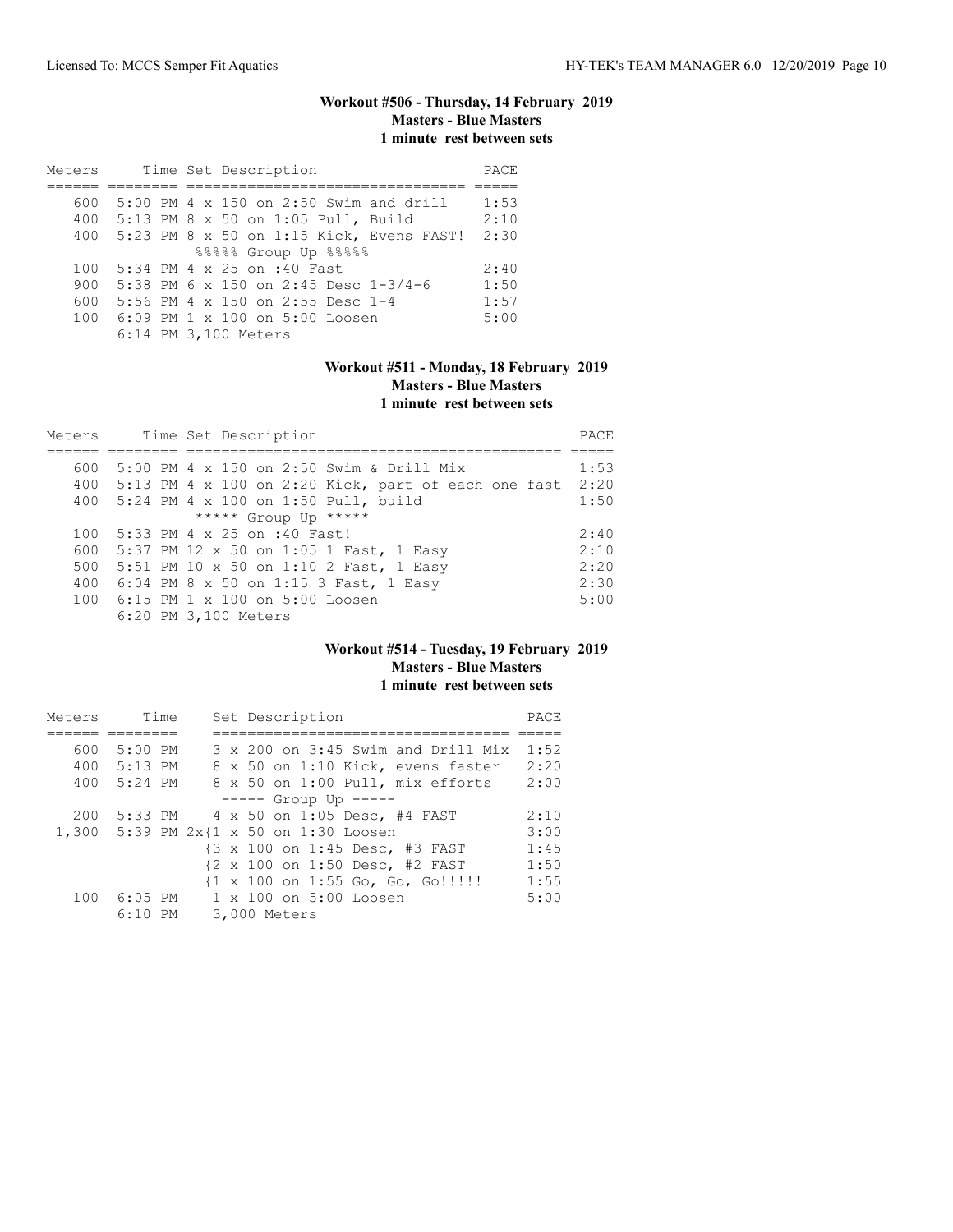# **Workout #517 - Wednesday, 20 February 2019 Masters - Blue Masters 1 minute rest between sets**

| Meters | Time      | Set Description                                                | PACE |
|--------|-----------|----------------------------------------------------------------|------|
|        |           |                                                                |      |
| 600    | $5:00$ PM | 2 x 300 on 5:45 Mix swim and drill                             | 1:55 |
| 400    | $5:13$ PM | 8 x 50 on 1:15 Kick, alt easy/fast                             | 2:30 |
| 400    | $5:24$ PM | 4 x 100 on 1:50 Pull, Desc                                     | 1:50 |
|        |           | 88888 Group Up 88888                                           |      |
| 100    | 5:33 PM   | 4 x 25 on :40 Fast!                                            | 2:40 |
| 500    | 5:37 PM   | 1 x 500 on 8:30 Build or Neg Split                             | 1:42 |
| 2,000  |           | $5:47$ PM $2x\{5 \times 100 \text{ on } 1:50 \text{ Desc}$     | 1:50 |
|        |           | $\{1 \times 500 \text{ on } 8:30 \text{ Build or Neg Split}\}$ | 1:42 |
| 100    | $6:24$ PM | 1 x 100 on 5:00 Loosen                                         | 5:00 |
|        | $6:29$ PM | 4,100 Meters                                                   |      |

# **Workout #520 - Thursday, 21 February 2019 Masters - Blue Masters 1 minute rest between sets**

| Meters |  | Time Set Description                       | PACE |
|--------|--|--------------------------------------------|------|
|        |  |                                            |      |
| 600    |  | $5:00$ PM 6 x 100 on 1:55 Swim and drill   | 1:55 |
| 400    |  | 5:13 PM 4 x 100 on 2:15 Kick, Build        | 2:15 |
| 400    |  | 5:23 PM 8 x 50 on 1:05 Pull, Desc          | 2:10 |
|        |  | $== == $ Group Up $== == $                 |      |
| 100    |  | 5:33 PM 4 x 25 on :40 Fast!                | 2:40 |
| 400    |  | 5:37 PM 2 x 200 on 3:50 Desc               | 1:55 |
| 400    |  | 5:46 PM 2 x 200 on 3:40 Desc               | 1:50 |
| 400    |  | 5:55 PM $2 \times 200$ on $3:30$ Desc      | 1:45 |
| 200    |  | 6:03 PM 1 x 200 on 4:00 Last one, fast one | 2:00 |
| 100    |  | $6:08$ PM $1 \times 100$ on $5:00$ Loosen  | 5:00 |
|        |  | 6:13 PM 3,000 Meters                       |      |

### **Workout #546 - Monday, 25 February 2019 Masters - Blue Masters 1 minute rest between sets**

| Meters |  | Time Set Description                        | PACE |
|--------|--|---------------------------------------------|------|
|        |  |                                             |      |
| 600    |  | 5:00 PM 3 x 200 on 3:50 Swim and Drill      | 1:55 |
| 400    |  | $5:13$ PM 4 x 100 on 2:15 Kick, Desc Effort | 2:15 |
| 400    |  | $5:23$ PM 8 x 50 on 1:00 Pull, Mix Effort   | 2:00 |
|        |  | $---$ Group Up $---$                        |      |
| 100    |  | 5:32 PM 4 x 25 on :40 Fast!                 | 2:40 |
| 600    |  | 5:36 PM 8 x 75 on 1:30 Desc                 | 2:00 |
| 450    |  | $5:49$ PM 6 x 75 on 1:40 Desc               | 2:13 |
| 300    |  | 6:00 PM 4 x 75 on 1:50 Desc                 | 2:27 |
| 150    |  | 6:09 PM 2 x 75 on 2:00 Best of the day      | 2:40 |
| 100    |  | $6:14$ PM $1 \times 100$ on $5:00$ Loosen   | 5:00 |
|        |  | 6:19 PM 3,100 Meters                        |      |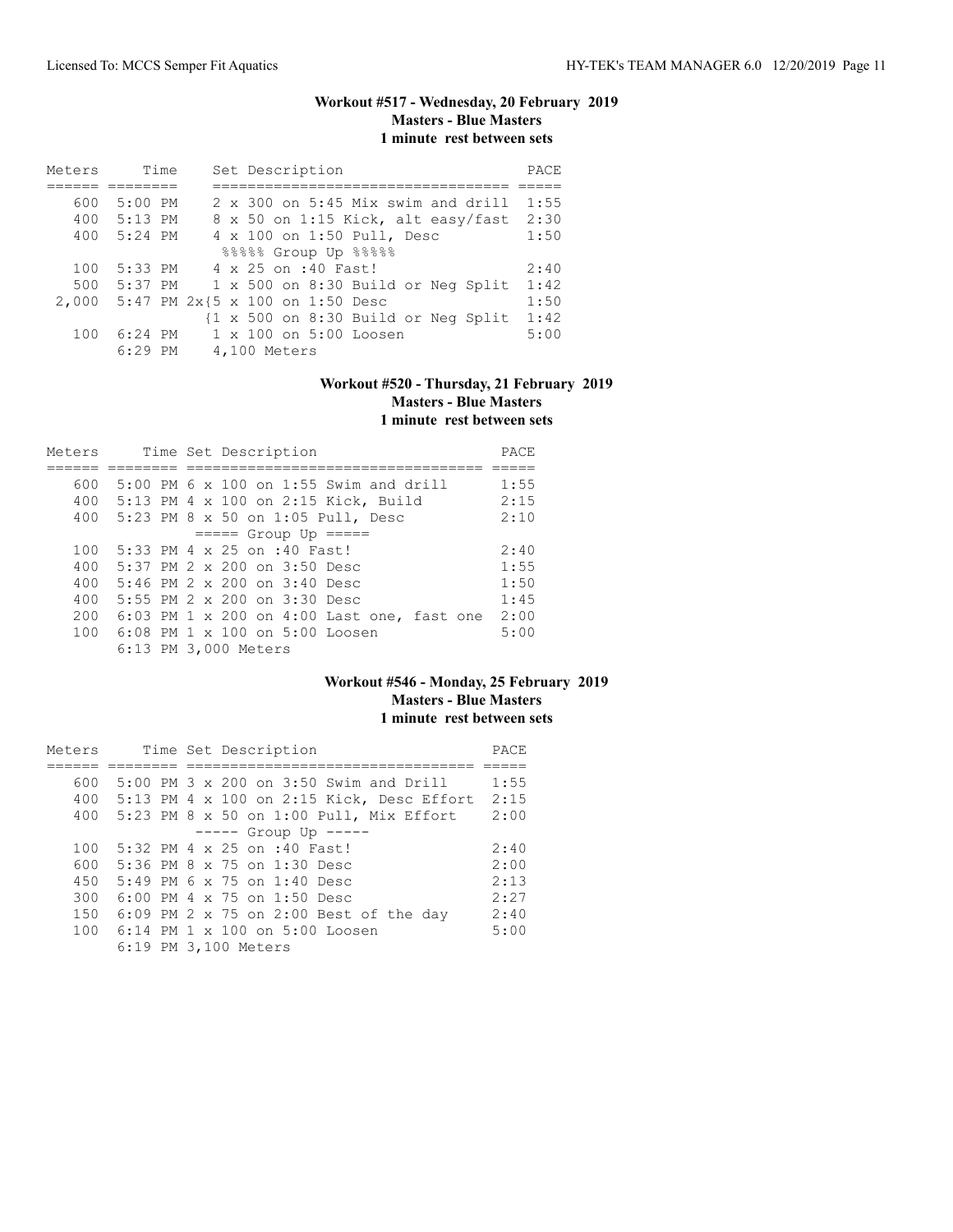# **Workout #549 - Tuesday, 26 February 2019 Masters - Blue Masters 1 minute rest between sets**

| Meters |  | Time Set Description                              | PACE |
|--------|--|---------------------------------------------------|------|
|        |  |                                                   |      |
| 600    |  | 5:00 PM 2 x 300 on 5:50 Swim/Drill Mix            | 1:57 |
|        |  | 400 5:13 PM 8 x 50 on 1:15 Kick, Mix Efforts 2:30 |      |
| 400    |  | $5:24$ PM $4 \times 100$ on 1:50 Pull, Desc       | 1:50 |
|        |  | ***** Group Up *****                              |      |
| 600    |  | 5:33 PM 4 x 150 on 2:30 Desc                      | 1:40 |
| 500    |  | 5:44 PM 4 x 125 on 2:10 Desc                      | 1:44 |
| 400    |  | $5:54$ PM 4 x 100 on 1:50 Desc                    | 1:50 |
| 300    |  | 6:03 PM 4 $\times$ 75 on 1:30 Desc                | 2:00 |
|        |  | 100 6:10 PM 1 x 100 on 5:00 Loosen                | 5:00 |
|        |  | 6:15 PM 3,300 Meters                              |      |

# **Workout #552 - Wednesday, 27 February 2019 Masters - Blue Masters 1 minute rest between sets**

| Meters | Time        |  | Set Description                                    | PACE |
|--------|-------------|--|----------------------------------------------------|------|
|        |             |  |                                                    |      |
| 600    | $5:00$ PM   |  | 4 x 150 on 2:45 Drill/Swim Mix                     | 1:50 |
|        | 400 5:12 PM |  | 4 x 100 on 2:15 Kick, faster last 25               | 2:15 |
| 400    | 5:22 PM     |  | 8 x 50 on 1:00 Pull, faster evens                  | 2:00 |
|        |             |  | $====$ group Up $====$                             |      |
| 100    |             |  | 5:31 PM 4 x 25 on :40 Fast!                        | 2:40 |
|        |             |  | 2,400 5:35 PM $3x(1 \times 400)$ on 6:45 Neg Split | 1:41 |
|        |             |  | {4 x 100 on 1:45 Alt 1 Easier, 1 Faster            | 1:45 |
| 100    | 6:18 PM     |  | $1 \times 100$ on $5:00$ Loosen                    | 5:00 |
|        | $6:23$ PM   |  | 4,000 Meters                                       |      |

### **Workout #555 - Thursday, 28 February 2019 Masters - Blue Masters 1 minute rest between sets**

| Meters |  | Time Set Description                      | PACE |
|--------|--|-------------------------------------------|------|
|        |  |                                           |      |
| 600    |  | 5:00 PM 3 x 200 on 3:50 Swim/Drill Mix    | 1:55 |
| 400    |  | 5:13 PM 8 x 50 on 1:15 Kick, Desc         | 2:30 |
| 400    |  | 5:24 PM 4 x 100 on 1:50 Pull, desc        | 1:50 |
|        |  | ##### Group Up #####                      |      |
| 200    |  | $5:33$ PM 4 x 50 on 1:05 Desc             | 2:10 |
| 500    |  | 5:39 PM 5 x 100 on 1:40 Odds Faster       | 1:40 |
| 500    |  | 5:49 PM 5 x 100 on 1:45 Evens Faster      | 1:45 |
| 500    |  | 5:59 PM 5 x 100 on 1:50 Odds Faster       | 1:50 |
| 100    |  | $6:10$ PM $1 \times 100$ on $5:00$ Loosen | 5:00 |
|        |  | 6:15 PM 3,200 Meters                      |      |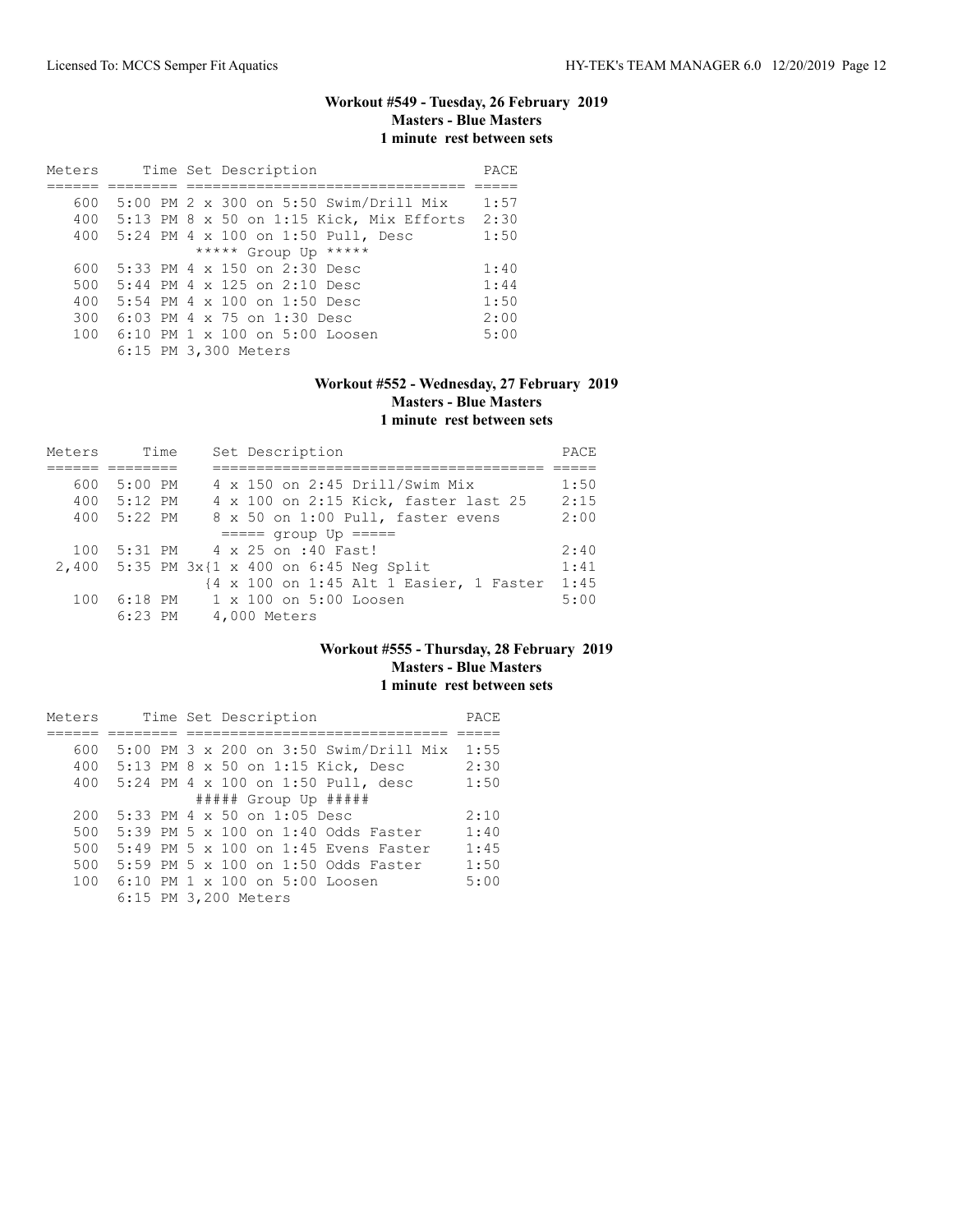### **Workout #560 - Monday, 04 March 2019 Masters - Blue Masters 1 minute rest between sets**

| Meters |  | Time Set Description                                   | PACE |
|--------|--|--------------------------------------------------------|------|
|        |  |                                                        |      |
| 500    |  | 5:00 PM 1 x 500 on 9:00 Mix swim & Drill               | 1:48 |
|        |  | 500 5:10 PM 1 x 500 on 9:00 Pull, mix speeds           | 1:48 |
| 400    |  | 5:20 PM 4 x 100 on 2:20 Kick, mix in a fast 25 on each | 2:20 |
|        |  | ***** Group Up ******                                  |      |
| 100    |  | 5:31 PM 4 x 25 on :40 Speedy!                          | 2:40 |
| 400    |  | 5:35 PM 8 x 50 on 1:05 Desc 1-4, 5-8                   | 2:10 |
| 200    |  | 5:45 PM 1 x 200 on 4:00 Loosen, Get Ready              | 2:00 |
| 600    |  | 5:50 PM 6 x 100 on 3:00 Test Yourself!!                | 3:00 |
|        |  | 300 6:09 PM 1 x 300 on 6:00 Cool down                  | 2:00 |
|        |  | 6:15 PM 3,000 Meters                                   |      |

# **Workout #563 - Tuesday, 05 March 2019 Masters - Blue Masters 1 minute rest between sets**

| Meters | Time        | Set Description                  | PACE |
|--------|-------------|----------------------------------|------|
|        |             |                                  |      |
| 600    | $5:00$ PM   | 4 x 150 on 2:50 Drill & Swim     | 1:53 |
|        | 400 5:13 PM | 4 x 100 on 2:15 Kick, Desc       | 2:15 |
| 400    | 5:23 PM     | 8 x 50 on 1:05 Pull, Mix Efforts | 2:10 |
|        |             | $\#$ #### Group Up $\#$ ####     |      |
| 100    |             | 5:33 PM 4 x 25 on :40 Fast       | 2:40 |
| 1,500  |             | 5:37 PM 3x{2 x 200 on 3:30 Desc  | 1:45 |
|        |             | {2 x 50 on 1:05 1 Easy, 1 Fast   | 2:10 |
| 100    | $6:06$ PM   | 1 x 100 on 5:00 Loosen           | 5:00 |
|        | $6:11$ PM   | 3,100 Meters                     |      |

### **Workout #566 - Wednesday, 06 March 2019 Masters - Blue Masters 1 minute rest between sets**

| Meters |  | Time Set Description                       | PACE |
|--------|--|--------------------------------------------|------|
|        |  |                                            |      |
| 600    |  | 5:00 PM 3 x 200 on 3:45 Drill & Swim Mix   | 1:52 |
| 400    |  | 5:13 PM 8 x 50 on 1:05 Pull, Evens Faster  | 2:10 |
| 400    |  | 5:23 PM 4 x 100 on 2:20 Kick, last 25 Fast | 2:20 |
|        |  | $== == $ Group Up $++++$                   |      |
| 1,200  |  | 5:34 PM 2 x 600 on 10:30 Neg Split & Desc  | 1:45 |
| 900    |  | 5:56 PM 3 x 300 on 5:20 Neg Split & Desc   | 1:47 |
| 600    |  | 6:13 PM 4 x 150 on 2:45 Neq Split & Desc   | 1:50 |
| 100    |  | 6:25 PM 1 x 100 on 5:00 Loosen             | 5:00 |
|        |  | 6:30 PM 4,200 Meters                       |      |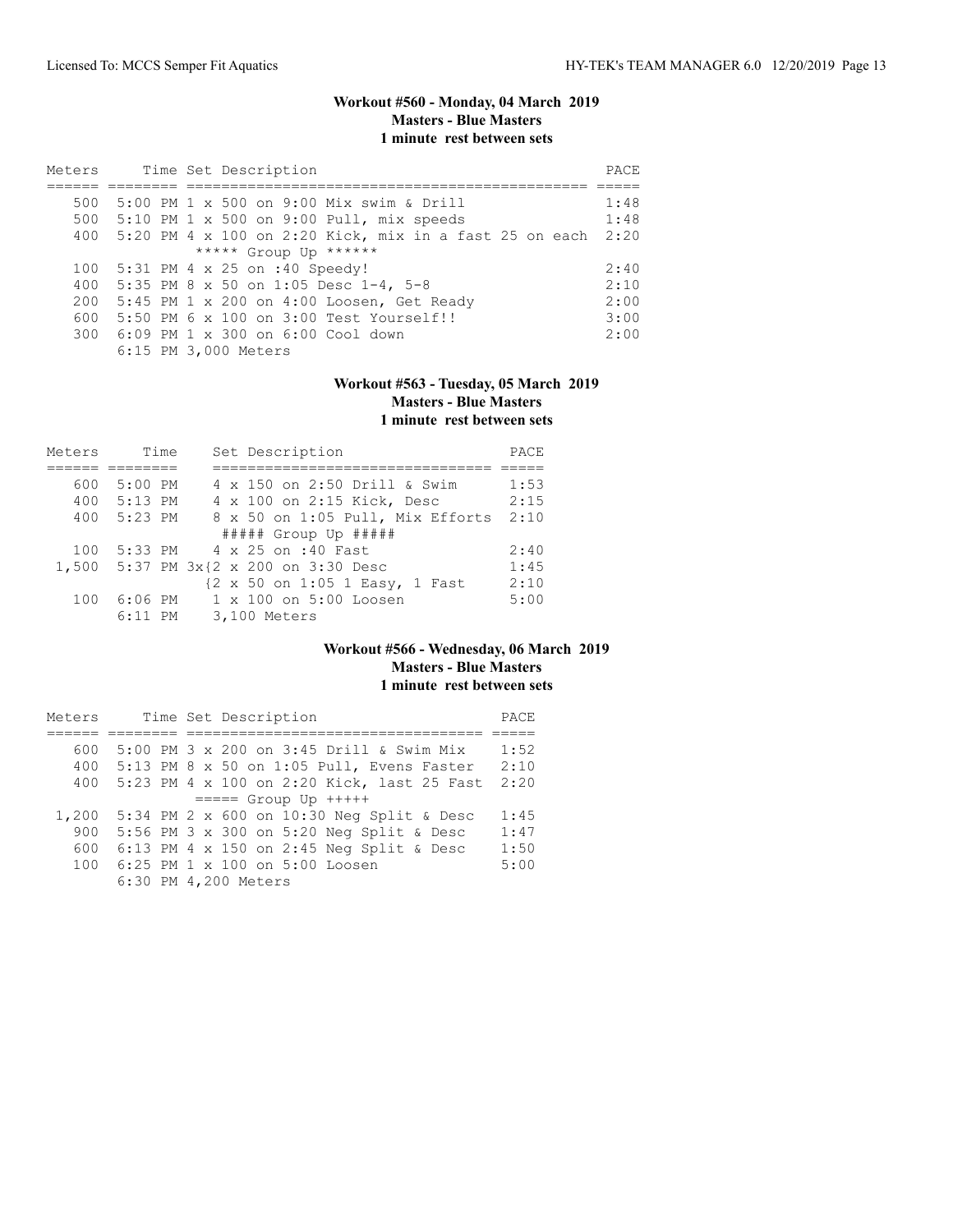# **Workout #569 - Thursday, 07 March 2019 Masters - Blue Masters 1 minute rest between sets**

| Meters |  | Time Set Description                            | PACE |
|--------|--|-------------------------------------------------|------|
|        |  |                                                 |      |
| 600    |  | 5:00 PM $2 \times 300$ on 5:50 Mix swim & drill | 1:57 |
| 400    |  | $5:13$ PM 8 x 50 on 1:15 Kick, Mix Efforts      | 2:30 |
| 400    |  | $5:24$ PM 4 x 100 on 1:50 Pull, Mix Efforts     | 1:50 |
|        |  | $--- $ Group Up $---$                           |      |
| 200    |  | $5:33$ PM 4 x 50 on $1:00$ Desc                 | 2:00 |
| 300    |  | 5:38 PM 4 x 75 on 1:20 Desc                     | 1:47 |
| 200    |  | $5:45$ PM 4 x 50 on 1:05 Desc                   | 2:10 |
| 300    |  | 5:51 PM 4 x 75 on 1:25 Desc                     | 1:53 |
| 200    |  | $5:58$ PM 4 x 50 on 1:10 Desc                   | 2:20 |
| 300    |  | $6:04$ PM 4 x 75 on 1:30 Desc                   | 2:00 |
| 100    |  | 6:11 PM 1 x 100 on 5:00 Loosen                  | 5:00 |
|        |  | 6:16 PM 3,000 Meters                            |      |

### **Workout #579 - Monday, 11 March 2019 Masters - Blue Masters 1 minute rest between sets**

| Meters |  | Time Set Description                   | PACE |
|--------|--|----------------------------------------|------|
|        |  |                                        |      |
| 600    |  | 5:00 PM 6 x 100 on 1:50 Drill & Swim   | 1:50 |
| 400    |  | 5:12 PM 8 x 50 on 1:15 Kick, Desc      | 2:30 |
| 400    |  | 5:23 PM 4 x 100 on 1:50 Pull, Desc     | 1:50 |
|        |  | ***** Group Up *****                   |      |
| 100    |  | 5:32 PM 4 x 25 on :40 Desc             | 2:40 |
| 400    |  | 5:36 PM 8 x 50 on 1:05 Evens Faster    | 2:10 |
| 100    |  | 5:46 PM 4 x 25 on :35 Desc             | 2:20 |
| 400    |  | 5:50 PM 8 x 50 on 1:05 Evens Faster    | 2:10 |
| 100    |  | 6:00 PM 4 x 25 on :30 Desc             | 2:00 |
| 400    |  | 6:03 PM 8 x 50 on 1:05 Evens Faster    | 2:10 |
| 100    |  | 6:13 PM $1 \times 100$ on $5:00$ Losen | 5:00 |
|        |  | 6:18 PM 3,000 Meters                   |      |

### **Workout #582 - Tuesday, 12 March 2019 Masters - Blue Masters 1 minute rest between sets**

| Meters |  | Time Set Description                        | PACE |
|--------|--|---------------------------------------------|------|
|        |  |                                             |      |
| 600    |  | 5:00 PM 4 x 150 on 2:50 Mix Drill & Swim    | 1:53 |
| 400    |  | $5:13$ PM 4 x 100 on 1:50 Pull, Mix Efforts | 1:50 |
| 400    |  | 5:22 PM 4 x 100 on 2:20 Kick, last 25 fast  | 2:20 |
|        |  | $====$ Group Up $====$                      |      |
| 200    |  | $5:33$ PM 4 x 50 on 1:05 Desc               | 2:10 |
| 450    |  | 5:39 PM $3 \times 150$ on 2:45 Desc         | 1:50 |
| 450    |  | 5:49 PM 3 x 150 on 2:40 Desc                | 1:47 |
| 450    |  | 5:58 PM 3 x 150 on 2:35 Desc                | 1:43 |
| 100    |  | $6:07$ PM $1 \times 100$ on $5:00$ Loosen   | 5:00 |
|        |  | 6:12 PM 3,050 Meters                        |      |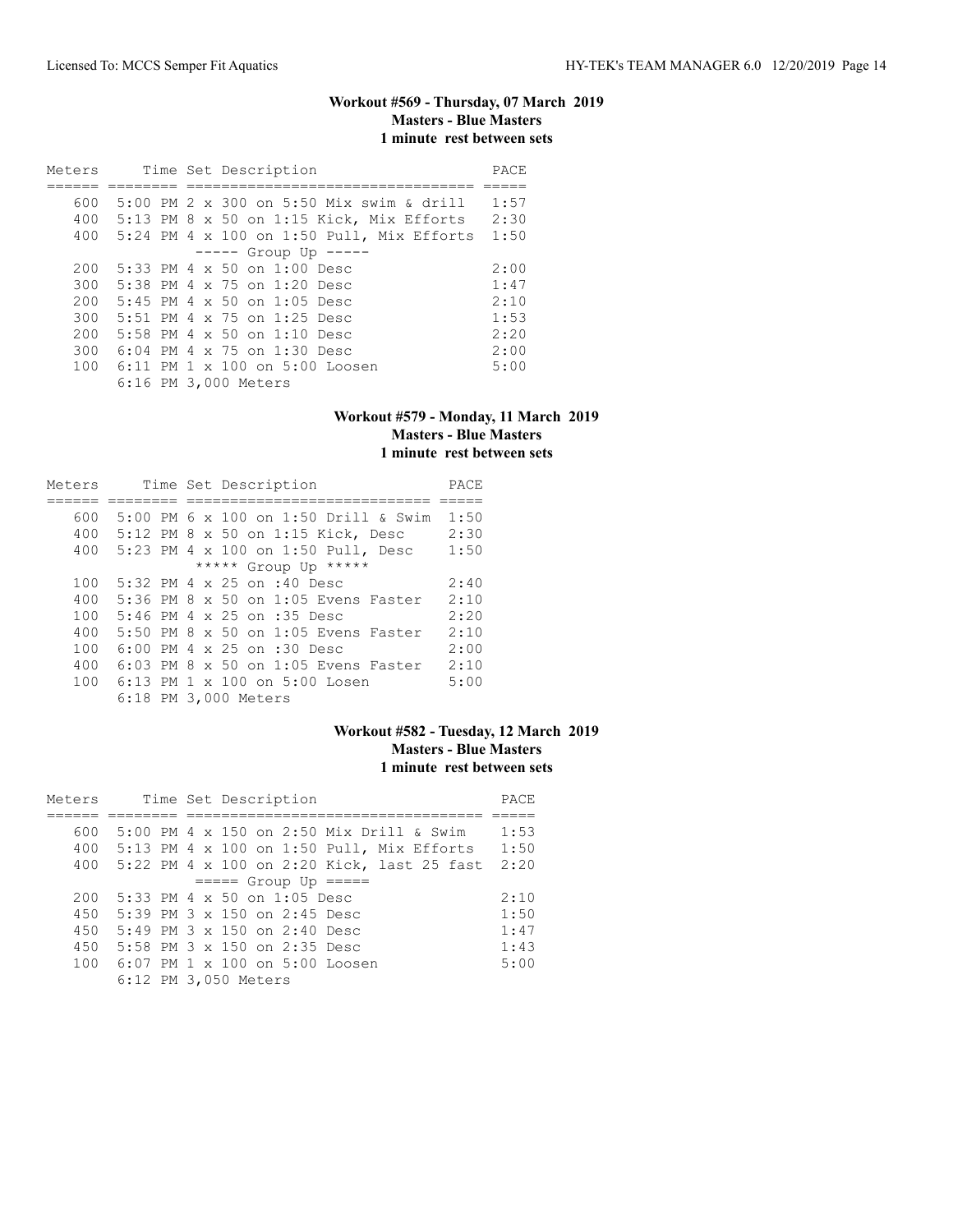# **Workout #585 - Wednesday, 13 March 2019 Masters - Blue Masters 1 minute rest between sets**

| Meters |  | Time Set Description                            | PACE |
|--------|--|-------------------------------------------------|------|
|        |  |                                                 |      |
| 600    |  | 5:00 PM 3 $\times$ 200 on 3:45 Swim & Drill Mix | 1:52 |
| 400    |  | 5:13 PM 8 x 50 on 1:15 Kick, Mix up efforts     | 2:30 |
|        |  | 400 5:24 PM 8 x 50 on 1:05 Pull, Desc           | 2:10 |
|        |  | $--- $ Group Up $--- $                          |      |
| 100    |  | 5:34 PM 4 x 25 on :40 Fast                      | 2:40 |
| 900    |  | $5:38$ PM $3 \times 300$ on $5:15$ Desc         | 1:45 |
| 300    |  | 5:55 PM $3 \times 100$ on 1:50 Desc             | 1:50 |
| 600    |  | $6:02$ PM $2 \times 300$ on $5:25$ Desc         | 1:48 |
| 300    |  | 6:14 PM 3 x 100 on 1:50 Desc                    | 1:50 |
| 300    |  | 6:21 PM 1 x 300 on 5:35 Fast                    | 1:52 |
| 100    |  | 6:28 PM 1 x 100 on 5:00 Loosen                  | 5:00 |
|        |  | 6:33 PM 4,000 Meters                            |      |

#### **Workout #588 - Thursday, 14 March 2019 Masters - Blue Masters 1 minute rest between sets**

| Meters | Time        |  | Set Description                                         | PACE |
|--------|-------------|--|---------------------------------------------------------|------|
|        |             |  |                                                         |      |
| 600    | $5:00$ PM   |  | 2 x 300 on 5:55 Swim and Drill                          | 1:58 |
|        | 400 5:13 PM |  | 4 x 100 on 2:15 Kick, Desc                              | 2:15 |
| 400    | 5:23 PM     |  | 8 x 50 on 1:05 Pull, Desc                               | 2:10 |
|        |             |  | $++++$ Group Up $++++$                                  |      |
| 100    | 5:33 PM     |  | 4 x 25 on :40 Fast!                                     | 2:40 |
|        |             |  | 1,500 5:37 PM 1x{5 x 100 on 2:05 Steady Effort          | 2:05 |
|        |             |  | {4 x 100 on 2:05 Last 25 Fast                           | 2:05 |
|        |             |  | {3 x 100 on 2:05 Last 50 Fast                           | 2:05 |
|        |             |  | {2 x 100 on 2:05 Last 75 Fast                           | 2:05 |
|        |             |  | $\{1 \times 100 \text{ on } 3:00 \text{ Best Effect}\}$ | 3:00 |
| 100    | $6:11$ PM   |  | $1 \times 100$ on $5:00$ Loosen                         | 5:00 |
|        | $6:16$ PM   |  | 3,100 Meters                                            |      |

### **Workout #593 - Monday, 18 March 2019 Masters - Blue Masters 1 minute rest between sets**

| Meters | Time Set Description                      | PACE |
|--------|-------------------------------------------|------|
|        |                                           |      |
| 600    | 5:00 PM 2 x 300 on 5:50 Drill & Swim      | 1:57 |
| 400    | 5:13 PM 4 x 100 on 2:20 Kick, Desc        | 2:20 |
|        | 400 5:24 PM 8 x 50 on 1:00 Pull, Desc     | 2:00 |
|        | $11111$ Group Up $\N\$                    |      |
| 100    | 5:33 PM 4 x 25 on :40 Fast!               | 2:40 |
| 300    | $5:37$ PM 6 x 50 on 1:05 Desc             | 2:10 |
| 800    | $5:45$ PM $8 \times 100$ on $1:50$ Desc   | 1:50 |
| 300    | 6:01 PM 6 x 50 on 1:10 Desc to Max        | 2:20 |
| 100    | $6:09$ PM $1 \times 100$ on $5:00$ Loosen | 5:00 |
|        | 6:14 PM 3,000 Meters                      |      |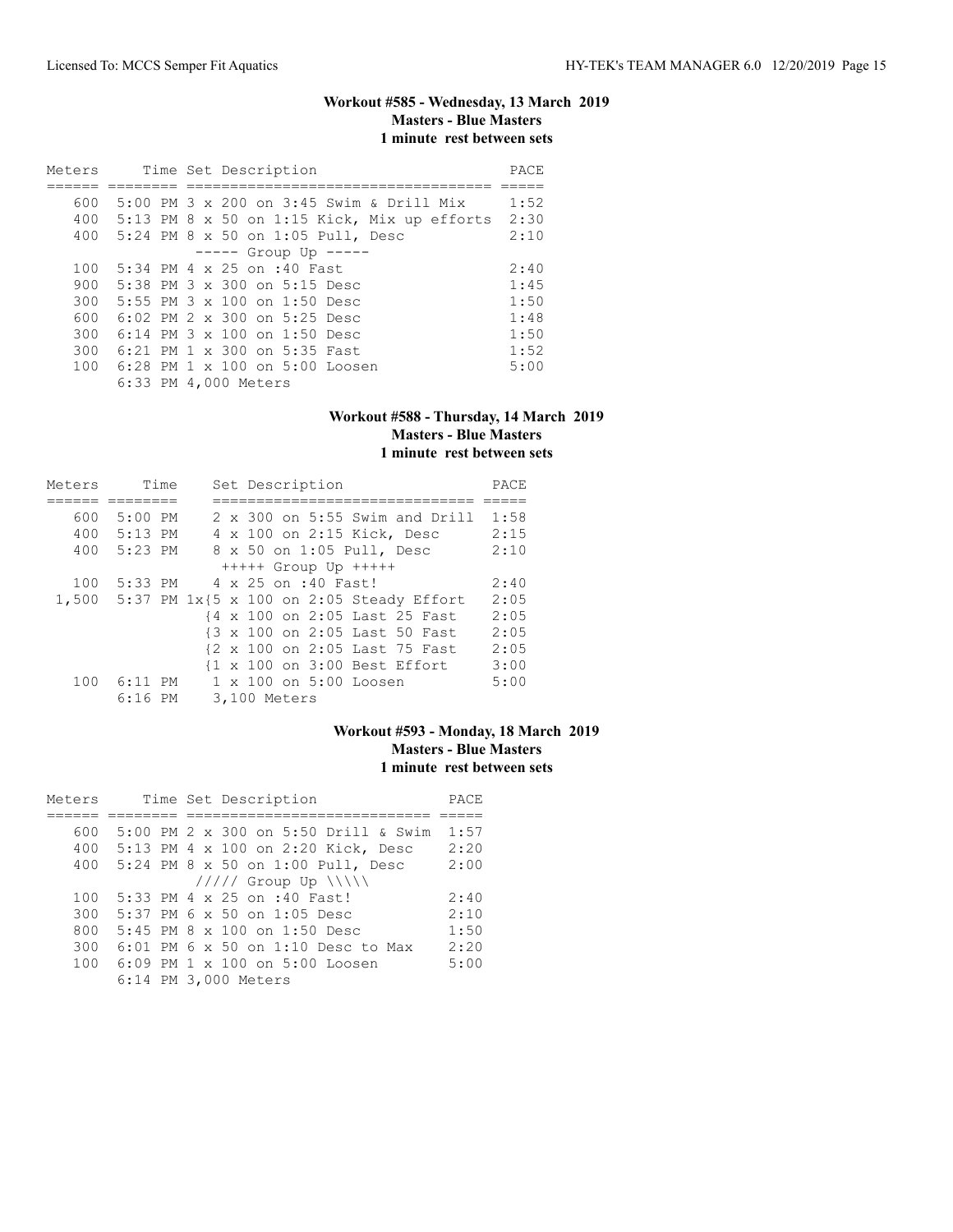# **Workout #596 - Tuesday, 19 March 2019 Masters - Blue Masters 1 minute rest between sets**

| Meters | Time Set Description                                         | PACE |
|--------|--------------------------------------------------------------|------|
|        |                                                              |      |
| 600    | 5:00 PM 4 x 150 on 2:50 Swim and Drill                       | 1:53 |
| 400    | 5:13 PM 8 x 50 on 1:15 Kick, Evens Fast                      | 2:30 |
| 400    | 5:24 PM 4 x 100 on 1:50 Pull, Neg Split                      | 1:50 |
|        | $\{\frac{\sqrt{3}}{2} \}$ Group Up $\{\frac{\sqrt{3}}{2} \}$ |      |
| 100    | 5:33 PM 4 x 25 on :40 Fast!                                  | 2:40 |
| 400    | 5:37 PM 2 x 200 on 3:45 Desc                                 | 1:52 |
| 400    | 5:46 PM $2 \times 200$ on $3:35$ Desc                        | 1:48 |
| 400    | 5:55 PM 2 x 200 on 3:25 Desc                                 | 1:42 |
| 200    | 6:03 PM 1 x 200 on 5:00 Last one, fast one                   | 2:30 |
| 100    | $6:09$ PM $1 \times 100$ on $5:00$ Loosen                    | 5:00 |
|        | 6:14 PM 3,000 Meters                                         |      |

#### **Workout #599 - Wednesday, 20 March 2019 Masters - Blue Masters 1 minute rest between sets**

| Meters | Time Set Description                        | PACE |
|--------|---------------------------------------------|------|
|        |                                             |      |
| 600    | 5:00 PM 6 x 100 on 1:50 Swim & Drill        | 1:50 |
| 400    | $5:12$ PM 4 x 100 on 2:20 Kick, Mix Efforts | 2:20 |
| 400    | 5:23 PM 8 x 50 on 1:00 Pull, Mix Efforts    | 2:00 |
|        | 88888 Group Up 88888                        |      |
| 100    | 5:32 PM 4 x 25 on :40 FAST                  | 2:40 |
| 800    | 5:36 PM 2 x 400 on 7:00 Desc 7 Neg Split    | 1:45 |
| 800    | 5:51 PM 4 x 200 on 3:35 Desc & Neg Split    | 1:48 |
| 800    | 6:07 PM 8 x 100 on 1:50 Desc                | 1:50 |
| 100    | $6:23$ PM $1 \times 100$ on $5:00$ Loosen   | 5:00 |
|        | 6:28 PM 4,000 Meters                        |      |

#### **Workout #602 - Thursday, 21 March 2019 Masters - Blue Masters 1 minute rest between sets**

| Meters |  | Time Set Description                                      | PACE |
|--------|--|-----------------------------------------------------------|------|
|        |  |                                                           |      |
| 600    |  | 5:00 PM 3 x 200 on 3:50 Swim and Drill                    | 1:55 |
|        |  | 400 5:13 PM 8 x 50 on 1:15 Kick, Some of it fast          | 2:30 |
| 400    |  | 5:24 PM 4 x 100 on 1:50 Pull, Desc                        | 1:50 |
|        |  | $\sim$ $\sim$ $\sim$ Group Up $\sim$ $\sim$ $\sim$ $\sim$ |      |
| 100    |  | 5:33 PM 4 x 25 on :40 Fast!                               | 2:40 |
| 500    |  | 5:37 PM 5 $\times$ 100 on 1:50 Last 25 Faster             | 1:50 |
| 500    |  | 5:48 PM 5 x 100 on 1:50 Last 50 Faster                    | 1:50 |
| 500    |  | 5:59 PM 5 x 100 on 1:50 Last 75 Faster                    | 1:50 |
| 100    |  | 6:10 PM $1 \times 100$ on $5:00$ Loosen                   | 5:00 |
|        |  | 6:15 PM 3,100 Meters                                      |      |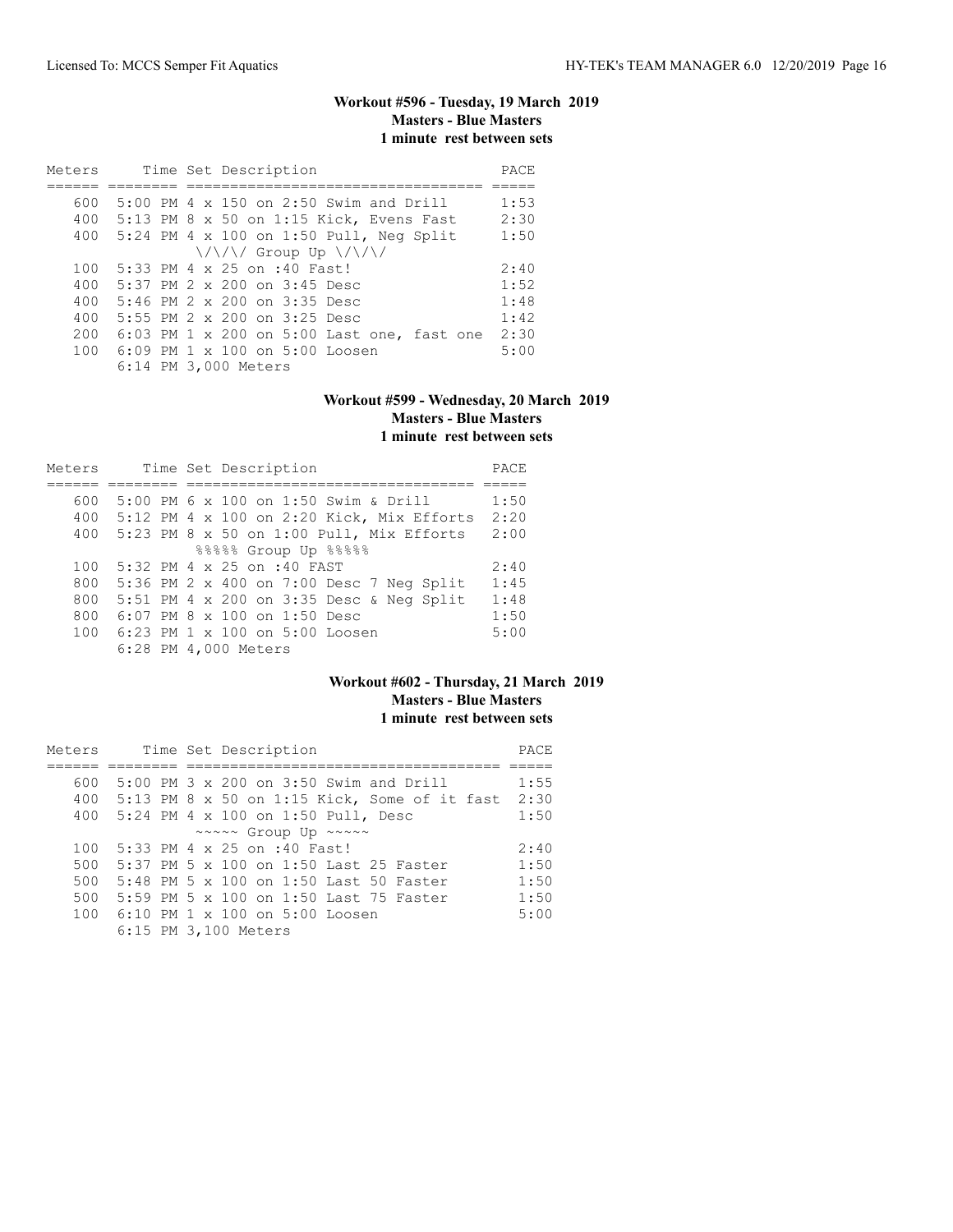# **Workout #607 - Monday, 25 March 2019 Masters - Blue Masters 1 minute rest between sets**

| Meters | Time        | Set Description                            | PACE |
|--------|-------------|--------------------------------------------|------|
|        |             |                                            |      |
| 600    | 5:00 PM     | 4 x 150 on 2:50 Swim & Drill               | 1:53 |
|        | 400 5:13 PM | 8 x 50 on 1:15 Kick, Evens Faster          | 2:30 |
|        | 400 5:24 PM | 8 x 50 on 1:00 Pull, Desc                  | 2:00 |
|        |             | $=$ = $=$ Group Up = $=$ =                 |      |
| 100    |             | 5:33 PM 4 x 25 on :40 Fast!                | 2:40 |
|        |             | 1,400 5:37 PM $4x{1 x} 100$ on 2:00 Loosen | 2:00 |
|        |             | {3 x 50 on 1:05 Desc to Best Effort        | 2:10 |
|        |             | {2 x 50 on 1:20 1 Easy, 1 Fast             | 2:40 |
| 100    |             | 6:10 PM 1 x 100 on 5:00 Loosen             | 5:00 |
|        | $6:15$ PM   | 3,000 Meters                               |      |

# **Workout #610 - Tuesday, 26 March 2019 Masters - Blue Masters 1 minute rest between sets**

| Meters          |  |  |  | Time Set Description                           | PACE |
|-----------------|--|--|--|------------------------------------------------|------|
|                 |  |  |  |                                                |      |
| 600             |  |  |  | $5:00$ PM 2 x 300 on $6:00$ Mix swim and drill | 2:00 |
| 400             |  |  |  | 5:13 PM 8 x 50 on 1:10 Kick, Desc              | 2:20 |
| 400             |  |  |  | $5:24$ PM $8 \times 50$ on 1:05 Mix Efforts    | 2:10 |
|                 |  |  |  | $*-*-*$ Group Up $*-*-*$                       |      |
| 200             |  |  |  | $5:34$ PM 4 x 50 on 1:05 Desc                  | 2:10 |
| 50              |  |  |  | 5:40 PM 2 x 25 on :40 Fast!                    | 2:40 |
| 400             |  |  |  | $5:43$ PM 4 x 100 on 1:55 Desc                 | 1:55 |
| 50 <sup>°</sup> |  |  |  | 5:52 PM 2 x 25 on :40 Fast!                    | 2:40 |
| 400             |  |  |  | 5:55 PM $4 \times 100$ on 1:50 Desc            | 1:50 |
| 50              |  |  |  | 6:04 PM 2 x 25 on :40 Fast!                    | 2:40 |
| 400             |  |  |  | 6:07 PM 4 x 100 on 1:45 Desc                   | 1:45 |
| 100             |  |  |  | 6:15 PM 1 x 100 on 5:00 Loosen                 | 5:00 |
|                 |  |  |  | 6:20 PM 3,050 Meters                           |      |

# **Workout #613 - Wednesday, 27 March 2019 Masters - Blue Masters 1 minute rest between sets**

| Meters |  | Time Set Description                       | PACE |
|--------|--|--------------------------------------------|------|
|        |  |                                            |      |
| 600    |  | 5:00 PM 3 x 200 on 3:50 Swim & Drill       | 1:55 |
| 400    |  | 5:13 PM 4 x 100 on 1:50 Pull, Desc         | 1:50 |
| 400    |  | 5:22 PM 4 x 100 on 2:15 Kick, last 25 fast | 2:15 |
|        |  | $== == $ Group Up $== == $                 |      |
| 200    |  | 5:32 PM 4 x 50 on 1:05 Desc                | 2:10 |
| 200    |  | 5:38 PM 2 x 100 on 1:50 Steady             | 1:50 |
| 600    |  | 5:43 PM 2 x 300 on 5:35 Desc               | 1:52 |
| 200    |  | 5:56 PM 2 x 100 on 1:45 Steady             | 1:45 |
| 600    |  | 6:01 PM 2 x 300 on 5:25 Desc               | 1:48 |
| 200    |  | 6:13 PM 2 x 100 on 1:40 Steady             | 1:40 |
| 600    |  | 6:18 PM 2 x 300 on 5:15 Desc               | 1:45 |
| 100    |  | 6:30 PM 1 x 100 on 5:00 Loosen             | 5:00 |
|        |  | 6:35 PM 4,100 Meters                       |      |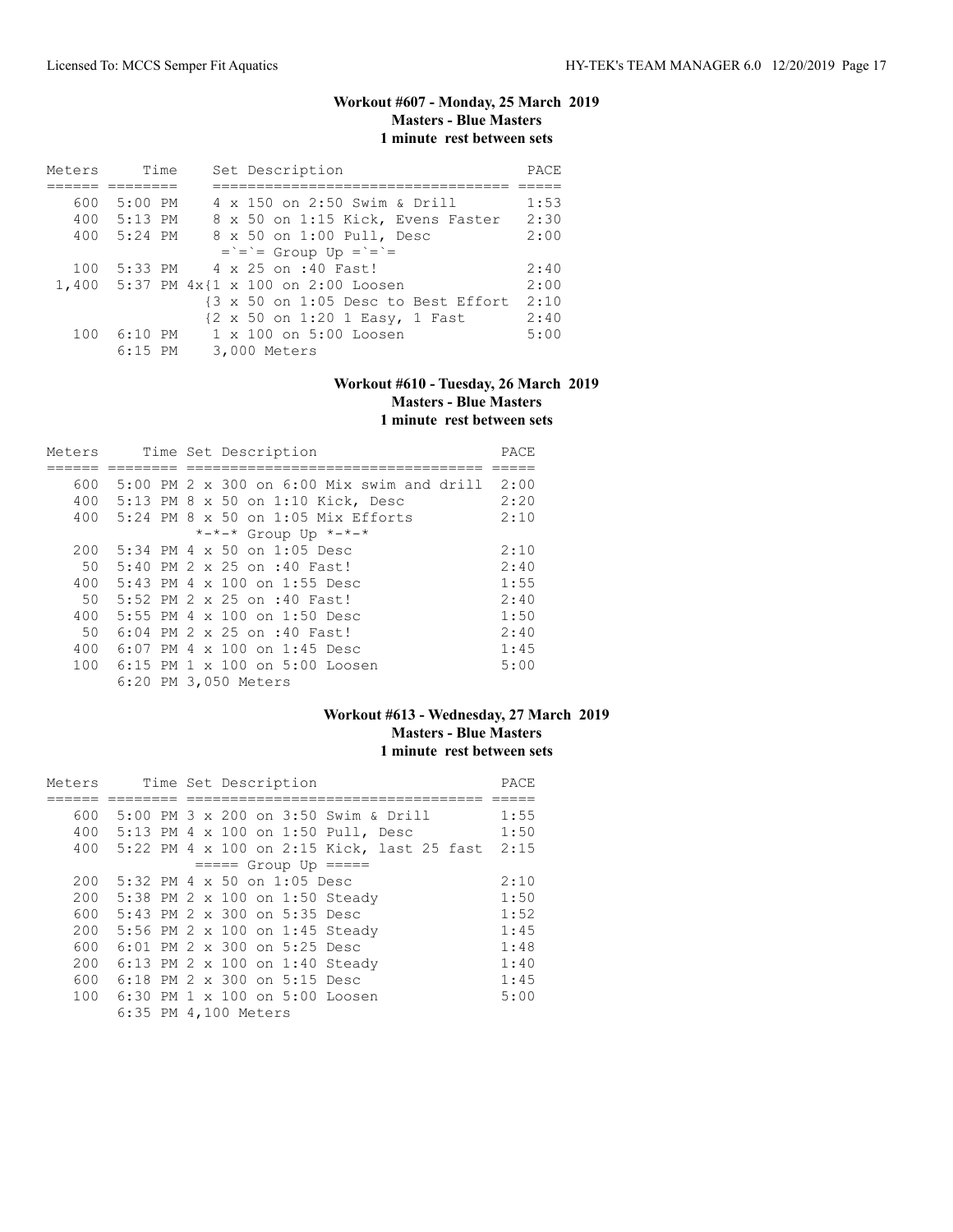# **Workout #616 - Thursday, 28 March 2019 Masters - Blue Masters 1 minute rest between sets**

| Meters | Time        |  | Set Description                          | PACE |
|--------|-------------|--|------------------------------------------|------|
|        |             |  |                                          |      |
| 600    | 5:00 PM     |  | $6 \times 100$ on 1:50 Drill and Swim    | 1:50 |
|        | 400 5:12 PM |  | 4 x 100 on 2:15 Kick, Desc               | 2:15 |
| 400    | 5:22 PM     |  | 4 x 100 on 1:50 Pull, Neg Split          | 1:50 |
|        |             |  | $--- $ Group Up $--- $                   |      |
| 100    | 5:31 PM     |  | 4 x 25 on :40 Fast!                      | 2:40 |
|        |             |  | 1,000 5:35 PM 2x{1 x 50 on 1:30 Loosen   | 3:00 |
|        |             |  | {6 x 75 on 2:00 Best Effort              | 2:40 |
|        |             |  |                                          |      |
| 500    |             |  | 6:03 PM $2x(1 \times 50)$ on 1:30 Loosen | 3:00 |
|        |             |  | {2 x 100 on 2:00 Best Effort             | 2:00 |
| 100    |             |  | 6:15 PM 1 x 100 on 5:00 Loosen           | 5:00 |
|        |             |  | 6:20 PM 3,100 Meters                     |      |

#### **Workout #639 - Monday, 01 April 2019 Masters - Blue Masters 1 minute rest between sets**

| Meters | Time      | Set Description                         | PACE |
|--------|-----------|-----------------------------------------|------|
|        |           |                                         |      |
| 600    | $5:00$ PM | 2 x 300 on 5:45 Mix swim and drill      | 1:55 |
| 400    | 5:13 PM   | 8 x 50 on 1:15 Kick, mix efforts        | 2:30 |
| 400    | 5:24 PM   | 4 x 100 on 1:50 Pull, desc              | 1:50 |
|        |           | $====$ Group Up $====$                  |      |
| 200    |           | 5:33 PM 4 x 50 on 1:05 Desc             | 2:10 |
|        |           | 1,400 5:39 PM $4x$ {1 x 50 on 1:30 Easy | 3:00 |
|        |           | {3 x 75 on 1:30 Desc                    | 2:00 |
|        |           | {1 x 75 on 1:40 Faster                  | 2:13 |
| 100    |           | 6:11 PM 1 x 100 on 5:00 Loosen          | 5:00 |
|        | $6:16$ PM | 3,100 Meters                            |      |

# **Workout #642 - Tuesday, 02 April 2019 Masters - Blue Masters 1 minute rest between sets**

| Meters |  | Time Set Description                                   |      |  |
|--------|--|--------------------------------------------------------|------|--|
|        |  |                                                        |      |  |
| 600    |  | 5:00 PM 3 x 200 on 3:50 Mix efforts                    | 1:55 |  |
|        |  | 400 5:13 PM 4 x 100 on 2:15 Kick, last 25 faster       | 2:15 |  |
|        |  | 400 5:23 PM 8 x 50 on 1:05 Pull, alt easier and faster | 2:10 |  |
|        |  | $--- -$ Group Up $---$                                 |      |  |
|        |  | 100 5:33 PM 4 x 25 on :40 Fast!                        | 2:40 |  |
| 900    |  | 5:37 PM 6 x 150 on 2:45 Desc 1-3 / 4-6                 | 1:50 |  |
| 600    |  | 5:55 PM 4 $\times$ 150 on 2:55 Desc 1-4                | 1:57 |  |
|        |  | 100 6:08 PM 1 x 100 on 5:00 Loosen                     | 5:00 |  |
|        |  | 6:13 PM 3,100 Meters                                   |      |  |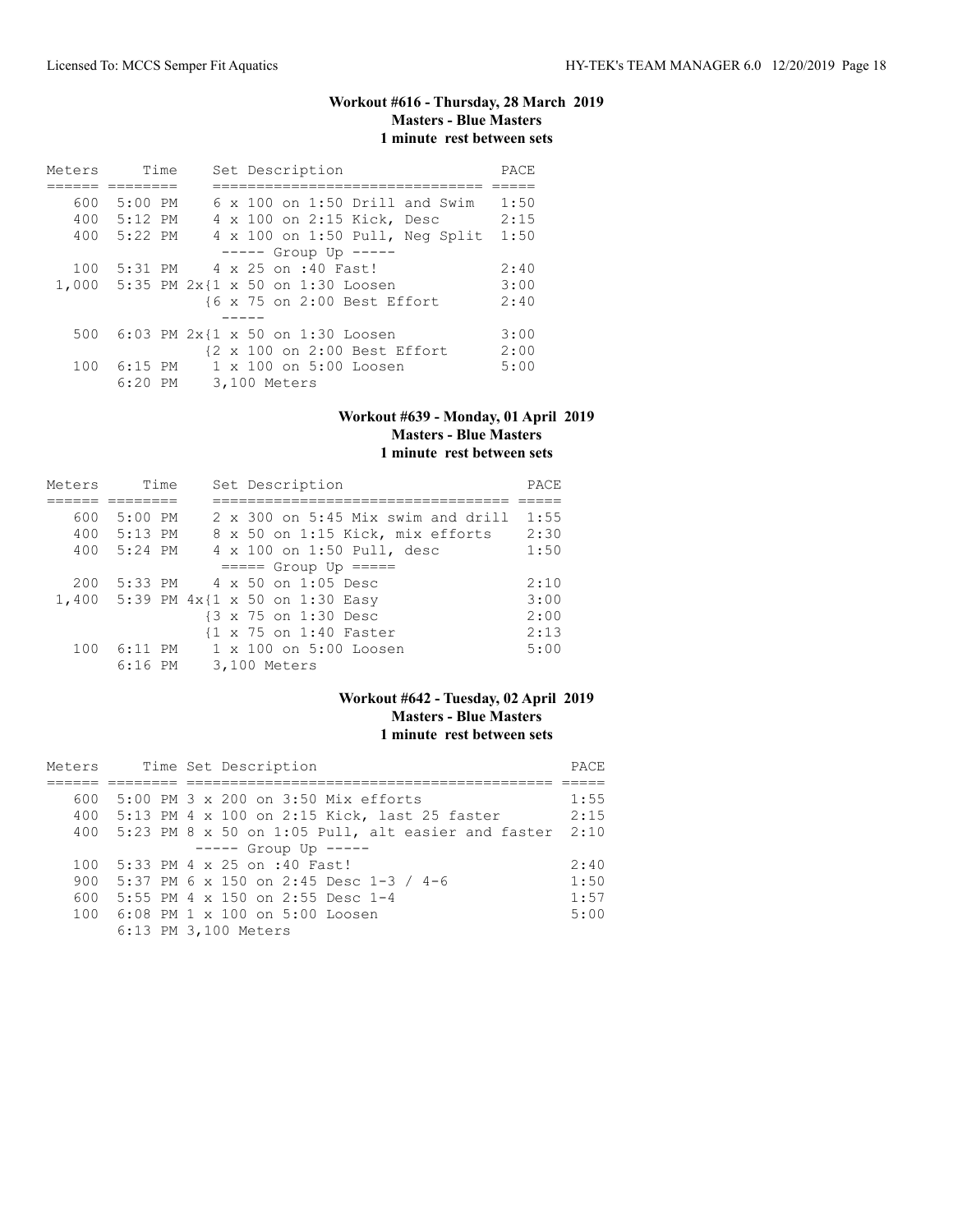# **Workout #645 - Wednesday, 03 April 2019 Masters - Blue Masters 1 minute rest between sets**

| Meters | Time Set Description                         | PACE |
|--------|----------------------------------------------|------|
|        |                                              |      |
| 600    | $5:00$ PM 6 x 100 on 1:50 Mix swim and drill | 1:50 |
|        | 400 5:12 PM 8 x 50 on 1:00 Pull, desc        | 2:00 |
| 400    | $5:21$ PM 8 x 50 on 1:15 Kick, mix efforts   | 2:30 |
|        | ***** Group Up *****                         |      |
| 200    | $5:32$ PM 4 x 50 on 1:05 Desc                | 2:10 |
| 500    | 5:38 PM 1 x 500 on 9:00 Neg split            | 1:48 |
| 750    | 5:48 PM 3 x 250 on 4:35 Desc                 | 1:50 |
| 500    | 6:03 PM 1 x 500 on 8:45 Neg Split            | 1:45 |
| 750    | $6:13$ PM $3 \times 250$ on $4:45$ Desc      | 1:54 |
| 100    | 6:29 PM $1 \times 100$ on $5:00$ Loosen      | 5:00 |
|        | 6:34 PM 4,200 Meters                         |      |

#### **Workout #648 - Thursday, 04 April 2019 Masters - Blue Masters 1 minute rest between sets**

| Meters |  | Time Set Description                                | PACE |
|--------|--|-----------------------------------------------------|------|
|        |  |                                                     |      |
| 600    |  | $5:00$ PM 4 x 150 on 2:50 Mix swim and drill        | 1:53 |
|        |  | 400 5:13 PM 4 x 100 on 2:15 Kick, some of it faster | 2:15 |
|        |  | 400 5:23 PM 4 x 100 on 1:50 Pull, Neg Split         | 1:50 |
|        |  | ##### Group Up #####                                |      |
| 100    |  | 5:32 PM 4 x 25 on :40 Fast!                         | 2:40 |
| 800    |  | 5:36 PM 4 x 200 on 3:30 Desc                        | 1:45 |
| 400    |  | 5:51 PM 2 x 200 on 3:20 Desc                        | 1:40 |
| 200    |  | 5:59 PM 1 x 200 on 4:00 Last one, fast one          | 2:00 |
| 100    |  | 6:04 PM 1 x 100 on 5:00 Loosen                      | 5:00 |
|        |  | 6:09 PM 3,000 Meters                                |      |

### **Workout #651 - Monday, 08 April 2019 Masters - Blue Masters 1 minute rest between sets**

| Meters |  | Time Set Description                                          | PACE |
|--------|--|---------------------------------------------------------------|------|
|        |  |                                                               |      |
| 500    |  | 5:00 PM 1 x 500 on 9:00 Mix swim & Drill                      | 1:48 |
| 500    |  | $5:10$ PM 1 x 500 on 9:00 Pull, mix speeds                    | 1:48 |
| 400    |  | 5:20 PM $4 \times 100$ on 2:20 Kick, mix in a fast 25 on each | 2:20 |
|        |  | ***** Group Up ******                                         |      |
| 100    |  | 5:31 PM 4 x 25 on :40 Speedy!                                 | 2:40 |
| 400    |  | 5:35 PM 8 x 50 on 1:05 Desc 1-4, 5-8                          | 2:10 |
| 200    |  | 5:45 PM 1 x 200 on 4:00 Loosen, Get Ready                     | 2:00 |
| 600    |  | 5:50 PM 6 x 100 on 3:00 Test Yourself!!                       | 3:00 |
|        |  | 300 6:09 PM 1 x 300 on 6:00 Cool down                         | 2:00 |
|        |  | 6:15 PM 3,000 Meters                                          |      |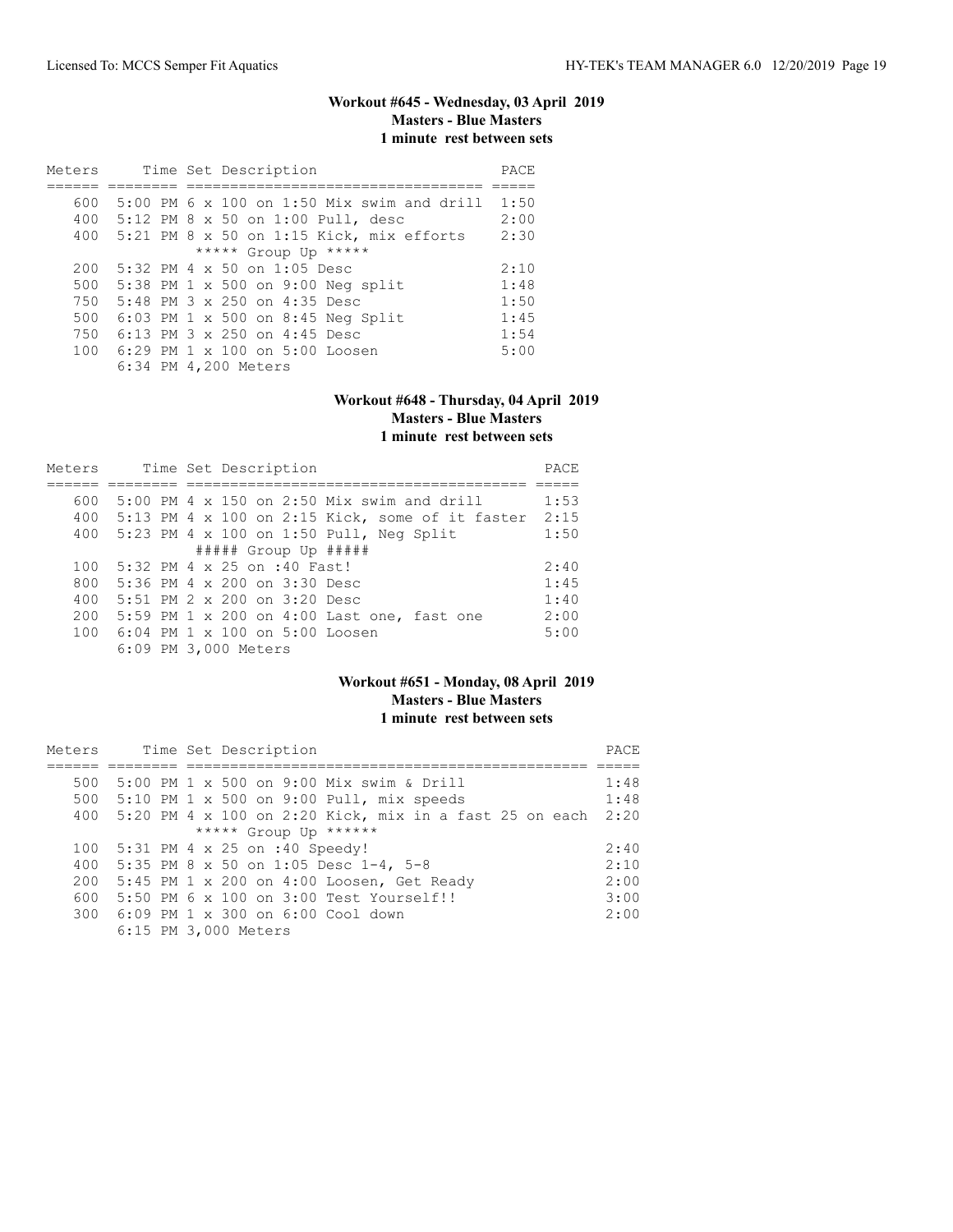# **Workout #654 - Tuesday, 09 April 2019 Masters - Blue Masters 1 minute rest between sets**

| Meters |             | Time |  | Set Description                           | PACE |
|--------|-------------|------|--|-------------------------------------------|------|
|        |             |      |  |                                           |      |
| 600    | $5:00$ PM   |      |  | $6 \times 100$ on 1:50 Mix swim and drill | 1:50 |
|        | 400 5:12 PM |      |  | 8 x 50 on 1:15 Kick, Desc                 | 2:30 |
| 400    | 5:23 PM     |      |  | 4 x 100 on 1:50 Pull, Mix it up           | 1:50 |
|        |             |      |  | $== == $ Group Up $== == $                |      |
|        |             |      |  | 1,600 5:32 PM 2x{4 x 50 on 1:05 Desc      | 2:10 |
|        |             |      |  | {2 x 100 on 2:00 Desc                     | 2:00 |
|        |             |      |  | {2 x 200 on 3:40 Desc                     | 1:50 |
| 100    |             |      |  | 6:05 PM 1 x 100 on 5:00 Loosen            | 5:00 |
|        | $6:10$ PM   |      |  | 3,100 Meters                              |      |

# **Workout #657 - Wednesday, 10 April 2019 Masters - Blue Masters 1 minute rest between sets**

| Meters               |                                           |  | Time Set Description         |  |                                                     | PACE |  |  |
|----------------------|-------------------------------------------|--|------------------------------|--|-----------------------------------------------------|------|--|--|
|                      |                                           |  |                              |  |                                                     |      |  |  |
| 600                  |                                           |  |                              |  | $5:00$ PM 3 x 200 on 3:50 Mix swim and drill        | 1:55 |  |  |
| 400                  |                                           |  |                              |  | 5:13 PM 4 x 100 on 2:20 Kick, last 25 faster        | 2:20 |  |  |
|                      |                                           |  |                              |  | 400 5:24 PM 4 x 100 on 1:50 Pull, Neg Split Efforts | 1:50 |  |  |
| ***** Group Up ***** |                                           |  |                              |  |                                                     |      |  |  |
| 100                  | 5:33 PM 4 x 25 on :40 Fast!               |  |                              |  |                                                     | 2:40 |  |  |
| 800                  |                                           |  | 5:37 PM 2 x 400 on 6:45 Desc |  |                                                     | 1:41 |  |  |
| 900                  |                                           |  | 5:52 PM 3 x 300 on 5:20 Desc |  |                                                     | 1:47 |  |  |
| 800                  |                                           |  | 6:09 PM 4 x 200 on 3:45 Desc |  |                                                     | 1:52 |  |  |
| 100                  | $6:25$ PM $1 \times 100$ on $5:00$ Loosen |  |                              |  |                                                     | 5:00 |  |  |
|                      |                                           |  | 6:30 PM 4,100 Meters         |  |                                                     |      |  |  |

### **Workout #660 - Thursday, 11 April 2019 Masters - Blue Masters 1 minute rest between sets**

| Meters |  |  | Time Set Description                                | PACE |
|--------|--|--|-----------------------------------------------------|------|
|        |  |  |                                                     |      |
| 600    |  |  | $5:00$ PM 2 $\times$ 300 on 5:40 Mix swim and drill | 1:53 |
| 400    |  |  | 5:13 PM 8 x 50 on 1:05 Pull, Desc                   | 2:10 |
| 400    |  |  | 5:23 PM 8 x 50 on 1:15 Kick, Mix efforts            | 2:30 |
|        |  |  | ##### Group Up #####                                |      |
| 100    |  |  | 5:34 PM 4 x 25 on :40 Fast!                         | 2:40 |
| 200    |  |  | 5:38 PM 2 x 100 on 1:40 Desc                        | 1:40 |
| 300    |  |  | 5:43 PM 3 x 100 on 1:45 Desc                        | 1:45 |
| 400    |  |  | 5:50 PM 4 x 100 on 1:50 Desc                        | 1:50 |
| 300    |  |  | 5:59 PM 3 x 100 on 1:55 Desc                        | 1:55 |
| 200    |  |  | $6:06$ PM $2 \times 100$ on $2:00$ Desc             | 2:00 |
| 100    |  |  | 6:11 PM 1 x 100 on 5:00 Loosen                      | 5:00 |
|        |  |  | 6:16 PM 3,000 Meters                                |      |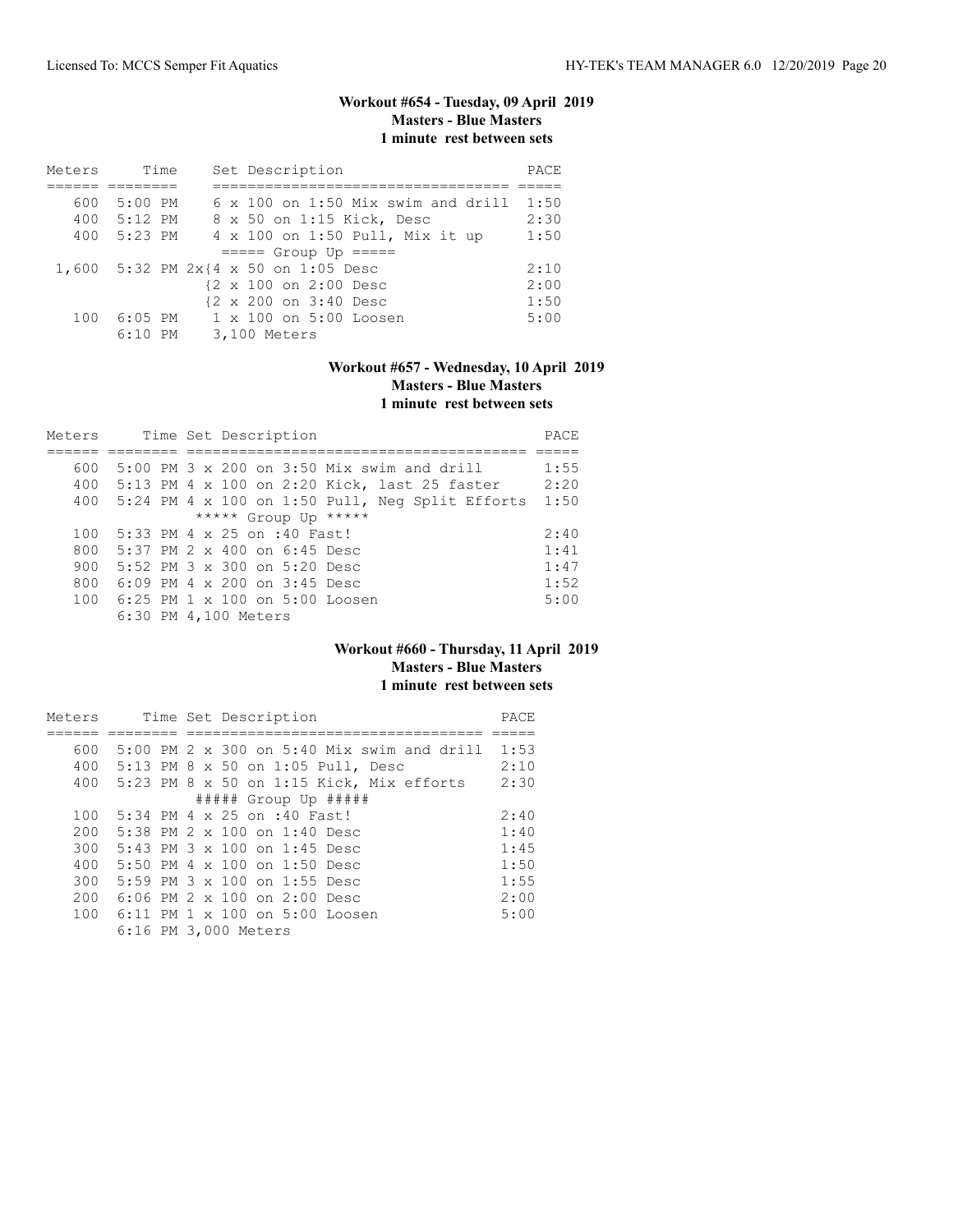### **Workout #678 - Monday, 15 April 2019 Masters - Blue Masters 1 minute rest between sets**

| Meters | Time        | Set Description                                                                | PACE |
|--------|-------------|--------------------------------------------------------------------------------|------|
|        |             |                                                                                |      |
| 600    | 5:00 PM     | 2 x 300 on 5:50 Drill & Swim                                                   | 1:57 |
|        | 400 5:13 PM | 4 x 100 on 2:15 Kick, Build each                                               | 2:15 |
|        | 400 5:23 PM | 4 x 100 on 1:50 Pull, Desc                                                     | 1:50 |
|        |             | ***** Group Up *****                                                           |      |
| 200    |             | 5:32 PM 4 x 50 on 1:10 Desc                                                    | 2:20 |
|        |             | 1,400 5:38 PM 2x{4 x 75 on 1:35 Desc                                           | 2:07 |
|        |             | {4 x 50 on 1:05 Desc                                                           | 2:10 |
|        |             | $\{4 \times 25 \text{ on } : 40 \text{ Alt One Steady, } 1 \text{ Max Effect}$ | 2:40 |
|        |             | $\{1 \times 100 \text{ on } 2:00 \text{ Easy}\}$                               | 2:00 |
|        | 6:09 PM     | 3,000 Meters                                                                   |      |

# **Workout #681 - Tuesday, 16 April 2019 Masters - Blue Masters 1 minute rest between sets**

| Meters |  | Time Set Description                       | PACE |
|--------|--|--------------------------------------------|------|
|        |  |                                            |      |
| 600    |  | 5:00 PM 3 x 200 on 3:50 Mix swim and drill | 1:55 |
| 400    |  | 5:13 PM 8 x 50 on 1:00 Pull, Desc          | 2:00 |
| 400    |  | $5:22$ PM 8 x 50 on 1:15 Kick, Mix Efforts | 2:30 |
|        |  | $====$ Group Up $====$                     |      |
| 200    |  | $5:33$ PM 4 $\times$ 50 on 1:05 Desc       | 2:10 |
| 600    |  | 5:39 PM 4 x 150 on 2:40 Desc 1-4           | 1:47 |
| 100    |  | $5:51$ PM $2 \times 50$ on $1:05$ Desc     | 2:10 |
| 600    |  | 5:55 PM 4 $\times$ 150 on 2:45 Desc 1-4    | 1:50 |
| 100    |  | $6:07$ PM $1 \times 100$ on $5:00$ Loosen  | 5:00 |
|        |  | 6:12 PM 3,000 Meters                       |      |

# **Workout #684 - Wednesday, 17 April 2019 Masters - Blue Masters 1 minute rest between sets**

| Meters |  | Time Set Description                              | PACE |
|--------|--|---------------------------------------------------|------|
|        |  |                                                   |      |
| 600    |  | 5:00 PM $4 \times 150$ on 2:55 Swim and Drill Mix | 1:57 |
| 400    |  | 5:13 PM 4 x 100 on 2:15 Kick, Desc                | 2:15 |
| 400    |  | $5:23$ PM 8 x 50 on 1:00 Steady and strong        | 2:00 |
|        |  | ##### Group Up #####                              |      |
| 100    |  | 5:32 PM 4 x 25 on :40 Fast!                       | 2:40 |
| 600    |  | 5:36 PM 2 x 300 on 5:25 Desc                      | 1:48 |
| 600    |  | 5:48 PM 1 x 600 on 10:20 Neg Split                | 1:43 |
| 600    |  | $6:00$ PM $2 \times 300$ on $5:00$ Desc           | 1:40 |
| 600    |  | 6:11 PM 1 x 600 on $10:00$ Neg Split              | 1:40 |
| 100    |  | $6:22$ PM $1 \times 100$ on $5:00$ Loosen         | 5:00 |
|        |  | 6:27 PM 4,000 Meters                              |      |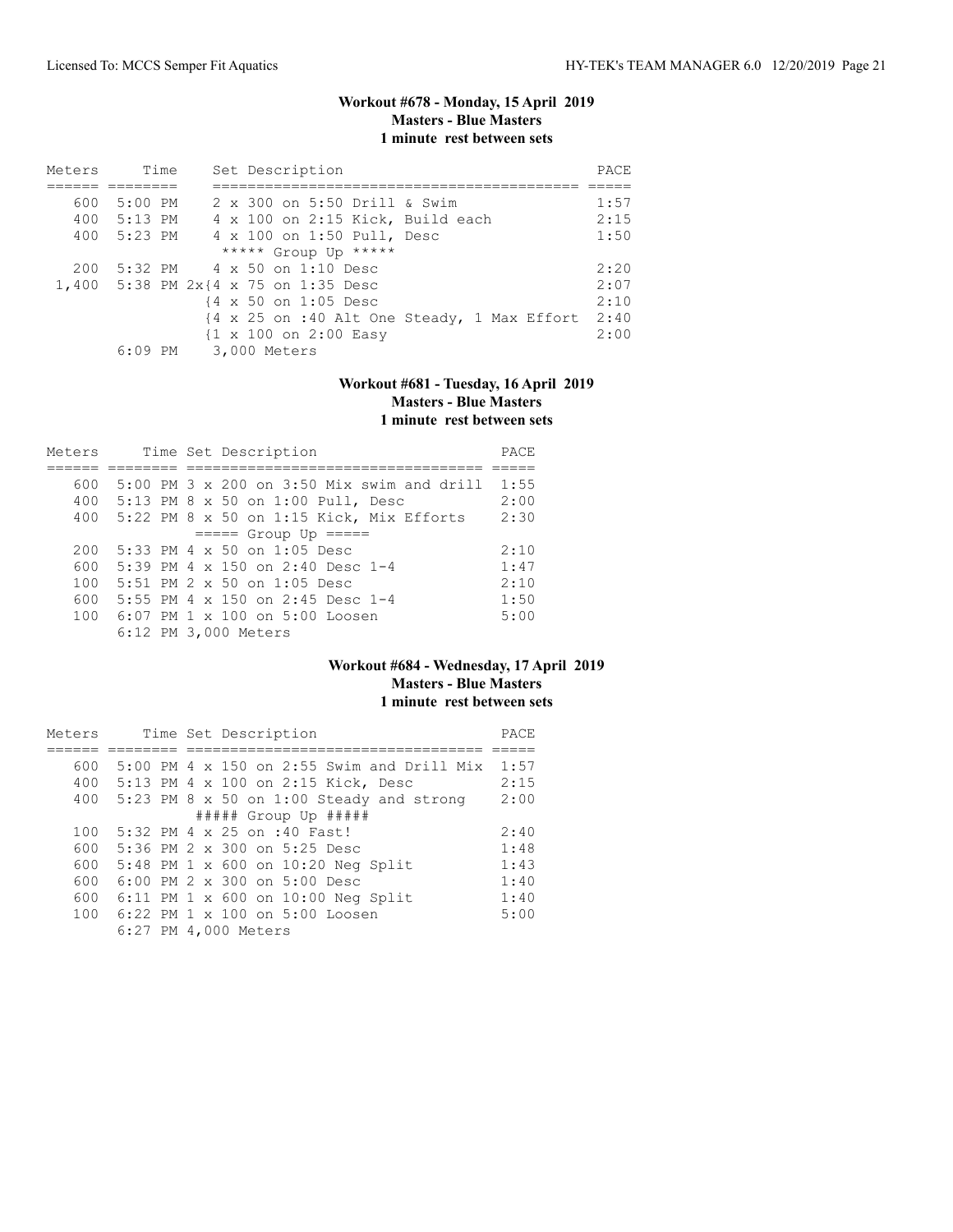# **Workout #687 - Thursday, 18 April 2019 Masters - Blue Masters 1 minute rest between sets**

| Meters | Time        |  | Set Description                         | PACE |
|--------|-------------|--|-----------------------------------------|------|
|        |             |  |                                         |      |
| 600    | 5:00 PM     |  | $6 \times 100$ on 1:50 Mix drill & swim | 1:50 |
|        | 400 5:12 PM |  | 4 x 100 on 1:50 Pull, desc              | 1:50 |
|        | 400 5:21 PM |  | 8 x 50 on 1:15 Kick, evens faster       | 2:30 |
|        |             |  | ~~~~~ Group Up ~~~~~                    |      |
| 100    |             |  | 5:32 PM 4 x 25 on :40 Fast!             | 2:40 |
|        |             |  | 1,500 5:36 PM 3x{1 x 50 on 1:30 Loosen  | 3:00 |
|        |             |  | {2 x 75 on 1:25 Desc                    | 1:53 |
|        |             |  | {2 x 75 on 1:30 Desc                    | 2:00 |
|        |             |  | {2 x 75 on 1:35 Desc                    | 2:07 |
| 100    |             |  | 6:09 PM 1 x 100 on 5:00 Loosen          | 5:00 |
|        | $6:14$ PM   |  | 3,100 Meters                            |      |

#### **Workout #690 - Monday, 22 April 2019 Masters - Blue Masters 1 minute rest between sets**

| Meters | Time        | Set Description                           | PACE |
|--------|-------------|-------------------------------------------|------|
|        |             |                                           |      |
| 600    | $5:00$ PM   | 4 x 150 on 3:00 Drill and Swim            | 2:00 |
|        | 400 5:13 PM | 8 x 50 on 1:15 Kick, some fast, some easy | 2:30 |
| 400    | 5:24 PM     | 8 x 50 on 1:00 Pull, Build                | 2:00 |
|        |             | $11111$ Group Up $\{\{\}\}\$              |      |
| 100    | 5:33 PM     | 4 x 25 on :40 Fast!                       | 2:40 |
| 200    | 5:37 PM     | 4 x 50 on 1:10 Desc                       | 2:20 |
|        |             | 1,200 5:43 PM 2x{3 x 100 on 1:45 Desc     | 1:45 |
|        |             | {2 x 100 on 1:55 Desc                     | 1:55 |
|        |             | {1 x 100 on 2:00 Fast                     | 2:00 |
| 100    | $6:07$ PM   | 1 x 100 on 5:00 Loosen                    | 5:00 |
|        | $6:12$ PM   | 3,000 Meters                              |      |

# **Workout #693 - Tuesday, 23 April 2019 Masters - Blue Masters 1 minute rest between sets**

| Meters |  | Time Set Description                           | PACE |
|--------|--|------------------------------------------------|------|
|        |  |                                                |      |
| 600    |  | $5:00$ PM 6 x 100 on 1:50 Swim and drill mix   | 1:50 |
| 400    |  | 5:12 PM 4 x 100 on 1:50 Pull, Desc             | 1:50 |
| 400    |  | 5:21 PM 4 x 100 on 2:15 Kick, neg split        | 2:15 |
|        |  | $---$ Group Up $---$                           |      |
| 100    |  | 5:31 PM 4 x 25 on :40 Fast!                    | 2:40 |
| 600    |  | 5:35 PM 3 x 200 on 3:30 Desc                   | 1:45 |
| 600    |  | $5:47$ PM $3 \times 200$ on $3:45$ Desc        | 1:52 |
| 200    |  | $6:00$ PM 1 x 200 on 4:00 Last one - fast one! | 2:00 |
| 100    |  | 6:05 PM $1 \times 100$ on 5:00 Loosen          | 5:00 |
|        |  | 6:10 PM 3,000 Meters                           |      |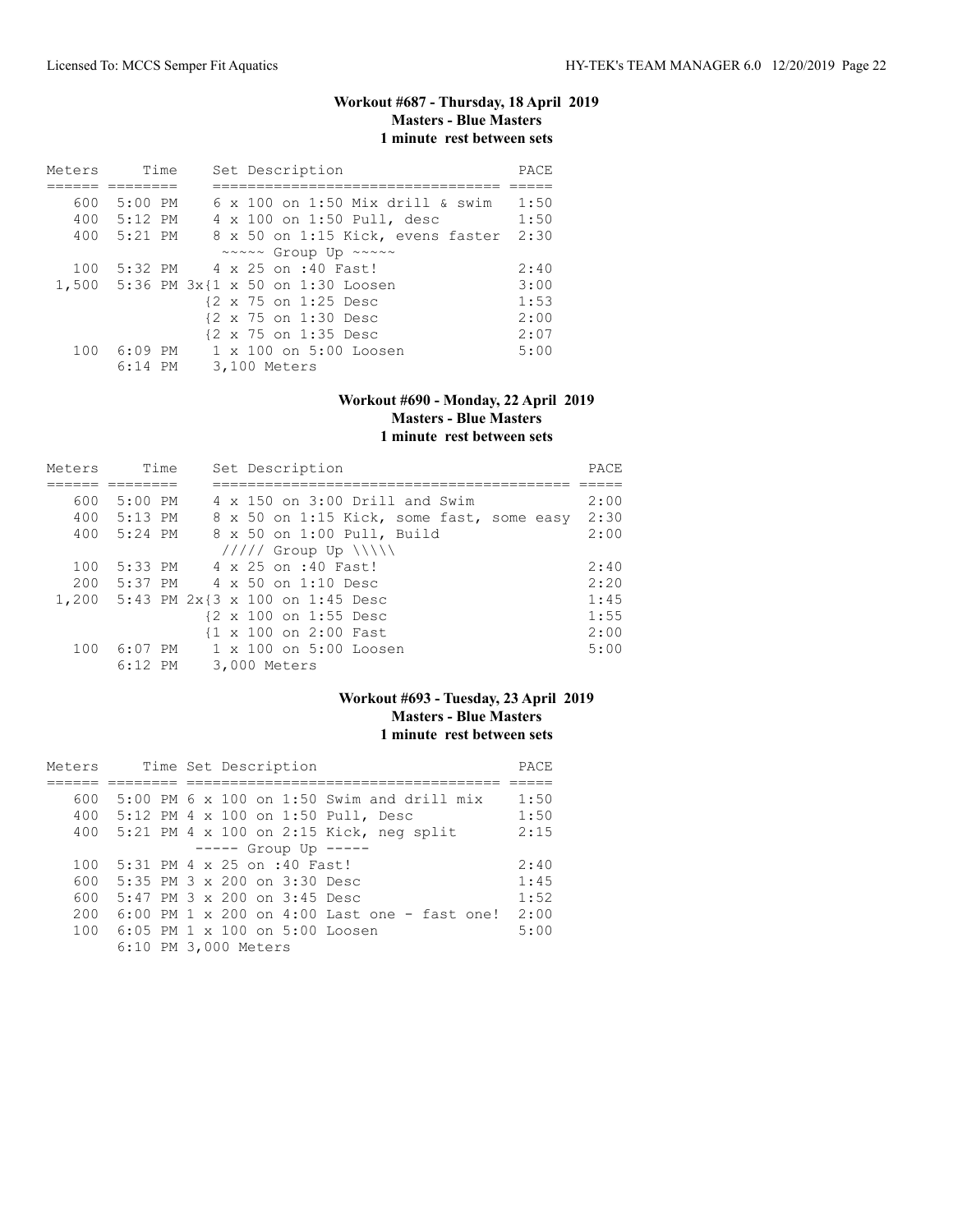# **Workout #696 - Wednesday, 24 April 2019 Masters - Blue Masters 1 minute rest between sets**

| Meters |  | Time Set Description                      | PACE |
|--------|--|-------------------------------------------|------|
|        |  |                                           |      |
| 600    |  | 5:00 PM 3 x 200 on 3:50 drill and swim    | 1:55 |
| 400    |  | $5:13$ PM 8 x 50 on 1:15 kick mix speeds  | 2:30 |
| 400    |  | 5:24 PM 4 x 100 on 1:50 pull, desc        | 1:50 |
|        |  | $:::::$ Group Up $:::::$                  |      |
| 200    |  | 5:33 PM 4 x 50 on 1:05 Desc               | 2:10 |
| 1,600  |  | 5:39 PM 4 x 400 on 6:45 Desc or Neg Split | 1:41 |
| 800    |  | 6:07 PM 4 x 200 on 3:25 Desc or Neg Split | 1:42 |
| 100    |  | 6:22 PM 1 x 100 on 5:00 Loosen            | 5:00 |
|        |  | 6:27 PM 4,100 Meters                      |      |

### **Workout #699 - Thursday, 25 April 2019 Masters - Blue Masters 1 minute rest between sets**

| Meters |  | Time Set Description                              | PACE |
|--------|--|---------------------------------------------------|------|
|        |  |                                                   |      |
| 600    |  | 5:00 PM 2 x 300 on 5:50 Swim and Drill Mix        | 1:57 |
| 400    |  | 5:13 PM $4 \times 100$ on 2:15 Kick as desired    | 2:15 |
| 400    |  | $5:23$ PM $8 \times 50$ on $1:00$ Pull as desired | 2:00 |
|        |  | 88888 Group Up 88888                              |      |
| 100    |  | 5:32 PM 4 x 25 on :40 Fast!                       | 2:40 |
| 400    |  | 5:36 PM 4 x 100 on 1:50 Desc                      | 1:50 |
| 100    |  | 5:45 PM 2 x 50 on 1:10 1 Fast, 1 Easy             | 2:20 |
| 400    |  | 5:49 PM 4 x 100 on 1:45 Desc                      | 1:45 |
| 100    |  | 5:57 PM 2 x 50 on 1:15 1 Fast, 1 Easy             | 2:30 |
| 400    |  | $6:01$ PM 4 $\times$ 100 on 1:40 Desc             | 1:40 |
| 100    |  | 6:09 PM 1 x 100 on 5:00 Loosen                    | 5:00 |
|        |  | 6:14 PM 3,000 Meters                              |      |

### **Workout #711 - Monday, 29 April 2019 Masters - Blue Masters 1 minute rest between sets**

| Meters |  |  | Time Set Description                     | PACE |
|--------|--|--|------------------------------------------|------|
|        |  |  |                                          |      |
| 600    |  |  | 5:00 PM 6 x 100 on 1:50 Drill & Swim     | 1:50 |
| 400    |  |  | 5:12 PM 8 x 50 on 1:15 Kick, Odds Faster | 2:30 |
| 400    |  |  | 5:23 PM 8 x 50 on 1:00 Pull, Desc        | 2:00 |
|        |  |  | ^^^^^^ Group Up ^^^^^^                   |      |
| 100    |  |  | 5:32 PM 4 x 25 on :40 Fast!              | 2:40 |
| 200    |  |  | 5:36 PM 2 x 100 on 2:00 Desc             | 2:00 |
| 300    |  |  | 5:41 PM 6 x 50 on :55 Desc               | 1:50 |
| 200    |  |  | 5:48 PM 2 x 100 on 2:00 Desc             | 2:00 |
| 300    |  |  | 5:53 PM $6 \times 50$ on 1:00 Desc       | 2:00 |
| 200    |  |  | 6:00 PM 2 x 100 on 2:00 Desc             | 2:00 |
| 300    |  |  | $6:05$ PM $6 \times 50$ on 1:05 Desc     | 2:10 |
| 100    |  |  | 6:13 PM 1 x 100 on 5:00 Loosen           | 5:00 |
|        |  |  | 6:18 PM 3,100 Meters                     |      |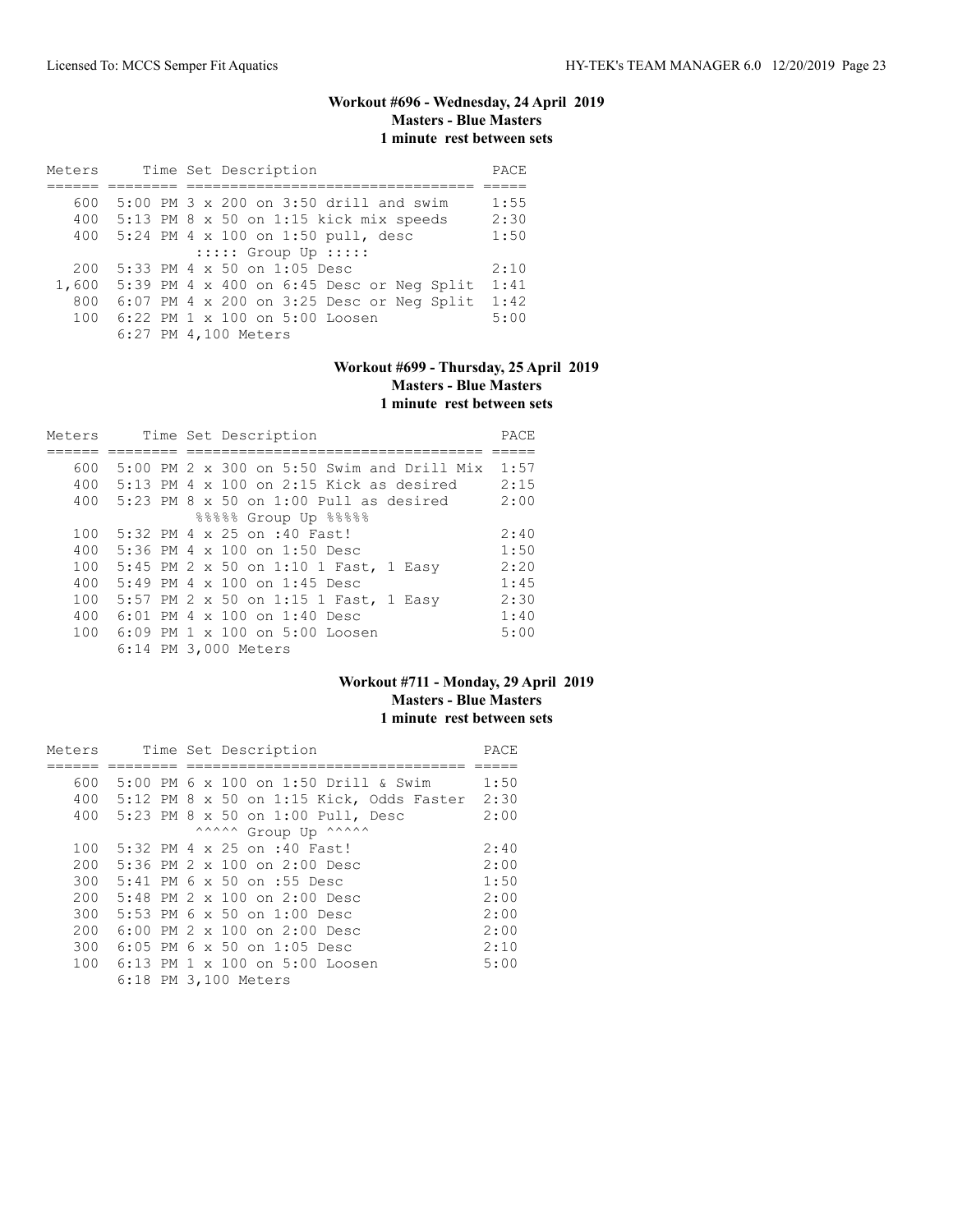# **Workout #714 - Tuesday, 30 April 2019 Masters - Blue Masters 1 minute rest between sets**

| Meters |  | Time Set Description                                   | PACE |
|--------|--|--------------------------------------------------------|------|
|        |  |                                                        |      |
| 600    |  | $5:00$ PM 4 $\times$ 150 on 3:00 Mix swim and drill    | 2:00 |
| 400    |  | $5:13$ PM 8 x 50 on 1:00 Pull, faster evens            | 2:00 |
| 400    |  | $5:22$ PM 4 x 100 on 2:15 Kick, mix efforts            | 2:15 |
|        |  | $== == $ Group Up $== == $                             |      |
| 100    |  | 5:32 PM 4 x 25 on :40 Fast!                            | 2:40 |
| 200    |  | 5:36 PM 4 x 50 on 1:05 Desc                            | 2:10 |
| 600    |  | $5:42$ PM 6 x 100 on 2:05 Alt moderate and fast        | 2:05 |
| 400    |  | 5:56 PM $4 \times 100$ on 1:55 Alt moderate and fast   | 1:55 |
| 200    |  | $6:05$ PM $2 \times 100$ on 1:45 Alt moderate and fast | 1:45 |
| 100    |  | $6:10$ PM $1 \times 100$ on $5:00$ Loosen              | 5:00 |
|        |  | 6:15 PM 3,000 Meters                                   |      |

#### **Workout #717 - Wednesday, 01 May 2019 Masters - Blue Masters 1 minute rest between sets**

| Meters |  | Time Set Description                              | PACE |
|--------|--|---------------------------------------------------|------|
|        |  |                                                   |      |
| 800    |  | 5:00 PM $4 \times 200$ on 3:45 swim and drill mix | 1:52 |
| 400    |  | $5:16$ PM 8 x 50 on 1:15 Kick, mix efforts        | 2:30 |
| 400    |  | 5:27 PM 4 x 100 on 1:50 Pull, Desc                | 1:50 |
|        |  | ***** Group Up *****                              |      |
| 200    |  | 5:36 PM 4 x 50 on 1:05 Desc                       | 2:10 |
| 1,200  |  | 5:42 PM 4 x 300 on 5:15 Desc                      | 1:45 |
| 600    |  | $6:04$ PM $3 \times 200$ on $3:35$ Desc           | 1:48 |
| 300    |  | 6:16 PM 2 x 150 on 2:45 Desc                      | 1:50 |
| 100    |  | $6:23$ PM $1 \times 100$ on $5:00$ Loosen         | 5:00 |
|        |  | 6:28 PM 4,000 Meters                              |      |

#### **Workout #720 - Thursday, 02 May 2019 Masters - Blue Masters 1 minute rest between sets**

| Meters | Time        | Set Description                                                                                                           | PACE |
|--------|-------------|---------------------------------------------------------------------------------------------------------------------------|------|
|        |             |                                                                                                                           |      |
| 600    | 5:00 PM     | 2 x 300 on 5:55 Mix drill and swim                                                                                        | 1:58 |
|        | 400 5:13 PM | 4 x 100 on 2:15 Kick, Build or Desc                                                                                       | 2:15 |
| 400    | 5:23 PM     | 4 x 100 on 1:55 Pull, Build Each                                                                                          | 1:55 |
|        |             | $\sqrt{\langle \langle \rangle / \langle \rangle}$ Group Up $\langle \langle \rangle / \langle \rangle / \langle \rangle$ |      |
| 100    |             | 5:32 PM 4 x 25 on :40 Fast!                                                                                               | 2:40 |
|        |             | 1,500 5:36 PM 2x{6 x 75 on 2:00 Hold Best Pace                                                                            | 2:40 |
|        |             | $\{1 \times 50 \text{ on } 1:30 \text{ Easy}, \text{ start early}\}$                                                      | 3:00 |
|        |             | {2 x 100 on 2:15 Best Effort                                                                                              | 2:15 |
|        |             | $\{1 \times 50 \text{ on } 1:30 \text{ Easy}, \text{ start early}\}$                                                      | 3:00 |
|        | 6:15 PM     | 3,000 Meters                                                                                                              |      |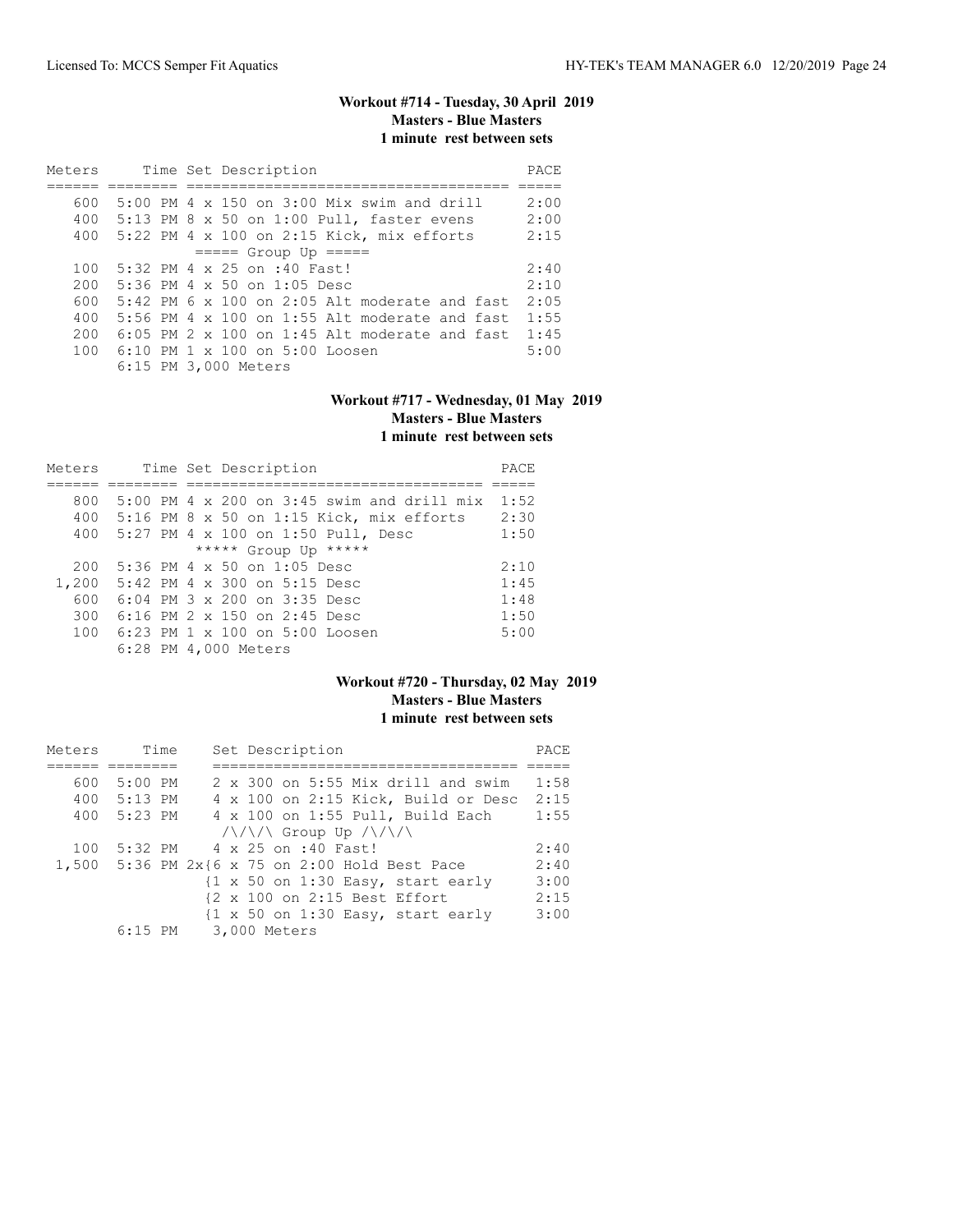# **Workout #758 - Monday, 06 May 2019 Masters - Blue Masters 1 minute rest between sets**

| Meters |  | Time Set Description                                | PACE |
|--------|--|-----------------------------------------------------|------|
|        |  |                                                     |      |
| 600    |  | 5:00 PM 3 x 200 on 3:55 Drill & Swim                | 1:58 |
| 400    |  | 5:13 PM 4 x 100 on 2:15 Kick, Mix Efforts           | 2:15 |
|        |  | 400 5:23 PM 4 x 100 on 1:55 Pull, Build             | 1:55 |
|        |  | $====$ Group Up $====$                              |      |
| 100    |  | 5:32 PM 4 x 25 on :40 Fast                          | 2:40 |
| 200    |  | $5:36$ PM 4 x 50 on 1:05 Desc                       | 2:10 |
| 300    |  | 5:42 PM 4 x 75 on 1:30 Desc $1-3$ , #4 Best Effort  | 2:00 |
| 200    |  | $5:49$ PM 4 x 50 on 1:05 Desc                       | 2:10 |
| 300    |  | 5:55 PM 4 $\times$ 75 on 1:40 Odds Easy, Evens Fast | 2:13 |
| 200    |  | $6:03$ PM 4 $\times$ 50 on 1:05 Desc                | 2:10 |
| 300    |  | 6:09 PM 4 x 75 on 1:50 Desc 1-3, #4 Best Effort     | 2:27 |
| 100    |  | 6:18 PM 1 x 100 on 5:00 Loosen                      | 5:00 |
|        |  | 6:23 PM 3,100 Meters                                |      |

### **Workout #755 - Tuesday, 07 May 2019 Masters - Blue Masters 1 minute rest between sets**

| Meters | Time      | Set Description                                            | PACE |
|--------|-----------|------------------------------------------------------------|------|
|        |           |                                                            |      |
| 600    | 5:00 PM   | 6 x 100 on 1:55 Swim & Drill                               | 1:55 |
| 400    | $5:13$ PM | 8 x 50 on 1:00 Pull, Desc                                  | 2:00 |
| 400    | $5:22$ PM | 8 x 50 on 1:15 Kick, Desc                                  | 2:30 |
|        |           | ***** Group Up *****                                       |      |
| 100    | $5:33$ PM | 4 x 25 on :40 Fast                                         | 2:40 |
| 50     |           | 5:37 PM 1 x 50 on 1:15 Easy                                | 2:30 |
| 1,500  |           | 5:40 PM $3x$ $(3 \times 150)$ on $2:45$ Desc. #3 is FAST!! | 1:50 |
|        |           | $\{1 \times 50 \text{ on } 1:15 \text{ Easy}\}$            | 2:30 |
|        | $6:09$ PM | 3,050 Meters                                               |      |

# **Workout #751 - Wednesday, 08 May 2019 Masters - Blue Masters 1 minute rest between sets**

| Meters |  |  | Time Set Description        |                                            | PACE |
|--------|--|--|-----------------------------|--------------------------------------------|------|
|        |  |  |                             |                                            |      |
| 600    |  |  |                             | 5:00 PM 2 x 300 on 6:00 Swim and Drill     | 2:00 |
| 400    |  |  |                             | 5:13 PM 4 x 100 on 1:50 Pull, Build        | 1:50 |
| 400    |  |  |                             | 5:22 PM 4 x 100 on 2:15 Kick, last 25 fast | 2:15 |
|        |  |  | $====$ Group Up $====$      |                                            |      |
| 200    |  |  | 5:32 PM 4 x 50 on 1:05 Desc |                                            | 2:10 |
| 500    |  |  |                             | 5:38 PM 1 x 500 on 9:10 Neg Split          | 1:50 |
| 1,000  |  |  |                             | 5:49 PM 4 x 250 on 4:25 Desc 1-2/3-4       | 1:46 |
| 1,000  |  |  |                             | 6:08 PM 8 x 125 on 2:10 Desc -14/5-8       | 1:44 |
| 100    |  |  |                             | 6:27 PM 1 x 100 on 5:00 Loosen             | 5:00 |
|        |  |  | 6:32 PM 4,200 Meters        |                                            |      |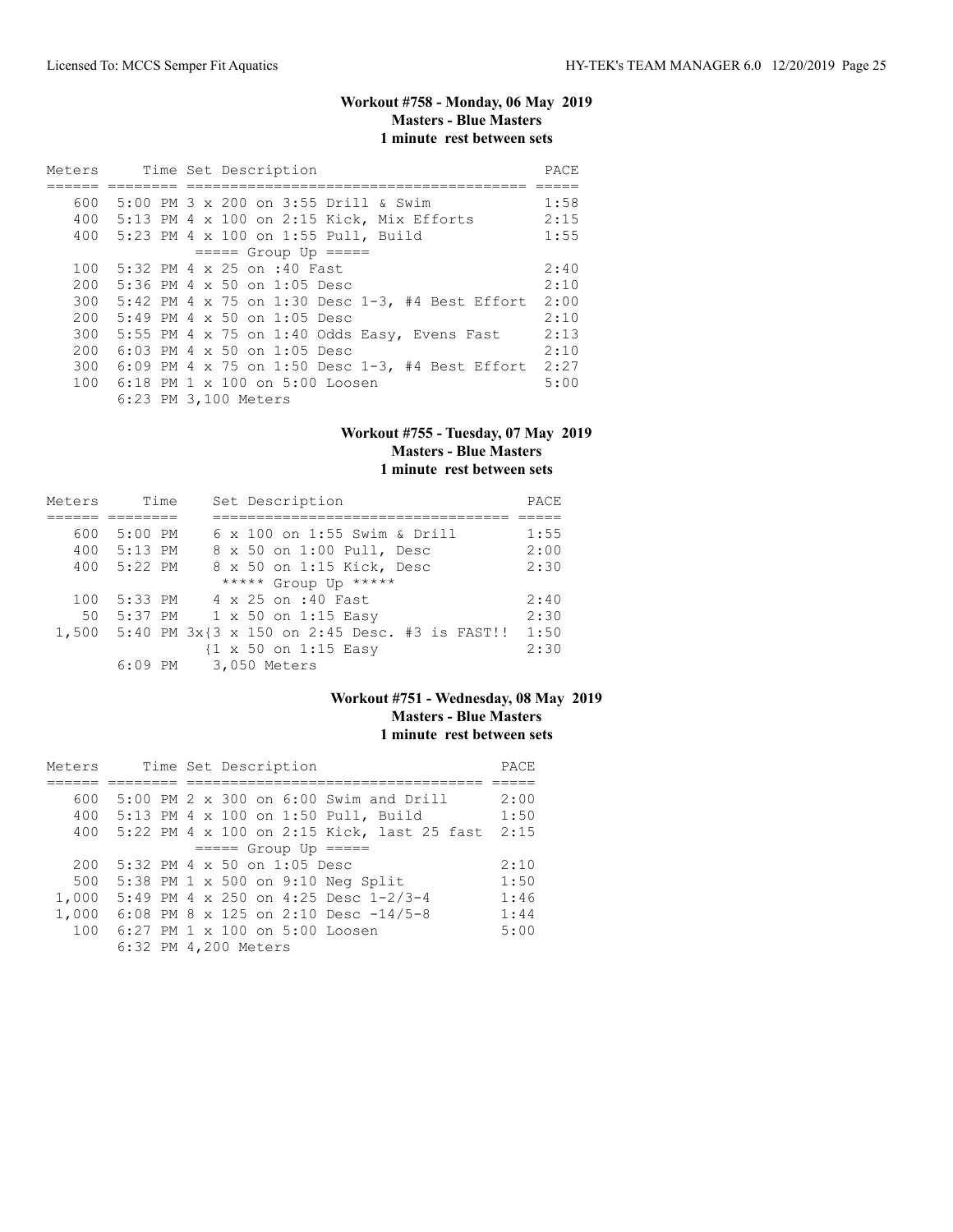# **Workout #748 - Thursday, 09 May 2019 Masters - Blue Masters 1 minute rest between sets**

| Meters | Time        | Set Description                       | PACE |
|--------|-------------|---------------------------------------|------|
|        |             |                                       |      |
| 600    | $5:00$ PM   | 4 x 150 on 2:55 Drill and swim        | 1:57 |
|        | 400 5:13 PM | 8 x 50 on 1:00 Pull, Mix Efforts      | 2:00 |
| 400    | 5:22 PM     | 8 x 50 on 1:15 Kick, Desc             | 2:30 |
|        |             | $--- $ Group Up $---$                 |      |
| 100    |             | 5:33 PM 4 x 25 on :40 Fast            | 2:40 |
|        |             | 1,700 5:37 PM 2x{3 x 200 on 3:30 Desc | 1:45 |
|        |             | {4 x 50 on 1:05 Desc, #4 Fast         | 2:10 |
|        |             | {1 x 50 on 1:30 Easy                  | 3:00 |
|        |             | 6:10 PM 3,200 Meters                  |      |

### **Workout #745 - Monday, 13 May 2019 Masters - Blue Masters 1 minute rest between sets**

| Meters |  | Time Set Description                                          | PACE |
|--------|--|---------------------------------------------------------------|------|
|        |  |                                                               |      |
| 500    |  | 5:00 PM 1 x 500 on 9:00 Mix swim & Drill                      | 1:48 |
| 500    |  | $5:10$ PM 1 x 500 on 9:00 Pull, mix speeds                    | 1:48 |
| 400    |  | 5:20 PM $4 \times 100$ on 2:20 Kick, mix in a fast 25 on each | 2:20 |
|        |  | ***** Group Up ******                                         |      |
| 100    |  | 5:31 PM 4 x 25 on :40 Speedy!                                 | 2:40 |
| 400    |  | 5:35 PM 8 x 50 on 1:05 Desc 1-4, 5-8                          | 2:10 |
| 200    |  | 5:45 PM 1 x 200 on 4:00 Loosen, Get Ready                     | 2:00 |
| 600    |  | $5:50$ PM $6 \times 100$ on $3:00$ Test Yourself!!            | 3:00 |
|        |  | 300 6:09 PM 1 x 300 on 6:00 Cool down                         | 2:00 |
|        |  | 6:15 PM 3,000 Meters                                          |      |

### **Workout #741 - Tuesday, 14 May 2019 Masters - Blue Masters 1 minute rest between sets**

| Meters | Time        |                                         | Set Description |  |                                    | PACE |
|--------|-------------|-----------------------------------------|-----------------|--|------------------------------------|------|
|        |             |                                         |                 |  |                                    |      |
| 600    | $5:00$ PM   |                                         |                 |  | 3 x 200 on 3:50 Drill & Swim       | 1:55 |
| 400    | 5:13 PM     |                                         |                 |  | 4 x 100 on 1:55 Pull, Desc         | 1:55 |
|        | 400 5:22 PM |                                         |                 |  | 4 x 100 on 2:15 Kick as desired    | 2:15 |
|        |             |                                         |                 |  | $\#$ #### Group Up $\#$ ####       |      |
| 100    |             | 5:32 PM 4 x 25 on :40 Fast              |                 |  |                                    | 2:40 |
|        |             | 1,200 5:36 PM 1x{2 x 200 on 3:40 Steady |                 |  |                                    | 1:50 |
|        |             |                                         |                 |  | {2 x 200 on 3:30 Steady            | 1:45 |
|        |             |                                         |                 |  | {2 x 200 on 3:20 Steady            | 1:40 |
| 200    | 5:58 PM     |                                         |                 |  | 1 x 200 on 4:00 Last one, Fast one | 2:00 |
| 100    | 6:03 PM     |                                         |                 |  | $1 \times 100$ on $5:00$ Loosen    | 5:00 |
|        | $6:08$ PM   |                                         | 3,000 Meters    |  |                                    |      |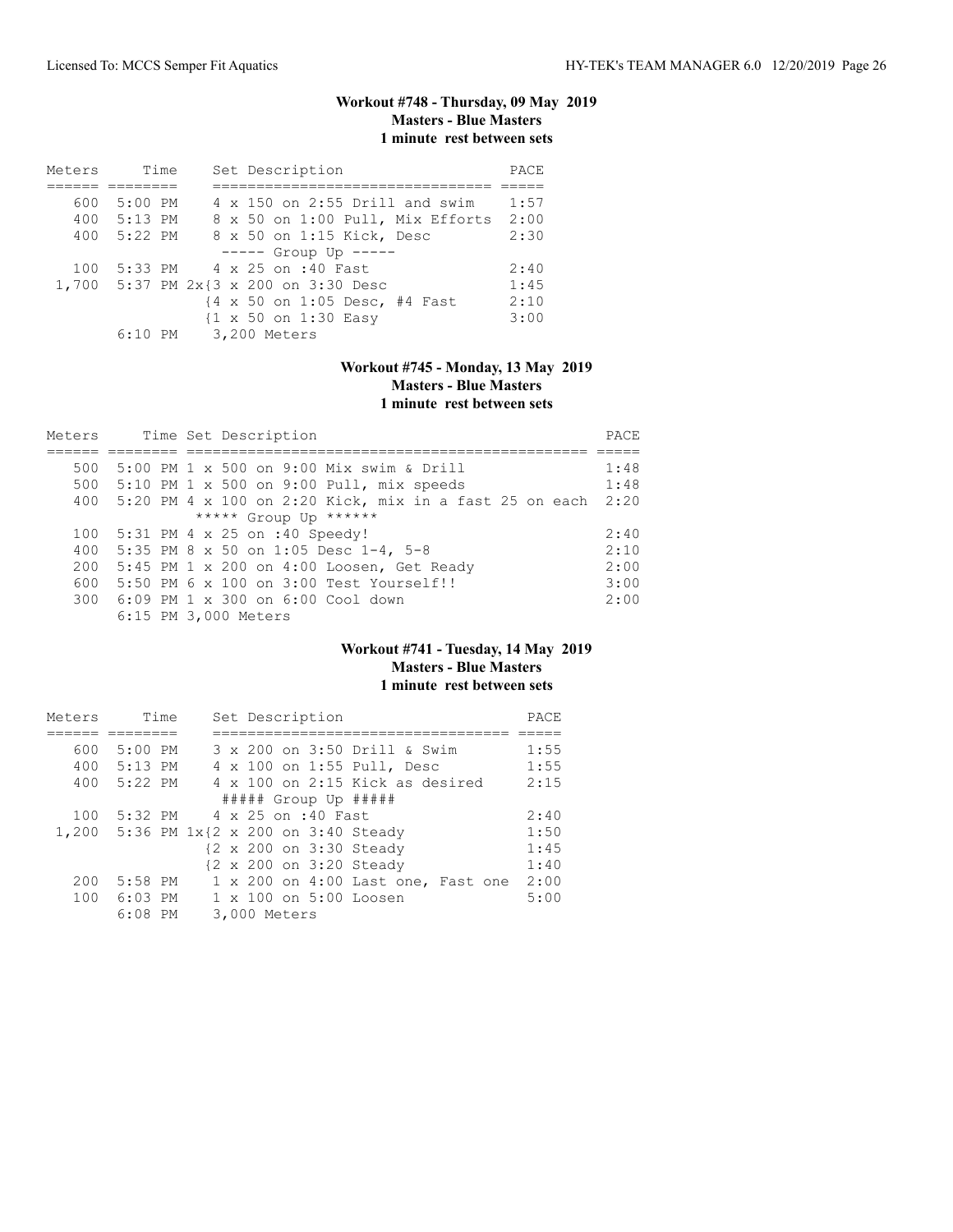# **Workout #738 - Wednesday, 15 May 2019 Masters - Blue Masters 1 minute rest between sets**

| Meters |  | Time Set Description                           | PACE |
|--------|--|------------------------------------------------|------|
|        |  |                                                |      |
| 600    |  | 5:00 PM 4 x 150 on 2:50 Swim and Drill         | 1:53 |
| 400    |  | 5:13 PM 8 x 50 on 1:15 Kick, Evens Faster      | 2:30 |
| 400    |  | 5:24 PM 8 x 50 on 1:05 Odds Faster             | 2:10 |
|        |  | 88888 Group Up 88888                           |      |
| 400    |  | 5:34 PM 1 x 400 on 7:00 Neg Split              | 1:45 |
| 200    |  | $5:42$ PM 4 x 50 on 1:05 Desc                  | 2:10 |
| 400    |  | 5:48 PM 1 x 400 on 6:50 Neg Split              | 1:42 |
| 400    |  | 5:56 PM $4 \times 100$ on 1:50 Desc            | 1:50 |
| 400    |  | 6:05 PM 1 x 400 on 6:40 Neg Split              | 1:40 |
| 400    |  | 6:13 PM $2 \times 200$ on $3:40$ Desc          | 1:50 |
| 400    |  | $6:22$ PM 1 x 400 on 8:00 Last one, go for it! | 2:00 |
| 100    |  | 6:31 PM 1 x 100 on 5:00 Loosen                 | 5:00 |
|        |  | 6:36 PM 4,100 Meters                           |      |

### **Workout #735 - Thursday, 16 May 2019 Masters - Blue Masters 1 minute rest between sets**

| Meters |             | Time | Set Description                                    | PACE |
|--------|-------------|------|----------------------------------------------------|------|
|        |             |      |                                                    |      |
| 600    | $5:00$ PM   |      | 2 x 300 on 5:55 Drill and Swim                     | 1:58 |
|        | 400 5:13 PM |      | 4 x 100 on 2:15 Kick, mixed efforts                | 2:15 |
|        | 400 5:23 PM |      | 8 x 50 on 1:05 Pull, mixed efforts                 | 2:10 |
|        |             |      | @@@@@ Group Up @@@@@                               |      |
| 200    |             |      | 5:33 PM 4 x 50 on 1:05 Desc                        | 2:10 |
|        |             |      | 1,200 5:39 PM 1x{3 x 100 on 1:55 Steady            | 1:55 |
|        |             |      | {1 x 100 on 1:45 Fast Pace                         | 1:45 |
|        |             |      | {2 x 100 on 1:55 Steady                            | 1:55 |
|        |             |      | {2 x 100 on 1:45 Fast Pace                         | 1:45 |
|        |             |      | $\{1 \times 100 \text{ on } 1:55 \text{ Steady}\}$ | 1:55 |
|        |             |      | {3 x 100 on 1:45 Fast Pace                         | 1:45 |
| 100    | 6:02 PM     |      | $1 \times 100$ on 1:55 Steady                      | 1:55 |
|        | 100 6:05 PM |      | 1 x 100 on 2:00 Best Effort                        | 2:00 |
|        | 100 6:08 PM |      | 1 x 100 on 5:00 Loosen                             | 5:00 |
|        | $6:13$ PM   |      | 3,100 Meters                                       |      |

# **Workout #828 - Monday, 20 May 2019 Masters - Blue Masters 1 minute rest between sets**

| Meters |           | Time | Set Description                                        | PACE |
|--------|-----------|------|--------------------------------------------------------|------|
|        |           |      |                                                        |      |
| 600    | $5:00$ PM |      | 6 x 100 on 1:50 Swim & Drill                           | 1:50 |
| 400    | 5:12 PM   |      | 8 x 50 on 1:15 Kick, Desc                              | 2:30 |
| 400    | 5:23 PM   |      | 4 x 100 on 1:55 Pull, Build                            | 1:55 |
|        |           |      | ^^^^^^ Group Up ^^^^^^                                 |      |
| 200    | 5:32 PM   |      | $4 \times 50$ on 1:05 Desc                             | 2:10 |
| 100    |           |      | 5:38 PM 1 x 100 on 2:30 Easy/Losen                     | 2:30 |
| 1,300  |           |      | 5:42 PM 2x{4 x 75 on 1:35 Desc                         | 2:07 |
|        |           |      | {4 x 50 on 1:10 Desc                                   | 2:20 |
|        |           |      | {4 x 25 on :40 Fast                                    | 2:40 |
|        |           |      | $\{1 \times 50 \text{ on } 1:30 \text{ Easy/Loosen}\}$ | 3:00 |
|        | $6:13$ PM |      | 3,000 Meters                                           |      |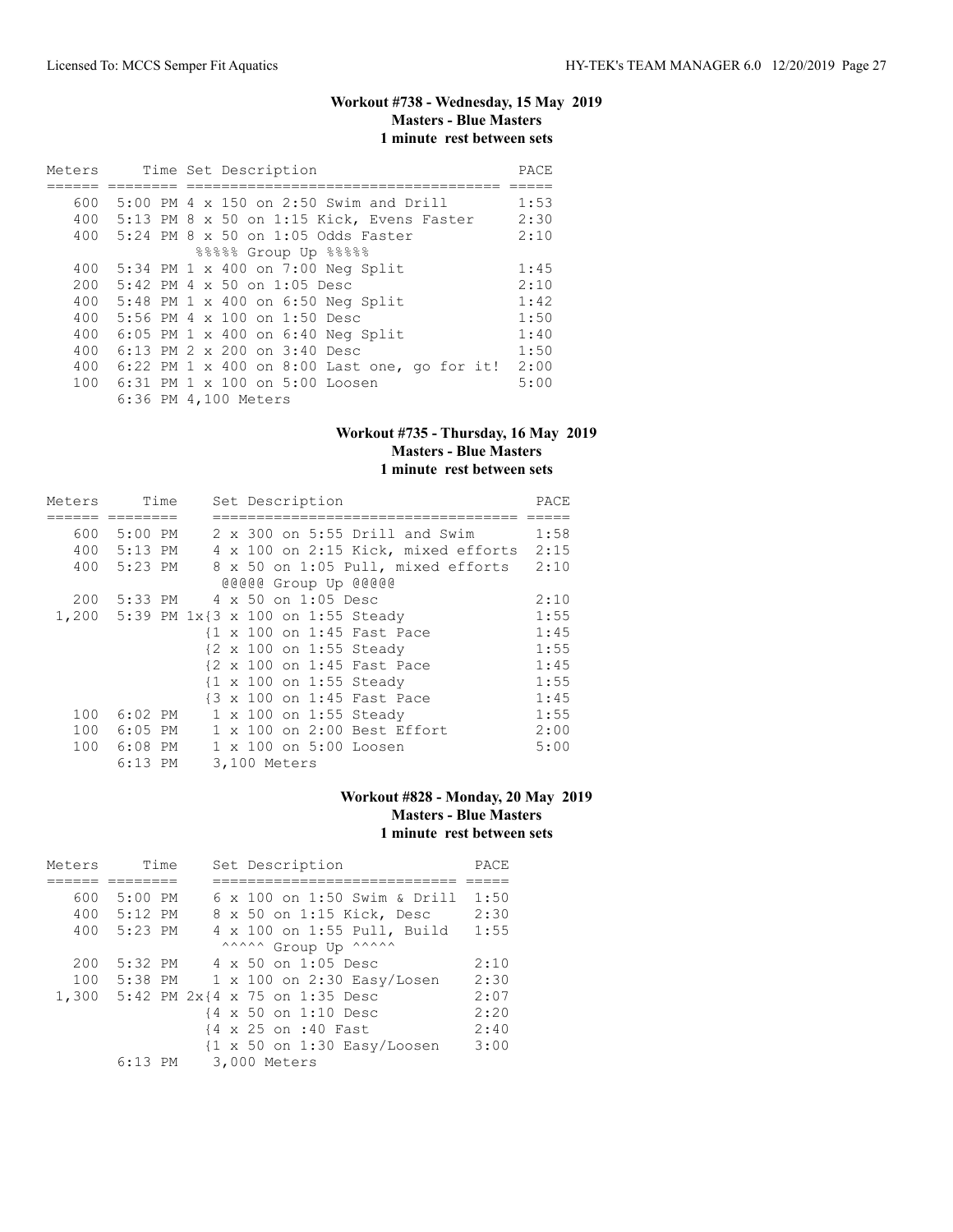# **Workout #825 - Tuesday, 21 May 2019 Masters - Blue Masters 1 minute rest between sets**

| Meters |  | Time Set Description                        | PACE |
|--------|--|---------------------------------------------|------|
|        |  |                                             |      |
| 600    |  | 5:00 PM 4 x 150 on 2:50 Swim & Drill        | 1:53 |
| 400    |  | 5:13 PM 8 x 50 on 1:05 Pull, Desc           | 2:10 |
| 400    |  | 5:23 PM 4 x 100 on 2:20 Kick, mix efforts   | 2:20 |
|        |  | ***** Group Up *****                        |      |
| 100    |  | 5:34 PM 4 x 25 on :40 Fast                  | 2:40 |
| 450    |  | 5:38 PM 3 x 150 on 2:55 Desc                | 1:57 |
| 450    |  | 5:48 PM $3 \times 150$ on 2:45 Desc         | 1:50 |
| 450    |  | 5:58 PM $3 \times 150$ on 2:35 Desc         | 1:43 |
|        |  | $6:07$ PM 1 on $:30$ Extra Rest             |      |
| 150    |  | 6:07 PM 1 x 150 on 3:00 Last one, fast one! | 2:00 |
| 100    |  | 6:11 PM 1 x 100 on 5:00 Loosen              | 5:00 |
|        |  | 6:16 PM 3,100 Meters                        |      |

#### **Workout #824 - Wednesday, 22 May 2019 Masters - Blue Masters 1 minute rest between sets**

| Meters |  | Time Set Description                         | PACE |
|--------|--|----------------------------------------------|------|
|        |  |                                              |      |
| 600    |  | $5:00$ PM 3 x 200 on 3:45 Swim and drill mix | 1:52 |
| 400    |  | $5:13$ PM 8 x 50 on 1:15 Kick, Evens Faster  | 2:30 |
| 400    |  | 5:24 PM 8 x 50 on 1:05 Pull, Evens Faster    | 2:10 |
|        |  | $\#$ #### Group Up $\#$ ####                 |      |
| 200    |  | $5:34$ PM 4 x 50 on 1:05 Desc                | 2:10 |
| 600    |  | $5:40$ PM $2 \times 300$ on $5:30$ Desc      | 1:50 |
| 600    |  | 5:52 PM 1 x 600 on 10:45 Neg Split           | 1:48 |
| 600    |  | $6:04$ PM $3 \times 200$ on $3:30$ Desc      | 1:45 |
| 600    |  | $6:16$ PM 1 x 600 on 10:30 Neg Split         | 1:45 |
| 100    |  | 6:28 PM 1 x 100 on 5:00 Loosen               | 5:00 |
|        |  | 6:33 PM 4,100 Meters                         |      |

# **Workout #821 - Thursday, 23 May 2019 Masters - Blue Masters 1 minute rest between sets**

| Meters |  | Time Set Description                        | PACE |
|--------|--|---------------------------------------------|------|
|        |  |                                             |      |
| 600    |  | 5:00 PM 2 x 300 on 5:55 Drill & Swim        | 1:58 |
| 400    |  | 5:13 PM 4 x 100 on 2:15 Kick, Build Efforts | 2:15 |
| 400    |  | 5:23 PM 4 x 100 on 1:50 Pull, as desired    | 1:50 |
|        |  | $--- $ Group Up $--- $                      |      |
| 100    |  | 5:32 PM 4 x 25 on :40 Fast                  | 2:40 |
| 200    |  | 5:36 PM 4 x 50 on 1:05 Desc                 | 2:10 |
| 300    |  | 5:42 PM 4 x 75 on 2:00 Fast                 | 2:40 |
| 200    |  | $5:51$ PM 4 x 50 on 1:05 Desc               | 2:10 |
| 300    |  | 5:57 PM 4 x 75 on 1:45 Fast                 | 2:20 |
| 200    |  | $6:05$ PM 4 x 50 on 1:05 Desc               | 2:10 |
| 300    |  | 6:11 PM 4 x 75 on 1:30 Fast                 | 2:00 |
| 100    |  | 6:18 PM $1 \times 100$ on $5:00$ Loosen     | 5:00 |
|        |  | 6:23 PM 3,100 Meters                        |      |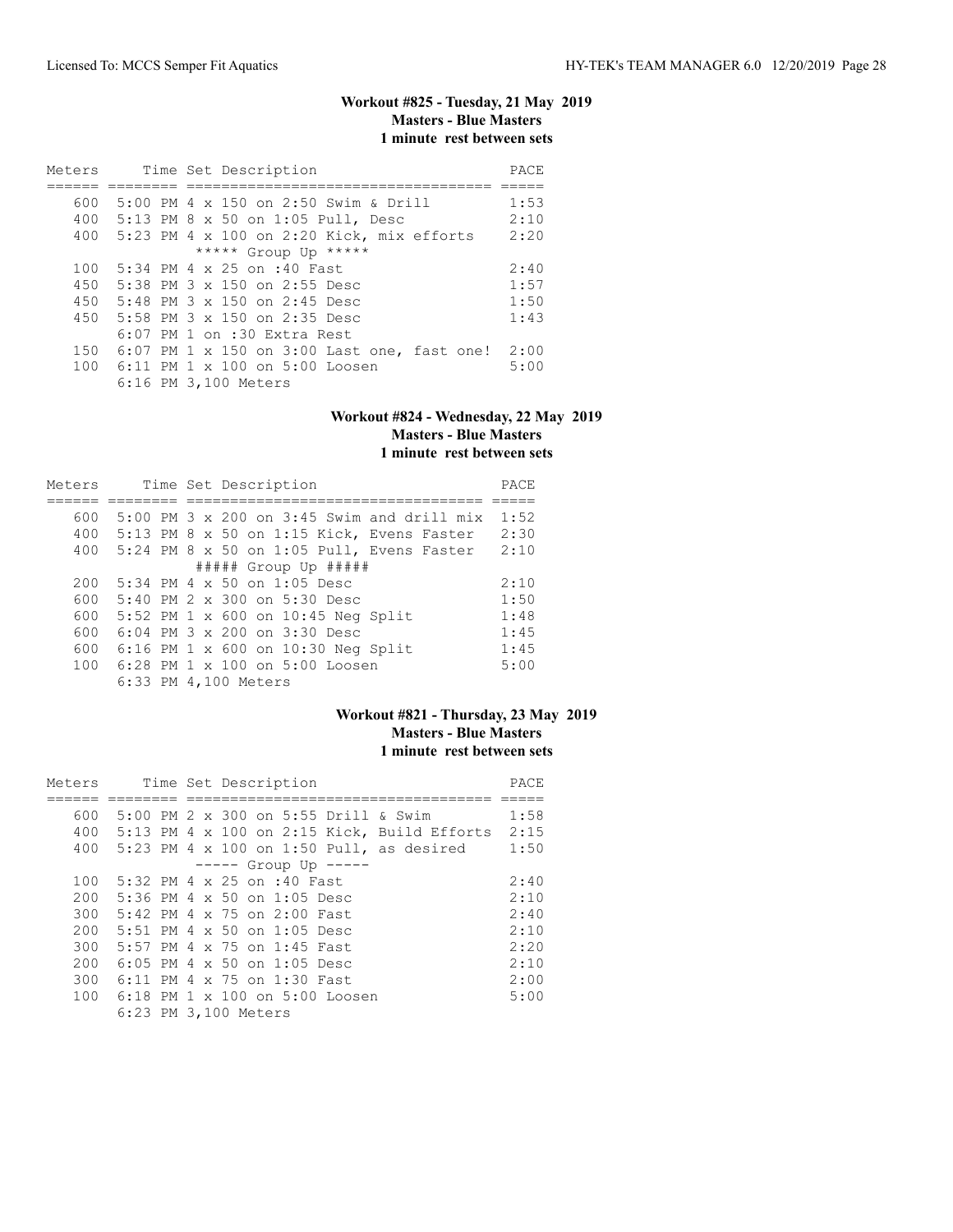# **Workout #818 - Monday, 27 May 2019 Masters - Blue Masters 1 minute rest between sets**

| Meters | Time        |  | Set Description                                 | PACE |
|--------|-------------|--|-------------------------------------------------|------|
|        |             |  |                                                 |      |
| 600    | 5:00 PM     |  | 2 x 300 on 5:50 Mix Dril/Swim                   | 1:57 |
|        | 400 5:13 PM |  | 8 x 50 on 1:15 Kick as desired                  | 2:30 |
| 400    | 5:24 PM     |  | 4 x 100 on 1:50 Pull, Desc                      | 1:50 |
|        |             |  | $11111$ Group Up $\{\{\}\}\$                    |      |
| 100    | 5:33 PM     |  | 4 x 25 on :40 Fast                              | 2:40 |
|        |             |  | 1,400 5:37 PM 4x{1 x 100 on 1:50 Steady         | 1:50 |
|        |             |  | {1 x 100 on 1:40 Faster!                        | 1:40 |
|        |             |  | $\{1 \times 50 \text{ on } 1:30 \text{ Easy}\}$ | 3:00 |
|        |             |  | {1 x 100 on 2:00 Best                           | 2:00 |
| 100    | 6:06 PM     |  | $1 \times 100$ on $5:00$ Loosen                 | 5:00 |
|        | $6:11$ PM   |  | 3,000 Meters                                    |      |

# **Workout #814 - Tuesday, 28 May 2019 Masters - Blue Masters**

# **1 minute rest between sets**

| Meters | Time Set Description                                 | <b>PACE</b> |
|--------|------------------------------------------------------|-------------|
|        |                                                      |             |
| 600    | 5:00 PM 3 x 200 on 3:45 Swim & Drill Mix             | 1:52        |
|        | 400 5:13 PM 8 x 50 on 1:05 Pull, Desc                | 2:10        |
|        | 400 5:23 PM 8 x 50 on 1:15 Kick, Desc                | 2:30        |
|        | $( ) )$ ))) Group Up $( ( )$                         |             |
| 100    | 5:34 PM 4 x 25 on :40 Fast                           | 2:40        |
| 200    | 5:38 PM 4 x 50 on 1:05 Desc                          | 2:10        |
|        | 1,200 5:44 PM 6 x 200 on 3:30 Alt 1 Moderate, 1 Fast | 1:45        |
|        | 100 6:06 PM 1 x 100 on 5:00 Loosen                   | 5:00        |
|        | 6:11 PM 3,000 Meters                                 |             |

### **Workout #811 - Wednesday, 29 May 2019 Masters - Blue Masters 1 minute rest between sets**

| Meters |                              |  |  | Time Set Description |                                              | PACE |
|--------|------------------------------|--|--|----------------------|----------------------------------------------|------|
|        |                              |  |  |                      |                                              |      |
| 600    |                              |  |  |                      | 5:00 PM 4 x 150 on 2:50 Swim & Drill         | 1:53 |
| 400    |                              |  |  |                      | 5:13 PM 4 x 100 on 2:15 Kick, last 25 faster | 2:15 |
| 400    |                              |  |  |                      | $5:23$ PM 4 x 100 on 1:50 Pull, Neq Split    | 1:50 |
|        |                              |  |  |                      | <><><> Group Up <><><>                       |      |
| 1,200  |                              |  |  |                      | 5:32 PM 3 x 400 on 6:40 Desc / Neg SPlit     | 1:40 |
| 900    | 5:53 PM 3 x 300 on 5:20 Desc |  |  |                      |                                              | 1:47 |
| 600    | 6:10 PM 3 x 200 on 3:45 Desc |  |  |                      |                                              | 1:52 |
| 100    |                              |  |  |                      | 6:23 PM 1 x 100 on 5:00 Loosen               | 5:00 |
|        | 6:28 PM 4,200 Meters         |  |  |                      |                                              |      |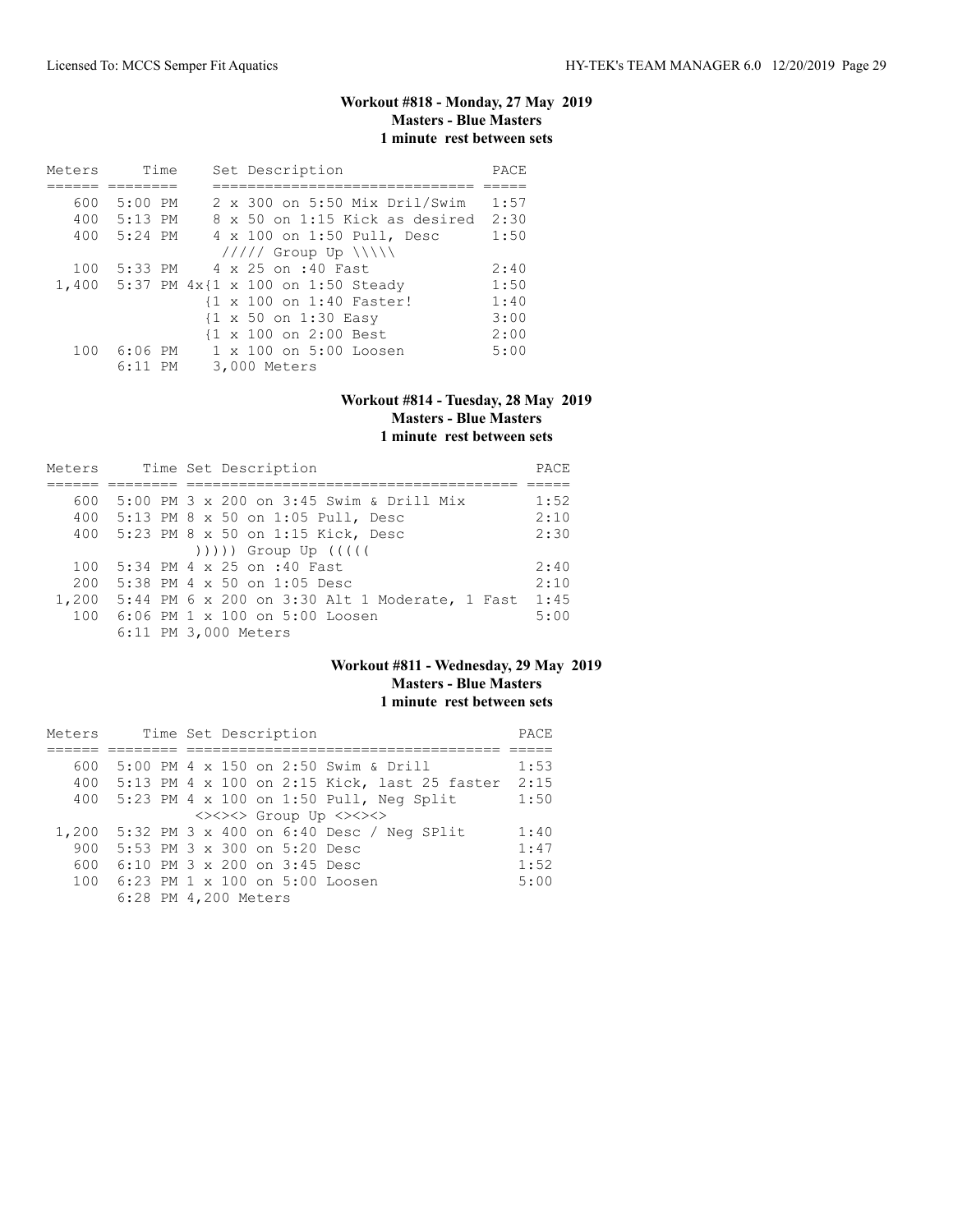# **Workout #809 - Thursday, 30 May 2019 Masters - Blue Masters 1 minute rest between sets**

| Meters | Time        |  | Set Description                                                           | PACE |
|--------|-------------|--|---------------------------------------------------------------------------|------|
|        |             |  |                                                                           |      |
|        | 600 5:00 PM |  | 6 x 100 on 1:50 MIx swim and drill                                        | 1:50 |
|        | 400 5:12 PM |  | 4 x 100 on 2:15 Kick, Desc                                                | 2:15 |
|        | 400 5:22 PM |  | 8 x 50 on 1:05 Pull, Evens Faster                                         | 2:10 |
|        |             |  | 00000 Group Up 00000                                                      |      |
|        |             |  | 100 5:32 PM 4 x 25 on :40 Fast                                            | 2:40 |
|        |             |  | 1,500 5:36 PM 1x{5 x 100 on 1:55 Steady Effort                            | 1:55 |
|        |             |  | $\{4 \times 100 \text{ on } 1:50\}$ 75 Steady + 25 Fast                   | 1:50 |
|        |             |  | $\{3 \times 100 \text{ on } 1:45 \text{ 50 Steady } + 50 \text{ Fast} \}$ | 1:45 |
|        |             |  | {2 x 100 on 1:40 25 Steady + 75 Fast                                      | 1:40 |
|        |             |  | {1 x 100 on 3:00 Best Effort                                              | 3:00 |
| 100    | 6:06 PM     |  | $1 \times 100$ on $5:00$ Loosen                                           | 5:00 |
|        | $6:11$ PM   |  | 3,100 Meters                                                              |      |

#### **Workout #805 - Monday, 03 June 2019 Masters - Blue Masters 1 minute rest between sets**

| Meters | Time        | Set Description                                          | PACE |
|--------|-------------|----------------------------------------------------------|------|
|        |             |                                                          |      |
| 600    | $5:00$ PM   | 4 x 150 on 2:50 Drill & Swim                             | 1:53 |
| 400    | 5:13 PM     | 4 x 100 on 2:15 Kick, Some of it fast                    | 2:15 |
|        | 400 5:23 PM | 8 x 50 on 1:05 Pull, Evens Fast                          | 2:10 |
|        |             | %%%%% Group Up %%%%%                                     |      |
| 100    |             | 5:33 PM 4 x 25 on :40 Fast                               | 2:40 |
|        |             | 1,400 5:37 PM $4x$ {5 x 50 on 1:05 Alt Easier and Faster | 2:10 |
|        |             | {1 x 100 on 2:00 Very Fast                               | 2:00 |
| 100    | $6:08$ PM   | 1 x 100 on 5:00 Loosen                                   | 5:00 |
|        | $6:13$ PM   | 3,000 Meters                                             |      |

# **Workout #802 - Tuesday, 04 June 2019 Masters - Blue Masters 1 minute rest between sets**

| Meters |                                         |  |  | Time Set Description |                                                      | PACE |
|--------|-----------------------------------------|--|--|----------------------|------------------------------------------------------|------|
|        |                                         |  |  |                      |                                                      |      |
| 600    |                                         |  |  |                      | 5:00 PM 6 x 100 on 1:50 Swim/Drill 1:50              |      |
| 400    |                                         |  |  |                      | 5:12 PM 4 x 100 on 1:50 Pull, Desc                   | 1:50 |
| 400    |                                         |  |  |                      | 5:21 PM 4 x 100 on 2:15 Kick, Desc                   | 2:15 |
|        |                                         |  |  |                      | $\sim \sim \sim \sim$ Group Up $\sim \sim \sim \sim$ |      |
| 100    | 5:31 PM 4 x 25 on :40 Fast              |  |  |                      |                                                      | 2:40 |
| 500    | 5:35 PM 5 x 100 on 1:55 Desc            |  |  |                      |                                                      | 1:55 |
| 500    | 5:46 PM 5 x 100 on 1:45 Desc            |  |  |                      |                                                      | 1:45 |
| 500    | 5:56 PM 5 x 100 on 1:40 Desc            |  |  |                      |                                                      | 1:40 |
| 100    | 6:06 PM $1 \times 100$ on $5:00$ Loosen |  |  |                      |                                                      | 5:00 |
|        | 6:11 PM 3,100 Meters                    |  |  |                      |                                                      |      |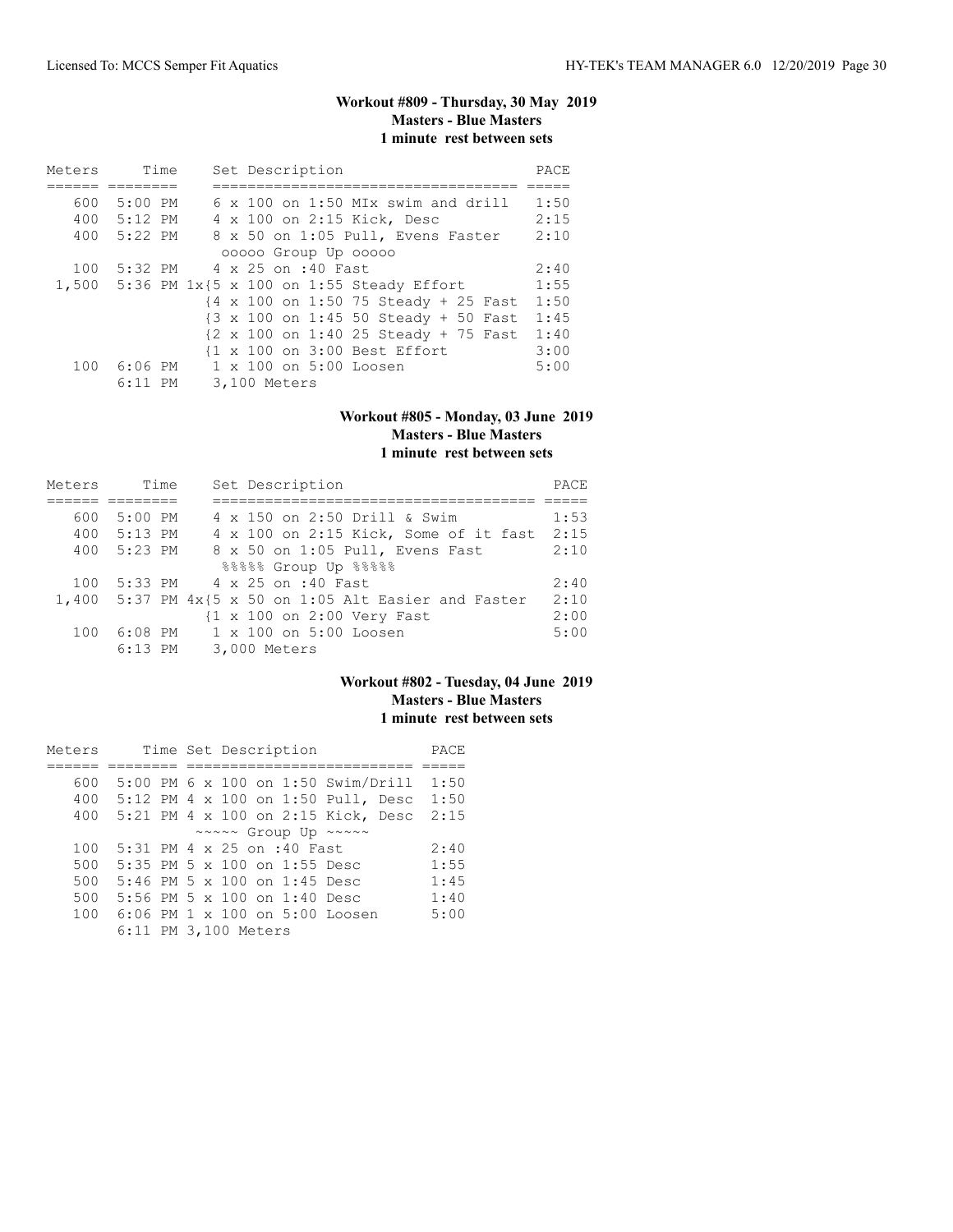# **Workout #800 - Wednesday, 05 June 2019 Masters - Blue Masters 1 minute rest between sets**

| Meters |  | Time Set Description                       | PACE |
|--------|--|--------------------------------------------|------|
|        |  |                                            |      |
| 600    |  | 5:00 PM 2 x 300 on 6:00 Swim and drill mix | 2:00 |
| 400    |  | 5:13 PM 8 x 50 on 1:05 Pull, Desc          | 2:10 |
| 400    |  | 5:23 PM 8 x 50 on 1:15 Kick, mix efforts   | 2:30 |
|        |  | $====$ Group Up $====$                     |      |
| 200    |  | $5:34$ PM 4 x 50 on 1:05 Desc              | 2:10 |
| 600    |  | $5:40$ PM $2 \times 300$ on $5:15$ Desc    | 1:45 |
| 600    |  | 5:52 PM 4 $\times$ 150 on 2:45 Desc        | 1:50 |
| 600    |  | $6:04$ PM $2 \times 300$ on $5:25$ Desc    | 1:48 |
| 600    |  | 6:16 PM 4 x 150 on 2:55 Desc               | 1:57 |
| 100    |  | $6:29$ PM $1 \times 100$ on $5:00$ Loosen  | 5:00 |
|        |  | 6:34 PM 4,100 Meters                       |      |

#### **Workout #796 - Thursday, 06 June 2019 Masters - Blue Masters 1 minute rest between sets**

| Meters |  | Time Set Description                          | PACE |
|--------|--|-----------------------------------------------|------|
|        |  |                                               |      |
| 600    |  | 5:00 PM 3 x 200 on 3:50 Drill & Swim          | 1:55 |
| 400    |  | $5:13$ PM 4 x 100 on 1:50 Pull, mixed efforts | 1:50 |
| 400    |  | 5:22 PM 8 x 50 on 1:15 Kick, Odds Faster      | 2:30 |
|        |  | $:::::$ Group Up $:::::$                      |      |
| 100    |  | 5:33 PM 4 x 25 on :40 Fast                    | 2:40 |
| 375    |  | 5:37 PM 5 x 75 on 2:00 Fast                   | 2:40 |
| 75     |  | 5:48 PM 3 x 25 on :45 2 Fast, 1 Easy          | 3:00 |
| 375    |  | 5:52 PM 5 x 75 on 1:45 Fast                   | 2:20 |
| 75     |  | 6:02 PM 3 x 25 on :45 2 Fast, 1 Easy          | 3:00 |
| 375    |  | 6:06 PM 5 x 75 on 1:30 Fast                   | 2:00 |
| 75     |  | 6:15 PM 3 x 25 on :45 2 Fast, 1 Easy          | 3:00 |
| 75     |  | $6:19$ PM 1 x 75 on 2:00 Last one, fast one   | 2:40 |
| 75     |  | $6:22$ PM $1 \times 75$ on $5:00$ Loosen      | 6:40 |
|        |  | 6:27 PM 3,000 Meters                          |      |

# **Workout #878 - Monday, 10 June 2019 Masters - Blue Masters 1 minute rest between sets**

| Meters | Time Set Description                         |                                               | PACE |
|--------|----------------------------------------------|-----------------------------------------------|------|
|        |                                              |                                               |      |
| 600    | 5:00 PM 4 x 150 on 2:50 drill & swim         |                                               | 1:53 |
|        | 400 5:13 PM 8 x 50 on 1:15 Kick, mix efforts |                                               | 2:30 |
|        | 400 5:24 PM 8 x 50 on 1:00 Pull, Desc        |                                               | 2:00 |
|        | $--- $ Group Up $---$                        |                                               |      |
| 375    |                                              | 5:33 PM 5 x 75 on 2:00 2 Fast, 1 Easy, 2 Fast | 2:40 |
| 200    | $5:44$ PM $2 \times 100$ on 1:50 Desc        |                                               | 1:50 |
| 300    |                                              | 5:49 PM 4 x 75 on 1:45 2 Fast, 1 Easy, 1 Fast | 2:20 |
| 200    | $5:57$ PM $2 \times 100$ on $1:50$ Desc      |                                               | 1:50 |
| 225    |                                              | 6:02 PM 3 x 75 on 1:30 1 Fast, 1 Easy, 1 Fast | 2:00 |
| 200    | $6:08$ PM $2 \times 100$ on 1:50 Desc        |                                               | 1:50 |
| 150    | 6:13 PM 2 x 75 on 2:00 Both Fast!            |                                               | 2:40 |
| 100    | $6:18$ PM 1 x 100 on 5:00 Loosen             |                                               | 5:00 |
|        | 6:23 PM 3,150 Meters                         |                                               |      |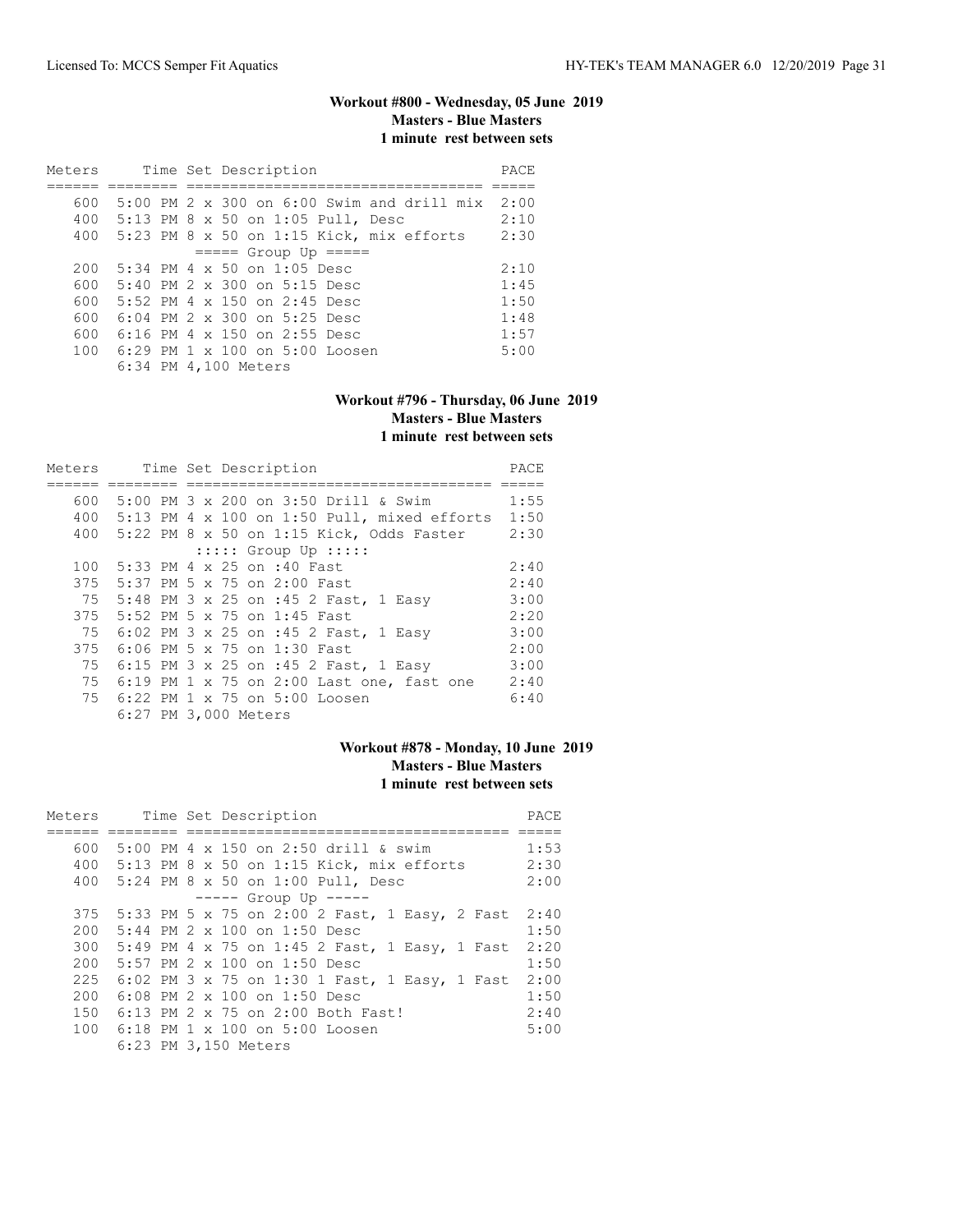# **Workout #875 - Tuesday, 11 June 2019 Masters - Blue Masters 1 minute rest between sets**

| Meters | Time Set Description                       | PACE |
|--------|--------------------------------------------|------|
|        |                                            |      |
| 600    | 5:00 PM 3 x 200 on 3:45 Swim, Drill Mix    | 1:52 |
| 400    | $5:13$ PM 8 x 50 on 1:05 Pull, mix efforts | 2:10 |
| 400    | 5:23 PM 4 x 100 on 2:15 Kick, last 25 fast | 2:15 |
|        | $11111$ Group Up $\N\$                     |      |
| 200    | 5:33 PM 4 x 50 on 1:05 Desc                | 2:10 |
| 600    | 5:39 PM 4 x 150 on 2:50 Desc               | 1:53 |
| 450    | 5:52 PM $3 \times 150$ on $2:40$ Desc      | 1:47 |
| 300    | 6:01 PM 2 x 150 on 2:30 Desc               | 1:40 |
| 100    | $6:07$ PM $1 \times 100$ on $5:00$ Loosen  | 5:00 |
|        | 6:12 PM 3,050 Meters                       |      |

# **Workout #870 - Wednesday, 12 June 2019 Masters - Blue Masters 1 minute rest between sets**

| Meters |  | Time Set Description                                    | PACE |
|--------|--|---------------------------------------------------------|------|
|        |  |                                                         |      |
| 600    |  | 5:00 PM 2 x 300 on 6:00 Mix swim and drill, Desc effort | 2:00 |
| 400    |  | $5:13$ PM 8 x 50 on 1:15 Kick, odds faster              | 2:30 |
| 400    |  | 5:24 PM 4 x 100 on 1:50 Pull, build                     | 1:50 |
|        |  | $:::::$ Group Up $:::::$                                |      |
| 100    |  | 5:33 PM 4 x 25 on :40 Fast                              | 2:40 |
| 1,000  |  | 5:37 PM 2 x 500 on 9:00 Desc                            | 1:48 |
| 500    |  | 5:56 PM 5 $\times$ 100 on 1:45 Desc                     | 1:45 |
| 500    |  | $6:06$ PM 1 x 500 on 9:15 Neq Split                     | 1:51 |
| 500    |  | 6:17 PM 5 $\times$ 100 on 1:50 Desc                     | 1:50 |
| 100    |  | 6:28 PM 1 x 100 on 5:00 Loosen                          | 5:00 |
|        |  | 6:33 PM 4,100 Meters                                    |      |

### **Workout #867 - Thursday, 13 June 2019 Masters - Blue Masters 1 minute rest between sets**

| Meters |  | Time Set Description                             | PACE |
|--------|--|--------------------------------------------------|------|
|        |  |                                                  |      |
| 600    |  | 5:00 PM 6 x 100 on 1:50 Drill and swim           | 1:50 |
|        |  | 400 5:12 PM 4 x 100 on 2:15 Kick, Desc           | 2:15 |
|        |  | 400 5:22 PM 4 x 100 on 1:50 Pull, last 25 faster | 1:50 |
|        |  | $== == $ Group Up $== == $                       |      |
| 100    |  | 5:31 PM 4 x 25 on :40 Fast                       | 2:40 |
| 400    |  | 5:35 PM $2 \times 200$ on $3:45$ Desc            | 1:52 |
| 400    |  | $5:44$ PM $2 \times 200$ on $3:35$ Desc          | 1:48 |
| 400    |  | 5:53 PM 2 x 200 on 3:25 Desc                     | 1:42 |
| 200    |  | $6:01$ PM 1 x 200 on 4:00 Last one, fast one     | 2:00 |
|        |  | 100 6:06 PM 1 x 100 on 5:00 Loosen               | 5:00 |
|        |  | 6:11 PM 3,000 Meters                             |      |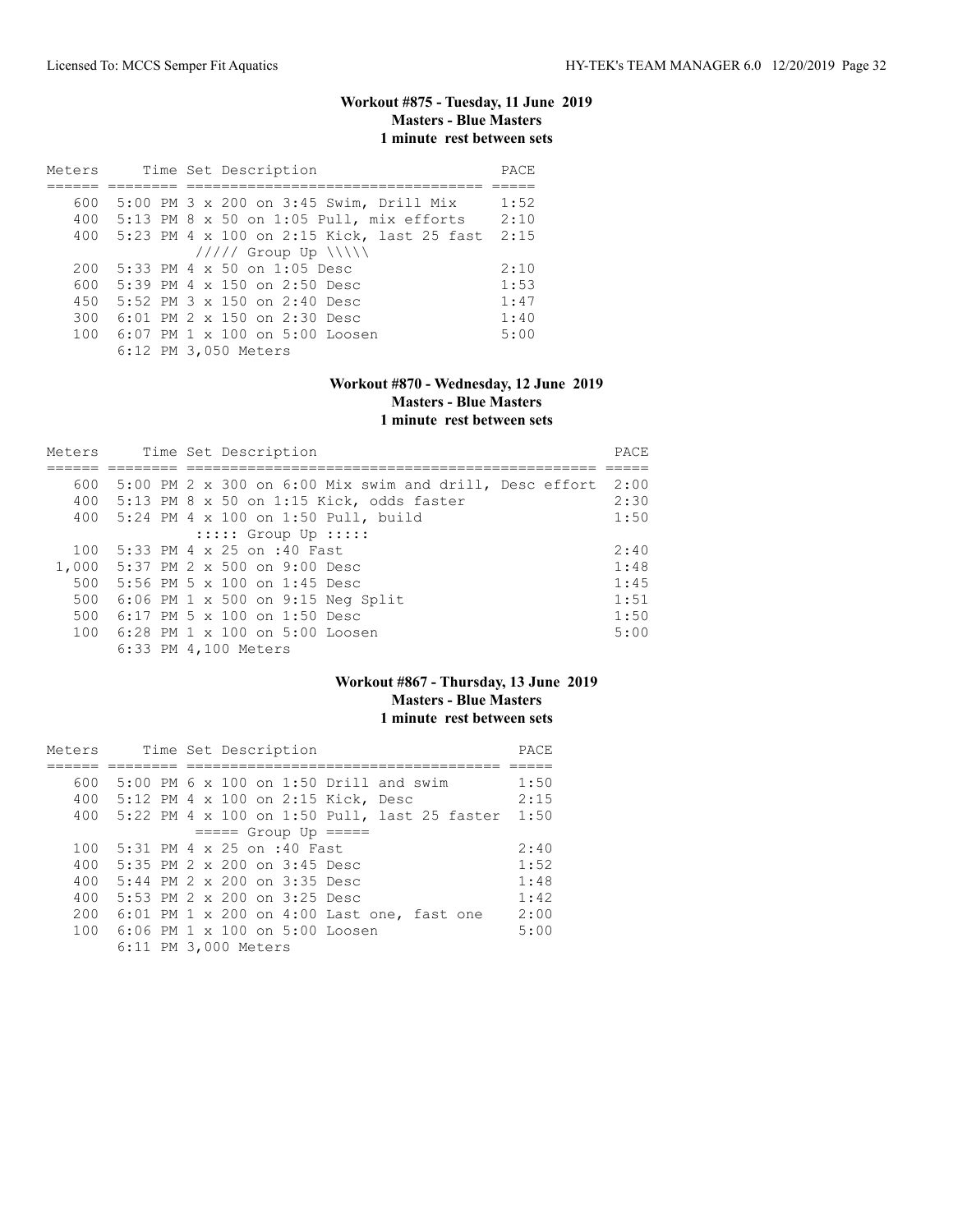### **Workout #866 - Monday, 17 June 2019 Masters - Blue Masters 1 minute rest between sets**

| Meters |  | Time Set Description                                       | PACE |
|--------|--|------------------------------------------------------------|------|
|        |  |                                                            |      |
| 500    |  | 5:00 PM 1 x 500 on 9:00 Mix swim & Drill                   | 1:48 |
|        |  | 500 5:10 PM 1 x 500 on 9:00 Pull, mix speeds               | 1:48 |
|        |  | 400 5:20 PM 4 x 100 on 2:20 Kick, mix in a fast 25 on each | 2:20 |
|        |  | ***** Group Up ******                                      |      |
| 100    |  | 5:31 PM 4 x 25 on :40 Speedy!                              | 2:40 |
| 400    |  | 5:35 PM 8 x 50 on 1:05 Desc 1-4, 5-8                       | 2:10 |
| 200    |  | 5:45 PM 1 x 200 on 4:00 Loosen, Get Ready                  | 2:00 |
| 600    |  | 5:50 PM 6 x 100 on 3:00 Test Yourself!!                    | 3:00 |
|        |  | 300 6:09 PM 1 x 300 on 6:00 Cool down                      | 2:00 |
|        |  | 6:15 PM 3,000 Meters                                       |      |

### **Workout #863 - Tuesday, 18 June 2019 Masters - Blue Masters 1 minute rest between sets**

| Meters | Time        | Set Description                                           | PACE |
|--------|-------------|-----------------------------------------------------------|------|
|        |             |                                                           |      |
| 600    | $5:00$ PM   | $6 \times 100$ on 1:55 Swim and drill                     | 1:55 |
|        | 400 5:13 PM | 8 x 50 on 1:00 Pull, Desc                                 | 2:00 |
|        | 400 5:22 PM | 8 x 50 on 1:15 Kick, mix efforts                          | 2:30 |
|        |             | $++++$ Group Up $++++$                                    |      |
| 100    |             | 5:33 PM 4 x 25 on :40 Fast                                | 2:40 |
|        |             | 1,200 5:37 PM $2x{2 x 200$ on 3:45 Both fast/strong swims | 1:52 |
|        |             | {4 x 50 on 1:10 Desc, #1 Easy                             | 2:20 |
| 200    | $6:03$ PM   | 1 x 200 on 4:00 Last one, fast one                        | 2:00 |
|        | 100 6:08 PM | $1 \times 100$ on $5:00$ Loosen                           | 5:00 |
|        | $6:13$ PM   | 3,000 Meters                                              |      |

### **Workout #859 - Wednesday, 19 June 2019 Masters - Blue Masters 1 minute rest between sets**

| Meters |  |  | Time Set Description                        | PACE |
|--------|--|--|---------------------------------------------|------|
|        |  |  |                                             |      |
| 600    |  |  | 5:00 PM 3 x 200 on 3:50 Mix swim and drill  | 1:55 |
| 400    |  |  | 5:13 PM 4 x 100 on 2:20 Kick, desc          | 2:20 |
| 400    |  |  | $5:24$ PM 8 x 50 on 1:05 Pull, Evens Faster | 2:10 |
|        |  |  | %%%%% Group Up %%%%                         |      |
| 200    |  |  | $5:34$ PM 4 x 50 on 1:05 Desc               | 2:10 |
| 400    |  |  | 5:40 PM 4 x 100 on 1:50 Desc                | 1:50 |
| 400    |  |  | $5:49$ PM $2 \times 200$ on $3:30$ Desc     | 1:45 |
| 800    |  |  | $5:57$ PM $2 \times 400$ on $6:45$ Desc     | 1:41 |
| 400    |  |  | 6:12 PM 2 x 200 on 3:35 Desc                | 1:48 |
| 400    |  |  | 6:21 PM 4 $\times$ 100 on 1:55 Desc         | 1:55 |
|        |  |  | 100 6:30 PM 1 x 100 on 5:00 Loosen          | 5:00 |
|        |  |  | 6:35 PM 4,100 Meters                        |      |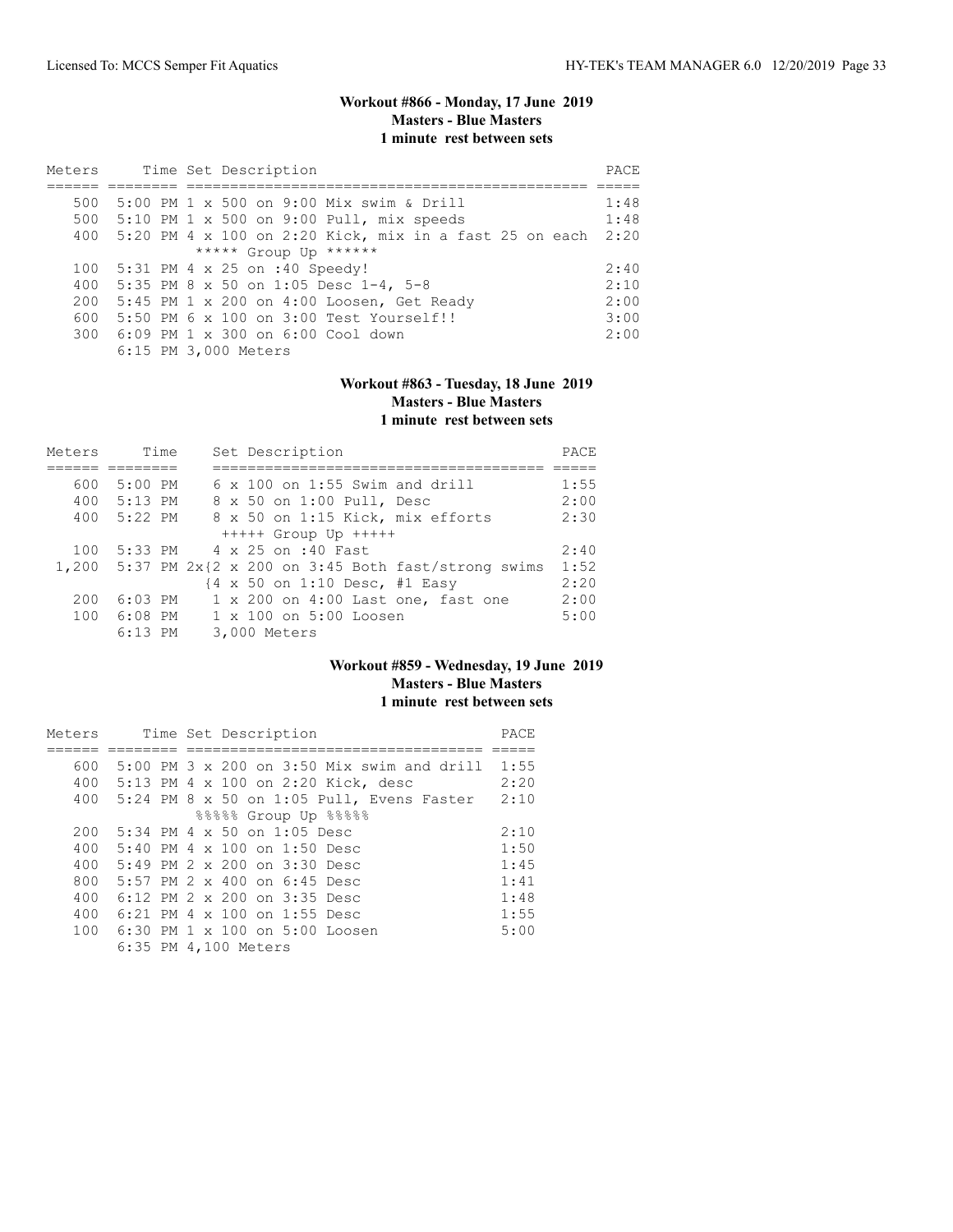# **Workout #856 - Thursday, 20 June 2019 Masters - Blue Masters 1 minute rest between sets**

| Meters                                  |                                    | Time |  |              | Set Description |                                                    |                                         |                                        | PACE |
|-----------------------------------------|------------------------------------|------|--|--------------|-----------------|----------------------------------------------------|-----------------------------------------|----------------------------------------|------|
|                                         |                                    |      |  |              |                 |                                                    |                                         |                                        |      |
| 600                                     | 5:00 PM                            |      |  |              |                 |                                                    | $2 \times 300$ on $6:00$ Swim and drill |                                        | 2:00 |
|                                         | 400 5:13 PM                        |      |  |              |                 |                                                    |                                         | 8 x 50 on 1:20 Kick, Neg Split Efforts | 2:40 |
|                                         | 400 5:25 PM                        |      |  |              |                 |                                                    | 4 x 100 on 1:50 Pull, MIx Efforts       |                                        | 1:50 |
|                                         |                                    |      |  |              |                 | ***** Group Up *****                               |                                         |                                        |      |
| 100                                     | 5:34 PM 4 x 25 on :40 Fast         |      |  |              |                 |                                                    |                                         |                                        | 2:40 |
|                                         | 200 5:38 PM 4 x 50 on 1:05 Desc    |      |  |              |                 |                                                    |                                         |                                        | 2:10 |
| 1,200 5:44 PM 1x{3 x 100 on 1:55 Steady |                                    |      |  |              |                 |                                                    |                                         |                                        | 1:55 |
|                                         |                                    |      |  |              |                 | {1 x 100 on 1:45 Fast Pace                         |                                         |                                        | 1:45 |
|                                         |                                    |      |  |              |                 | {2 x 100 on 1:55 Steady                            |                                         |                                        | 1:55 |
|                                         |                                    |      |  |              |                 | {2 x 100 on 1:45 Fast Pace                         |                                         |                                        | 1:45 |
|                                         |                                    |      |  |              |                 | $\{1 \times 100 \text{ on } 1:55 \text{ Steady}\}$ |                                         |                                        | 1:55 |
|                                         |                                    |      |  |              |                 | {3 x 100 on 1:45 Fast Pace                         |                                         |                                        | 1:45 |
|                                         | 100 6:07 PM 1 x 100 on 5:00 Loosen |      |  |              |                 |                                                    |                                         |                                        | 5:00 |
|                                         | $6:12$ PM                          |      |  | 3,000 Meters |                 |                                                    |                                         |                                        |      |

# **Workout #854 - Monday, 24 June 2019 Masters - Blue Masters 1 minute rest between sets**

| Meters | Time        | Set Description                       | PACE |
|--------|-------------|---------------------------------------|------|
|        |             |                                       |      |
| 600    | $5:00$ PM   | 2 x 300 on 5:55 Drill & Swim          | 1:58 |
|        | 400 5:13 PM | 4 x 100 on 2:15 Kick, evens faster    | 2:15 |
| 400    | 5:23 PM     | 4 x 100 on 1:50 Pull, Desc            | 1:50 |
|        |             | ***** Group UP '''''                  |      |
| 300    |             | 5:32 PM 6 x 50 on 1:10 Desc 1-3, 4-6  | 2:20 |
|        |             | 1,200 5:40 PM 4x{2 x 100 on 1:45 Desc | 1:45 |
|        |             | {4 x 25 on :35 Alt 1 Easier, 1 Faster | 2:20 |
| 100    | $6:05$ PM   | 1 x 100 on 5:00 Loosen                | 5:00 |
|        | $6:10$ PM   | 3,000 Meters                          |      |

# **Workout #851 - Tuesday, 25 June 2019 Masters - Blue Masters 1 minute rest between sets**

| Meters |  | Time Set Description                       | PACE |
|--------|--|--------------------------------------------|------|
|        |  |                                            |      |
| 600    |  | 5:00 PM 3 x 200 on 3:50 Drill and Swim     | 1:55 |
| 400    |  | 5:13 PM 8 x 50 on 1:05 Pull, Desc          | 2:10 |
| 400    |  | $5:23$ PM 8 x 50 on 1:20 Kick, some faster | 2:40 |
|        |  | $--- -$ Group Up $---$                     |      |
| 100    |  | 5:35 PM 4 x 25 on :40 Fast                 | 2:40 |
| 900    |  | 5:39 PM 6 x 150 on 2:45 Desc 1-3 / 4-6     | 1:50 |
| 600    |  | 5:57 PM 4 x 150 on 2:55 Desc 1-2 / 3-4     | 1:57 |
| 100    |  | $6:10$ PM $1 \times 100$ on $5:00$ Loosen  | 5:00 |
|        |  | 6:15 PM 3,100 Meters                       |      |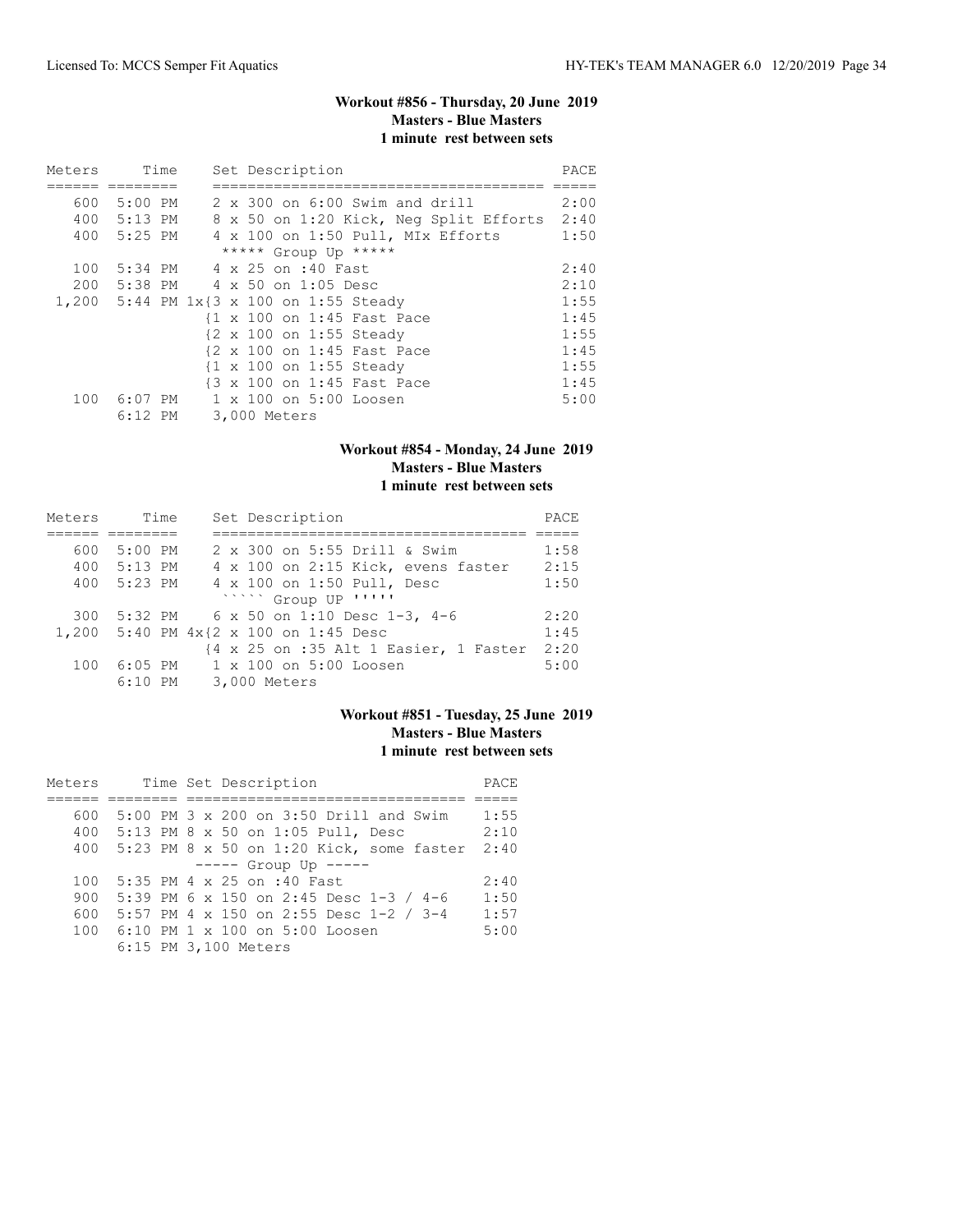# **Workout #848 - Wednesday, 26 June 2019 Masters - Blue Masters 1 minute rest between sets**

| Meters | Time      | Set Description                                 | PACE |
|--------|-----------|-------------------------------------------------|------|
|        |           |                                                 |      |
| 600    | $5:00$ PM | $4 \times 150$ on 2:50 Swim and Drill Mix       | 1:53 |
| 400    | $5:13$ PM | 4 x 100 on 2:20 Kick, Desc                      | 2:20 |
| 400    | 5:24 PM   | 8 x 50 on 1:05 Pull, Desc                       | 2:10 |
|        |           | ^^^^^^ Group Up ^^^^^^                          |      |
| 200    |           | 5:34 PM 4 x 50 on 1:05 Desc                     | 2:10 |
|        |           | 2,400 5:40 PM 2x{2 x 300 on 5:30 Neq Split Both | 1:50 |
|        |           | {1 x 600 on 10:30 Build                         | 1:45 |
| 100    | $6:24$ PM | 1 x 100 on 5:00 Loosen                          | 5:00 |
|        | $6:29$ PM | 4,100 Meters                                    |      |

# **Workout #844 - Thursday, 27 June 2019 Masters - Blue Masters 1 minute rest between sets**

| Meters |           | Time | Set Description                       | PACE |
|--------|-----------|------|---------------------------------------|------|
|        |           |      |                                       |      |
| 600    | $5:00$ PM |      | $6 \times 100$ on 1:55 Drill and swim | 1:55 |
| 400    | $5:13$ PM |      | 8 x 50 on 1:20 Kick, faster evens     | 2:40 |
| 400    | $5:25$ PM |      | 4 x 100 on 1:55 Pull, Neg Split       | 1:55 |
|        |           |      | $++++$ Group Up $++++$                |      |
| 100    | 5:34 PM   |      | 4 x 25 on :40 Fast                    | 2:40 |
|        |           |      | 1,400 5:38 PM 4x{1 x 50 on 1:15 Easy  | 2:30 |
|        |           |      | {2 x 75 on 1:30 Desc                  | 2:00 |
|        |           |      | {2 x 75 on 1:20 Best Effort           | 1:47 |
| 100    | $6:07$ PM |      | $1 \times 100$ on $5:00$ Loosen       | 5:00 |
|        | $6:12$ PM |      | 3,000 Meters                          |      |

### **Workout #911 - Monday, 01 July 2019 Masters - Blue Masters 1 minute rest between sets**

| Meters | Time        | Set Description                                      | PACE |
|--------|-------------|------------------------------------------------------|------|
|        |             |                                                      |      |
| 600    | 5:00 PM     | 3 x 200 on 3:45 Swim and Drill                       | 1:52 |
|        | 400 5:13 PM | 8 x 50 on 1:15 Kick, Desc                            | 2:30 |
|        | 400 5:24 PM | 4 x 100 on 1:55 Pull, Desc                           | 1:55 |
|        |             | $( ) )$ ))) Group Up $( ( )$                         |      |
| 100    |             | 5:33 PM 4 x 25 on :40 Fast                           | 2:40 |
|        |             | 1,500 5:37 PM 3x{5 x 100 on 1:50 Desc 1-4, #5 FAST!! | 1:50 |
| 100    |             | 6:06 PM = 1 x 100 on 5:00 Loosen                     | 5:00 |
|        |             | 6:11 PM 3,100 Meters                                 |      |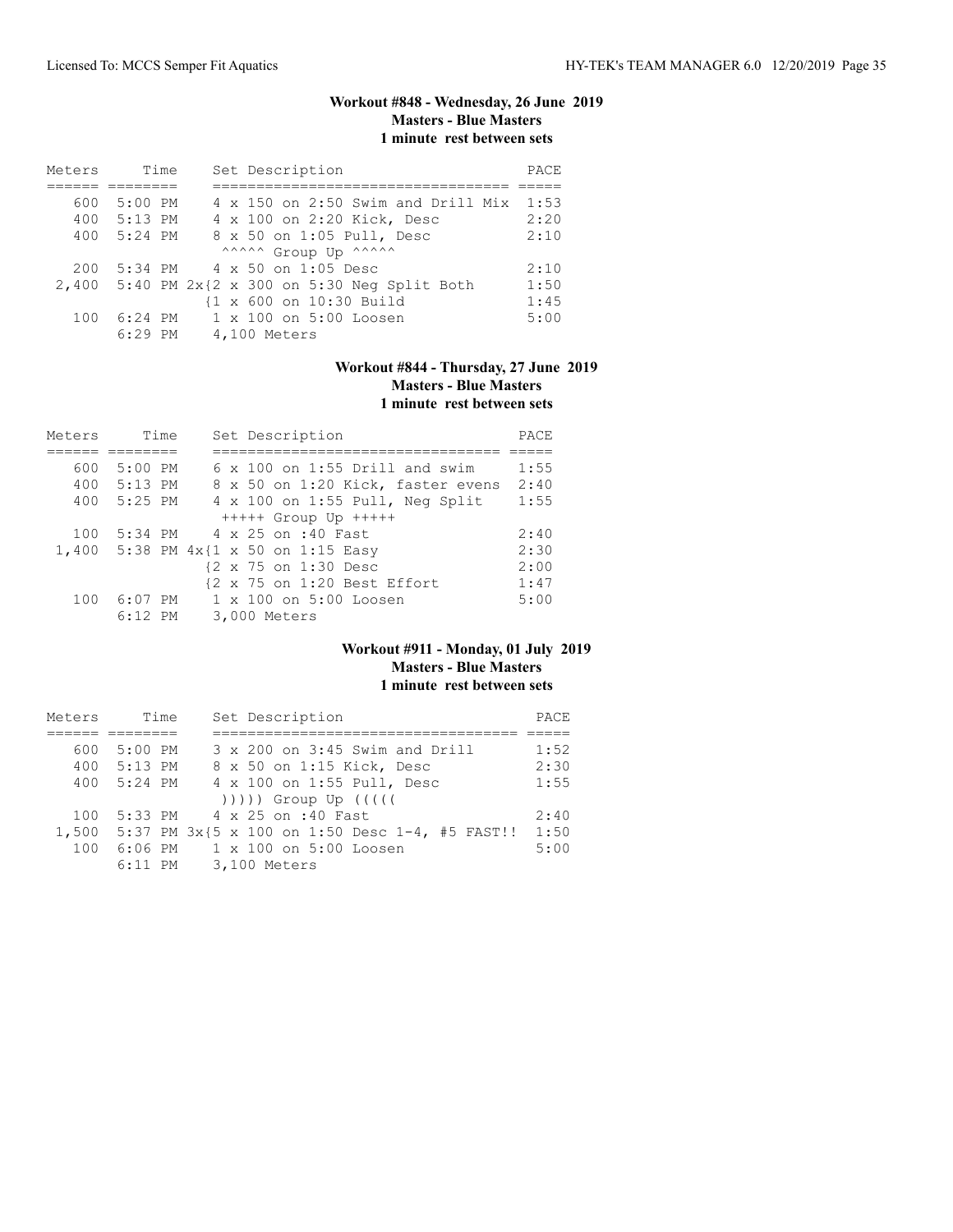# **Workout #906 - Tuesday, 02 July 2019 Masters - Blue Masters 1 minute rest between sets**

| Meters |  | Time Set Description                                 | PACE |
|--------|--|------------------------------------------------------|------|
|        |  |                                                      |      |
| 600    |  | 5:00 PM $4 \times 150$ on 3:00 Mix drill & swim      | 2:00 |
| 400    |  | 5:13 PM 4 x 100 on 2:20 Kick, Mix effort             | 2:20 |
|        |  | 400 $5:24$ PM 8 x 50 on 1:00 Pull, alt easy and fast | 2:00 |
|        |  | $--- $ Group Up $--- $                               |      |
| 200    |  | $5:33$ PM 4 x 50 on 1:05 Desc                        | 2:10 |
| 400    |  | $5:39$ PM $2 \times 200$ on $3:50$ Desc              | 1:55 |
| 400    |  | $5:48$ PM $2 \times 200$ on $3:40$ Desc              | 1:50 |
| 400    |  | 5:57 PM $2 \times 200$ on $3:30$ Desc                | 1:45 |
| 200    |  | $6:05$ PM $1 \times 200$ on $3:20$ Best effort       | 1:40 |
| 100    |  | 6:10 PM $1 \times 100$ on $5:00$ Loosen              | 5:00 |
|        |  | 6:15 PM 3,100 Meters                                 |      |

#### **Workout #905 - Wednesday, 03 July 2019 Masters - Blue Masters 1 minute rest between sets**

| Meters | Time      | Set Description                            | PACE |
|--------|-----------|--------------------------------------------|------|
|        |           |                                            |      |
| 600    | $5:00$ PM | $6 \times 100$ on 1:55 Swim and drill      | 1:55 |
| 400    | 5:13 PM   | 8 x 50 on 1:20 Kick, Odds Faster           | 2:40 |
| 400    | $5:25$ PM | 8 x 50 on 1:05 Pull, Odds Faster           | 2:10 |
|        |           | @@@@@ Group Up @@@@@                       |      |
| 200    | 5:35 PM   | 4 x 50 on 1:05 Desc                        | 2:10 |
|        |           | 2,400 5:41 PM 2x{1 x 400 on 6:50 Neg Split | 1:42 |
|        |           | {2 x 200 on 3:40 Desc                      | 1:50 |
|        |           | {4 x 100 on 1:45 Desc                      | 1:45 |
| 100    |           | 6:25 PM 1 x 100 on 5:00 Loosen             | 5:00 |
|        | 6:30 PM   | 4,100 Meters                               |      |

### **Workout #902 - Thursday, 04 July 2019 Masters - Blue Masters 1 minute rest between sets**

| Meters |  | Time Set Description                                | PACE |
|--------|--|-----------------------------------------------------|------|
|        |  |                                                     |      |
| 600    |  | 5:00 PM 3 x 200 on 3:50 Drill & Swim                | 1:55 |
|        |  | 400 5:13 PM 4 x 100 on 2:20 Kick, faster last 25    | 2:20 |
|        |  | 400 5:24 PM 4 x 100 on 1:50 Pull, Neg Split         | 1:50 |
|        |  | $====$ Group Up $====$                              |      |
| 100    |  | 5:33 PM 4 x 25 on :40 Fast                          | 2:40 |
|        |  | 800 5:37 PM 8 x 100 on 1:40 Alt. 1 easier, 1 faster | 1:40 |
| 400    |  | 5:52 PM 4 x 100 on 1:50 Alt. 1 easier, 1 faster     | 1:50 |
|        |  | 200 6:01 PM 2 x 100 on 2:00 1 easier, 1 faster      | 2:00 |
|        |  | 100 6:06 PM 1 x 100 on 5:00 Loosen                  | 5:00 |
|        |  | 6:11 PM 3,000 Meters                                |      |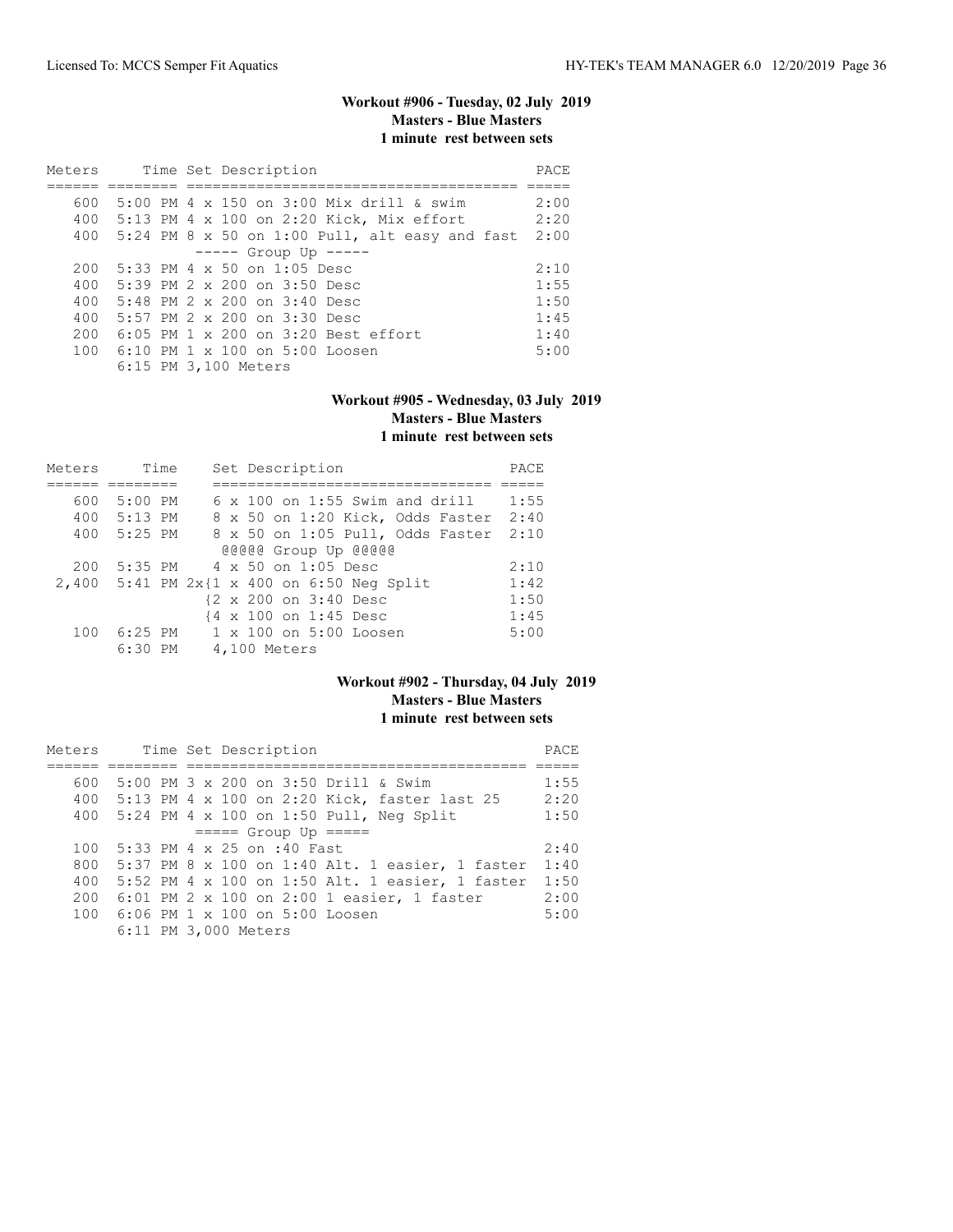# **Workout #899 - Monday, 08 July 2019 Masters - Blue Masters 1 minute rest between sets**

| Meters |             | Time | Set Description                           | PACE |
|--------|-------------|------|-------------------------------------------|------|
|        |             |      |                                           |      |
| 600    | $5:00$ PM   |      | $6 \times 100$ on 1:55 Mix drill & swim   | 1:55 |
|        | 400 5:13 PM |      | 4 x 100 on 2:20 Kick, build each          | 2:20 |
|        | 400 5:24 PM |      | 8 x 50 on 1:05 Pull, Desc                 | 2:10 |
|        |             |      | ***** Group Up *****                      |      |
| 100    |             |      | 5:34 PM 4 x 25 on :40 Fast                | 2:40 |
|        |             |      | 1,500 5:38 PM 3x{2 x 100 on 1:50 Desc     | 1:50 |
|        |             |      | {2 x 75 on 1:25 Desc                      | 1:53 |
|        |             |      | {2 x 50 on 1:05 Desc                      | 2:10 |
|        |             |      | {2 x 25 on :45 Desc                       | 3:00 |
| 100    |             |      | $6:10$ PM $1 \times 100$ on $5:00$ Loosen | 5:00 |
|        | $6:15$ PM   |      | 3,100 Meters                              |      |

#### **Workout #896 - Tuesday, 09 July 2019 Masters - Blue Masters 1 minute rest between sets**

| Meters | Time      | Set Description                         | PACE |
|--------|-----------|-----------------------------------------|------|
|        |           |                                         |      |
| 600    | 5:00 PM   | 3 x 200 on 3:50 Swim & Drill            | 1:55 |
| 400    | 5:13 PM   | 8 x 50 on 1:15 Kick, mix efforts        | 2:30 |
| 400    | 5:24 PM   | 4 x 100 on 1:50 Pull, Desc              | 1:50 |
|        |           | $11111$ Group Up $\{\{\}\}\$            |      |
| 100    | 5:33 PM   | 4 x 25 on :40 Fast                      | 2:40 |
|        |           | 1,400 5:37 PM 2x{1 x 100 on 2:00 Easier | 2:00 |
|        |           | {4 x 100 on 1:45 Desc, #4 FAST!         | 1:45 |
|        |           | {4 x 50 on 1:10 Desc, #4 FAST!          | 2:20 |
| 100    |           | 6:06 PM 1 x 100 on 5:00 Loosen          | 5:00 |
|        | $6:11$ PM | 3,000 Meters                            |      |

### **Workout #893 - Wednesday, 10 July 2019 Masters - Blue Masters 1 minute rest between sets**

| Meters |                                                    |  |  | Time Set Description |                          |                                                      |  |  | PACE |
|--------|----------------------------------------------------|--|--|----------------------|--------------------------|------------------------------------------------------|--|--|------|
|        |                                                    |  |  |                      |                          |                                                      |  |  |      |
| 600    |                                                    |  |  |                      |                          | 5:00 PM 4 x 150 on 3:00 Swim & Drill Mix             |  |  | 2:00 |
| 400    | 5:13 PM 4 x 100 on 2:20 Kick, Desc                 |  |  |                      |                          |                                                      |  |  | 2:20 |
| 400    | $5:24$ PM $4 \times 100$ on 1:55 Desc              |  |  |                      |                          |                                                      |  |  | 1:55 |
|        |                                                    |  |  |                      | $:::::$ Group Up $:::::$ |                                                      |  |  |      |
| 200    | 5:33 PM 4 x 50 on 1:05 Desc                        |  |  |                      |                          |                                                      |  |  | 2:10 |
| 1,200  | 5:39 PM 4 x 300 on 5:20 Desc, FAST last 50 on each |  |  |                      |                          |                                                      |  |  | 1:47 |
| 800    |                                                    |  |  |                      |                          | $6:02$ PM 4 x 200 on 3:30 Desc, FAST last 50 on each |  |  | 1:45 |
| 400    |                                                    |  |  |                      |                          | $6:17$ PM 4 x 100 on 1:50 Desc, FAST last 50 on each |  |  | 1:50 |
|        | 100 6:26 PM 1 x 100 on 5:00 Loosen                 |  |  |                      |                          |                                                      |  |  | 5:00 |
|        | 6:31 PM 4,100 Meters                               |  |  |                      |                          |                                                      |  |  |      |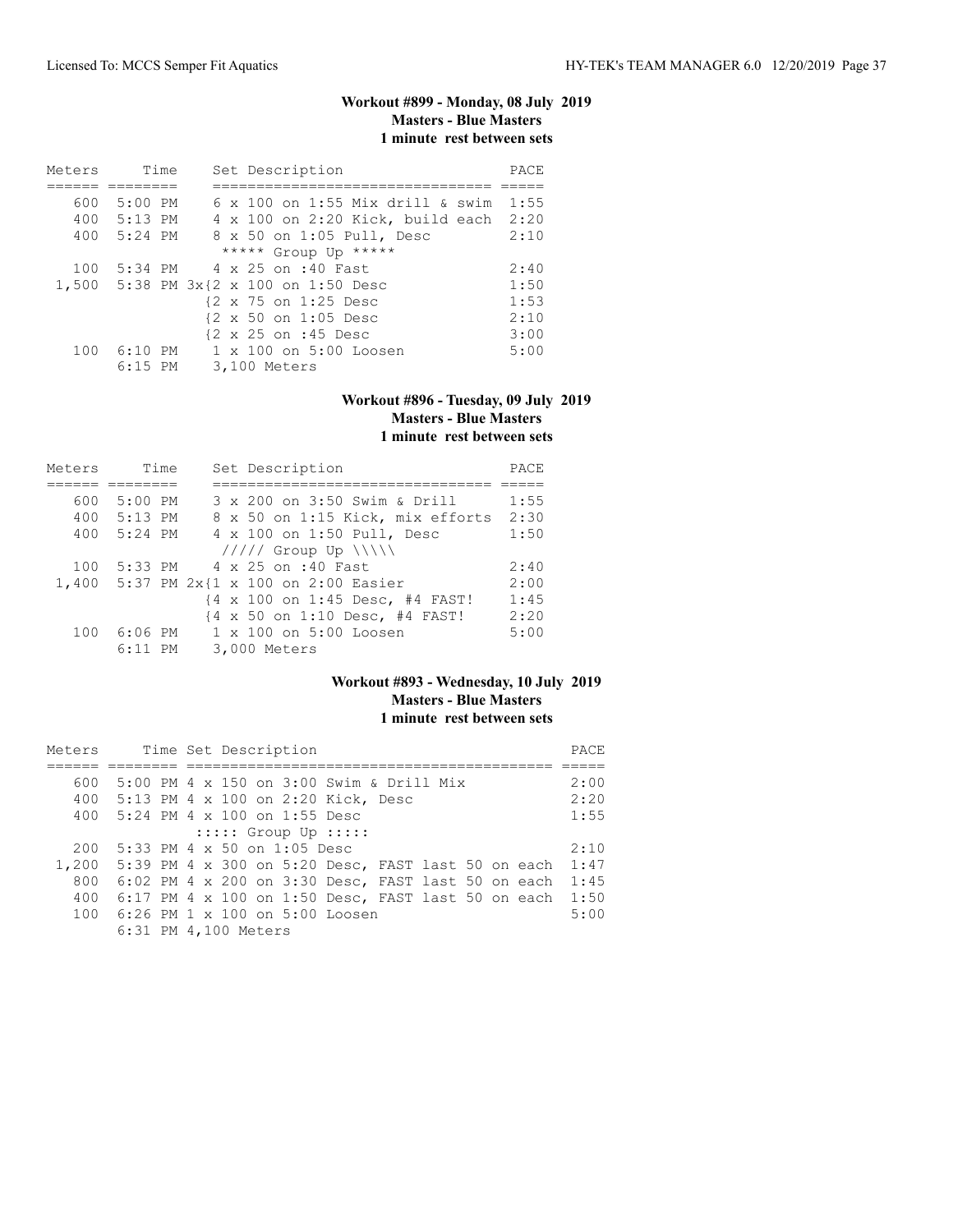# **Workout #889 - Thursday, 11 July 2019 Masters - Blue Masters 1 minute rest between sets**

| Meters |  | Time Set Description                          | PACE |
|--------|--|-----------------------------------------------|------|
|        |  |                                               |      |
| 600    |  | 5:00 PM 6 x 100 on 1:55 Drill & Swim Mix      | 1:55 |
| 400    |  | $5:13$ PM 8 x 50 on 1:20 Kick, evens faster   | 2:40 |
|        |  | 400 5:25 PM 8 x 50 on 1:05 Pull, evens faster | 2:10 |
|        |  | ^^^^^^ Group Up ^^^^^^                        |      |
| 200    |  | 5:35 PM 4 x 50 on 1:05 Desc                   | 2:10 |
| 450    |  | 5:41 PM 6 x 75 on 1:25 Hold Even, Strong Pace | 1:53 |
| 200    |  | 5:51 PM $2 \times 100$ on $2:00$ Fast.        | 2:00 |
| 300    |  | 5:56 PM 4 x 75 on 1:35 Alt 1 Easier, 1 Faster | 2:07 |
| 200    |  | 6:04 PM 2 x 100 on 2:00 Fast                  | 2:00 |
| 150    |  | $6:09$ PM 2 x 75 on 1:45 FAST!                | 2:20 |
| 100    |  | 6:14 PM 1 x 100 on 5:00 Loosen                | 5:00 |
|        |  | 6:19 PM 3,000 Meters                          |      |

#### **Workout #934 - Monday, 15 July 2019 Masters - Blue Masters 1 minute rest between sets**

| Meters | Time Set Description |                                               | PACE |
|--------|----------------------|-----------------------------------------------|------|
|        |                      |                                               |      |
| 600    |                      | 5:00 PM 2 x 300 on 5:50 Swim & Drill Mix      | 1:57 |
| 400    |                      | $5:13$ PM 8 x 50 on 1:15 Kick, Mix Effort     | 2:30 |
| 400    |                      | 5:24 PM 8 x 50 on 1:00 Pull, Desc             | 2:00 |
|        |                      | $== == $ Group Up $== == $                    |      |
| 100    |                      | 5:33 PM 4 x 25 on :40 Fast!                   | 2:40 |
| 600    |                      | 5:37 PM 8 x 75 on 1:40 2 Fast, 1 Easier       | 2:13 |
| 50     |                      | 5:52 PM 1 x 50 on 1:15 Easy                   | 2:30 |
| 600    |                      | 5:55 PM 8 x 75 on 1:30 2 Fast, 1 Easier       | 2:00 |
| 50     |                      | 6:08 PM 1 x 50 on 1:15 Easy                   | 2:30 |
| 150    |                      | $6:11$ PM $2 \times 75$ on $1:20$ Best Effort | 1:47 |
|        |                      | 100 6:15 PM 1 x 100 on 5:00 Loosen            | 5:00 |
|        |                      | 6:20 PM 3,050 Meters                          |      |

### **Workout #937 - Tuesday, 16 July 2019 Masters - Blue Masters 1 minute rest between sets**

| Meters |  | Time Set Description                       | PACE |
|--------|--|--------------------------------------------|------|
|        |  |                                            |      |
| 600    |  | 5:00 PM 3 x 200 on 3:50 Drill/Swim Mix     | 1:55 |
| 400    |  | $5:13$ PM 8 x 50 on 1:00 Pull, Mix Effort  | 2:00 |
| 400    |  | 5:22 PM 4 x 100 on 2:20 Kick, last 25 fast | 2:20 |
|        |  | $\#$ #### Group Up $\#$ ####               |      |
| 200    |  | $5:33$ PM 4 x 50 on 1:05 Desc              | 2:10 |
| 450    |  | 5:39 PM $3 \times 150$ on 2:55 Desc        | 1:57 |
| 450    |  | 5:49 PM $3 \times 150$ on 2:45 Desc        | 1:50 |
| 450    |  | 5:59 PM $3 \times 150$ on 2:35 Desc        | 1:43 |
| 100    |  | $6:08$ PM $1 \times 100$ on $5:00$ Loosen  | 5:00 |
|        |  | 6:13 PM 3,050 Meters                       |      |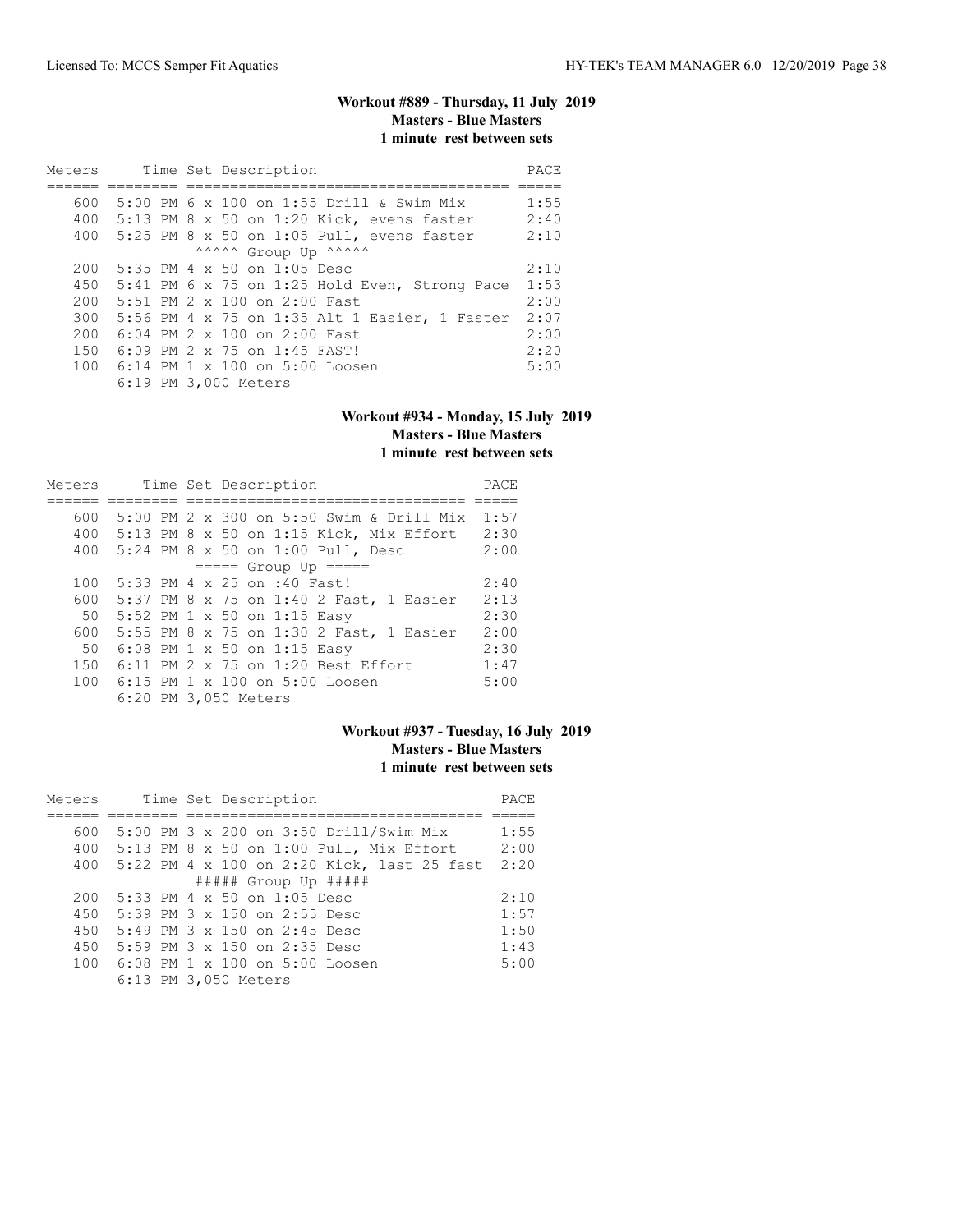# **Workout #940 - Wednesday, 17 July 2019 Masters - Blue Masters 1 minute rest between sets**

| Meters | Time        |  | Set Description                                            | PACE |
|--------|-------------|--|------------------------------------------------------------|------|
|        |             |  |                                                            |      |
| 600    | $5:00$ PM   |  | $6 \times 100$ on 1:50 Swim & Drill Mix                    | 1:50 |
|        | 400 5:12 PM |  | 8 x 50 on 1:15 Kick, Desc                                  | 2:30 |
|        | 400 5:23 PM |  | 4 x 100 on 1:55 Pull, Build                                | 1:55 |
|        |             |  | $++++$ Group Up $++++$                                     |      |
| 100    | 5:32 PM     |  | 4 x 25 on :40 Fast!                                        | 2:40 |
|        |             |  | $200$ 5:36 PM $4 \times 50$ on 1:05 Desc                   | 2:10 |
|        |             |  | $2,200$ 5:42 PM $2x$ {6 x 100 on 1:45 Alt Stronger/ Easier | 1:45 |
|        |             |  | {1 x 500 on 8:30 Build                                     | 1:42 |
| 100    |             |  | 6:21 PM 1 x 100 on 5:00 Loosen                             | 5:00 |
|        |             |  | 6:26 PM 4,000 Meters                                       |      |

# **Workout #943 - Thursday, 18 July 2019 Masters - Blue Masters 1 minute rest between sets**

| Meters | Time      | Set Description                                              | PACE |
|--------|-----------|--------------------------------------------------------------|------|
|        |           |                                                              |      |
| 600    | 5:00 PM   | 4 x 150 on 2:55 Swim and Drill                               | 1:57 |
| 400    | $5:13$ PM | 4 x 100 on 2:15 Kick, Faster in the Middle                   | 2:15 |
| 400    | 5:23 PM   | 8 x 50 on 1:05 Pull, Desc                                    | 2:10 |
|        |           | @@@@@ Group Up @@@@@                                         |      |
|        |           | 1,600 5:33 PM $2x(4 \times 50$ on 1:10 Desc, #4 is very fast | 2:20 |
|        |           | {3 x 200 on 3:30 Desc 1-3                                    | 1:45 |
| 100    |           | 6:05 PM 1 x 100 on 5:00 Loosen                               | 5:00 |
|        | $6:10$ PM | 3,100 Meters                                                 |      |

### **Workout #946 - Monday, 22 July 2019 Masters - Blue Masters 1 minute rest between sets**

| Meters |  | Time Set Description                                          | PACE |
|--------|--|---------------------------------------------------------------|------|
|        |  |                                                               |      |
| 500    |  | 5:00 PM 1 x 500 on 9:00 Mix swim & Drill                      | 1:48 |
|        |  | 500 5:10 PM 1 x 500 on 9:00 Pull, mix speeds                  | 1:48 |
| 400    |  | 5:20 PM $4 \times 100$ on 2:20 Kick, mix in a fast 25 on each | 2:20 |
|        |  | ***** Group Up ******                                         |      |
| 100    |  | 5:31 PM 4 x 25 on :40 Speedy!                                 | 2:40 |
| 400    |  | 5:35 PM 8 x 50 on 1:05 Desc 1-4, 5-8                          | 2:10 |
| 200    |  | 5:45 PM 1 x 200 on 4:00 Loosen, Get Ready                     | 2:00 |
| 600    |  | 5:50 PM 6 x 100 on 3:00 Test Yourself!!                       | 3:00 |
|        |  | 300 6:09 PM 1 x 300 on 6:00 Cool down                         | 2:00 |
|        |  | 6:15 PM 3,000 Meters                                          |      |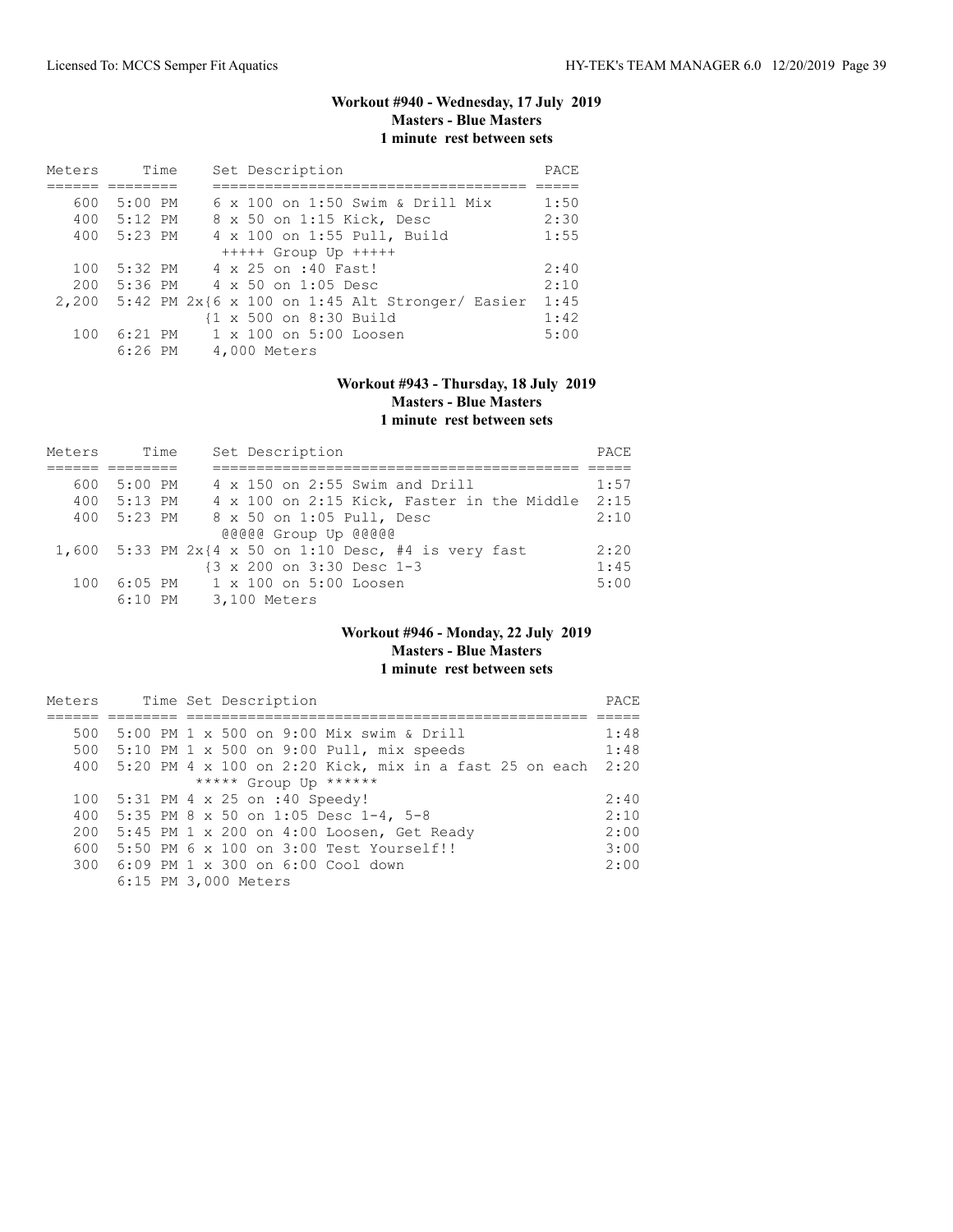# **Workout #949 - Tuesday, 23 July 2019 Masters - Blue Masters 1 minute rest between sets**

| Meters |  |  | Time Set Description                        | PACE |
|--------|--|--|---------------------------------------------|------|
|        |  |  |                                             |      |
| 600    |  |  | 5:00 PM 6 x 100 on 1:55 Swim/Drill Mix      | 1:55 |
| 400    |  |  | 5:13 PM 8 x 50 on 1:15 Kick, Desc           | 2:30 |
|        |  |  | 400 5:24 PM 8 x 50 on 1:05 Pull, Mix Effort | 2:10 |
|        |  |  | $--- $ Group Up $--- $                      |      |
| 100    |  |  | 5:34 PM 4 x 25 on :40 Fast!                 | 2:40 |
| 400    |  |  | 5:38 PM 2 x 200 on 3:30 Desc                | 1:45 |
| 400    |  |  | 5:46 PM $2 \times 200$ on $3:25$ Desc       | 1:42 |
| 400    |  |  | 5:54 PM $2 \times 200$ on $3:20$ Desc       | 1:40 |
| 200    |  |  | 6:02 PM $1 \times 200$ on $3:15$ Best!      | 1:38 |
| 100    |  |  | $6:07$ PM $1 \times 100$ on $5:00$ Loosen   | 5:00 |
|        |  |  | 6:12 PM 3,000 Meters                        |      |

#### **Workout #952 - Wednesday, 24 July 2019 Masters - Blue Masters 1 minute rest between sets**

| Meters |  | Time Set Description                              | PACE |
|--------|--|---------------------------------------------------|------|
|        |  |                                                   |      |
| 800    |  | 5:00 PM 4 x 200 on 3:40 Drill & Swim              | 1:50 |
|        |  | 400 5:16 PM 4 x 100 on 2:15 Kick, last 50 faster  | 2:15 |
|        |  | 400 5:26 PM 4 x 100 on 1:50 Pull, Desc            | 1:50 |
|        |  | >>>>> Group Up <<<<<                              |      |
| 200    |  | 5:35 PM 4 x 50 on 1:05 Desc                       | 2:10 |
| 1,200  |  | 5:41 PM $3 \times 400$ on $6:40$ Desc & Neg Split | 1:40 |
| 600    |  | 6:02 PM 3 x 200 on 3:20 Desc 7 Neg Split          | 1:40 |
| 300    |  | 6:13 PM 3 x 100 on 1:40 Desc                      | 1:40 |
| 100    |  | 6:19 PM 1 x 100 on 5:00 Loosen                    | 5:00 |
|        |  | 6:24 PM 4,000 Meters                              |      |

# **Workout #955 - Thursday, 25 July 2019 Masters - Blue Masters 1 minute rest between sets**

| Meters | Time      | Set Description                          | PACE |
|--------|-----------|------------------------------------------|------|
|        |           |                                          |      |
| 600    | $5:00$ PM | 2 x 300 on 5:55 Swim & Drill             | 1:58 |
| 400    | $5:13$ PM | 8 x 50 on 1:15 Kick, Alt easier/stronger | 2:30 |
| 400    | 5:24 PM   | 8 x 50 on 1:05 Pull, mix efforts         | 2:10 |
|        |           | $---$ Group Up $---$                     |      |
| 100    |           | 5:34 PM 4 x 25 on :40 Fast!              | 2:40 |
| 1,600  |           | 5:38 PM $4x$ {3 $x$ 100 on 1:45 Desc     | 1:45 |
|        |           | {2 x 50 on 1:15 1 Max, 1 Easy            | 2:30 |
|        | 6:09 PM   | 3,100 Meters                             |      |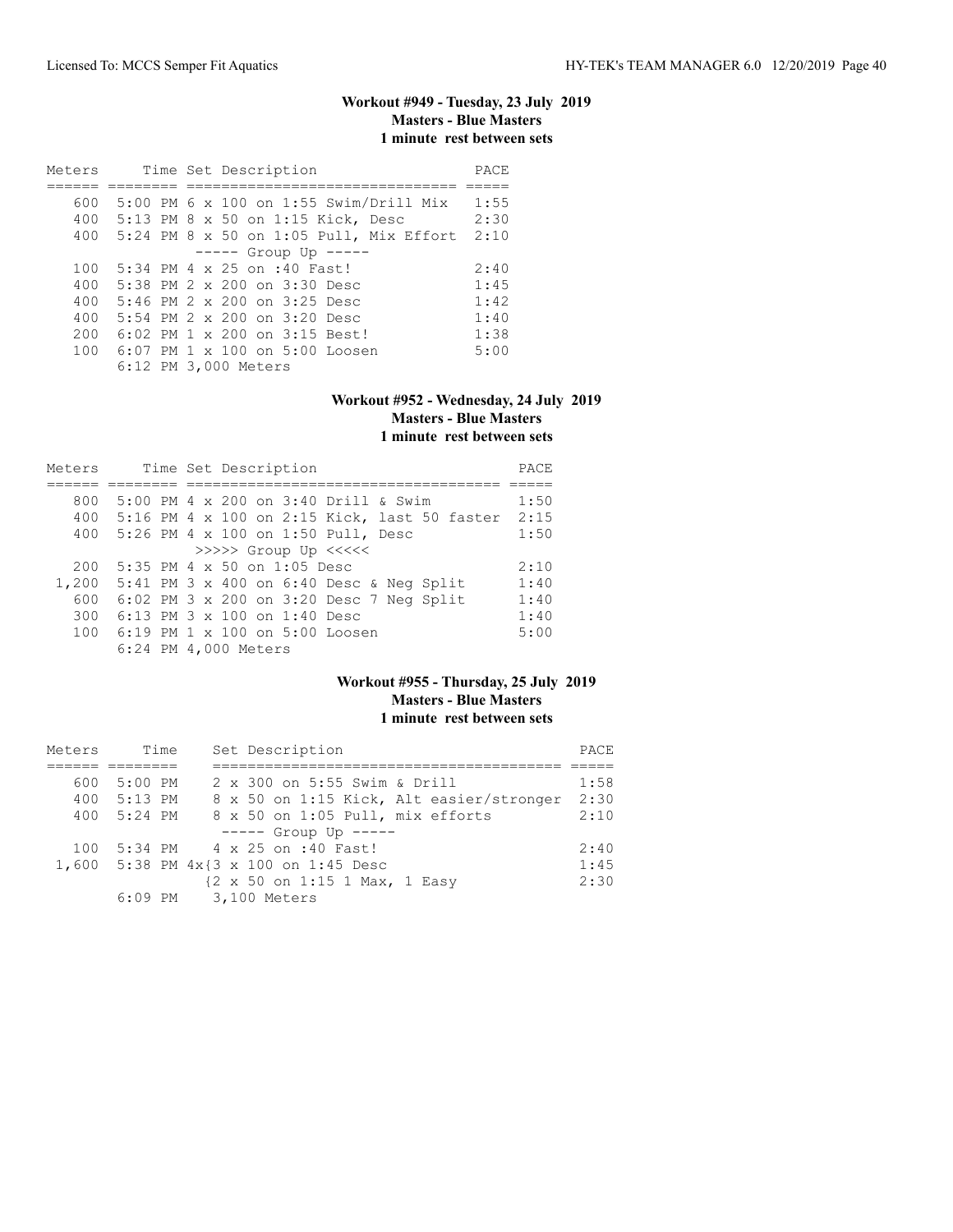# **Workout #962 - Monday, 29 July 2019 Masters - Blue Masters 1 minute rest between sets**

| Meters |                                      | Time |              |  | Set Description |                                      |                                         | PACE |
|--------|--------------------------------------|------|--------------|--|-----------------|--------------------------------------|-----------------------------------------|------|
|        |                                      |      |              |  |                 |                                      |                                         |      |
| 600    | $5:00$ PM                            |      |              |  |                 |                                      | $3 \times 200$ on $3:50$ Drill/swim mix | 1:55 |
|        | 400 5:13 PM                          |      |              |  |                 | 8 x 50 on 1:15 Kick, Desc            |                                         | 2:30 |
|        | 400 5:24 PM                          |      |              |  |                 |                                      | 8 x 50 on 1:05 Pull, Mix Effort         | 2:10 |
|        |                                      |      |              |  |                 | $====$ Group Up $====$               |                                         |      |
| 200    |                                      |      |              |  |                 | $5:34$ PM $4 \times 50$ on 1:05 Desc |                                         | 2:10 |
|        | 1,500 5:40 PM 2x{4 x 25 on :40 Fast! |      |              |  |                 |                                      |                                         | 2:40 |
|        |                                      |      |              |  |                 | {1 x 50 on 1:30 Easy                 |                                         | 3:00 |
|        |                                      |      |              |  |                 | {4 x 50 on 1:10 Fast!                |                                         | 2:20 |
|        |                                      |      |              |  |                 | {1 x 50 on 1:30 Easy                 |                                         | 3:00 |
|        |                                      |      |              |  |                 | {4 x 75 on 1:30 Fast!                |                                         | 2:00 |
|        |                                      |      |              |  |                 | {1 x 50 on 1:30 Easy                 |                                         | 3:00 |
|        | 6:16 PM                              |      | 3,100 Meters |  |                 |                                      |                                         |      |

#### **Workout #965 - Tuesday, 30 July 2019 Masters - Blue Masters 1 minute rest between sets**

| Meters |  | Time Set Description                         | PACE |
|--------|--|----------------------------------------------|------|
|        |  |                                              |      |
| 600    |  | 5:00 PM 6 x 100 on 1:50 Drill & Swim mix     | 1:50 |
| 400    |  | $5:12$ PM 4 x 100 on 2:15 Kick, Mix Efforts  | 2:15 |
| 400    |  | 5:22 PM 4 x 100 on 1:50 Pull, Desc           | 1:50 |
|        |  | $--- $ Group Up $---$                        |      |
| 100    |  | 5:31 PM 4 x 25 on :40 Fast!                  | 2:40 |
| 450    |  | 5:35 PM 3 x 150 on 2:50 Desc                 | 1:53 |
| 450    |  | 5:45 PM $3 \times 150$ on 2:40 Desc          | 1:47 |
| 450    |  | 5:54 PM $3 \times 150$ on 2:30 Desc          | 1:40 |
| 150    |  | $6:03$ PM 1 x 150 on 3:00 Last one, fast one | 2:00 |
| 100    |  | $6:07$ PM $1 \times 100$ on $5:00$ Loosen    | 5:00 |
|        |  | 6:12 PM 3,100 Meters                         |      |

# **Workout #968 - Wednesday, 31 July 2019 Masters - Blue Masters 1 minute rest between sets**

| Meters |  | Time Set Description                     | PACE |
|--------|--|------------------------------------------|------|
|        |  |                                          |      |
| 600    |  | 5:00 PM 4 x 150 on 2:50 Swim & Drill     | 1:53 |
| 400    |  | 5:13 PM 4 x 100 on 1:55 Pull, Desc       | 1:55 |
| 400    |  | 5:22 PM 8 x 50 on 1:15 Kick, Odds Faster | 2:30 |
|        |  | ***** Group Up *****                     |      |
| 200    |  | 5:33 PM 4 x 50 on 1:05 Desc              | 2:10 |
| 600    |  | 5:39 PM 1 x 600 on 9:55 Neg Split        | 1:39 |
| 600    |  | 5:50 PM 2 x 300 on 5:00 Desc             | 1:40 |
| 1,200  |  | 6:01 PM 6 x 200 on 3:25 Desc             | 1:42 |
| 100    |  | 6:23 PM $1 \times 100$ on $5:00$ Loosen  | 5:00 |
|        |  | 6:28 PM 4,100 Meters                     |      |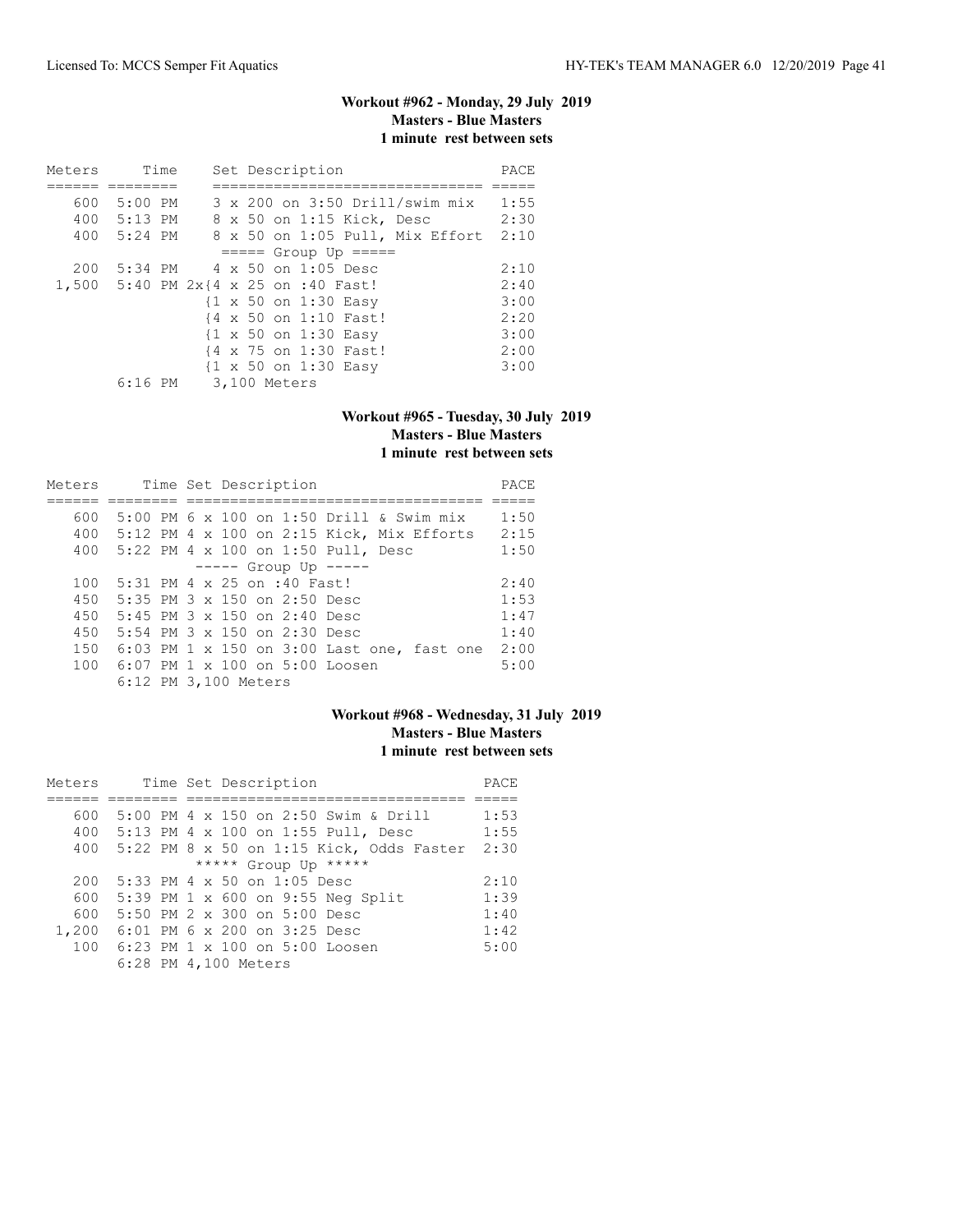# **Workout #971 - Thursday, 01 August 2019 Masters - Blue Masters 1 minute rest between sets**

| Meters |  | Time Set Description                        | PACE |
|--------|--|---------------------------------------------|------|
|        |  |                                             |      |
| 600    |  | 5:00 PM 2 x 300 on 5:45 Drill and Swim      | 1:55 |
| 400    |  | $5:13$ PM 4 x 100 on 2:20 Kick, mix efforts | 2:20 |
| 400    |  | 5:24 PM 4 x 100 on 1:50 Pull, Neg Split     | 1:50 |
|        |  | 88888 Group Up 88888                        |      |
| 200    |  | 5:33 PM 4 x 50 on 1:05 Desc                 | 2:10 |
| 600    |  | $5:39$ PM 6 x 100 on 1:45 Desc              | 1:45 |
| 450    |  | 5:51 PM 6 x 75 on 1:25 Desc                 | 1:53 |
| 300    |  | $6:01$ PM $6 \times 50$ on 1:05 Desc        | 2:10 |
| 100    |  | $6:09$ PM $1 \times 100$ on $5:00$ Loosen   | 5:00 |
|        |  | 6:14 PM 3,050 Meters                        |      |

# **Workout #974 - Monday, 05 August 2019 Masters - Blue Masters 1 minute rest between sets**

| Meters |  |  |  | Time Set Description                              |      |  |  |  |
|--------|--|--|--|---------------------------------------------------|------|--|--|--|
|        |  |  |  |                                                   |      |  |  |  |
| 600    |  |  |  | 5:00 PM 4 x 150 on 2:50 Swim / Drill Mix          | 1:53 |  |  |  |
| 400    |  |  |  | 5:13 PM 8 x 50 on 1:15 Kick, Evens Fast           | 2:30 |  |  |  |
|        |  |  |  | 400 5:24 PM 4 x 100 on 1:50 Pull, Desc            | 1:50 |  |  |  |
|        |  |  |  | @@@@@ Group Up @@@@@                              |      |  |  |  |
| 100    |  |  |  | 5:33 PM 4 x 25 on :40 Fast!                       | 2:40 |  |  |  |
| 200    |  |  |  | $5:37$ PM 4 x 50 on 1:05 Desc to Moderate         | 2:10 |  |  |  |
| 400    |  |  |  | 5:43 PM 4 x 100 on 1:50 #1 Easy. Desc 2-4 to Fast | 1:50 |  |  |  |
| 200    |  |  |  | 5:52 PM 4 x 50 on 1:15 #1 Easy, Desc 2-4 to Fast  | 2:30 |  |  |  |
| 100    |  |  |  | 5:58 PM 4 x 25 on :45 #1 Easy, Desc 2-4 to Fast   | 3:00 |  |  |  |
| 200    |  |  |  | 6:02 PM 4 x 50 on 1:15 #1 Easy. Desc 2-4 to Fast  | 2:30 |  |  |  |
| 400    |  |  |  | 6:08 PM 4 x 100 on 1:50 #1 Easy. Desc 2-4 to Fast | 1:50 |  |  |  |
| 100    |  |  |  | 6:17 PM 1 x 100 on 5:00 Loosen                    | 5:00 |  |  |  |
|        |  |  |  | 6:22 PM 3,100 Meters                              |      |  |  |  |

# **Workout #977 - Tuesday, 06 August 2019 Masters - Blue Masters 1 minute rest between sets**

| Meters |  | Time Set Description                       | PACE |
|--------|--|--------------------------------------------|------|
|        |  |                                            |      |
| 600    |  | 5:00 PM 2 x 300 on 5:55 Mix swim and drill | 1:58 |
| 400    |  | 5:13 PM 8 x 50 on 1:05 Pull, Desc          | 2:10 |
| 400    |  | 5:23 PM 8 x 50 on 1:15 Kick, Desc          | 2:30 |
|        |  | ***** Group Up *****                       |      |
| 100    |  | 5:34 PM 4 x 25 on :40 Fast                 | 2:40 |
| 400    |  | 5:38 PM 2 x 200 on 3:30 Desc               | 1:45 |
| 400    |  | 5:46 PM $2 \times 200$ on $3:20$ Desc      | 1:40 |
| 400    |  | 5:54 PM $2 \times 200$ on $3:10$ Desc      | 1:35 |
| 50     |  | $6:02$ PM $1 \times 50$ on $1:30$ Loosen   | 3:00 |
| 200    |  | 6:05 PM 1 x 200 on 4:00 Last one, fast one | 2:00 |
| 100    |  | 6:10 PM 1 x 100 on 5:00 Loosen             | 5:00 |
|        |  | 6:15 PM 3,050 Meters                       |      |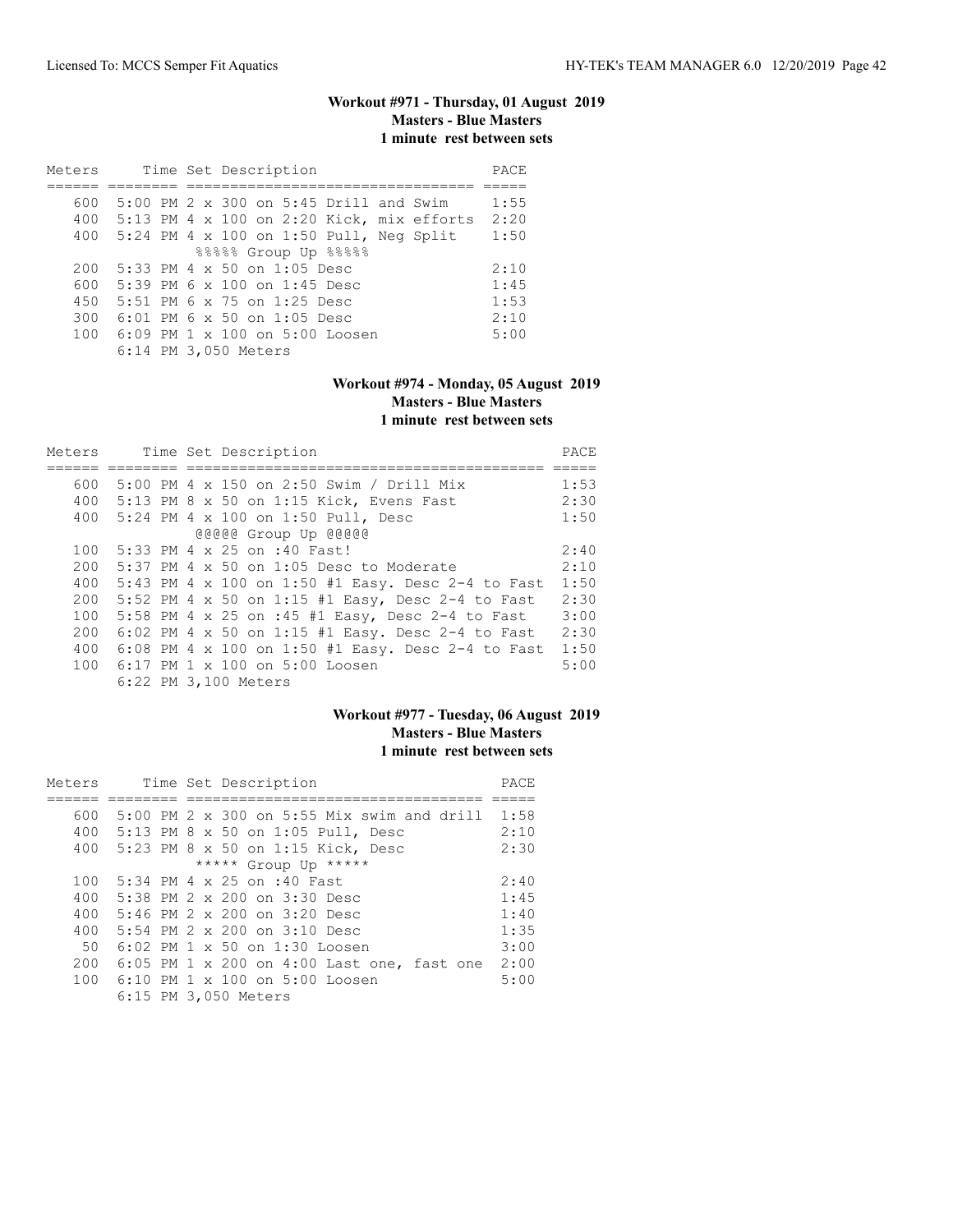# **Workout #980 - Wednesday, 07 August 2019 Masters - Blue Masters 1 minute rest between sets**

| Meters |  |  | Time Set Description                        | PACE |
|--------|--|--|---------------------------------------------|------|
|        |  |  |                                             |      |
| 600    |  |  | 5:00 PM 6 x 100 on 1:50 Dril/Swim Mix       | 1:50 |
| 400    |  |  | $5:12$ PM 4 x 100 on 2:20 Kick, Mix Efforts | 2:20 |
| 400    |  |  | $5:23$ PM 4 x 100 on 1:50 Pull, Mix Efforts | 1:50 |
|        |  |  | $====$ Group Up $====$                      |      |
| 200    |  |  | $5:32$ PM 4 x 50 on 1:05 Desc               | 2:10 |
| 800    |  |  | 5:38 PM $2 \times 400$ on 6:45 Desc         | 1:41 |
| 200    |  |  | 5:53 PM 4 $\times$ 50 on 1:05 Desc          | 2:10 |
| 800    |  |  | 5:59 PM 2 x 400 on 6:30 Desc                | 1:38 |
| 200    |  |  | $6:13$ PM 4 x 50 on 1:05 Desc               | 2:10 |
| 400    |  |  | 6:19 PM 1 x 400 on 7:00 Last one, Best one  | 1:45 |
| 100    |  |  | $6:27$ PM $1 \times 100$ on $5:00$ Loosen   | 5:00 |
|        |  |  | 6:32 PM 4,100 Meters                        |      |

#### **Workout #983 - Thursday, 08 August 2019 Masters - Blue Masters 1 minute rest between sets**

| Meters |  | Time Set Description                                 | PACE |
|--------|--|------------------------------------------------------|------|
|        |  |                                                      |      |
| 600    |  | 5:00 PM 3 x 200 on 3:45 Swim and Drill               | 1:52 |
| 400    |  | 5:13 PM 4 x 100 on 2:20 Kick, some fast parts        | 2:20 |
| 400    |  | 5:24 PM 8 x 50 on 1:05 Pull, Desc                    | 2:10 |
|        |  | $\sim \sim \sim \sim$ Group Up $\sim \sim \sim \sim$ |      |
| 100    |  | 5:34 PM 4 x 25 on :40 Fast!                          | 2:40 |
| 500    |  | 5:38 PM 5 x 100 on 1:40 Desc                         | 1:40 |
| 500    |  | $5:48$ PM $5 \times 100$ on $1:45$ Desc              | 1:45 |
| 500    |  | 5:58 PM 5 $\times$ 100 on 1:50 Desc                  | 1:50 |
| 100    |  | $6:09$ PM $1 \times 100$ on $5:00$ Loosen            | 5:00 |
|        |  | 6:14 PM 3,100 Meters                                 |      |

# **Workout #1006 - Monday, 12 August 2019 Masters - Blue Masters 1 minute rest between sets**

| Meters | Time Set Description                          | PACE |
|--------|-----------------------------------------------|------|
|        |                                               |      |
| 600    | 5:00 PM 3 x 200 on 3:50 Swim & Drill          | 1:55 |
| 400    | 5:13 PM 8 x 50 on 1:15 Kick, Mix Efforts      | 2:30 |
|        | 400 5:24 PM 8 x 50 on 1:05 Pull, Desc         | 2:10 |
|        | 88888 Group UP 88888                          |      |
| 100    | 5:34 PM 4 x 25 on :40 Fast!                   | 2:40 |
| 200    | 5:38 PM 2 x 100 on 1:45 Steady                | 1:45 |
| 300    | 5:43 PM 6 x 50 on 1:05 Desc                   | 2:10 |
| 200    | 5:51 PM 2 x 100 on 1:45 Steady                | 1:45 |
| 300    | 5:56 PM 6 x 50 on 1:10 One Easy, One Fast     | 2:20 |
| 200    | 6:04 PM 2 x 100 on 1:45 Steady                | 1:45 |
| 300    | 6:09 PM 6 x 50 on 1:15 Best Pace You Can Hold | 2:30 |
| 100    | 6:18 PM 1 x 100 on 5:00 Loosen                | 5:00 |
|        | 6:23 PM 3,100 Meters                          |      |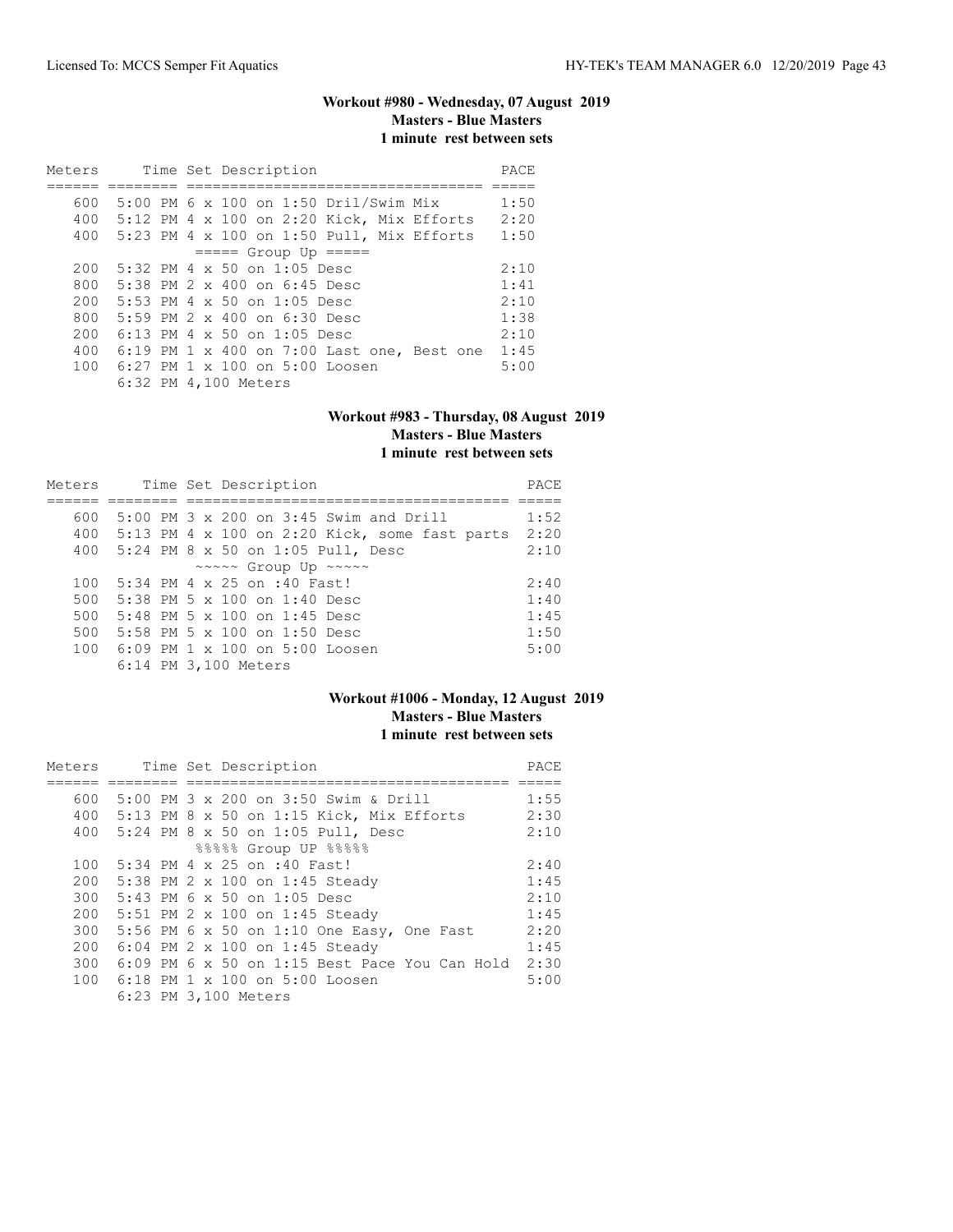# **Workout #1009 - Tuesday, 13 August 2019 Masters - Blue Masters 1 minute rest between sets**

| Meters |             | Time |   | Set Description                         | PACE |
|--------|-------------|------|---|-----------------------------------------|------|
|        |             |      |   |                                         |      |
| 600    | $5:00$ PM   |      |   | 2 x 300 on 5:55 Mix Swim & Drill        | 1:58 |
| 400    | $5:13$ PM   |      |   | 4 x 100 on 2:15 Kick, Neg Split         | 2:15 |
|        | 400 5:23 PM |      |   | 8 x 50 on 1:05 Pull, Mix Efforts        | 2:10 |
|        |             |      |   | @@@@@ Group Up @@@@@                    |      |
| 200    | 5:33 PM     |      |   | 4 x 50 on 1:05 Desc                     | 2:10 |
|        |             |      |   | 1,200 5:39 PM 1x{3 x 100 on 1:50 Steady | 1:50 |
|        |             |      |   | {1 x 100 on 1:40 Fast Pace              | 1:40 |
|        |             |      |   | {2 x 100 on 1:50 Steady                 | 1:50 |
|        |             |      |   | {2 x 100 on 1:40 Fast Pace              | 1:40 |
|        |             |      |   | {1 x 100 on 1:50 Steady                 | 1:50 |
|        |             |      |   | {3 x 100 on 1:40 Fast Pace              | 1:40 |
| 100    | $6:01$ PM   |      | 1 | x 100 on 2:00 Easy                      | 2:00 |
| 100    | $6:04$ PM   |      |   | 1 x 100 on 2:00 Fast!                   | 2:00 |
| 100    | $6:07$ PM   |      |   | 1 x 100 on 5:00 Loosen                  | 5:00 |
|        | $6:12$ PM   |      |   | 3,100 Meters                            |      |

### **Workout #1012 - Wednesday, 14 August 2019 Masters - Blue Masters 1 minute rest between sets**

| Meters |  | Time Set Description                         | PACE |
|--------|--|----------------------------------------------|------|
|        |  |                                              |      |
| 600    |  | $5:00$ PM 4 x 150 on 2:50 Swim and Drill Mix | 1:53 |
| 400    |  | 5:13 PM 8 x 50 on 1:15 Kick, Evens Faster    | 2:30 |
| 400    |  | 5:24 PM 4 x 100 on 1:55 Pull, Desc           | 1:55 |
|        |  | ***** Group Up *****                         |      |
| 100    |  | 5:33 PM 4 x 25 on :40 Fast!                  | 2:40 |
| 600    |  | 5:37 PM 2 x 300 on 5:30 Desc                 | 1:50 |
| 600    |  | $5:49$ PM $2 \times 300$ on $5:20$ Desc      | 1:47 |
| 600    |  | $6:01$ PM $2 \times 300$ on $5:10$ Desc      | 1:43 |
| 600    |  | 6:13 PM 2 x 300 on 5:00 Desc                 | 1:40 |
| 100    |  | $6:24$ PM $1 \times 100$ on :50 Loosen       | 0:50 |
|        |  | 6:25 PM 4,000 Meters                         |      |

### **Workout #1015 - Thursday, 15 August 2019 Masters - Blue Masters 1 minute rest between sets**

| Meters | Time      | Set Description                      | PACE. |
|--------|-----------|--------------------------------------|-------|
|        |           |                                      |       |
| 600    | $5:00$ PM | 6 x 100 on 1:50 Drill and Swim Mix   | 1:50  |
| 400    | $5:12$ PM | 4 x 100 on 2:15 Kick, Faster Middle  | 2:15  |
| 400    | 5:22 PM   | 4 x 100 on 1:55 Pull, Neg Split      | 1:55  |
|        |           | ##### Group Up #####                 |       |
|        |           | 1,600 5:31 PM 2x{6 x 50 on 1:05 Desc | 2:10  |
|        |           | {4 x 75 on 1:35 Desc                 | 2:07  |
|        |           | {2 x 100 on 2:05 Desc                | 2:05  |
| 100    | 6:06 PM   | 1 x 100 on 5:00 Loosen               | 5:00  |
|        | $6:11$ PM | 3,100 Meters                         |       |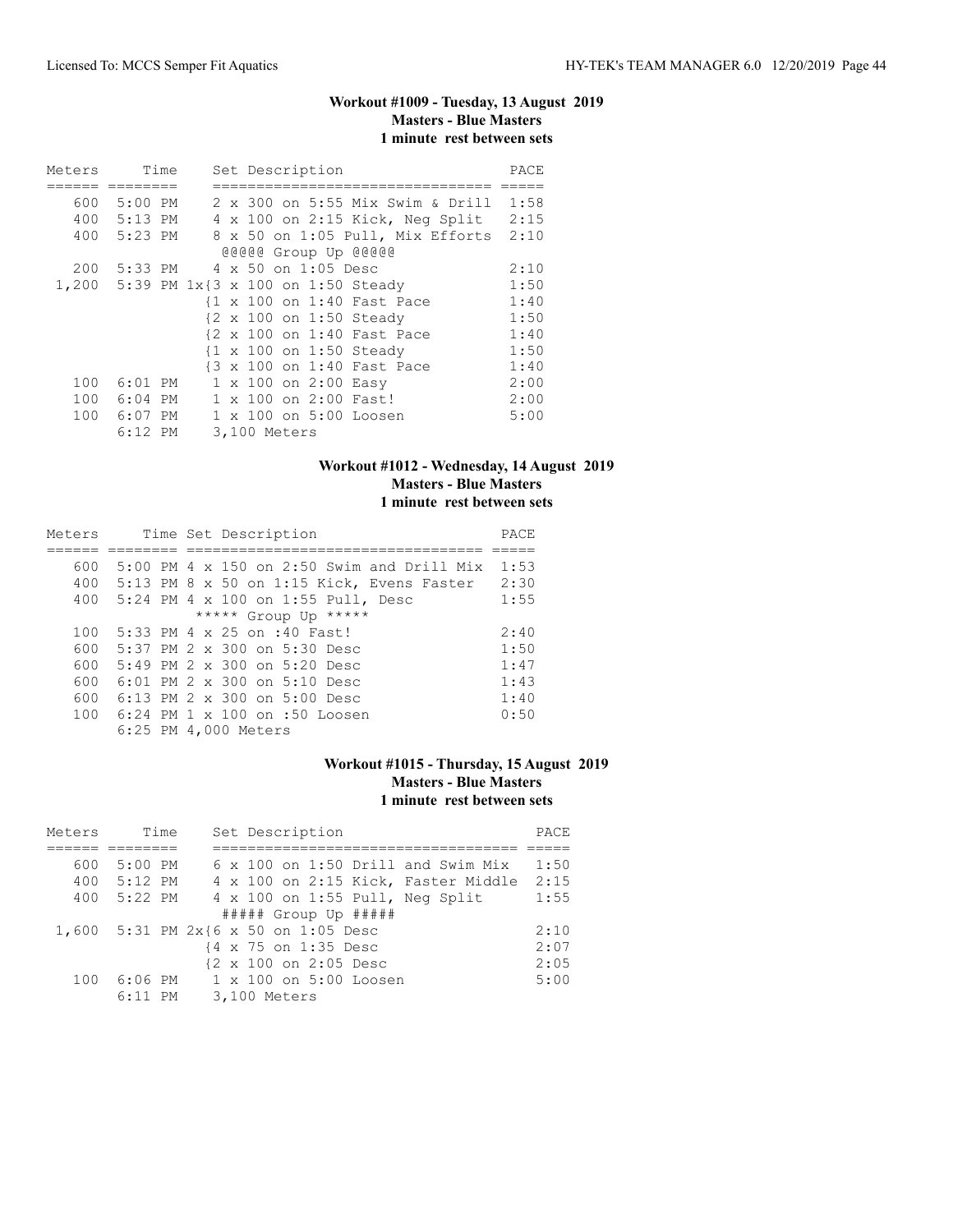# **Workout #1018 - Monday, 19 August 2019 Masters - Blue Masters 1 minute rest between sets**

| Meters |  | Time Set Description |                                             |      |  |
|--------|--|----------------------|---------------------------------------------|------|--|
|        |  |                      |                                             |      |  |
| 600    |  |                      | 5:00 PM 2 x 300 on 5:45 Drill / Swim Mix    | 1:55 |  |
| 400    |  |                      | 5:13 PM 8 x 50 on 1:15 Kick, Desc           | 2:30 |  |
| 400    |  |                      | $5:24$ PM 4 x 100 on 1:50 Pull, Mix Efforts | 1:50 |  |
|        |  |                      | $--- -$ Group Up $---$                      |      |  |
| 100    |  |                      | 5:33 PM 4 x 25 on :40 Fast!                 | 2:40 |  |
| 300    |  |                      | 5:37 PM 3 x 100 on 1:50 Desc 1-2, #3 Easy   | 1:50 |  |
| 450    |  |                      | 5:44 PM 6 x 75 on 2:00 Hold Best Speed      | 2:40 |  |
| 300    |  |                      | 5:57 PM 3 x 100 on 1:50 Desc 1-2, #3 Easy   | 1:50 |  |
| 450    |  |                      | 6:04 PM 6 x 75 on 2:00 Hold Best Speed      | 2:40 |  |
|        |  |                      | 100 6:17 PM 1 x 100 on 5:00 Loosen          | 5:00 |  |
|        |  |                      | 6:22 PM 3,100 Meters                        |      |  |

#### **Workout #1021 - Tuesday, 20 August 2019 Masters - Blue Masters 1 minute rest between sets**

| Meters |  | Time Set Description                              | PACE |
|--------|--|---------------------------------------------------|------|
|        |  |                                                   |      |
| 600    |  | $5:00$ PM $3 \times 200$ on $3:45$ Swim and Drill | 1:52 |
| 400    |  | 5:13 PM 4 x 100 on 1:50 Pull, Desc                | 1:50 |
| 400    |  | $5:22$ PM 4 x 100 on 2:15 Kick, Some Faster       | 2:15 |
|        |  | $11111$ Group Up $\{\{\}\}\$                      |      |
| 100    |  | 5:32 PM 4 x 25 on :40 Fast!                       | 2:40 |
| 600    |  | 5:36 PM 4 x 150 on 2:55 Desc                      | 1:57 |
| 450    |  | $5:49$ PM $3 \times 150$ on 2:45 Desc             | 1:50 |
| 300    |  | 5:59 PM 2 x 150 on 2:35 Desc                      | 1:43 |
| 150    |  | 6:06 PM 1 x 150 on 3:00 Best Effort               | 2:00 |
| 100    |  | 6:10 PM 1 x 100 on 5:00 Loosen                    | 5:00 |
|        |  | 6:15 PM 3,100 Meters                              |      |

# **Workout #1024 - Wednesday, 21 August 2019 Masters - Blue Masters 1 minute rest between sets**

| Meters | Time        |  | Set Description                            | PACE |
|--------|-------------|--|--------------------------------------------|------|
|        |             |  |                                            |      |
| 600    | $5:00$ PM   |  | $4 \times 150$ on 2:50 Swim and Drill      | 1:53 |
|        | 400 5:13 PM |  | 8 x 50 on 1:15 Kick, Desc                  | 2:30 |
| 400    | 5:24 PM     |  | 8 x 50 on 1:05 Pull, Desc                  | 2:10 |
|        |             |  | $++++$ Group Up $++++$                     |      |
| 200    |             |  | 5:34 PM 4 x 50 on 1:05 Desc                | 2:10 |
|        |             |  | 2,500 5:40 PM 2x{1 x 500 on 8:15 Neg Split | 1:39 |
|        |             |  | {3 x 250 on 4:15 Desc                      | 1:42 |
| 100    | 6:23 PM     |  | 1 x 100 on 5:00 Loosen                     | 5:00 |
|        | $6:28$ PM   |  | 4,200 Meters                               |      |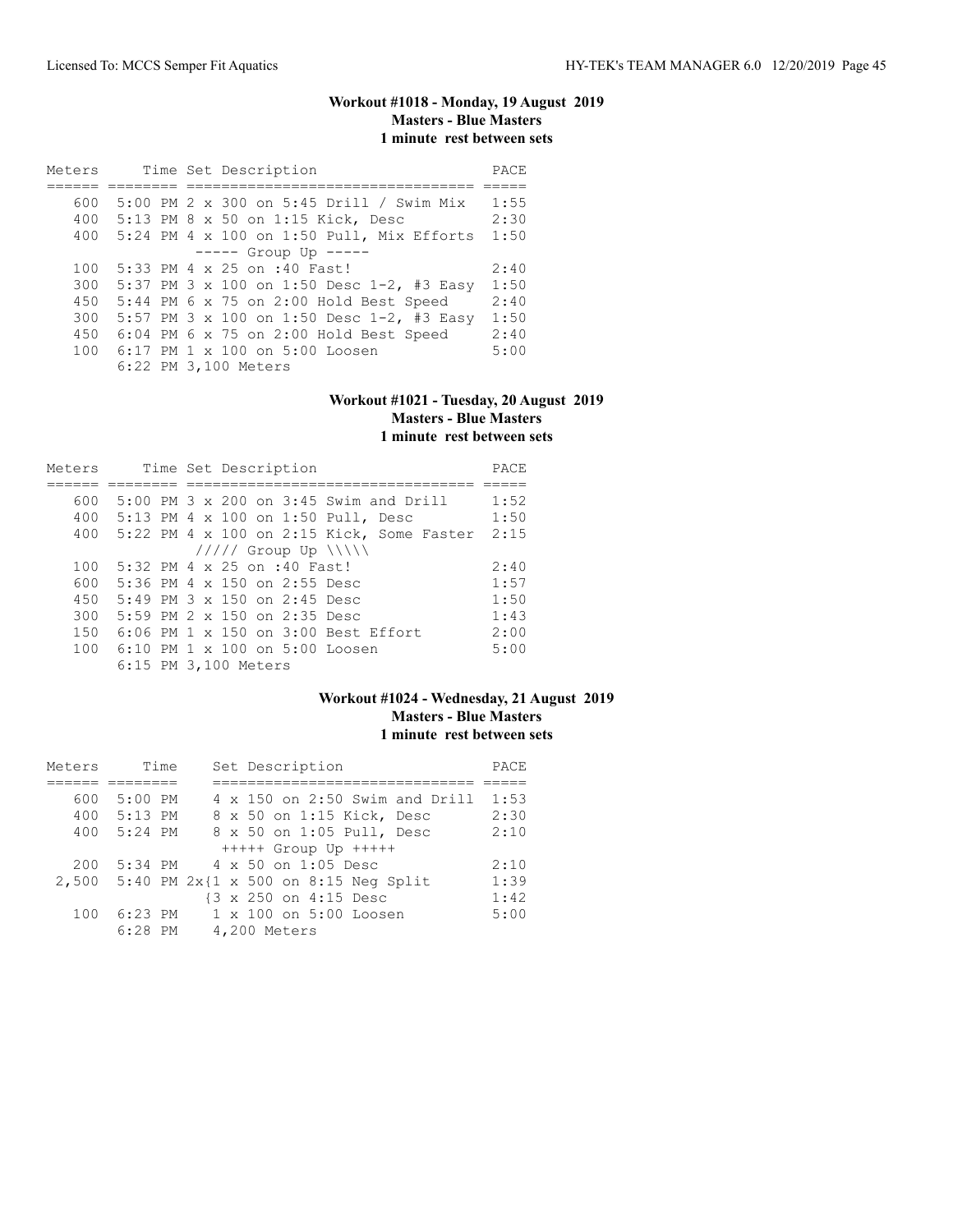# **Workout #1027 - Thursday, 22 August 2019 Masters - Blue Masters 1 minute rest between sets**

| Meters | Time        | Set Description                         | PACE |
|--------|-------------|-----------------------------------------|------|
|        |             |                                         |      |
| 600    | $5:00$ PM   | $6 \times 100$ on 1:50 Drill/Swim Mix   | 1:50 |
|        | 400 5:12 PM | 4 x 100 on 2:15 Kick, Build Each        | 2:15 |
|        | 400 5:22 PM | 8 x 50 on 1:05 Pull, Odds Faster        | 2:10 |
|        |             | *-*-* Group Up *-*-*                    |      |
| 100    |             | 5:32 PM 4 x 25 on :40 Fast!             | 2:40 |
|        |             | 1,400 5:36 PM 1x{2 x 200 on 3:45 Steady | 1:52 |
|        |             | {2 x 200 on 3:35 Steady                 | 1:48 |
|        |             | {2 x 200 on 3:25 Fast!                  | 1:42 |
|        |             | {1 x 200 on 3:15 best                   | 1:38 |
| 100    | 6:02 PM     | $1 \times 100$ on $5:00$ Loosen         | 5:00 |
|        | 6:07 PM     | 3,000 Meters                            |      |

#### **Workout #1030 - Monday, 26 August 2019 Masters - Blue Masters 1 minute rest between sets**

| Meters |  | Time Set Description                                     |      |  |  |  |  |  |  |
|--------|--|----------------------------------------------------------|------|--|--|--|--|--|--|
|        |  |                                                          |      |  |  |  |  |  |  |
| 500    |  | 5:00 PM 1 x 500 on 9:00 Mix swim & Drill                 | 1:48 |  |  |  |  |  |  |
| 500    |  | $5:10$ PM 1 x 500 on 9:00 Pull, mix speeds               | 1:48 |  |  |  |  |  |  |
| 400    |  | $5:20$ PM 4 x 100 on 2:20 Kick, mix in a fast 25 on each | 2:20 |  |  |  |  |  |  |
|        |  | ***** Group Up ******                                    |      |  |  |  |  |  |  |
| 100    |  | $5:31$ PM 4 x 25 on :40 Speedy!                          | 2:40 |  |  |  |  |  |  |
| 400    |  | 5:35 PM 8 x 50 on 1:05 Desc 1-4, 5-8                     | 2:10 |  |  |  |  |  |  |
| 200    |  | $5:45$ PM 1 x 200 on 4:00 Loosen, Get Ready              | 2:00 |  |  |  |  |  |  |
| 600    |  | 5:50 PM 6 x 100 on 3:00 Test Yourself!!                  | 3:00 |  |  |  |  |  |  |
|        |  | 300 6:09 PM 1 x 300 on 6:00 Cool down                    | 2:00 |  |  |  |  |  |  |
|        |  | 6:15 PM 3,000 Meters                                     |      |  |  |  |  |  |  |

### **Workout #1033 - Tuesday, 27 August 2019 Masters - Blue Masters 1 minute rest between sets**

| Meters | Time        | Set Description                      | PACE |
|--------|-------------|--------------------------------------|------|
|        |             |                                      |      |
| 600    | 5:00 PM     | 6 x 100 on 1:50 Drill & Swim         | 1:50 |
|        | 400 5:12 PM | 4 x 100 on 2:20 Kick, Neg Split      | 2:20 |
| 400    | 5:23 PM     | 8 x 50 on 1:05 Pull, Desc            | 2:10 |
|        |             | $====$ Group Up $====$               |      |
|        |             | 1,600 5:33 PM 2x{4 x 50 on 1:05 Desc | 2:10 |
|        |             | {2 x 100 on 1:50 Desc                | 1:50 |
|        |             | {2 x 200 on 3:30 Desc                | 1:45 |
| 100    | 6:04 PM     | 1 x 100 on 5:00 Loosen               | 5:00 |
|        | $6:09$ PM   | 3,100 Meters                         |      |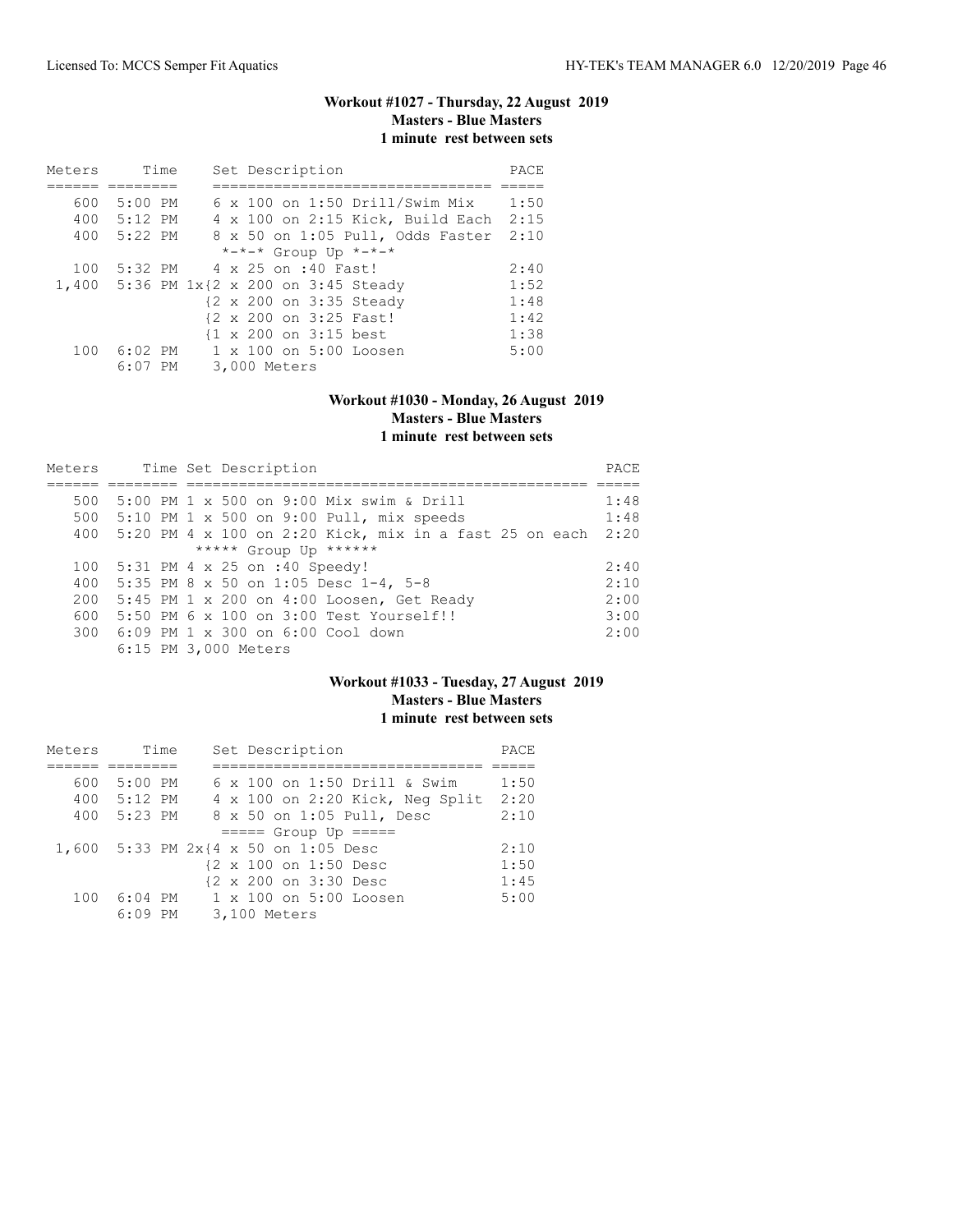# **Workout #1036 - Wednesday, 28 August 2019 Masters - Blue Masters 1 minute rest between sets**

| Meters |  | Time Set Description                                       |      |  |  |  |  |  |  |  |
|--------|--|------------------------------------------------------------|------|--|--|--|--|--|--|--|
|        |  |                                                            |      |  |  |  |  |  |  |  |
| 600    |  | 5:00 PM 3 x 200 on 3:45 Drill & Swim Mix                   | 1:52 |  |  |  |  |  |  |  |
| 400    |  | 5:13 PM 8 x 50 on 1:15 Kick, Odds Faster                   | 2:30 |  |  |  |  |  |  |  |
| 400    |  | 5:24 PM 4 x 100 on 1:55 Pull, Build Each                   | 1:55 |  |  |  |  |  |  |  |
|        |  | ***** Group Up *****                                       |      |  |  |  |  |  |  |  |
| 100    |  | 5:33 PM 4 x 25 on :40 Fast!                                | 2:40 |  |  |  |  |  |  |  |
| 1,200  |  | 5:37 PM 3 x 400 on 6:45 Desc, Strong Last 100 on Each      | 1:41 |  |  |  |  |  |  |  |
| 800    |  | 5:59 PM 4 x 200 on 3:30 Desc & Neg Split                   | 1:45 |  |  |  |  |  |  |  |
| 400    |  | $6:14$ PM $4 \times 100$ on 1:50 Faster 2nd 50 (Neq Split) | 1:50 |  |  |  |  |  |  |  |
| 100    |  | 6:23 PM 1 x 100 on 5:00 Loosen                             | 5:00 |  |  |  |  |  |  |  |
|        |  | 6:28 PM 4,000 Meters                                       |      |  |  |  |  |  |  |  |

# **Workout #1039 - Thursday, 29 August 2019 Masters - Blue Masters 1 minute rest between sets**

| Meters |  | Time Set Description                              | PACE |
|--------|--|---------------------------------------------------|------|
|        |  |                                                   |      |
| 600    |  | $5:00$ PM $2 \times 300$ on $5:45$ Swim and Drill | 1:55 |
| 400    |  | 5:13 PM 4 x 100 on 2:20 Kick, mix efforts         | 2:20 |
| 400    |  | $5:24$ PM $8 \times 50$ on 1:05 Odds Faster       | 2:10 |
|        |  | $++++$ Group Up $++++$                            |      |
| 100    |  | 5:34 PM 4 x 25 on :40 Fast!                       | 2:40 |
| 200    |  | $5:38$ PM 4 x 50 on 1:05 Desc                     | 2:10 |
| 300    |  | $5:44$ PM $3 \times 100$ on 1:55 Desc             | 1:55 |
| 300    |  | 5:51 PM $3 \times 100$ on 1:50 Desc               | 1:50 |
| 300    |  | 5:58 PM $3 \times 100$ on 1:45 Desc               | 1:45 |
| 300    |  | 6:05 PM $3 \times 100$ on 1:40 Desc               | 1:40 |
| 100    |  | $6:11$ PM $1 \times 100$ on $5:00$ Loosen         | 5:00 |
|        |  | 6:16 PM 3,000 Meters                              |      |

### **Workout #1042 - Monday, 02 September 2019 Masters - Blue Masters 1 minute rest between sets**

| Meters |             | Time | Set Description |                                      |      |  |  |  |
|--------|-------------|------|-----------------|--------------------------------------|------|--|--|--|
|        |             |      |                 |                                      |      |  |  |  |
| 600    | $5:00$ PM   |      |                 | 2 x 300 on 5:55 Swim & Drill         | 1:58 |  |  |  |
|        | 400 5:13 PM |      |                 | 4 x 100 on 2:20 Kick, Build Each     | 2:20 |  |  |  |
|        | 400 5:24 PM |      |                 | 4 x 100 on 1:50 Pull, Desc           | 1:50 |  |  |  |
|        |             |      |                 | $--- $ Group Up $--- $               |      |  |  |  |
| 200    |             |      |                 | 5:33 PM 4 x 50 on 1:05 Desc          | 2:10 |  |  |  |
|        |             |      |                 | 1,500 5:39 PM 2x{2 x 25 on :40 Fast! | 2:40 |  |  |  |
|        |             |      |                 | {4 x 50 on 1:05 Desc                 | 2:10 |  |  |  |
|        |             |      |                 | {2 x 25 on :40 Fast!                 | 2:40 |  |  |  |
|        |             |      |                 | {4 x 75 on 1:30 Desc                 | 2:00 |  |  |  |
|        |             |      |                 | {2 x 25 on :40 Fast!                 | 2:40 |  |  |  |
|        |             |      |                 | {1 x 100 on 3:00 Loosen              | 3:00 |  |  |  |
|        | $6:14$ PM   |      |                 | 3,100 Meters                         |      |  |  |  |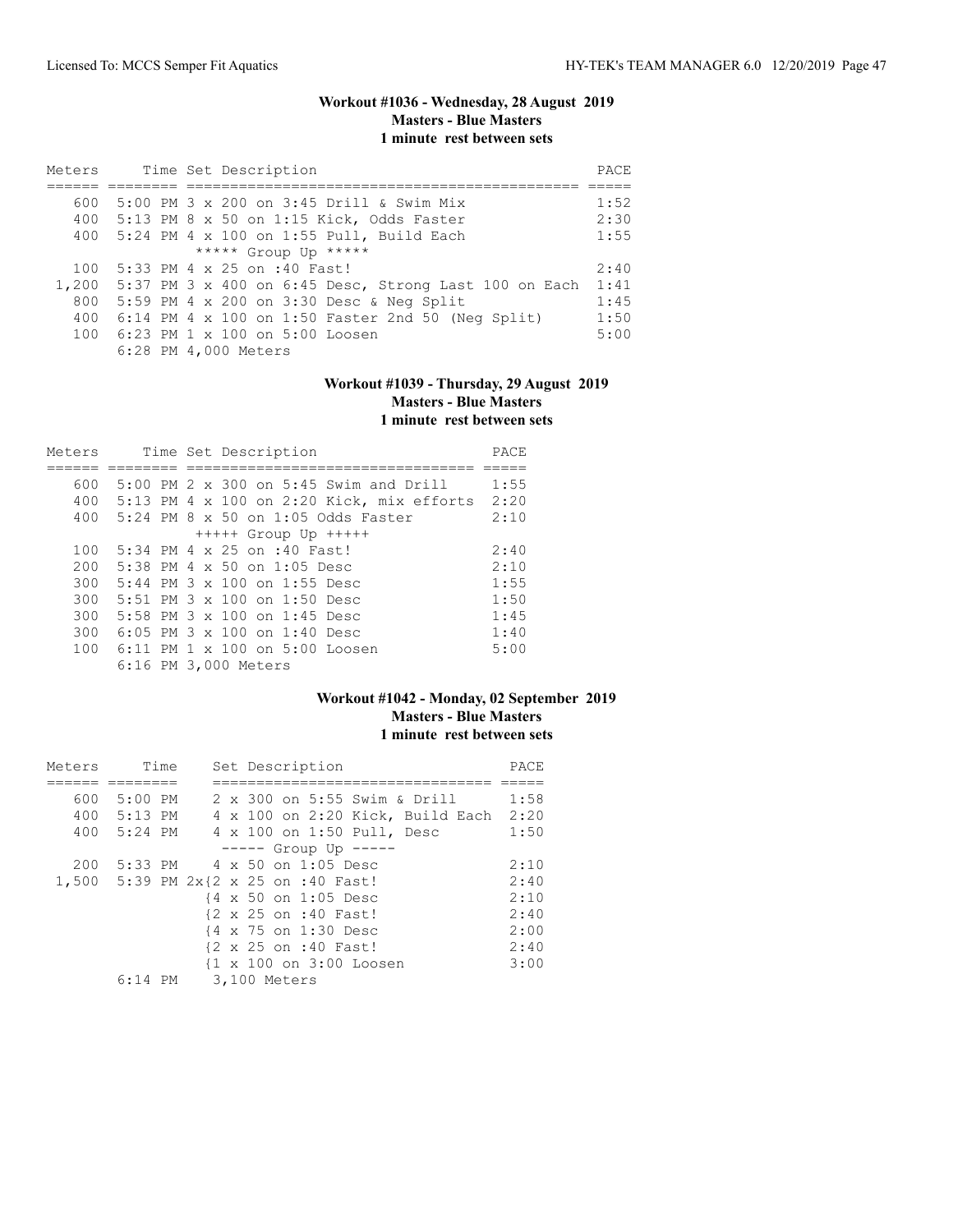# **Workout #1045 - Tuesday, 03 September 2019 Masters - Blue Masters 1 minute rest between sets**

| Meters                 |  |  |  |  | Time Set Description                       | PACE |  |  |  |  |
|------------------------|--|--|--|--|--------------------------------------------|------|--|--|--|--|
|                        |  |  |  |  |                                            |      |  |  |  |  |
| 600                    |  |  |  |  | $5:00$ PM 3 x 200 on 3:45 Drill/Swim Mix   | 1:52 |  |  |  |  |
| 400                    |  |  |  |  | $5:13$ PM 8 x 50 on 1:15 Kick, Mix Efforts | 2:30 |  |  |  |  |
| 400                    |  |  |  |  | 5:24 PM 8 x 50 on 1:05 Pull, Mix Efforts   | 2:10 |  |  |  |  |
| $====$ Group Up $====$ |  |  |  |  |                                            |      |  |  |  |  |
| 200                    |  |  |  |  | $5:34$ PM $4 \times 50$ on $1:05$ Desc     | 2:10 |  |  |  |  |
| 600                    |  |  |  |  | $5:40$ PM 4 x 150 on 2:30 Desc             | 1:40 |  |  |  |  |
| 200                    |  |  |  |  | 5:51 PM 4 x 50 on 1:05 Desc                | 2:10 |  |  |  |  |
| 600                    |  |  |  |  | 5:57 PM $4 \times 150$ on 2:40 Desc        | 1:47 |  |  |  |  |
|                        |  |  |  |  | 100 6:09 PM 1 x 100 on 5:00 Loosen         | 5:00 |  |  |  |  |
|                        |  |  |  |  | 6:14 PM 3,100 Meters                       |      |  |  |  |  |

# **Workout #1048 - Wednesday, 04 September 2019 Masters - Blue Masters 1 minute rest between sets**

| Meters |  |  | Time Set Description                    | PACE |
|--------|--|--|-----------------------------------------|------|
|        |  |  |                                         |      |
| 600    |  |  | 5:00 PM 6 x 100 on 1:50 Swim, Drill Mix | 1:50 |
| 400    |  |  | 5:12 PM 8 x 50 on 1:15 Kick, Desc       | 2:30 |
| 400    |  |  | 5:23 PM 8 x 50 on 1:05 Pull, Desc       | 2:10 |
|        |  |  | $++++$ Group Up $++++$                  |      |
| 100    |  |  | 5:33 PM 4 x 25 on :40 Fast!             | 2:40 |
| 200    |  |  | 5:37 PM 4 x 50 on 1:05 Desc             | 2:10 |
| 100    |  |  | 5:43 PM 1 x 100 on 2:00 Easy            | 2:00 |
| 600    |  |  | 5:46 PM 1 x 600 on 10:10 Neg Split      | 1:42 |
| 500    |  |  | 5:58 PM 1 x 500 on 8:30 Neg Split       | 1:42 |
| 400    |  |  | 6:08 PM 1 x 400 on 6:50 Neg Split       | 1:42 |
| 300    |  |  | 6:16 PM 1 x 300 on 5:05 Neg Split       | 1:42 |
| 200    |  |  | 6:23 PM 1 x 200 on 3:25 Neg Split       | 1:42 |
| 100    |  |  | 6:28 PM 1 x 100 on 1:45 Neg Split       | 1:45 |
| 100    |  |  | 6:31 PM 1 x 100 on 5:00 Loosen          | 5:00 |
|        |  |  | 6:36 PM 4,000 Meters                    |      |

### **Workout #1051 - Thursday, 05 September 2019 Masters - Blue Masters 1 minute rest between sets**

| Meters |                                       | Time |  |              | Set Description      |                             |                                    | PACE |
|--------|---------------------------------------|------|--|--------------|----------------------|-----------------------------|------------------------------------|------|
|        |                                       |      |  |              |                      |                             |                                    |      |
| 600    | $5:00$ PM                             |      |  |              |                      |                             | 4 x 150 on 2:50 Drill and Swim Mix | 1:53 |
| 400    | $5:13$ PM                             |      |  |              |                      |                             | 4 x 100 on 2:20 Kick, last 25 fast | 2:20 |
| 400    | 5:24 PM                               |      |  |              |                      |                             | 4 x 100 on 1:50 Pull, Neg Split    | 1:50 |
|        |                                       |      |  |              |                      | <i>aaaaa</i> Group Up aaaaa |                                    |      |
|        | 1,800 5:33 PM 2x{4 x 100 on 1:45 Desc |      |  |              |                      |                             |                                    | 1:45 |
|        |                                       |      |  |              | {4 x 75 on 1:25 Desc |                             |                                    | 1:53 |
|        |                                       |      |  |              | {4 x 50 on 1:05 Desc |                             |                                    | 2:10 |
| 100    | $6:08$ PM                             |      |  |              |                      | 1 x 100 on 5:00 Loosen      |                                    | 5:00 |
|        | $6:13$ PM                             |      |  | 3,300 Meters |                      |                             |                                    |      |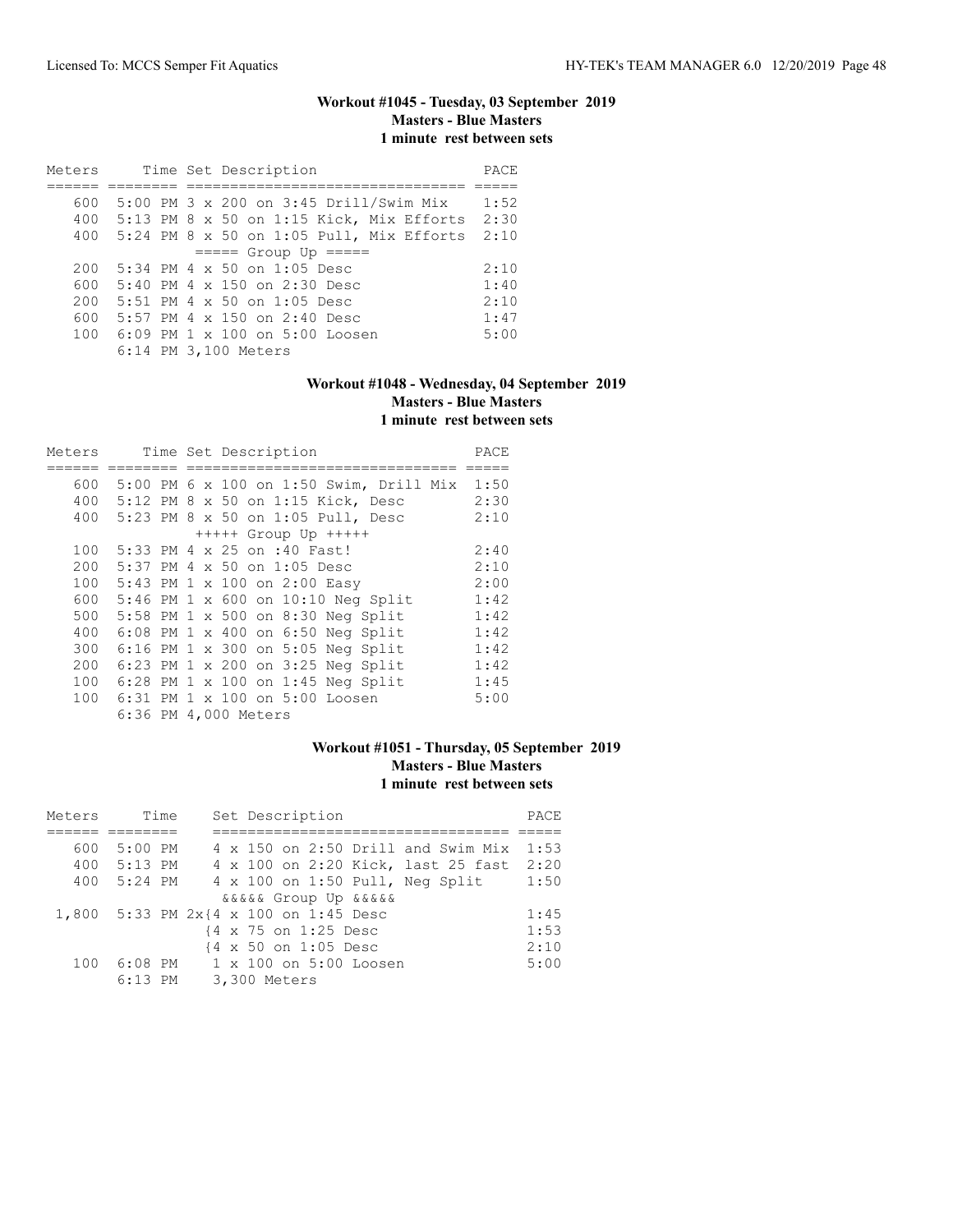### **Workout #1116 - Monday, 09 September 2019 Masters - Blue Masters 1 minute rest between sets**

| Meters | Time        | Set Description                                   | PACE |
|--------|-------------|---------------------------------------------------|------|
|        |             |                                                   |      |
| 600    | 5:00 PM     | 2 x 300 on 5:45 Mix drill & swim                  | 1:55 |
|        | 400 5:13 PM | 8 x 50 on 1:15 Kick, Desc                         | 2:30 |
|        | 400 5:24 PM | 4 x 100 on 1:50 Pull, Desc                        | 1:50 |
|        |             | <i>aaaaa</i> Group Up aaaaa                       |      |
| 100    |             | 5:33 PM 4 x 25 on :40 Fast                        | 2:40 |
|        |             | 1,500 5:37 PM 3x{2 x 100 on 2:00 Fast             | 2:00 |
|        |             | {2 x 75 on 1:35 Fast                              | 2:07 |
|        |             | {2 x 50 on 1:10 Fast                              | 2:20 |
|        |             | $\{1 \times 50 \text{ on } 1:30 \text{ Loosen}\}$ | 3:00 |
|        |             | 6:10 PM 3,000 Meters                              |      |

# **Workout #1113 - Tuesday, 10 September 2019 Masters - Blue Masters 1 minute rest between sets**

| Meters |  | Time Set Description                          | PACE |
|--------|--|-----------------------------------------------|------|
|        |  |                                               |      |
| 600    |  | 5:00 PM 3 x 200 on 3:45 Swim & Drill Mix      | 1:52 |
|        |  | 400 5:13 PM 4 x 100 on 1:50 Pull, Mix Efforts | 1:50 |
| 400    |  | 5:22 PM 4 x 100 on 2:15 Kick, last 25 faster  | 2:15 |
|        |  | %%%% Group Up %%%%                            |      |
| 100    |  | 5:32 PM 4 x 25 on :40 Fast                    | 2:40 |
| 200    |  | 5:36 PM 4 x 50 on 1:05 Desc                   | 2:10 |
| 600    |  | $5:42$ PM $3 \times 200$ on $3:30$ Desc       | 1:45 |
| 400    |  | 5:54 PM $2 \times 200$ on $3:40$ Desc         | 1:50 |
| 200    |  | 6:03 PM 1 x 200 on 3:50 Best!                 | 1:55 |
| 100    |  | $6:08$ PM $1 \times 100$ on $5:00$ Loosen     | 5:00 |
|        |  | 6:13 PM 3,000 Meters                          |      |

### **Workout #1112 - Wednesday, 11 September 2019 Masters - Blue Masters 1 minute rest between sets**

| Meters | Time Set Description                              | PACE |
|--------|---------------------------------------------------|------|
|        |                                                   |      |
| 600    | 5:00 PM 6 x 100 on 1:50 Drill & Swim Mix          | 1:50 |
| 400    | $5:12$ PM 8 x 50 on 1:15 Kick, Odds Faster        | 2:30 |
| 400    | 5:23 PM 8 x 50 on 1:05 Pull, Evens Faster         | 2:10 |
|        | $\#$ #### Group Up $\#$ ####                      |      |
| 1,200  | 5:33 PM 3 x 400 on 6:40 Neg Split & Desc          | 1:40 |
| 800    | 5:54 PM 4 x 200 on 3:30 Neg Split & Desc          | 1:45 |
| 600    | $6:09$ PM $6 \times 100$ on 1:50 Neq Split & Desc | 1:50 |
| 100    | 6:21 PM 1 x 100 on 5:00 Loosen                    | 5:00 |
|        | 6:26 PM 4,100 Meters                              |      |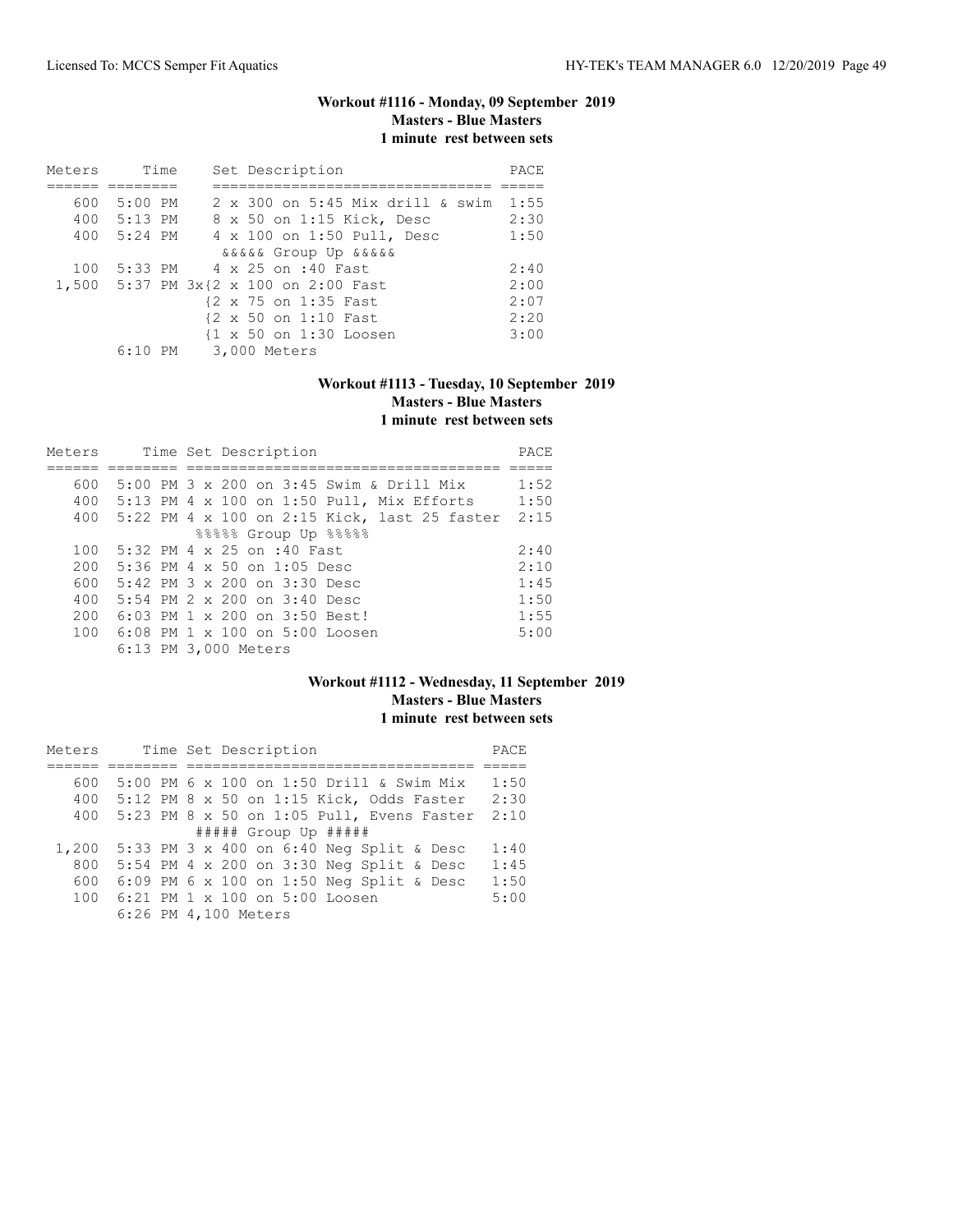# **Workout #1109 - Thursday, 12 September 2019 Masters - Blue Masters 1 minute rest between sets**

| Meters |  | Time Set Description                       | PACE |
|--------|--|--------------------------------------------|------|
|        |  |                                            |      |
| 300    |  | 5:00 PM 2 x 150 on 2:50 Drill and Swim Mix | 1:53 |
| 400    |  | 5:07 PM 4 x 100 on 2:15 Kick, Mix Efforts  | 2:15 |
| 300    |  | 5:17 PM 2 x 150 on 2:50 Mix Swim and Drill | 1:53 |
| 400    |  | 5:24 PM 8 x 50 on 1:05 Pull, Desc          | 2:10 |
|        |  | $---$ Group Up $---$                       |      |
| 200    |  | 5:34 PM 4 x 50 on 1:05 Desc                | 2:10 |
| 400    |  | 5:40 PM 4 x 100 on 1:50 Desc               | 1:50 |
| 400    |  | $5:49$ PM 4 x 100 on 1:45 Desc             | 1:45 |
| 400    |  | 5:57 PM 4 x 100 on 1:40 Desc               | 1:40 |
| 50     |  | 6:05 PM 1 x 50 on 1:30 Loosen              | 3:00 |
| 100    |  | 6:08 PM 1 x 100 on 2:00 Best               | 2:00 |
| 100    |  | $6:11$ PM $1 \times 100$ on $5:00$ Loosen  | 5:00 |
|        |  | 6:16 PM 3,050 Meters                       |      |

### **Workout #1106 - Monday, 16 September 2019 Masters - Blue Masters 1 minute rest between sets**

| Meters |  |  | Time Set Description                         | PACE |
|--------|--|--|----------------------------------------------|------|
|        |  |  |                                              |      |
| 600    |  |  | 5:00 PM 4 x 150 on 3:00 Swim & Drill         | 2:00 |
| 400    |  |  | 5:13 PM 8 x 50 on 1:15 Kick, 2, 4, 6 Faster  | 2:30 |
| 400    |  |  | 5:24 PM 8 x 50 on 1:05 Pull, Neg Split       | 2:10 |
|        |  |  | ^^^^^^ Group Up ^^^^^^                       |      |
| 100    |  |  | 5:34 PM 4 x 25 on :40 Fast                   | 2:40 |
| 200    |  |  | 5:38 PM $2 \times 100$ on 1:50 Desc          | 1:50 |
| 300    |  |  | $5:43$ PM 6 x 50 on 1:10 Evens Faster        | 2:20 |
| 200    |  |  | 5:51 PM $2 \times 100$ on 1:50 Desc          | 1:50 |
| 300    |  |  | 5:56 PM 6 x 50 on 1:15 Evens Faster          | 2:30 |
| 200    |  |  | 6:05 PM 2 x 100 on 1:50 Desc                 | 1:50 |
| 300    |  |  | $6:10$ PM $6 \times 50$ on 1:20 Evens Faster | 2:40 |
| 100    |  |  | $6:19$ PM $1 \times 100$ on $5:00$ Loosen    | 5:00 |
|        |  |  | 6:24 PM 3,100 Meters                         |      |

# **Workout #1103 - Tuesday, 17 September 2019 Masters - Blue Masters 1 minute rest between sets**

| Meters | Time        | Set Description                                                           | PACE |
|--------|-------------|---------------------------------------------------------------------------|------|
|        |             |                                                                           |      |
| 600    | 5:00 PM     | 3 x 200 on 3:50 Swim & Drill                                              | 1:55 |
|        | 400 5:13 PM | 8 x 50 on 1:15 Kick, Odds Faster                                          | 2:30 |
|        | 400 5:24 PM | 4 x 100 on 1:50 Pull, Build                                               | 1:50 |
|        |             | VVVVV Group Up VVVVV                                                      |      |
| 200    |             | 5:33 PM 4 x 50 on 1:05 Desc                                               | 2:10 |
|        |             | 1,400 5:39 PM $2x{2 x 100$ on 2:00 Desc (#1 is easy)                      | 2:00 |
|        |             | {2 x 100 on 1:50 Desc                                                     | 1:50 |
|        |             | {2 x 100 on 1:40 Desc                                                     | 1:40 |
|        |             | $\{1 \times 100 \text{ on } 2:10 \text{ Best }$ (may start round 2 early) | 2:10 |
| 100    |             | 6:07 PM = 1 x 100 on 5:00 Loosen                                          | 5:00 |
|        | $6:12$ PM   | 3,100 Meters                                                              |      |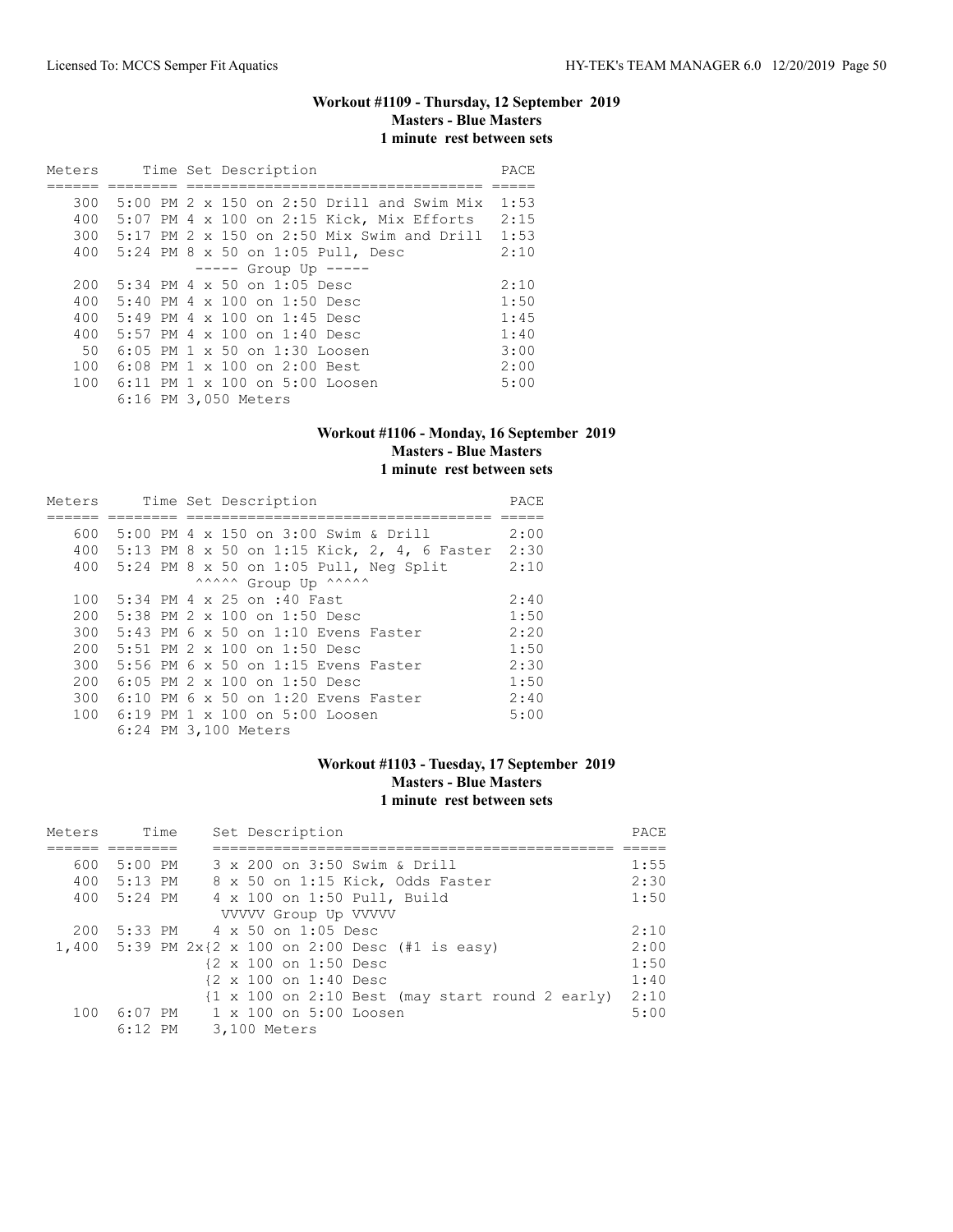# **Workout #1100 - Wednesday, 18 September 2019 Masters - Blue Masters 1 minute rest between sets**

| Meters |  | Time Set Description                                   | PACE |
|--------|--|--------------------------------------------------------|------|
|        |  |                                                        |      |
| 600    |  | 5:00 PM 6 x 100 on 1:50 Drill and Swim                 | 1:50 |
|        |  | 400 $5:12 \times 4 \times 100$ on 2:15 Kick as desired | 2:15 |
| 400    |  | 5:22 PM 8 x 50 on 1:05 Pull, #3, #6 FAST!              | 2:10 |
|        |  | $      $ Group Up $      $                             |      |
| 100    |  | 5:32 PM 4 x 25 on :40 Fast                             | 2:40 |
| 800    |  | 5:36 PM 8 x 100 on 1:50 Desc                           | 1:50 |
| 800    |  | 5:52 PM 4 x 200 on 3:35 Desc                           | 1:48 |
| 900    |  | $6:08$ PM $3 \times 300$ on $5:10$ Desc                | 1:43 |
| 100    |  | $6:25$ PM $1 \times 100$ on $5:00$ Loosen              | 5:00 |
|        |  | 6:30 PM 4,100 Meters                                   |      |

# **Workout #1096 - Thursday, 19 September 2019 Masters - Blue Masters 1 minute rest between sets**

| Meters | Time        | Set Description                         | PACE |
|--------|-------------|-----------------------------------------|------|
|        |             |                                         |      |
| 600    | $5:00$ PM   | 2 x 300 on 5:55 Swim & Drill            | 1:58 |
|        | 400 5:13 PM | 4 x 100 on 2:15 Kick, mix efforts       | 2:15 |
| 400    | 5:23 PM     | 4 x 100 on 1:50 Pull, mix efforts       | 1:50 |
|        |             | @@@@@ Group Up @@@@@                    |      |
| 200    |             | 5:32 PM 4 x 50 on 1:05 Desc             | 2:10 |
|        |             | 1,400 5:38 PM $4x$ {1 x 50 on 1:30 Easy | 3:00 |
|        |             | {2 x 75 on 1:30 Fast                    | 2:00 |
|        |             | {2 x 50 on 1:05 Fast                    | 2:10 |
|        |             | {2 x 25 on :40 Fast                     | 2:40 |
| 100    | $6:11$ PM   | $1 \times 100$ on $5:00$ Loosen         | 5:00 |
|        | $6:16$ PM   | 3,100 Meters                            |      |

# **Workout #1093 - Monday, 23 September 2019 Masters - Blue Masters 1 minute rest between sets**

| Meters |  | Time Set Description                                   | PACE |
|--------|--|--------------------------------------------------------|------|
|        |  |                                                        |      |
| 600    |  | 5:00 PM 6 x 100 on 1:55 Drill & Swim                   | 1:55 |
|        |  | 400 5:13 PM 4 x 100 on 2:20 Kick, faster in the middle | 2:20 |
|        |  | 400 5:24 PM 4 x 100 on 1:50 Pull, Mix Efforts          | 1:50 |
|        |  | V^V^V Group Up V^V^V                                   |      |
| 100    |  | 5:33 PM 4 x 25 on :40 Fast                             | 2:40 |
| 450    |  | $5:37$ PM 6 $\times$ 75 on 2:00 All Great Efforts      | 2:40 |
| 100    |  | 5:50 PM 1 x 100 on 2:30 Loosen                         | 2:30 |
| 450    |  | 5:54 PM 6 x 75 on 1:50 Can you hold the same speed?    | 2:27 |
| 100    |  | $6:06$ PM $1 \times 100$ on $2:30$ Loosen              | 2:30 |
| 450    |  | $6:10$ PM 6 x 75 on 1:40 How about now?                | 2:13 |
|        |  | 100 6:21 PM 1 x 100 on 5:00 Loosen                     | 5:00 |
|        |  | 6:26 PM 3,150 Meters                                   |      |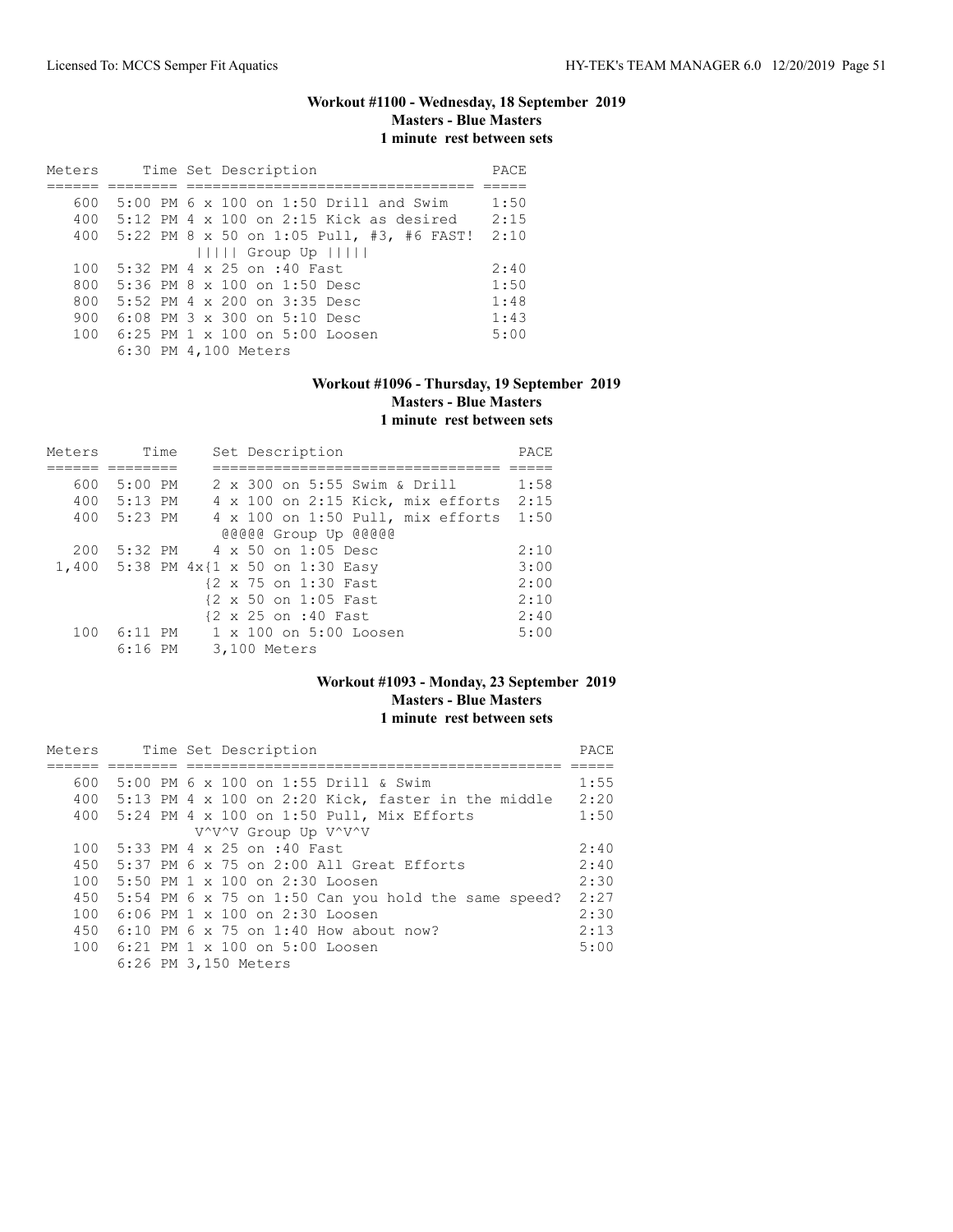# **Workout #1091 - Tuesday, 24 September 2019 Masters - Blue Masters 1 minute rest between sets**

| Meters | Time        | Set Description                              | PACE |
|--------|-------------|----------------------------------------------|------|
|        |             |                                              |      |
| 600    | 5:00 PM     | 4 x 150 on 2:50 Mix drill and swim           | 1:53 |
|        | 400 5:13 PM | 4 x 100 on 2:15 Kick, last 25 faster         | 2:15 |
| 400    | 5:23 PM     | 8 x 50 on 1:05 Pull, Desc                    | 2:10 |
|        |             | $====$ Group Up $====$                       |      |
| 200    |             | 5:33 PM 4 x 50 on 1:05 Alt Easier and Faster | 2:10 |
|        |             | 1,400 5:39 PM 2x{1 x 100 on 2:30 EZ          | 2:30 |
|        |             | {3 x 150 on 2:50 50 mod; 50 fast; 50 faster  | 1:53 |
|        |             | {3 x 50 on 1:10 Fast                         | 2:20 |
| 100    | 6:09 PM     | $1 \times 100$ on $5:00$ Loosen              | 5:00 |
|        | $6:14$ PM   | 3,100 Meters                                 |      |

# **Workout #1088 - Wednesday, 25 September 2019 Masters - Blue Masters 1 minute rest between sets**

| Meters | Time      | Set Description                                              | PACE |
|--------|-----------|--------------------------------------------------------------|------|
|        |           |                                                              |      |
| 600    | $5:00$ PM | $2 \times 300$ on 5:50 Swim and drill                        | 1:57 |
| 400    | $5:13$ PM | 8 x 50 on 1:15 Kick, Evens FAST!                             | 2:30 |
| 400    | 5:24 PM   | 4 x 100 on 1:50 Pull, mix efforts                            | 1:50 |
|        |           | ***** Group Up *****                                         |      |
| 200    |           | $5:33 \text{ PM}$ 4 x 50 on 1:05 Desc                        | 2:10 |
|        |           | 2,400 5:39 PM 2x{1 x 500 on 8:30 Neg Split                   | 1:42 |
|        |           | $\{10 \times 50 \text{ on } 1:00 \text{ Hold pace - EVEN}\}$ | 2:00 |
|        |           | {2 x 100 on 2:00 Fast                                        | 2:00 |
| 100    | $6:25$ PM | 1 x 100 on 5:00 Loosen                                       | 5:00 |
|        | $6:30$ PM | 4,100 Meters                                                 |      |

### **Workout #1084 - Thursday, 26 September 2019 Masters - Blue Masters 1 minute rest between sets**

| Meters | Time Set Description                          | PACE |
|--------|-----------------------------------------------|------|
|        |                                               |      |
| 600    | 5:00 PM 3 x 200 on 3:50 Drill & Swim Mix      | 1:55 |
| 400    | 5:13 PM 8 x 50 on 1:15 Kick, Odds Faster 2:30 |      |
| 400    | 5:24 PM 8 x 50 on 1:05 Pull, Desc             | 2:10 |
|        | $++++$ Group Up $++++$                        |      |
| 100    | 5:34 PM 4 x 25 on :40 Fast                    | 2:40 |
| 1,600  | 5:38 PM 8 x 200 on 3:30 Desc 1-4, 5-8         | 1:45 |
| 100    | 6:07 PM 1 x 100 on 5:00 Loosen                | 5:00 |
|        | 6:12 PM 3,200 Meters                          |      |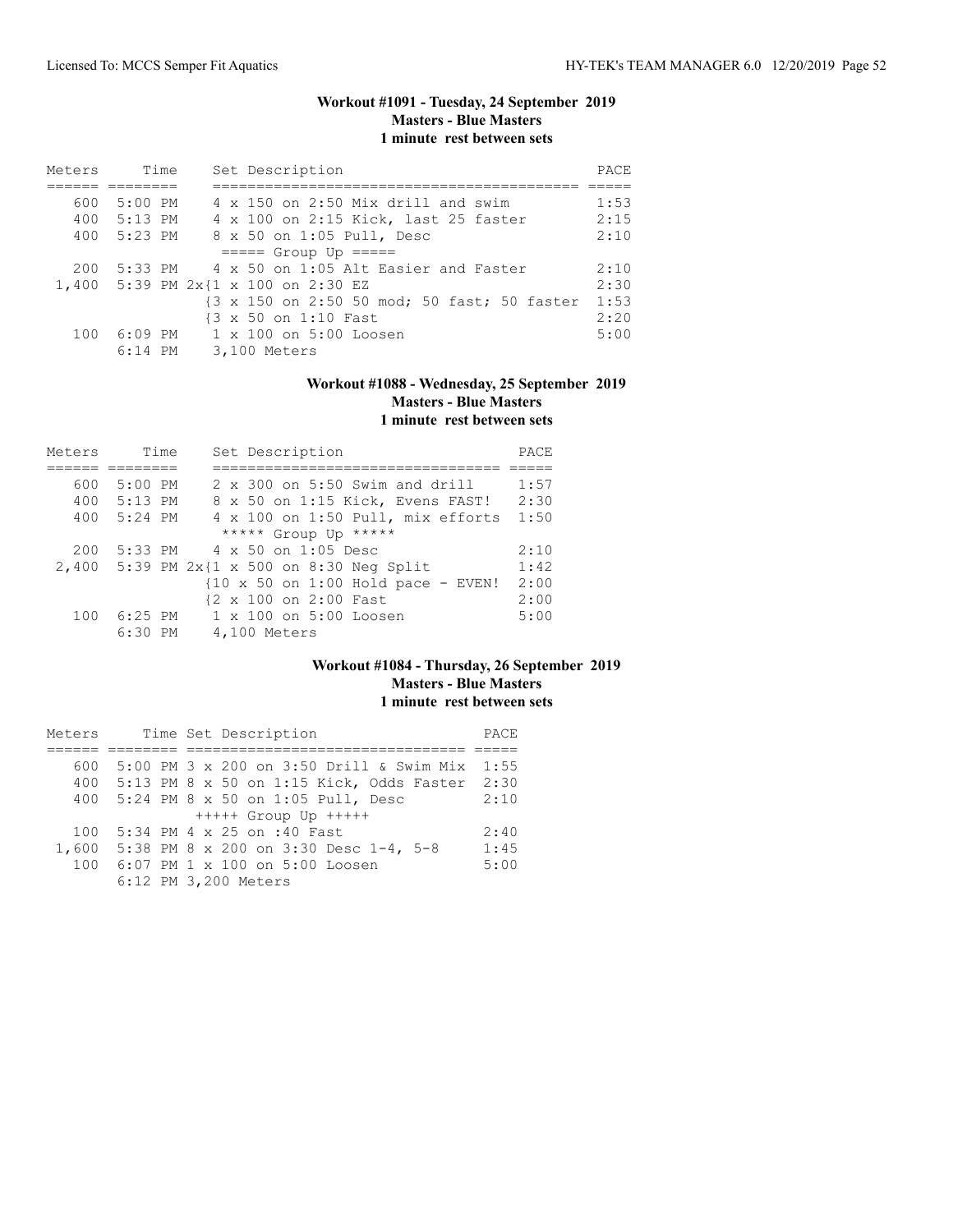# **Workout #1170 - Monday, 30 September 2019 Masters - Blue Masters 1 minute rest between sets**

| Meters |  | Time Set Description                                          |      |  |  |  |  |  |
|--------|--|---------------------------------------------------------------|------|--|--|--|--|--|
|        |  |                                                               |      |  |  |  |  |  |
| 500    |  | 5:00 PM 1 x 500 on 9:00 Mix swim & Drill                      | 1:48 |  |  |  |  |  |
| 500    |  | $5:10$ PM 1 x 500 on 9:00 Pull, mix speeds                    | 1:48 |  |  |  |  |  |
| 400    |  | 5:20 PM $4 \times 100$ on 2:20 Kick, mix in a fast 25 on each | 2:20 |  |  |  |  |  |
|        |  | ***** Group Up ******                                         |      |  |  |  |  |  |
| 100    |  | 5:31 PM 4 x 25 on :40 Speedy!                                 | 2:40 |  |  |  |  |  |
| 400    |  | 5:35 PM 8 x 50 on 1:05 Desc 1-4, 5-8                          | 2:10 |  |  |  |  |  |
| 200    |  | 5:45 PM 1 x 200 on 4:00 Loosen, Get Ready                     | 2:00 |  |  |  |  |  |
| 600    |  | 5:50 PM 6 x 100 on 3:00 Test Yourself!!                       | 3:00 |  |  |  |  |  |
|        |  | 300 6:09 PM 1 x 300 on 6:00 Cool down                         | 2:00 |  |  |  |  |  |
|        |  | 6:15 PM 3,000 Meters                                          |      |  |  |  |  |  |

# **Workout #1165 - Tuesday, 01 October 2019 Masters - Blue Masters 1 minute rest between sets**

| Meters | Time Set Description                         | PACE |
|--------|----------------------------------------------|------|
|        |                                              |      |
| 600    | 5:00 PM 6 x 100 on 1:50 Drill/Swim           | 1:50 |
|        | 400 5:12 PM 8 x 50 on 1:15 Kick, mix efforts | 2:30 |
| 400    | 5:23 PM 8 x 50 on 1:00 Pull, Desc            | 2:00 |
|        | $11111$ Group UP $\{\{\}\}\$                 |      |
| 200    | 5:32 PM 4 x 50 on 1:05 Desc                  | 2:10 |
| 600    | 5:38 PM 3 x 200 on 3:35 Desc                 | 1:48 |
| 450    | 5:50 PM 3 x 150 on 2:35 Desc                 | 1:43 |
| 300    | 5:59 PM $3 \times 100$ on 1:40 Desc          | 1:40 |
| 100    | 6:05 PM 1 x 100 on 5:00 Loosen               | 5:00 |
|        | 6:10 PM 3,050 Meters                         |      |

### **Workout #1164 - Wednesday, 02 October 2019 Masters - Blue Masters 1 minute rest between sets**

| Meters               |  |  |  | Time Set Description                     | PACE |  |  |  |  |
|----------------------|--|--|--|------------------------------------------|------|--|--|--|--|
|                      |  |  |  |                                          |      |  |  |  |  |
| 600                  |  |  |  | 5:00 PM 3 x 200 on 3:45 Drill & Swim Mix | 1:52 |  |  |  |  |
| 400                  |  |  |  | 5:13 PM 4 x 100 on 2:15 Kick, Build Each | 2:15 |  |  |  |  |
| 400                  |  |  |  | 5:23 PM 8 x 50 on 1:05 Pull, Neg Split   | 2:10 |  |  |  |  |
| ***** Group Up ***** |  |  |  |                                          |      |  |  |  |  |
| 100                  |  |  |  | 5:33 PM 4 x 25 on :40 Fast               | 2:40 |  |  |  |  |
| 400                  |  |  |  | $5:37$ PM 4 x 100 on 1:45 Desc           | 1:45 |  |  |  |  |
| 800                  |  |  |  | 5:45 PM 2 x 400 on 6:30 Neg Split        | 1:38 |  |  |  |  |
| 400                  |  |  |  | 5:59 PM 4 x 100 on 1:45 Desc             | 1:45 |  |  |  |  |
| 800                  |  |  |  | 6:07 PM 2 x 400 on 6:40 Neg Split        | 1:40 |  |  |  |  |
| 100                  |  |  |  | 6:22 PM 1 x 100 on 5:00 Loosen           | 5:00 |  |  |  |  |
|                      |  |  |  | 6:27 PM 4,000 Meters                     |      |  |  |  |  |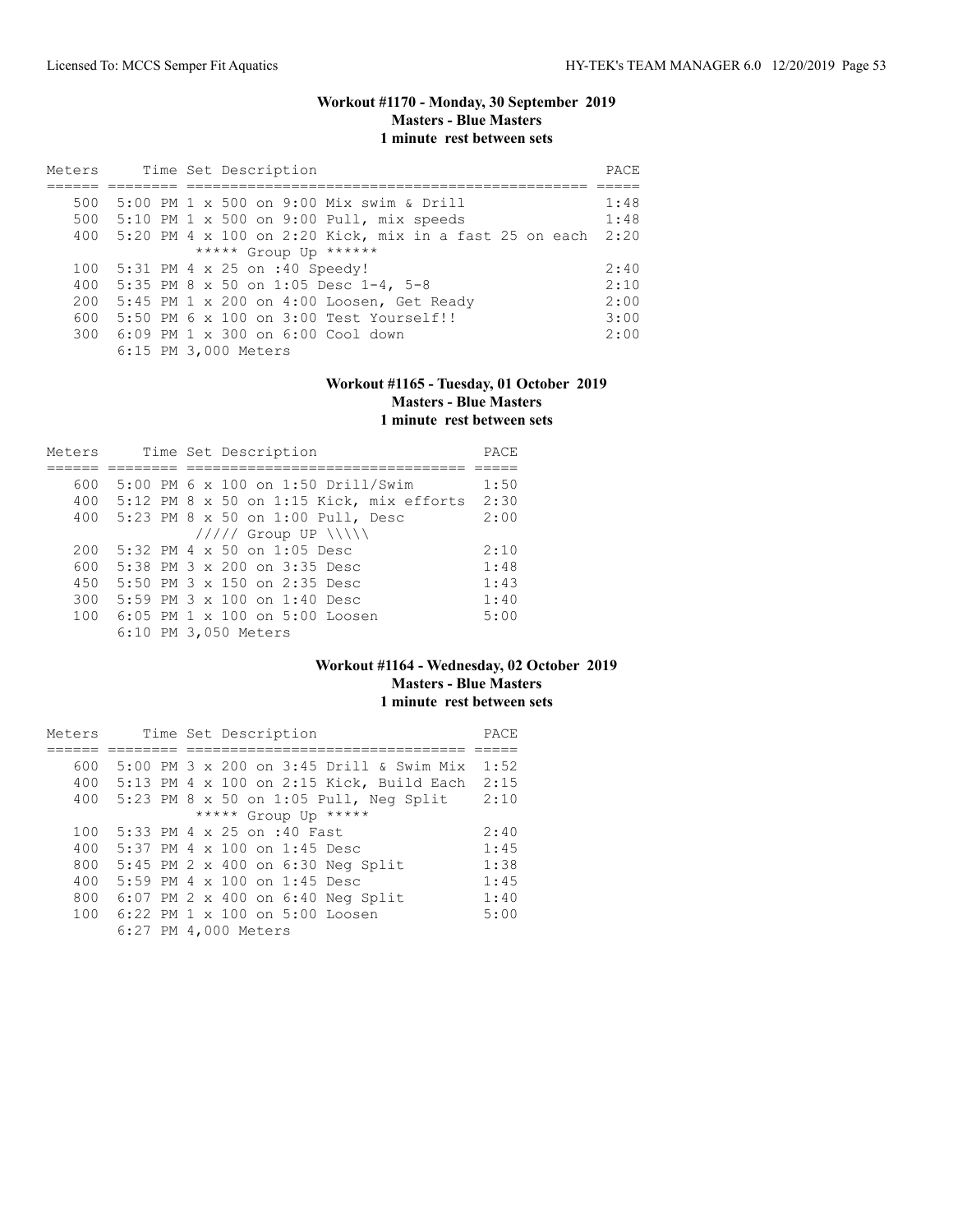# **Workout #1161 - Thursday, 03 October 2019 Masters - Blue Masters 1 minute rest between sets**

| Meters |  | Time Set Description                              | PACE |
|--------|--|---------------------------------------------------|------|
|        |  |                                                   |      |
| 600    |  | $5:00$ PM $2 \times 300$ on $5:45$ Swim and Drill | 1:55 |
| 400    |  | $5:13$ PM 8 x 50 on 1:15 Kick, Evens Fast         | 2:30 |
|        |  | 400 5:24 PM 4 x 100 on 1:50 Pull, Evens Faster    | 1:50 |
|        |  | 88888 Group Up 88888                              |      |
| 100    |  | 5:33 PM 4 x 25 on :40 Fast                        | 2:40 |
| 600    |  | 5:37 PM 6 x 100 on 1:50 Desc                      | 1:50 |
| 100    |  | 5:49 PM 2 x 50 on 1:05 # 1 Fast, #2 Easy          | 2:10 |
| 400    |  | 5:53 PM 4 x 100 on 1:45 Desc                      | 1:45 |
| 100    |  | 6:01 PM 2 x 50 on 1:10 # 1 Fast, #2 Easy          | 2:20 |
| 200    |  | 6:05 PM $2 \times 100$ on 1:40 Desc               | 1:40 |
| 100    |  | 6:10 PM $1 \times 100$ on 5:00 Loosen             | 5:00 |
|        |  | 6:15 PM 3,000 Meters                              |      |

### **Workout #1158 - Monday, 07 October 2019 Masters - Blue Masters 1 minute rest between sets**

| Meters | Time      | Set Description                                                                | PACE |
|--------|-----------|--------------------------------------------------------------------------------|------|
|        |           |                                                                                |      |
| 600    | $5:00$ PM | 4 x 150 on 3:00 drill/swim                                                     | 2:00 |
| 400    | 5:13 PM   | 4 x 100 on 2:15 Kick, Build                                                    | 2:15 |
| 400    | 5:23 PM   | 4 x 100 on 2:00 Pull, mix efforts                                              | 2:00 |
|        |           | ~~~~~ Group Up ~~~~~                                                           |      |
| 200    |           | $5:32 \text{ PM}$ 4 x 50 on 1:05 Desc                                          | 2:10 |
|        |           | 1,400 5:38 PM $2x(4 \times 100)$ on 1:50 Desc, # 4 Max Effort                  | 1:50 |
|        |           | $\{4 \times 50 \text{ on } 1:05 \text{ Desc. } # 4 \text{ Max Effect}\}$       | 2:10 |
|        |           | $\{4 \times 25 \text{ on } : 40 \text{ #1 Easy}, 2, 3, 4 \text{ Max Effect}\}$ | 2:40 |
|        |           | 100 6:08 PM 1 x 100 on 5:00 Loosen                                             | 5:00 |
|        | $6:13$ PM | 3,100 Meters                                                                   |      |

# **Workout #1155 - Tuesday, 08 October 2019 Masters - Blue Masters 1 minute rest between sets**

| Meters | Time Set Description                   | PACE |
|--------|----------------------------------------|------|
|        |                                        |      |
| 600    | 5:00 PM 3 x 200 on 3:45 Swim & Drill   | 1:52 |
| 400    | 5:13 PM 8 x 50 on 1:10 Kick, some fast | 2:20 |
|        | 400 5:24 PM 8 x 50 on 1:00 Pull, Desc  | 2:00 |
|        | $====$ Group Up $====$                 |      |
| 200    | 5:33 PM 4 x 50 on 1:05 Desc            | 2:10 |
| 900    | $5:39$ PM 6 x 150 on 2:30 Desc         | 1:40 |
| 600    | 5:55 PM 4 x 150 on 2:40 Desc           | 1:47 |
| 100    | 6:07 PM 1 x 100 on 5:00 Loosen         | 5:00 |
|        | 6:12 PM 3,200 Meters                   |      |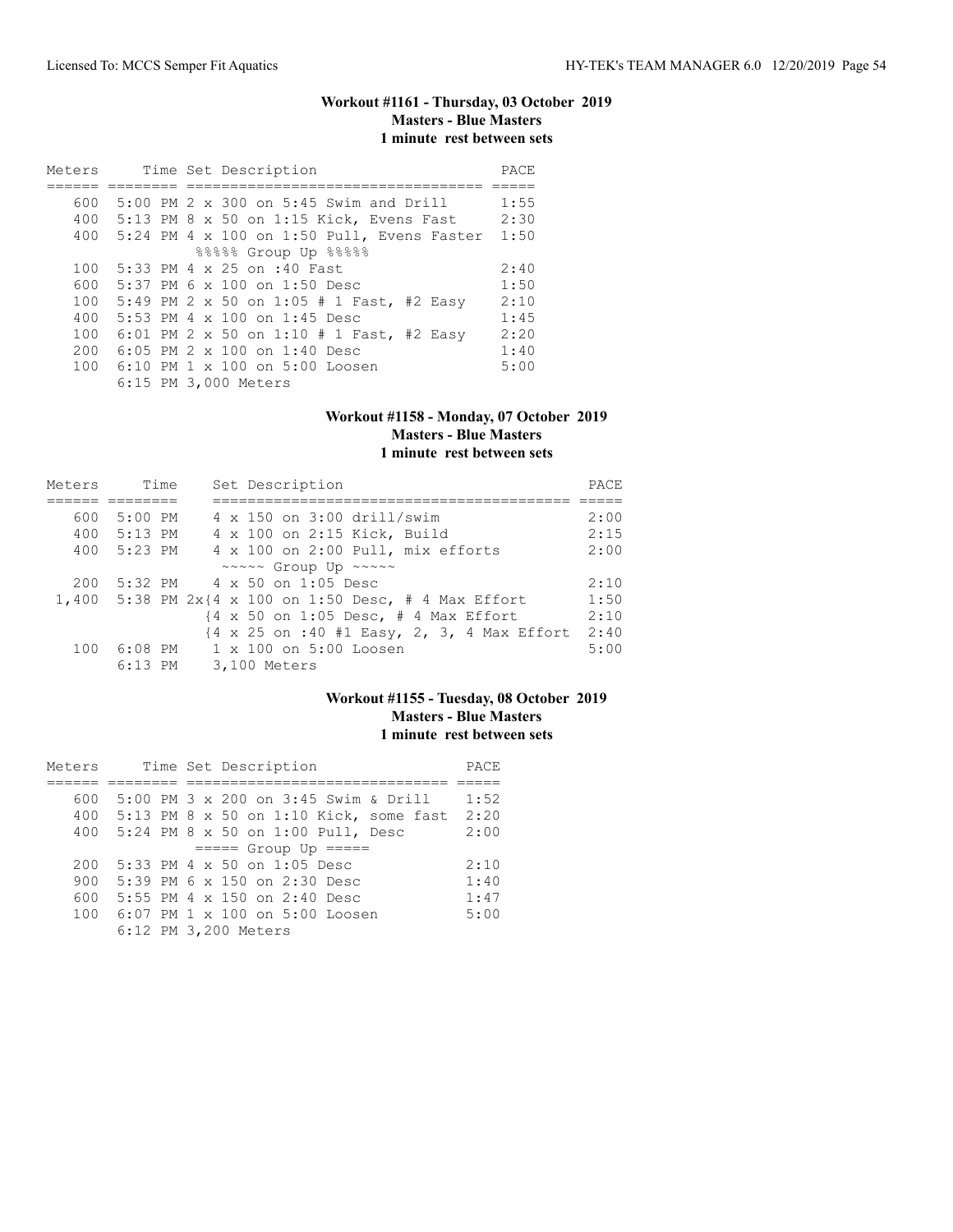# **Workout #1150 - Wednesday, 09 October 2019 Masters - Blue Masters 1 minute rest between sets**

| Meters | Time Set Description                         | PACE |
|--------|----------------------------------------------|------|
|        |                                              |      |
| 600    | 5:00 PM 6 x 100 on 1:50 Swim and drill       | 1:50 |
|        | 400 5:12 PM 4 x 100 on 2:15 Kick, Desc       | 2:15 |
|        | 400 5:22 PM 8 x 50 on 1:05 Pull, Evens Fast! | 2:10 |
|        | !!!!! Group Up !!!!!                         |      |
| 100    | 5:32 PM 4 x 25 on :40 Fast                   | 2:40 |
| 200    | $5:36$ PM 4 x 50 on $1:05$ Desc              | 2:10 |
| 600    | 5:42 PM 1 x 600 on 9:30 Neg Split            | 1:35 |
|        | 1,200 5:53 PM 4 x 300 on 5:00 Desc           | 1:40 |
| 400    | 6:14 PM 4 x 100 on 1:45 Desc 1-4, #4 is FAST | 1:45 |
| 100    | $6:22$ PM $1 \times 100$ on $5:00$ Loosen    | 5:00 |
|        | 6:27 PM 4,000 Meters                         |      |

#### **Workout #1147 - Thursday, 10 October 2019 Masters - Blue Masters 1 minute rest between sets**

| Meters | Time      |  | Set Description                   | PACE |
|--------|-----------|--|-----------------------------------|------|
|        |           |  |                                   |      |
| 600    | $5:00$ PM |  | 2 x 300 on 6:00 Drill & Swim      | 2:00 |
| 400    | 5:13 PM   |  | 8 x 50 on 1:15 Kick, evens fast   | 2:30 |
| 400    | $5:24$ PM |  | 4 x 100 on 1:55 Pull, Desc        | 1:55 |
|        |           |  | <<<<<< Group Up >>>>>             |      |
| 100    |           |  | 5:33 PM 4 x 25 on :40 Fast        | 2:40 |
| 1,500  |           |  | 5:37 PM 2x{6 x 75 on 1:45 Strong! | 2:20 |
|        |           |  | {6 x 50 on 1:10 Stronger!         | 2:20 |
| 100    | $6:13$ PM |  | 1 x 100 on 5:00 Loosen            | 5:00 |
|        | $6:18$ PM |  | 3,100 Meters                      |      |

### **Workout #1145 - Monday, 14 October 2019 Masters - Blue Masters 1 minute rest between sets**

| Meters |                                       | Time |                      |  | Set Description      |                        |                                        | PACE |
|--------|---------------------------------------|------|----------------------|--|----------------------|------------------------|----------------------------------------|------|
|        |                                       |      |                      |  |                      |                        |                                        |      |
| 600    | $5:00$ PM                             |      |                      |  |                      |                        | 6 x 100 on 1:50 Drill & Swim           | 1:50 |
|        | 400 5:12 PM                           |      |                      |  |                      |                        | 4 x 100 on 2:15 Kick, fast last 25     | 2:15 |
|        | 400 5:22 PM                           |      |                      |  |                      |                        | 4 x 100 on 1:50 Pull, Neg Split Effort | 1:50 |
|        |                                       |      |                      |  |                      | $--- $ Group Up $---$  |                                        |      |
|        | 1,650 5:31 PM 3x{2 x 100 on 1:50 Fast |      |                      |  |                      |                        |                                        | 1:50 |
|        |                                       |      |                      |  | {2 x 75 on 1:30 Fast |                        |                                        | 2:00 |
|        |                                       |      |                      |  | {2 x 50 on 1:10 Fast |                        |                                        | 2:20 |
|        |                                       |      |                      |  | {2 x 25 on :50 Fast  |                        |                                        | 3:20 |
|        |                                       |      |                      |  |                      | {1 x 50 on 1:30 Loosen |                                        | 3:00 |
|        |                                       |      | 6:08 PM 3,050 Meters |  |                      |                        |                                        |      |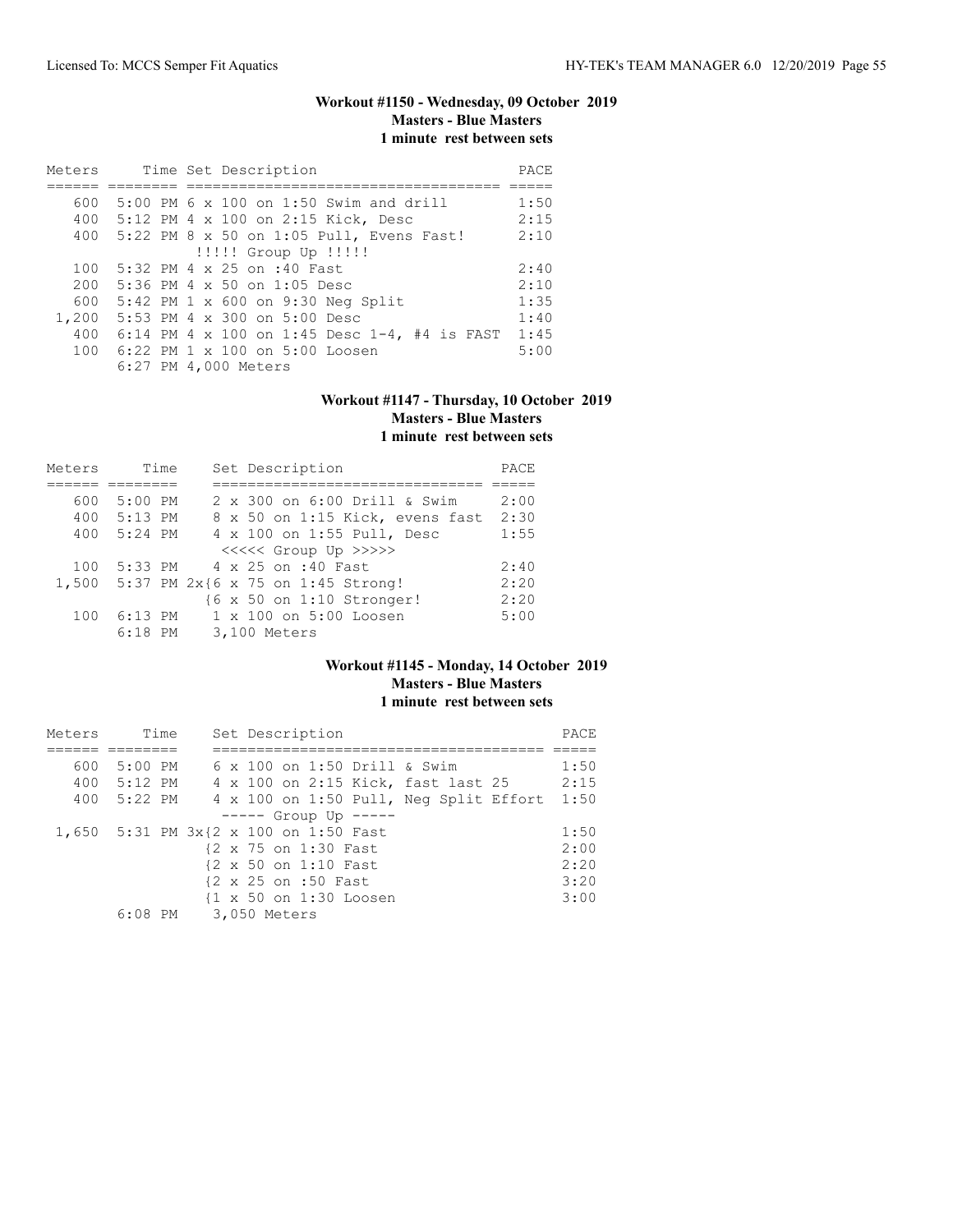# **Workout #1142 - Tuesday, 15 October 2019 Masters - Blue Masters 1 minute rest between sets**

| Meters | Time      | Set Description                 | PACE |
|--------|-----------|---------------------------------|------|
|        |           |                                 |      |
| 600    | $5:00$ PM | 2 x 300 on 5:55 Swim & Drill    | 1:58 |
| 400    | 5:13 PM   | 8 x 50 on 1:15 Kick, mix speeds | 2:30 |
| 400    | $5:24$ PM | 8 x 50 on 1:05 Pull, mix speeds | 2:10 |
|        |           | 88888 Group Up 88888            |      |
| 100    |           | 5:34 PM 4 x 25 on :40 Fast      | 2:40 |
| 1,600  |           | 5:38 PM 2x{2 x 200 on 3:30 Desc | 1:45 |
|        |           | {4 x 100 on 1:50 Desc           | 1:50 |
| 100    | $6:08$ PM | 1 x 100 on 5:00 Loosen          | 5:00 |
|        | $6:13$ PM | 3,200 Meters                    |      |

# **Workout #1140 - Wednesday, 16 October 2019 Masters - Blue Masters 1 minute rest between sets**

| Meters |  | Time Set Description<br>PACE                            |      |  |  |  |  |  |  |
|--------|--|---------------------------------------------------------|------|--|--|--|--|--|--|
|        |  |                                                         |      |  |  |  |  |  |  |
| 600    |  | 5:00 PM 3 x 200 on 3:45 Drill and swim                  | 1:52 |  |  |  |  |  |  |
|        |  | 400 5:13 PM 4 x 100 on 2:15 Kick, evens faster          | 2:15 |  |  |  |  |  |  |
|        |  | 400 5:23 PM 8 x 50 on 1:05 Pull, 1 easy, 2 fast         | 2:10 |  |  |  |  |  |  |
|        |  | $++++$ Group Up $++++$                                  |      |  |  |  |  |  |  |
| 200    |  | 5:33 PM 4 x 50 on 1:05 Desc                             | 2:10 |  |  |  |  |  |  |
| 1,200  |  | 5:39 PM 3 x 400 on 6:45 Desc and last 100 always faster | 1:41 |  |  |  |  |  |  |
| 800    |  | 6:01 PM 2 x 400 on 6:30 Keep Desc                       | 1:38 |  |  |  |  |  |  |
| 400    |  | $6:15$ PM 1 x 400 on 7:00 Last one, fast one            | 1:45 |  |  |  |  |  |  |
|        |  | 100 6:23 PM 1 x 100 on 5:00 Loosen                      | 5:00 |  |  |  |  |  |  |
|        |  | 6:28 PM 4,100 Meters                                    |      |  |  |  |  |  |  |

### **Workout #1136 - Thursday, 17 October 2019 Masters - Blue Masters 1 minute rest between sets**

| Meters |                                                                   |  |  | Time Set Description                |                                                             | PACE |
|--------|-------------------------------------------------------------------|--|--|-------------------------------------|-------------------------------------------------------------|------|
|        |                                                                   |  |  |                                     |                                                             |      |
| 600    |                                                                   |  |  |                                     | 5:00 PM 4 x 150 on 2:50 dril/swim                           | 1:53 |
|        |                                                                   |  |  |                                     | 400 5:13 PM 4 x 100 on 2:15 Kick, as desired                | 2:15 |
|        |                                                                   |  |  |                                     | 400 5:23 PM 4 x 100 on 1:50 Pull, faster in the middle 1:50 |      |
|        |                                                                   |  |  | VVVVV Group Up VVVVV                |                                                             |      |
|        | 100 5:32 PM 4 x 25 on :40 Fast                                    |  |  |                                     |                                                             | 2:40 |
|        | 400 $5:36 \text{ PM } 4 \times 100 \text{ on } 1:50 \text{ Desc}$ |  |  |                                     |                                                             | 1:50 |
| 400    | $5:45$ PM 4 $\times$ 100 on 1:45 Desc                             |  |  |                                     |                                                             | 1:45 |
| 400    |                                                                   |  |  | 5:53 PM $4 \times 100$ on 1:40 Desc |                                                             | 1:40 |
| 400    |                                                                   |  |  | $6:01$ PM 4 x 100 on 1:35 Desc      |                                                             | 1:35 |
|        | 100 6:09 PM 1 x 100 on 5:00 Loosen                                |  |  |                                     |                                                             | 5:00 |
|        | 6:14 PM 3,200 Meters                                              |  |  |                                     |                                                             |      |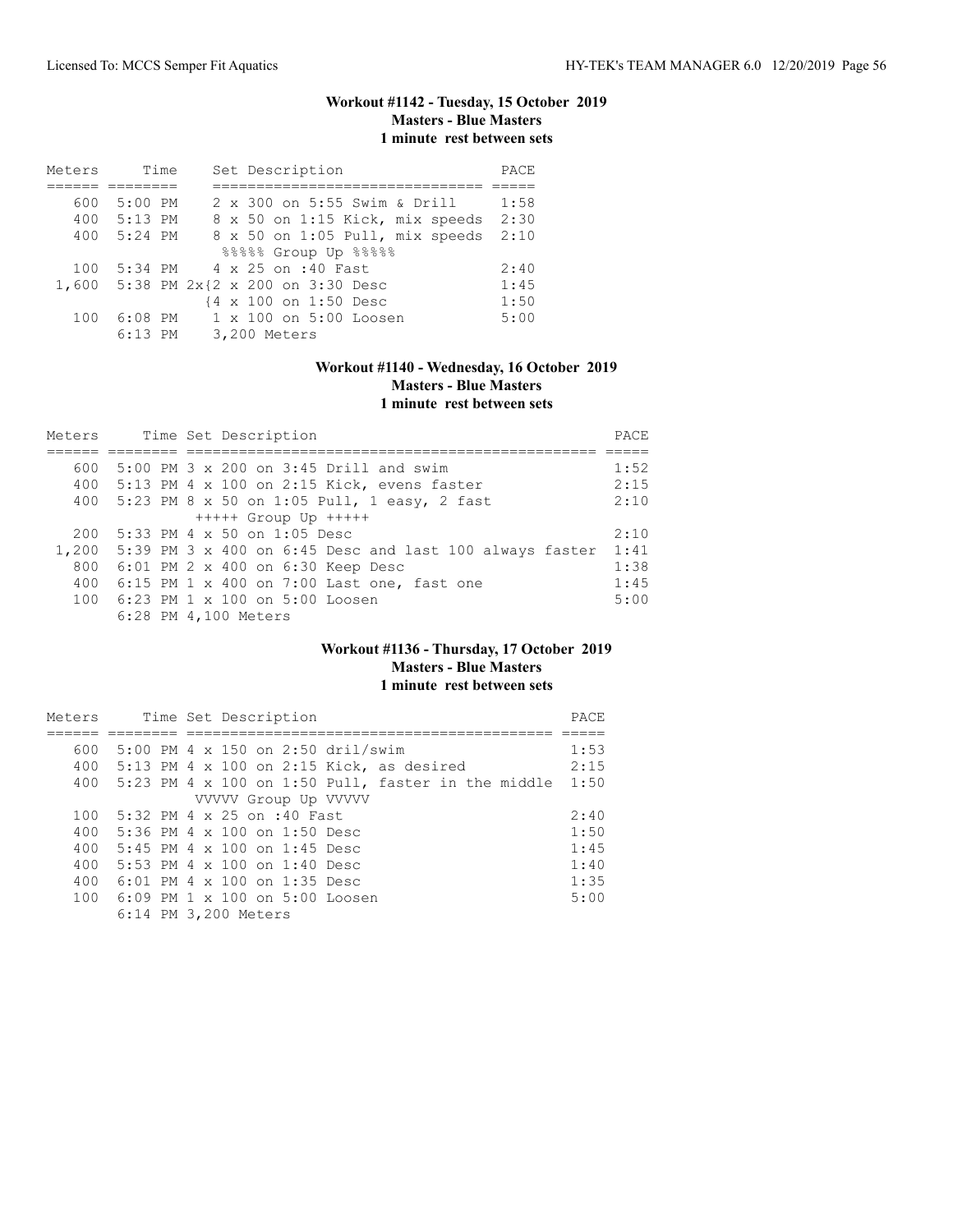### **Workout #1202 - Monday, 21 October 2019 Masters - Blue Masters 1 minute rest between sets**

| Meters |  | Time Set Description                                   | PACE |
|--------|--|--------------------------------------------------------|------|
|        |  |                                                        |      |
| 600    |  | 5:00 PM 4 x 150 on 2:45 Drill/Swim                     | 1:50 |
| 400    |  | 5:12 PM 4 x 100 on 2:15 Kick, Desc                     | 2:15 |
| 400    |  | 5:22 PM 4 x 100 on 1:55 Pull, Desc                     | 1:55 |
|        |  | ***** Group Up *****                                   |      |
| 400    |  | 5:31 PM 8 x 50 on 1:10 Evens Fast                      | 2:20 |
| 400    |  | $5:42$ PM $4 \times 100$ on 1:50 Evens Still Fast      | 1:50 |
| 400    |  | 5:51 PM 8 $\times$ 50 on 1:05 Evens are still Fast!    | 2:10 |
| 400    |  | $6:01$ PM 4 x 100 on 2:00 Yes, fast on the even ones!! | 2:00 |
|        |  | 100 6:10 PM 1 x 100 on 5:00 Loosen                     | 5:00 |
|        |  | 6:15 PM 3,100 Meters                                   |      |

# **Workout #1199 - Tuesday, 22 October 2019 Masters - Blue Masters 1 minute rest between sets**

| Meters |  | Time Set Description                          | PACE |
|--------|--|-----------------------------------------------|------|
|        |  |                                               |      |
| 600    |  | 5:00 PM 6 x 100 on 1:50 Mix swim & drill      | 1:50 |
| 400    |  | 5:12 PM 8 x 50 on 1:15 Kick, mix efforts 2:30 |      |
| 400    |  | 5:23 PM 8 x 50 on 1:05 Pull, Desc             | 2:10 |
|        |  | ##### Group Up #####                          |      |
| 100    |  | 5:33 PM 4 x 25 on :40 Fast                    | 2:40 |
| 500    |  | 5:37 PM 5 x 100 on 2:00 Desc. #5 FAST         | 2:00 |
| 500    |  | 5:48 PM 5 x 100 on 1:50 Desc. #5 FAST         | 1:50 |
| 500    |  | 5:59 PM 5 x 100 on 1:40 Desc. #5 FAST         | 1:40 |
| 100    |  | $6:09$ PM $1 \times 100$ on $5:00$ Loosen     | 5:00 |
|        |  | 6:14 PM 3,100 Meters                          |      |

### **Workout #1196 - Wednesday, 23 October 2019 Masters - Blue Masters 1 minute rest between sets**

| Meters |  | Time Set Description                                 | PACE |
|--------|--|------------------------------------------------------|------|
|        |  |                                                      |      |
| 600.   |  | 5:00 PM 3 x 200 on 3:50 Swim and drill               | 1:55 |
|        |  | 400 5:13 PM 4 x 100 on 2:15 Kick, last 25 faster     | 2:15 |
|        |  | 400 5:23 PM 8 x 50 on 1:05 Pull, Alt EZ and Moderate | 2:10 |
|        |  | $==== $ Group Up $====$                              |      |
| 200    |  | 5:33 PM 4 x 50 on 1:05 Desc                          | 2:10 |
|        |  | 1,200 5:39 PM 4 x 300 on 5:00 Desc, last 100 strong  | 1:40 |
|        |  | 1,200 6:00 PM 12 x 100 on 1:45 Desc 1-3/4-6/7-9      | 1:45 |
|        |  | 100 6:22 PM 1 x 100 on 5:00 Loosen                   | 5:00 |
|        |  | 6:27 PM 4,100 Meters                                 |      |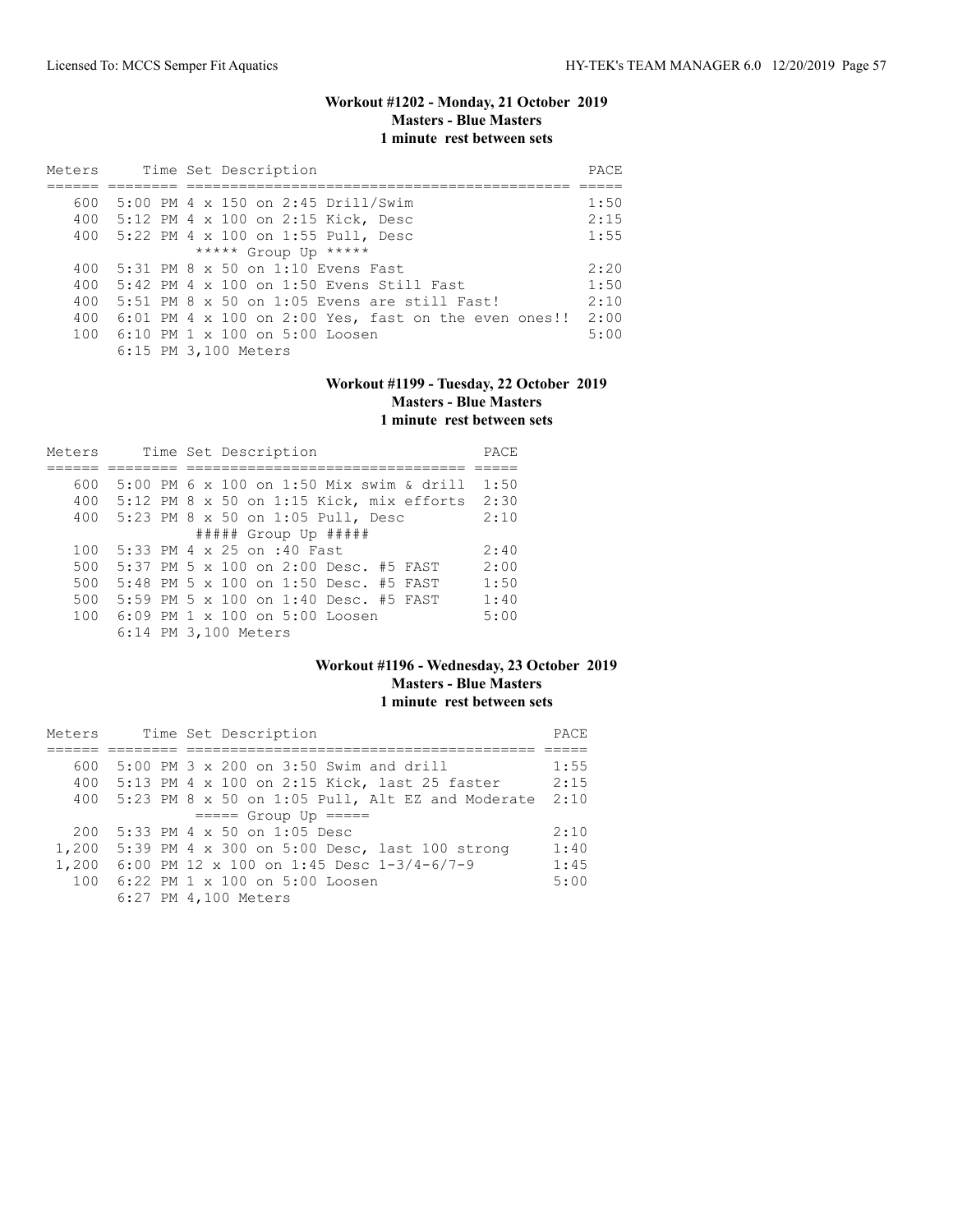### **Workout #1191 - Thursday, 24 October 2019 Masters - Blue Masters 1 minute rest between sets**

| Meters | Time        | Set Description                           | PACE |
|--------|-------------|-------------------------------------------|------|
|        |             |                                           |      |
| 600    | 5:00 PM     | $6 \times 100$ on 1:55 Drill and swim mix | 1:55 |
|        | 400 5:13 PM | 8 x 50 on 1:15 Kick, some faster efforts  | 2:30 |
|        | 400 5:24 PM | 4 x 100 on 1:50 Pull, Steady and smooth   | 1:50 |
|        |             | $---$ Group Up $---$                      |      |
| 100    |             | 5:33 PM 4 x 25 on :40 Fast                | 2:40 |
|        |             | 200 5:37 PM 4 x 50 on 1:05 Desc           | 2:10 |
|        |             | 1,350 5:43 PM 3x{1 x 75 on 2:00 Easy      | 2:40 |
|        |             | {3 x 75 on 1:45 Fast                      | 2:20 |
|        |             | {2 x 75 on 2:00 Best Effort               | 2:40 |
|        |             | 100 6:18 PM 1 x 100 on 5:00 Loosen        | 5:00 |
|        | $6:23$ PM   | 3,150 Meters                              |      |

#### **Workout #1188 - Monday, 28 October 2019 Masters - Blue Masters 1 minute rest between sets**

| Meters |  | Time Set Description                                          | PACE |
|--------|--|---------------------------------------------------------------|------|
|        |  |                                                               |      |
| 500    |  | 5:00 PM 1 x 500 on 9:00 Mix swim & Drill                      | 1:48 |
| 500    |  | $5:10$ PM 1 x 500 on 9:00 Pull, mix speeds                    | 1:48 |
| 400    |  | 5:20 PM $4 \times 100$ on 2:20 Kick, mix in a fast 25 on each | 2:20 |
|        |  | ***** Group Up ******                                         |      |
| 100    |  | 5:31 PM 4 x 25 on :40 Speedy!                                 | 2:40 |
| 400    |  | 5:35 PM 8 x 50 on 1:05 Desc 1-4, 5-8                          | 2:10 |
| 200    |  | 5:45 PM 1 x 200 on 4:00 Loosen, Get Ready                     | 2:00 |
| 600    |  | 5:50 PM 6 x 100 on 3:00 Test Yourself!!                       | 3:00 |
|        |  | 300 6:09 PM 1 x 300 on 6:00 Cool down                         | 2:00 |
|        |  | 6:15 PM 3,000 Meters                                          |      |

### **Workout #1187 - Tuesday, 29 October 2019 Masters - Blue Masters 1 minute rest between sets**

| Meters |                                       | Time Set Description         |                                                         |  | PACE |
|--------|---------------------------------------|------------------------------|---------------------------------------------------------|--|------|
|        |                                       |                              |                                                         |  |      |
| 600    |                                       |                              | 5:00 PM 4 x 150 on 2:50 Mix up drill and swim           |  | 1:53 |
| 400    |                                       |                              | 5:13 PM 4 $\times$ 100 on 2:15 Kick as desired          |  | 2:15 |
| 400    |                                       |                              | $5:23$ PM 4 $\times$ 100 on 1:50 Pull as desired        |  | 1:50 |
|        |                                       | $11111$ Group Up $\{\{\}\}\$ |                                                         |  |      |
| 100    | 5:32 PM 4 x 25 on :40 Speedy!         |                              |                                                         |  | 2:40 |
| 400    | 5:36 PM $2 \times 200$ on $3:40$ Desc |                              |                                                         |  | 1:50 |
| 400    | 5:45 PM $2 \times 200$ on $3:30$ Desc |                              |                                                         |  | 1:45 |
| 400    | 5:53 PM 2 x 200 on 3:20 Desc          |                              |                                                         |  | 1:40 |
| 200    |                                       |                              | 6:01 PM 1 x 200 on 4:00 Strongest effort of the workout |  | 2:00 |
| 100    | 6:06 PM 1 x 100 on 5:00 Loosen        |                              |                                                         |  | 5:00 |
|        | 6:11 PM 3,000 Meters                  |                              |                                                         |  |      |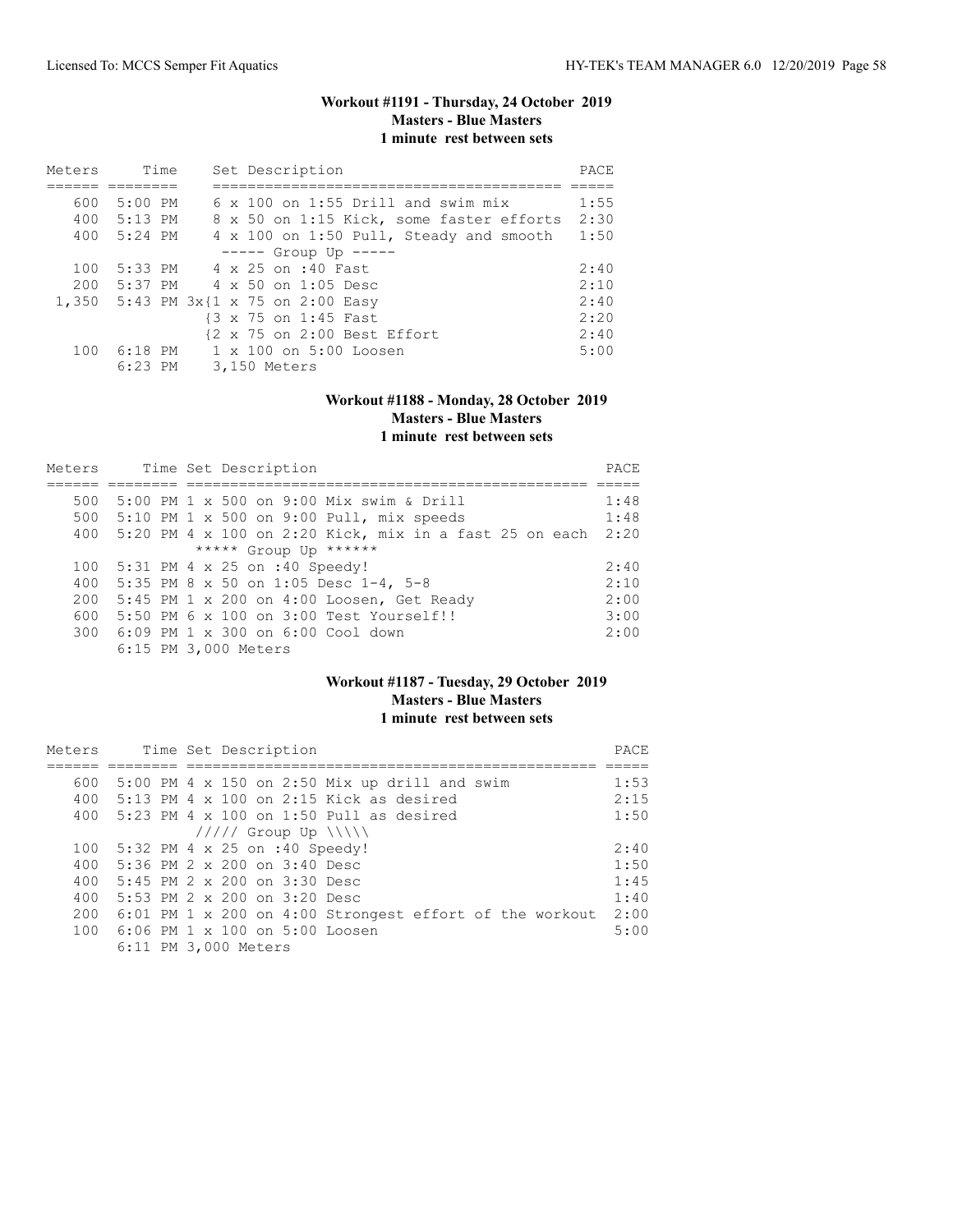### **Workout #1184 - Wednesday, 30 October 2019 Masters - Blue Masters 1 minute rest between sets**

| Meters | Time        | Set Description                                                          | PACE |
|--------|-------------|--------------------------------------------------------------------------|------|
|        |             |                                                                          |      |
| 600    | $5:00$ PM   | $6 \times 100$ on 1:50 Drill/swim                                        | 1:50 |
|        | 400 5:12 PM | 8 x 50 on 1:15 Kick, Desc                                                | 2:30 |
| 400    | 5:23 PM     | 8 x 50 on 1:05 Pull, Desc                                                | 2:10 |
|        |             | $++++$ Group Up $++++$                                                   |      |
| 100    |             | 5:33 PM 4 x 25 on :40 Fast                                               | 2:40 |
|        |             | 2,400 5:37 PM 2x{2 x 400 on 6:45 Neg Split                               | 1:41 |
|        |             | $\{4 \times 100 \text{ on } 1:45 \text{ Desc, make } #4 \text{ great}\}$ | 1:45 |
| 100    | $6:19$ PM   | 1 x 100 on 5:00 Loosen                                                   | 5:00 |
|        | $6:24$ PM   | 4,000 Meters                                                             |      |

# **Workout #1180 - Thursday, 31 October 2019 Masters - Blue Masters 1 minute rest between sets**

| Meters |             | Time | Set Description                                            | PACE |
|--------|-------------|------|------------------------------------------------------------|------|
|        |             |      |                                                            |      |
| 600    | $5:00$ PM   |      | 3 x 200 on 3:45 Mix up swim and drill                      | 1:52 |
|        | 400 5:13 PM |      | 4 x 100 on 2:15 Kick, last 50 faster                       | 2:15 |
| 400    | 5:23 PM     |      | 8 x 50 on 1:05 Pull, desc                                  | 2:10 |
|        |             |      | ^^^^^^ Group Up ^^^^^^                                     |      |
| 100    |             |      | 5:33 PM 4 x 25 on :40 Fast                                 | 2:40 |
|        |             |      | 1,500 5:37 PM 3x{3 x 100 on 1:55 Desc                      | 1:55 |
|        |             |      | $\{2 \times 100 \text{ on } 1:45 \text{ Hold best pace}\}$ | 1:45 |
| 100    | $6:06$ PM   |      | 1 x 100 on 5:00 Loosen                                     | 5:00 |
|        | $6:11$ PM   |      | 3,100 Meters                                               |      |

### **Workout #1218 - Monday, 04 November 2019 Masters - Blue Masters 1 minute rest between sets**

| Meters |      | Time Set Description                    | PACE |
|--------|------|-----------------------------------------|------|
|        |      |                                         |      |
| 600    |      | 5:00 PM 2 x 300 on 5:45 Drill/swim mix  | 1:55 |
| 400    |      | 5:13 PM 8 x 50 on 1:15 Kick, some fast  | 2:30 |
| 400    |      | 5:24 PM 8 x 50 on 1:05 Pull, Desc       | 2:10 |
|        |      | ***** Group Up *****                    |      |
| 100    |      | 5:34 PM 4 x 25 on :40 Fast              | 2:40 |
| 200    |      | 5:38 PM 4 x 50 on 1:00 Desc             | 2:00 |
| 200    |      | $5:43$ PM $2 \times 100$ on $2:00$ Desc | 2:00 |
| 100    |      | 5:48 PM 4 x 25 on :35 Fast              | 2:20 |
| 200    |      | 5:52 PM 4 x 50 on 1:05 Desc             | 2:10 |
| 200    |      | 5:58 PM 2 x 100 on 1:50 Desc            | 1:50 |
| 100    |      | 6:03 PM 4 x 25 on :30 Fast              | 2:00 |
| 200    |      | 6:06 PM 4 x 50 on 1:10 Desc             | 2:20 |
| 200    |      | 6:12 PM 2 x 100 on 1:40 Desc            | 1:40 |
| 100    | 6:17 | PM 1 x 100 on 5:00 Loosen               | 5:00 |
|        |      | 6:22 PM 3,000 Meters                    |      |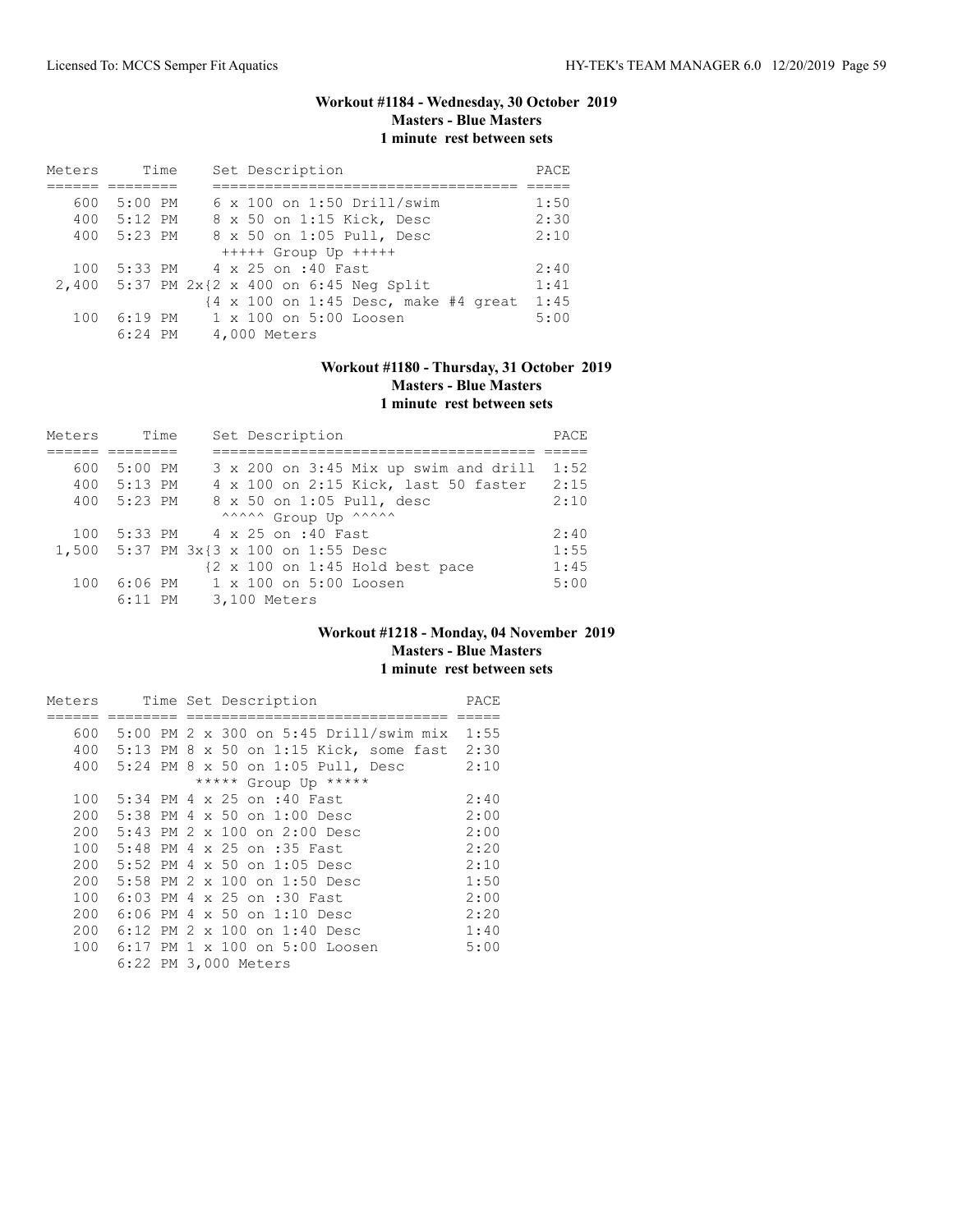# **Workout #1215 - Tuesday, 05 November 2019 Masters - Blue Masters 1 minute rest between sets**

| Meters |  |  | Time Set Description                                   | PACE |
|--------|--|--|--------------------------------------------------------|------|
|        |  |  |                                                        |      |
| 600    |  |  | $5:00$ PM $3 \times 200$ on $3:50$ Swim and drill      | 1:55 |
|        |  |  | 400 5:13 PM 4 x 100 on 2:15 Kick, faster in the middle | 2:15 |
|        |  |  | 400 5:23 PM 8 x 50 on 1:05 Pull, evens faster          | 2:10 |
|        |  |  | $====$ Group Up $====$                                 |      |
| 200    |  |  | $5:33$ PM 4 x 50 on 1:05 Desc                          | 2:10 |
|        |  |  | 450 5:39 PM 3 x 150 on 2:45 Desc                       | 1:50 |
| 450    |  |  | $5:49$ PM $3 \times 150$ on 2:35 Desc                  | 1:43 |
|        |  |  | 450 5:58 PM 3 x 150 on 2:25 Desc                       | 1:37 |
|        |  |  | 100 6:07 PM 1 x 100 on 5:00 Loosen                     | 5:00 |
|        |  |  | 6:12 PM 3,050 Meters                                   |      |

# **Workout #1212 - Wednesday, 06 November 2019 Masters - Blue Masters 1 minute rest between sets**

| Meters |  | Time Set Description                         | PACE |
|--------|--|----------------------------------------------|------|
|        |  |                                              |      |
| 600    |  | $5:00$ PM 6 x 100 on 1:50 Drill and swim mix | 1:50 |
| 400    |  | 5:12 PM 8 x 50 on 1:15 Kick, last 25 faster  | 2:30 |
| 400    |  | 5:23 PM 4 x 100 on 1:55 Pull, build          | 1:55 |
|        |  | $--- -$ Group Up $---$                       |      |
| 200    |  | $5:32$ PM 4 x 50 on 1:05 Desc                | 2:10 |
| 1,200  |  | 5:38 PM 2 x 600 on 10:30 Desc                | 1:45 |
| 600    |  | $6:00$ PM $6 \times 100$ on 1:50 Desc        | 1:50 |
| 600    |  | 6:12 PM 12 $\times$ 50 on 1:00 Desc          | 2:00 |
| 100    |  | $6:25$ PM 1 $\times$ 100 on 5:00 Loosen      | 5:00 |
|        |  | 6:30 PM 4,100 Meters                         |      |

### **Workout #1208 - Thursday, 07 November 2019 Masters - Blue Masters 1 minute rest between sets**

| Meters |  | Time Set Description                          | PACE |
|--------|--|-----------------------------------------------|------|
|        |  |                                               |      |
| 600    |  | 5:00 PM 4 x 150 on 2:55 Swim & Drill          | 1:57 |
|        |  | 400 5:13 PM 4 x 100 on 2:15 Kick, mix efforts | 2:15 |
| 400    |  | 5:23 PM 4 x 100 on 1:50 Pull, Desc            | 1:50 |
|        |  | $++++$ Group Up $++++$                        |      |
| 100    |  | 5:32 PM 4 x 25 on :40 Fast                    | 2:40 |
| 200    |  | 5:36 PM 2 x 100 on 1:50 1 Easy, 1 Fast        | 1:50 |
| 450    |  | 5:41 PM 6 x 75 on 1:40 Desc                   | 2:13 |
| 200    |  | 5:52 PM 2 x 100 on 1:50 1 Easy, 1 Fast        | 1:50 |
| 300    |  | 5:57 PM 4 x 75 on 1:30 Desc                   | 2:00 |
| 200    |  | 6:04 PM 2 x 100 on 1:50 1 Easy, 1 Fast        | 1:50 |
| 150    |  | 6:09 PM 2 x 75 on 1:20 Desc                   | 1:47 |
|        |  | 100 6:13 PM 1 x 100 on 5:00 Loosen            | 5:00 |
|        |  | 6:18 PM 3,100 Meters                          |      |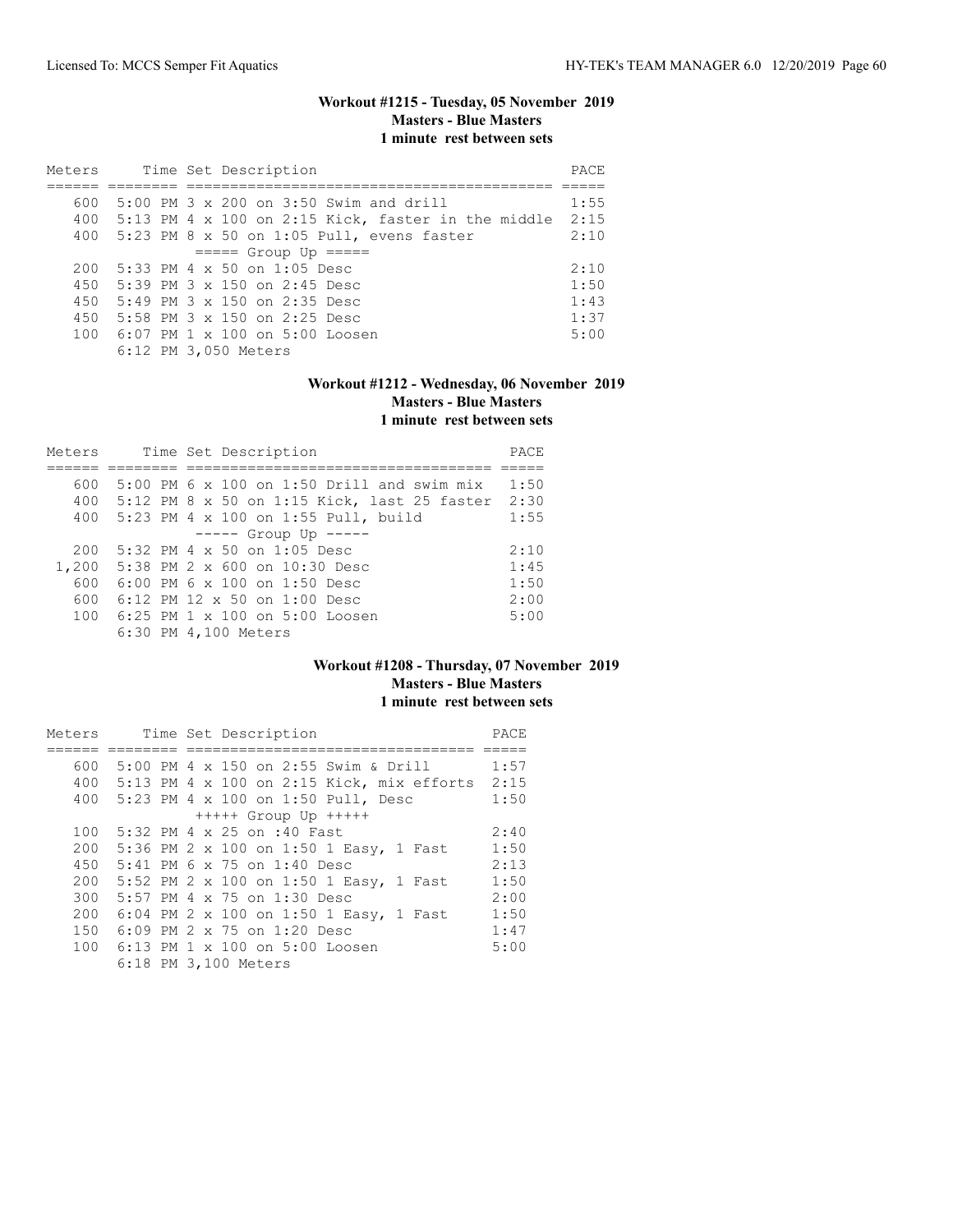# **Workout #1254 - Monday, 11 November 2019 Masters - Blue Masters 1 minute rest between sets**

| Meters | Time      |  | Set Description                                               | PACE |
|--------|-----------|--|---------------------------------------------------------------|------|
|        |           |  |                                                               |      |
| 600    | $5:00$ PM |  | 4 x 150 on 2:50 Drill & Swim                                  | 1:53 |
| 400    | $5:13$ PM |  | 4 x 100 on 2:15 Kick, Desc                                    | 2:15 |
| 400    | $5:23$ PM |  | 4 x 100 on 1:55 Pull, Desc                                    | 1:55 |
|        |           |  | $--- $ Group Up $---$                                         |      |
| 100    |           |  | 5:32 PM 4 x 25 on :40 Fast                                    | 2:40 |
|        |           |  | 1,400 5:36 PM 2x{4 x 100 on 2:00 Last 50 of each Fast         | 2:00 |
|        |           |  | {4 x 50 on 1:10 #1 Steady, #2 Fast                            | 2:20 |
|        |           |  | $\{4 \times 25 \text{ on } : 40 \text{ #1 Steady, #2 Fast}\}$ | 2:40 |
| 100    | $6:08$ PM |  | 1 x 100 on 5:00 Loosen                                        | 5:00 |
|        | $6:13$ PM |  | 3,000 Meters                                                  |      |

# **Workout #1251 - Tuesday, 12 November 2019 Masters - Blue Masters 1 minute rest between sets**

| Meters |             | Time | Set Description                       | PACE |
|--------|-------------|------|---------------------------------------|------|
|        |             |      |                                       |      |
| 600    | $5:00$ PM   |      | 6 x 100 on 1:55 Mix drill and swim    | 1:55 |
|        | 400 5:13 PM |      | 4 x 100 on 2:15 Kick, last 25 faster  | 2:15 |
|        | 400 5:23 PM |      | 8 x 50 on 1:05 Pull, mix efforts      | 2:10 |
|        |             |      | $++++$ Group Up $++++$                |      |
| 100    | $5:33$ PM   |      | 4 x 25 on :40 Fast                    | 2:40 |
| 200    | 5:37 PM     |      | $4 \times 50$ on 1:05 Desc            | 2:10 |
|        |             |      | 1,200 5:43 PM 2x{2 x 200 on 3:30 Desc | 1:45 |
|        |             |      | {1 x 200 on 3:15 Fast                 | 1:38 |
| 100    |             |      | 6:05 PM 1 x 100 on 5:00 Loosen        | 5:00 |
|        | 6:10 PM     |      | 3,000 Meters                          |      |

### **Workout #1248 - Wednesday, 13 November 2019 Masters - Blue Masters 1 minute rest between sets**

| Meters |  |  |  | Time Set Description                       | PACE |
|--------|--|--|--|--------------------------------------------|------|
|        |  |  |  |                                            |      |
| 600    |  |  |  | 5:00 PM 2 x 300 on 6:00 Drill & Swim       | 2:00 |
| 400    |  |  |  | 5:13 PM 8 x 50 on 1:15 Kick, Evens Faster  | 2:30 |
| 400    |  |  |  | 5:24 PM 4 x 100 on 1:55 Pull, Desc         | 1:55 |
|        |  |  |  | $====$ Group Up $====$                     |      |
| 200    |  |  |  | 5:33 PM 4 x 50 on 1:05 Desc                | 2:10 |
| 1,200  |  |  |  | 5:39 PM $3 \times 400$ on $6:45$ Neq Split | 1:41 |
| 800    |  |  |  | 6:01 PM 4 x 200 on 3:45 Neg Split          | 1:52 |
| 400    |  |  |  | 6:17 PM 4 x 100 on 1:55 Neg Split          | 1:55 |
| 100    |  |  |  | 6:26 PM 1 x 100 on 5:00 Loosen             | 5:00 |
|        |  |  |  | 6:31 PM 4,100 Meters                       |      |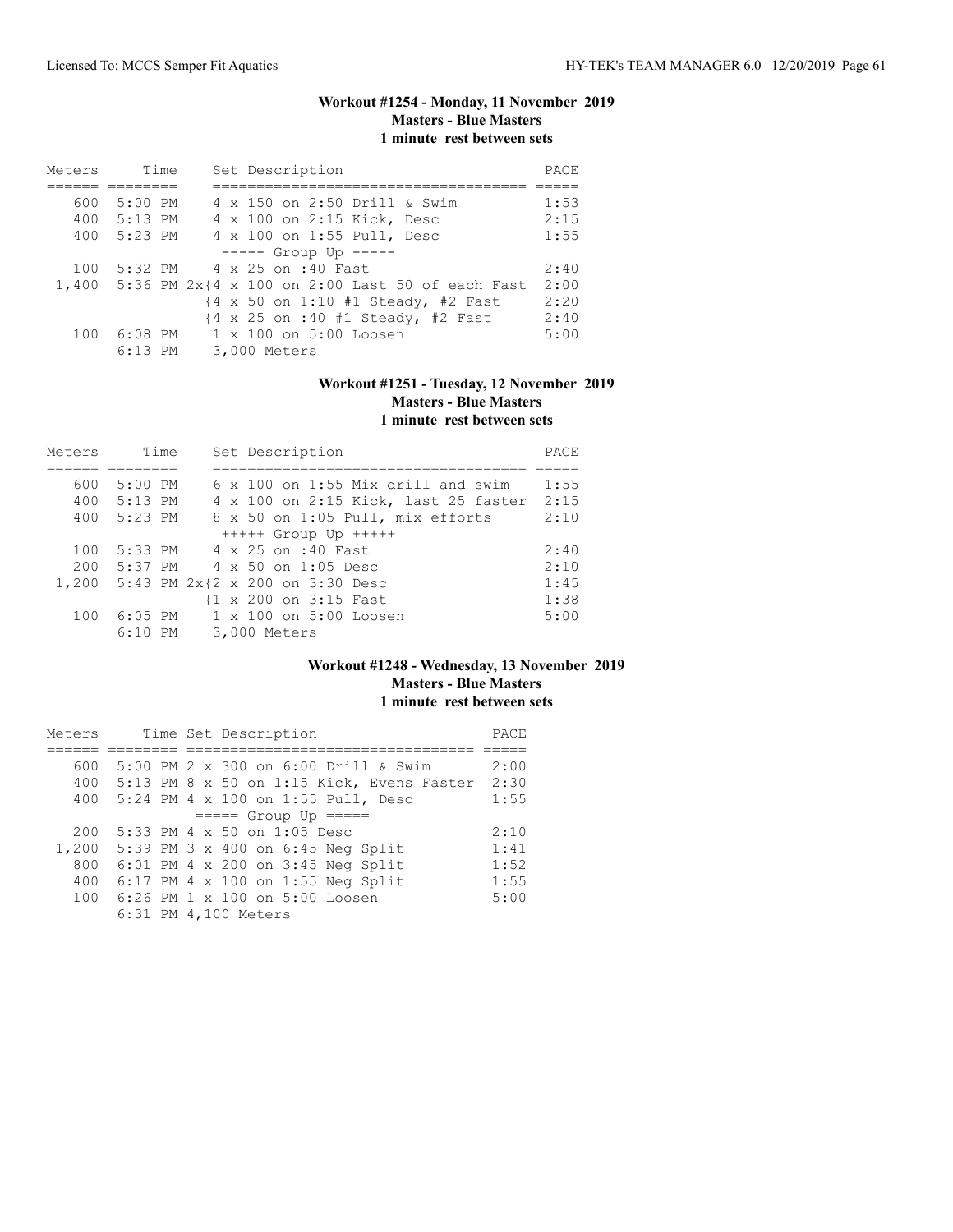### **Workout #1245 - Thursday, 14 November 2019 Masters - Blue Masters 1 minute rest between sets**

| Meters | Time        |  | Set Description                       | PACE |
|--------|-------------|--|---------------------------------------|------|
|        |             |  |                                       |      |
| 600    | $5:00$ PM   |  | 3 x 200 on 3:50 drill and swim        | 1:55 |
|        | 400 5:13 PM |  | 8 x 50 on 1:15 Kick, Odds Faster      | 2:30 |
|        | 400 5:24 PM |  | 8 x 50 on 1:05 Pull, Evens Faster     | 2:10 |
|        |             |  | 88888 Group Up 88888                  |      |
| 100    |             |  | 5:34 PM 4 x 25 on :40 Fast            | 2:40 |
|        |             |  | 1,500 5:38 PM 1x{5 x 100 on 1:40 Desc | 1:40 |
|        |             |  | {4 x 100 on 1:45 Desc                 | 1:45 |
|        |             |  | {3 x 100 on 1:50 Desc                 | 1:50 |
|        |             |  | {2 x 100 on 1:55 Desc                 | 1:55 |
|        |             |  | {1 x 100 on 2:00 Last one, fast one!  | 2:00 |
|        | 100 6:06 PM |  | 1 x 100 on 5:00 Loosen                | 5:00 |
|        | $6:11$ PM   |  | 3,100 Meters                          |      |

#### **Workout #1242 - Monday, 18 November 2019 Masters - Blue Masters 1 minute rest between sets**

| Meters | Time      | Set Description                        | PACE |
|--------|-----------|----------------------------------------|------|
|        |           |                                        |      |
| 600    | $5:00$ PM | 6 x 100 on 1:55 Swim & Drill Mix       | 1:55 |
| 400    | $5:13$ PM | $4 \times 100$ on 2:15 Kick as desired | 2:15 |
| 400    | $5:23$ PM | 4 x 100 on 1:55 Pull, Evens stronger   | 1:55 |
|        |           | <<<<<< Group Up >>>>>>                 |      |
| 100    |           | 5:32 PM $4 \times 25$ on :40 Fast.     | 2:40 |
|        |           | 1,400 5:36 PM 2x{1 x 100 on 2:15 Easy  | 2:15 |
|        |           | {4 x 50 on 1:10 Desc to Best Effort    | 2:20 |
|        |           | {4 x 50 on 1:05 Desc to Best Effort    | 2:10 |
|        |           | {4 x 50 on 1:00 Desc to Best Effort    | 2:00 |
| 100    | $6:08$ PM | 1 x 100 on 5:00 Loosen                 | 5:00 |
|        | $6:13$ PM | 3,000 Meters                           |      |

# **Workout #1239 - Tuesday, 19 November 2019 Masters - Blue Masters 1 minute rest between sets**

| Meters |  | Time Set Description                       | PACE |
|--------|--|--------------------------------------------|------|
|        |  |                                            |      |
| 600    |  | 5:00 PM 3 x 200 on 3:45 Drill & Swim       | 1:52 |
| 400    |  | $5:13$ PM 8 x 50 on 1:15 Kick, mix efforts | 2:30 |
| 400    |  | 5:24 PM 4 x 100 on 1:55 Pull, Desc         | 1:55 |
|        |  | 00000 Group Up 00000                       |      |
| 200    |  | 5:33 PM 4 x 50 on 1:05 Desc                | 2:10 |
| 600    |  | 5:39 PM 6 x 100 on 1:45 Desc 1-3, 4-6      | 1:45 |
| 200    |  | 5:51 PM 4 x 50 on 1:05 Desc                | 2:10 |
| 600    |  | 5:57 PM 6 x 100 on 1:50 Desc 1-3, 4-6      | 1:50 |
| 100    |  | 6:09 PM 1 x 100 on 5:00 Loosen             | 5:00 |
|        |  | 6:14 PM 3,100 Meters                       |      |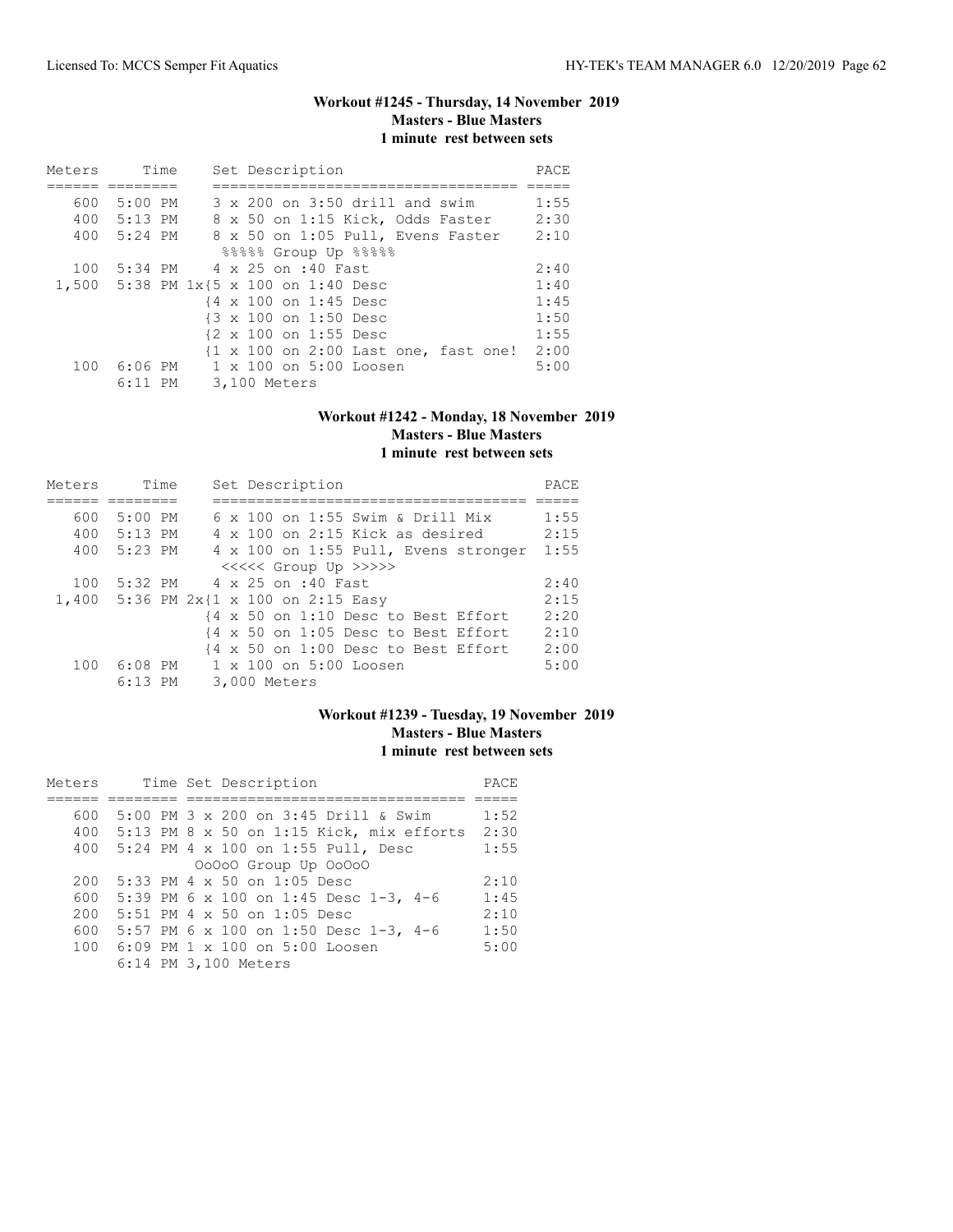### **Workout #1236 - Wednesday, 20 November 2019 Masters - Blue Masters 1 minute rest between sets**

| Meters |  | Time Set Description                           | PACE |
|--------|--|------------------------------------------------|------|
|        |  |                                                |      |
| 600    |  | $5:00$ PM 2 x 300 on $5:50$ Mix swim and drill | 1:57 |
| 400    |  | 5:13 PM 4 x 100 on 2:15 Kick, neg split each   | 2:15 |
| 400    |  | 5:23 PM 8 x 50 on 1:05 Steady Pace             | 2:10 |
|        |  | XxXxX Group Up XxXxX                           |      |
| 200    |  | 5:33 PM 4 x 50 on 1:05 Desc                    | 2:10 |
| 900    |  | 5:39 PM 3 x 300 on 5:20 Desc                   | 1:47 |
| 600    |  | 5:56 PM 1 x 600 on 10:25 Neg Split             | 1:44 |
| 900    |  | 6:08 PM 3 x 300 on 5:00 Desc                   | 1:40 |
| 100    |  | 6:24 PM 1 x 100 on 5:00 Loosen                 | 5:00 |
|        |  | 6:29 PM 4,100 Meters                           |      |

# **Workout #1232 - Thursday, 21 November 2019 Masters - Blue Masters 1 minute rest between sets**

| Meters |  | Time Set Description                                    | PACE |
|--------|--|---------------------------------------------------------|------|
|        |  |                                                         |      |
| 600    |  | 5:00 PM 4 x 150 on 2:50 Drill & Swim                    | 1:53 |
|        |  | 400 5:13 PM 8 x 50 on 1:15 Kick, Desc                   | 2:30 |
|        |  | 400 $5:24$ PM $8 \times 50$ on 1:05 Pull, mixed efforts | 2:10 |
|        |  | $== == $ Group Up $== == $                              |      |
| 200    |  | $5:34$ PM 4 x 50 on 1:05 Desc                           | 2:10 |
| 450    |  | 5:40 PM 3 x 150 on 2:50 Desc                            | 1:53 |
| 150    |  | 5:50 PM 1 x 150 on 2:35 Faster Pace                     | 1:43 |
| 300    |  | 5:54 PM $2 \times 150$ on $2:50$ Desc                   | 1:53 |
| 150    |  | 6:01 PM 1 x 150 on 2:35 Faster Pace                     | 1:43 |
| 150    |  | 6:05 PM 1 x 150 on 2:50 Steady                          | 1:53 |
| 150    |  | 6:09 PM 1 x 150 on 2:35 Faster Pace                     | 1:43 |
| 100    |  | 6:13 PM 1 x 100 on 5:00 Loosen                          | 5:00 |
|        |  | 6:18 PM 3,050 Meters                                    |      |

# **Workout #1229 - Monday, 25 November 2019 Masters - Blue Masters 1 minute rest between sets**

| Meters |  | Time Set Description                   | PACE |
|--------|--|----------------------------------------|------|
|        |  |                                        |      |
| 600    |  | 5:00 PM 2 x 300 on 5:55 Drill/swim mix | 1:58 |
| 400    |  | 5:13 PM 8 x 50 on 1:05 Pull, Desc      | 2:10 |
| 400    |  | 5:23 PM 8 x 50 on 1:15 Kick, Desc      | 2:30 |
|        |  | $( ) )$ ))) Group Up $( ( )$           |      |
| 100    |  | 5:34 PM 4 x 25 on :40 Fast             | 2:40 |
| 300    |  | 5:38 PM 4 x 75 on 1:25 Desc to fast    | 1:53 |
| 200    |  | 5:45 PM 2 x 100 on 2:00 1 Easy, 1 Fast | 2:00 |
| 300    |  | 5:50 PM 4 x 75 on 1:35 Desc to fast    | 2:07 |
| 200    |  | 5:58 PM 2 x 100 on 2:00 1 Easy, 1 Fast | 2:00 |
| 300    |  | $6:03$ PM 4 x 75 on 1:45 Desc to fast  | 2:20 |
| 200    |  | 6:11 PM 2 x 100 on 2:00 1 Easy, 1 Fast | 2:00 |
|        |  | 100 6:16 PM 1 x 100 on 5:00 Loosen     | 5:00 |
|        |  | 6:21 PM 3,100 Meters                   |      |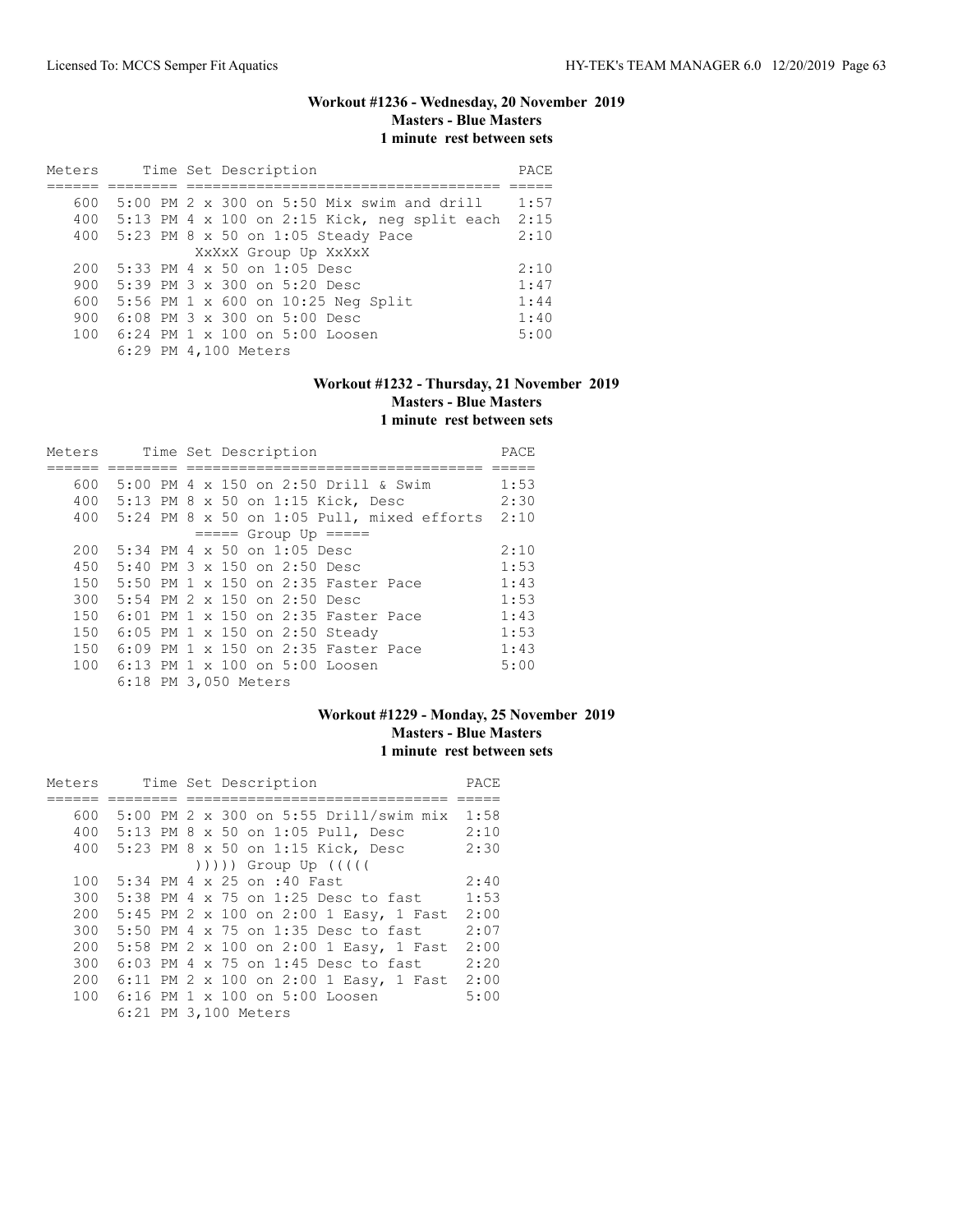# **Workout #1226 - Tuesday, 26 November 2019 Masters - Blue Masters 1 minute rest between sets**

| Meters |  | Time Set Description                           | PACE |
|--------|--|------------------------------------------------|------|
|        |  |                                                |      |
| 600    |  | 5:00 PM 3 x 200 on 3:50 Swim & Drill Mix       | 1:55 |
|        |  | 400 5:13 PM 4 x 100 on 2:15 Kick, last 25 fast | 2:15 |
| 400    |  | 5:23 PM 4 x 100 on 1:55 Pull, Build            | 1:55 |
|        |  | ~~~~~ Group Up ~~~~~                           |      |
| 200    |  | 5:32 PM 4 x 50 on 1:05 Desc                    | 2:10 |
|        |  | 1,350 5:38 PM 9 x 150 on 2:30 Desc 1-3         | 1:40 |
| 100    |  | 6:02 PM $1 \times 100$ on $5:00$ Loosen        | 5:00 |
|        |  | 6:07 PM 3,050 Meters                           |      |

# **Workout #1224 - Wednesday, 27 November 2019**

**Masters - Blue Masters**

| Meters |  |  | Time Set Description                         | PACE |
|--------|--|--|----------------------------------------------|------|
|        |  |  |                                              |      |
| 600    |  |  | 5:00 PM 4 x 150 on 2:50 Drill, Swim Mix      | 1:53 |
|        |  |  | 400 5:13 PM 8 x 50 on 1:05 Pull, MIx Efforts | 2:10 |
| 400    |  |  | 5:23 PM 8 x 50 on 1:15 Kick, Desc            | 2:30 |
|        |  |  | ***** Group Up *****                         |      |
| 200    |  |  | $5:34$ PM 4 x 50 on 1:05 Desc                | 2:10 |
| 1,000  |  |  | 5:40 PM 2 x 500 on 8:45 Build Each           | 1:45 |
| 800    |  |  | 5:59 PM 2 x 400 on 7:10 Build                | 1:48 |
| 600    |  |  | 6:15 PM 2 x 300 on 5:30 Build                | 1:50 |
| 100    |  |  | 6:27 PM 1 x 100 on 5:00 Loosen               | 5:00 |
|        |  |  | 6:32 PM 4,100 Meters                         |      |

### **Workout #1220 - Thursday, 28 November 2019 Masters - Blue Masters 1 minute rest between sets**

| Meters |                                 | Time |                            |              | Set Description |                                       | PACE |
|--------|---------------------------------|------|----------------------------|--------------|-----------------|---------------------------------------|------|
|        |                                 |      |                            |              |                 |                                       |      |
| 600    | $5:00$ PM                       |      |                            |              |                 | $6 \times 100$ on 1:55 Swim and Drill | 1:55 |
|        | 400 5:13 PM                     |      |                            |              |                 | 4 x 100 on 2:15 Kick, Build           | 2:15 |
| 400    | 5:23 PM                         |      |                            |              |                 | 4 x 100 on 1:55 Pull, Desc            | 1:55 |
|        |                                 |      |                            |              |                 | ##### Group Up #####                  |      |
| 100    |                                 |      | 5:32 PM 4 x 25 on :40 Fast |              |                 |                                       | 2:40 |
| 1,600  | 5:36 PM 2x{3 x 200 on 3:30 Desc |      |                            |              |                 |                                       | 1:45 |
|        |                                 |      |                            |              |                 | {1 x 200 on 3:45 Faster               | 1:52 |
| 100    | $6:06$ PM                       |      |                            |              |                 | 1 x 100 on 5:00 Loosen                | 5:00 |
|        | $6:11$ PM                       |      |                            | 3,200 Meters |                 |                                       |      |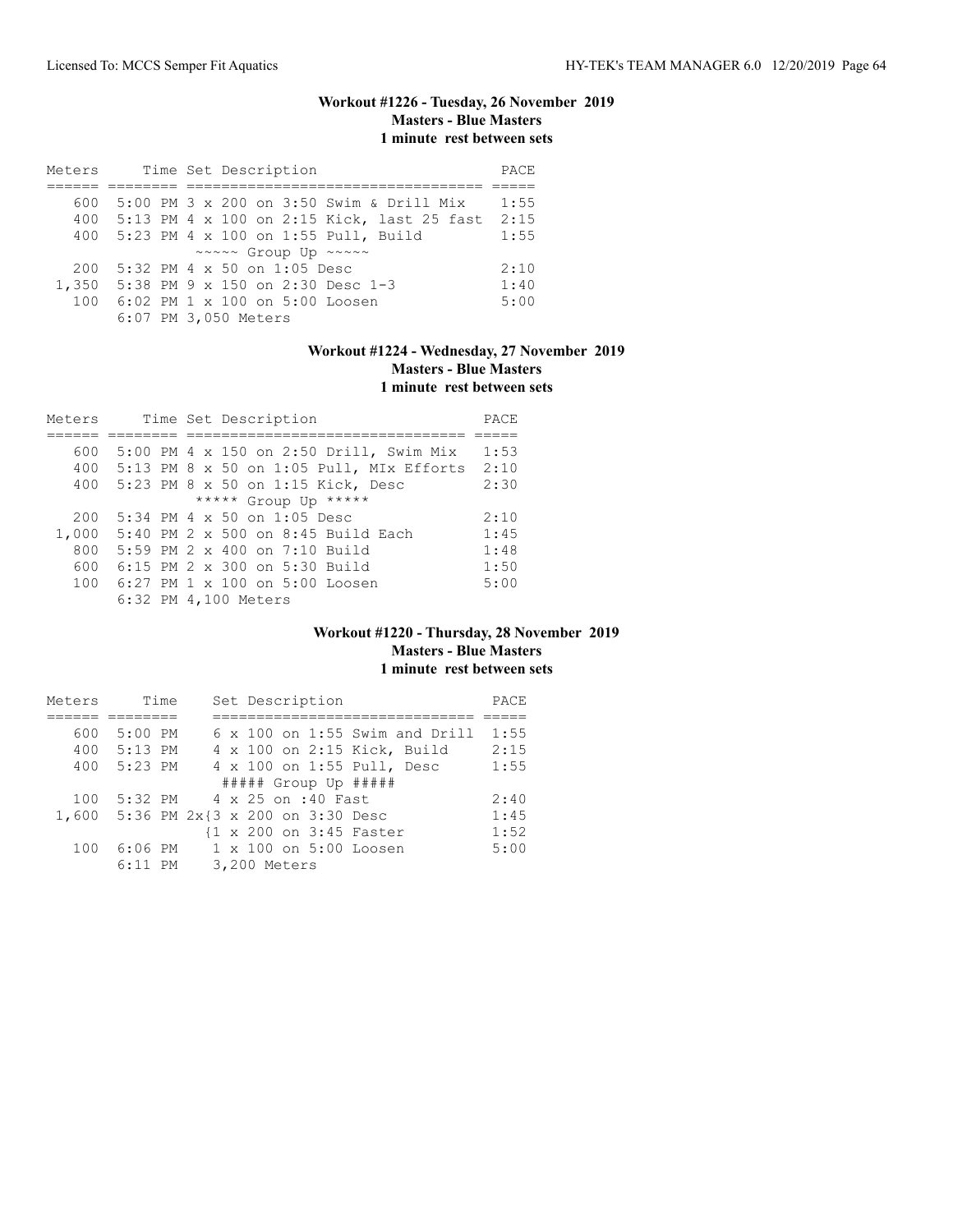# **Workout #1294 - Monday, 02 December 2019 Masters - Blue Masters 1 minute rest between sets**

| Meters |  | Time Set Description                                       | PACE |
|--------|--|------------------------------------------------------------|------|
|        |  |                                                            |      |
| 500    |  | 5:00 PM 1 x 500 on 9:00 Mix swim & Drill                   | 1:48 |
|        |  | 500 5:10 PM 1 x 500 on 9:00 Pull, mix speeds               | 1:48 |
|        |  | 400 5:20 PM 4 x 100 on 2:20 Kick, mix in a fast 25 on each | 2:20 |
|        |  | ***** Group Up ******                                      |      |
| 100    |  | 5:31 PM 4 x 25 on :40 Speedy!                              | 2:40 |
| 400    |  | 5:35 PM 8 x 50 on 1:05 Desc 1-4, 5-8                       | 2:10 |
| 200    |  | 5:45 PM 1 x 200 on 4:00 Loosen, Get Ready                  | 2:00 |
| 600    |  | 5:50 PM 6 x 100 on 3:00 Test Yourself!!                    | 3:00 |
|        |  | 300 6:09 PM 1 x 300 on 6:00 Cool down                      | 2:00 |
|        |  | 6:15 PM 3,000 Meters                                       |      |

# **Workout #1291 - Tuesday, 03 December 2019 Masters - Blue Masters 1 minute rest between sets**

| Meters |           | Time | Set Description                                                                | PACE |  |
|--------|-----------|------|--------------------------------------------------------------------------------|------|--|
|        |           |      |                                                                                |      |  |
| 600    | $5:00$ PM |      | $6 \times 100$ on 1:50 Drill and swim                                          | 1:50 |  |
| 400    | 5:12 PM   |      | 8 x 50 on 1:15 Kick, Desc                                                      | 2:30 |  |
| 400    | 5:23 PM   |      | 4 x 100 on 1:55 Pull, Desc                                                     | 1:55 |  |
|        |           |      | ***** Group Up *****                                                           |      |  |
| 100    |           |      | 5:32 PM 4 x 25 on :40 Fast                                                     | 2:40 |  |
|        |           |      | 1,400 5:36 PM 2x{2 x 200 on 3:30 Desc                                          | 1:45 |  |
|        |           |      | {2 x 100 on 1:50 Desc                                                          | 1:50 |  |
|        |           |      | $\{2 \times 50 \text{ on } 1:05 \text{ } 1 \text{ easier}, 1 \text{ faster}\}$ | 2:10 |  |
| 100    |           |      | 6:03 PM 1 x 100 on 5:00 Loosen                                                 | 5:00 |  |
|        | $6:08$ PM |      | 3,000 Meters                                                                   |      |  |

### **Workout #1290 - Wednesday, 04 December 2019 Masters - Blue Masters 1 minute rest between sets**

| Meters |  | Time Set Description                         | PACE |
|--------|--|----------------------------------------------|------|
|        |  |                                              |      |
| 600    |  | 5:00 PM 4 x 150 on 2:50 Swim and Drill       | 1:53 |
|        |  | 400 5:13 PM 8 x 50 on 1:05 Pull, Mix Efforts | 2:10 |
| 400    |  | 5:23 PM 4 x 100 on 2:15 Kick, last 25 faster | 2:15 |
|        |  | 88888 Group Up 88888                         |      |
| 200    |  | 5:33 PM 4 x 50 on 1:05 Desc                  | 2:10 |
| 800    |  | $5:39$ PM 4 x 200 on $3:30$ Desc             | 1:45 |
| 900    |  | 5:54 PM $3 \times 300$ on 5:15 Desc          | 1:45 |
| 800    |  | 6:11 PM 2 x 400 on 7:00 Desc                 | 1:45 |
| 100    |  | 6:26 PM 1 x 100 on 5:00 Loosen               | 5:00 |
|        |  | 6:31 PM 4,200 Meters                         |      |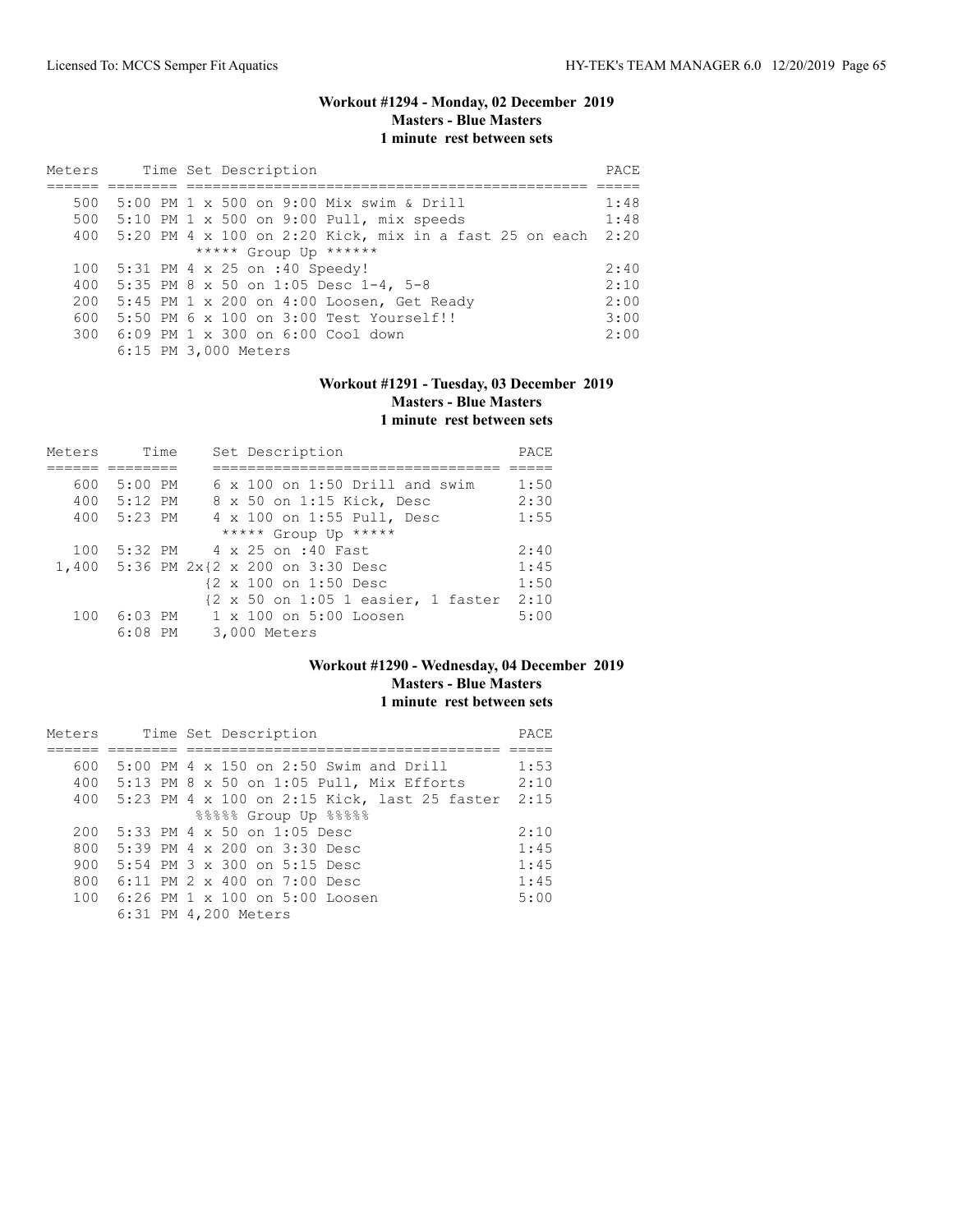# **Workout #1286 - Thursday, 05 December 2019 Masters - Blue Masters 1 minute rest between sets**

| Meters |  | Time Set Description                              | PACE |
|--------|--|---------------------------------------------------|------|
|        |  |                                                   |      |
| 600    |  | $5:00$ PM $3 \times 200$ on $3:45$ Drill and swim | 1:52 |
| 400    |  | $5:13$ PM 4 x 100 on 2:15 Kick, mix efforts       | 2:15 |
| 400    |  | $5:23$ PM 4 x 100 on 1:50 Pull, neg split         | 1:50 |
|        |  | $11111$ Group Up $\{\{\}\}\$                      |      |
| 100    |  | 5:32 PM $4 \times 25$ on :40 Fast.                | 2:40 |
| 400    |  | 5:36 PM 4 $\times$ 100 on 1:45 Desc               | 1:45 |
| 400    |  | 5:44 PM 4 x 100 on 1:50 Desc                      | 1:50 |
| 400    |  | 5:53 PM 4 x 100 on 1:55 Desc                      | 1:55 |
| 400    |  | 6:02 PM $4 \times 100$ on 2:00 Desc               | 2:00 |
| 100    |  | $6:11$ PM $1 \times 100$ on $5:00$ Loosen         | 5:00 |
|        |  | 6:16 PM 3,200 Meters                              |      |

#### **Workout #1308 - Monday, 09 December 2019 Masters - Blue Masters 1 minute rest between sets**

| Meters |  | Time Set Description                       | PACE |
|--------|--|--------------------------------------------|------|
|        |  |                                            |      |
| 600    |  | 5:00 PM 2 x 300 on 5:45 Drill & Swim       | 1:55 |
| 400    |  | $5:13$ PM 8 x 50 on 1:15 Kick, Mix Efforts | 2:30 |
| 400    |  | 5:24 PM 4 x 100 on 1:55 Pull, Desc         | 1:55 |
|        |  | $== == $ Group Up $== == $                 |      |
| 100    |  | 5:33 PM 4 x 25 on :40 Fast                 | 2:40 |
| 400    |  | 5:37 PM 4 x 100 on 1:50 Desc               | 1:50 |
| 300    |  | 5:46 PM 4 x 75 on 1:30 Desc                | 2:00 |
| 200    |  | 5:53 PM 4 x 50 on 1:05 Desc                | 2:10 |
| 100    |  | 5:59 PM 4 x 25 on :35 Fast                 | 2:20 |
| 100    |  | $6:03$ PM 2 x 50 on 1:05 Hold Strong       | 2:10 |
| 150    |  | $6:07$ PM 2 x 75 on 1:30 Stay Strong       | 2:00 |
| 200    |  | 6:11 PM 2 x 100 on 1:50 Keep at it         | 1:50 |
|        |  | 100 6:16 PM 1 x 100 on 5:00 Loosen         | 5:00 |
|        |  | 6:21 PM 3,050 Meters                       |      |

# **Workout #1305 - Tuesday, 10 December 2019 Masters - Blue Masters 1 minute rest between sets**

| Meters | Time      | Set Description                                                      | PACE |
|--------|-----------|----------------------------------------------------------------------|------|
|        |           |                                                                      |      |
| 600    | $5:00$ PM | 4 x 150 on 2:45 Swim and Drill Mix                                   | 1:50 |
| 400    | $5:12$ PM | 4 x 100 on 2:15 Kick, Last 25 Faster                                 | 2:15 |
| 400    | 5:22 PM   | 4 x 100 on 1:55 Pull, Neg Split                                      | 1:55 |
|        |           | $---$ Group Up $---$                                                 |      |
|        |           | 1,600 5:31 PM 2x{4 x 150 on 2:40 Desc                                | 1:47 |
|        |           | {3 x 50 on 1:05 Desc to FAST!                                        | 2:10 |
|        |           | $\{1 \times 50 \text{ on } 1:30 \text{ Easy}, \text{ start early}\}$ | 3:00 |
|        | 6:02 PM   | 3,000 Meters                                                         |      |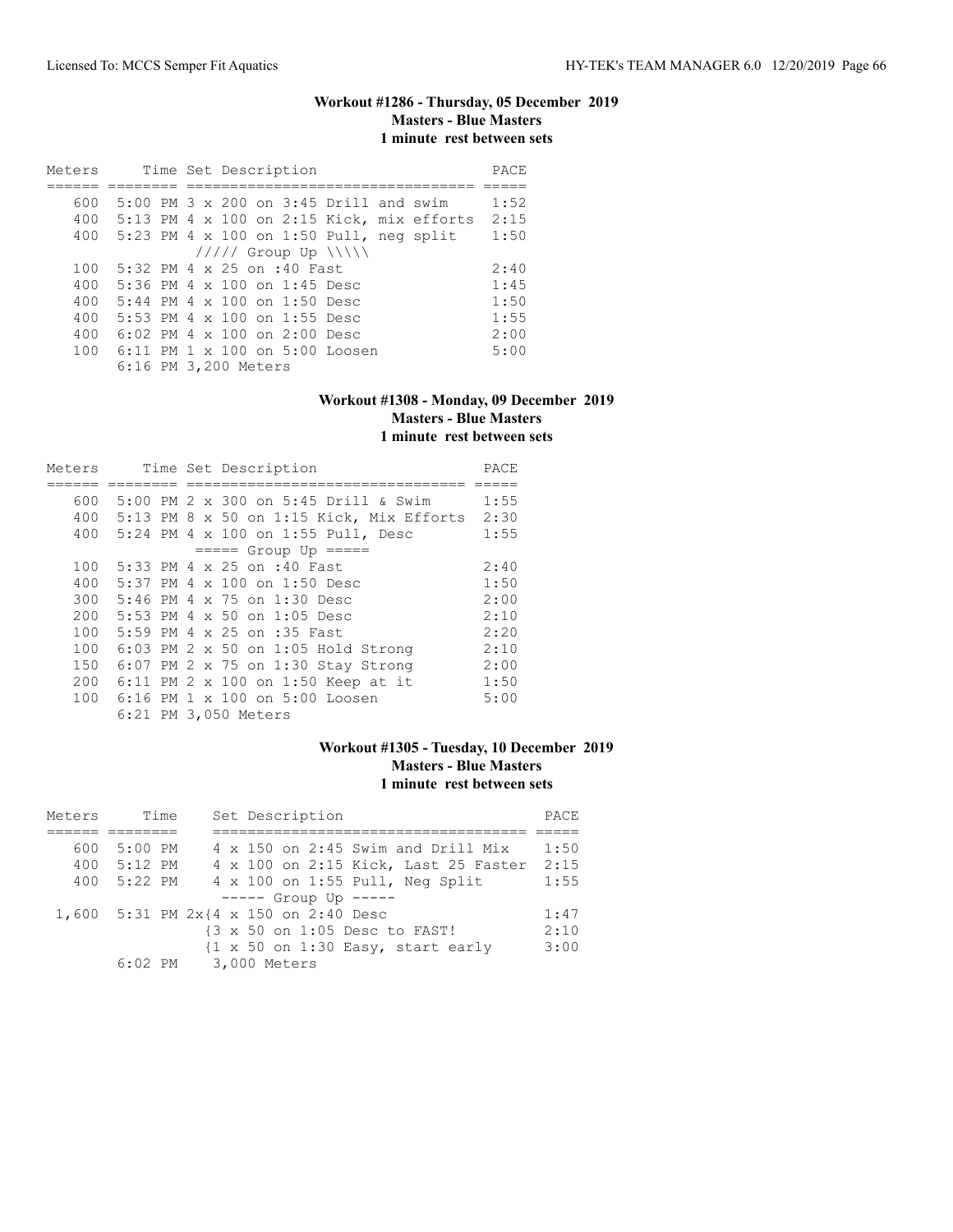# **Workout #1302 - Wednesday, 11 December 2019 Masters - Blue Masters 1 minute rest between sets**

| Meters |  | Time Set Description                             | PACE |
|--------|--|--------------------------------------------------|------|
|        |  |                                                  |      |
| 600    |  | 5:00 PM 6 x 100 on 1:50 Drill and swim           | 1:50 |
|        |  | 400 5:12 PM 8 x 50 on 1:05 Pull, Build           | 2:10 |
|        |  | 400 5:22 PM 4 x 100 on 2:15 Kick, last 50 faster | 2:15 |
|        |  | 00000 Group Up 00000                             |      |
| 200    |  | $5:32$ PM 4 x 50 on 1:05 Desc                    | 2:10 |
|        |  | 600 5:38 PM 1 x 600 on 10:45 Neg Split           | 1:48 |
| 600    |  | 5:50 PM $2 \times 300$ on 5:20 Desc              | 1:47 |
| 600    |  | 6:02 PM $1 \times 600$ on 10:15 Neg Split        | 1:42 |
| 600    |  | 6:14 PM $2 \times 300$ on $5:10$ Desc            | 1:43 |
| 100    |  | $6:26$ PM $1 \times 100$ on $5:00$ Loosen        | 5:00 |
|        |  | 6:31 PM 4,100 Meters                             |      |

#### **Workout #1298 - Thursday, 12 December 2019 Masters - Blue Masters 1 minute rest between sets**

| Meters | Time      |  | Set Description                                      | PACE |
|--------|-----------|--|------------------------------------------------------|------|
|        |           |  |                                                      |      |
| 600    | $5:00$ PM |  | 4 x 150 on 2:55 Swim and Drill                       | 1:57 |
| 400    | 5:13 PM   |  | $4 \times 100$ on 2:15 Kick as desired               | 2:15 |
| 400    | $5:23$ PM |  | 8 x 50 on 1:05 Pull, mix efforts                     | 2:10 |
|        |           |  | $\#$ #### Group Up $\#$ ####                         |      |
|        |           |  | 1,600 5:33 PM $2x{4 x 50 on 1:15 #1 Easy, Desc 2-4}$ | 2:30 |
|        |           |  | {8 x 75 on 1:40 Best Effort                          | 2:13 |
| 100    | 6:11 PM   |  | $1 \times 100$ on $5:00$ Loosen                      | 5:00 |
|        | $6:16$ PM |  | 3,100 Meters                                         |      |

### **Workout #1320 - Monday, 16 December 2019 Masters - Blue Masters 1 minute rest between sets**

| Meters |  | Time Set Description                          | PACE |
|--------|--|-----------------------------------------------|------|
|        |  |                                               |      |
| 600    |  | 5:00 PM 6 x 100 on 1:50 Swimm/Drill Mix       | 1:50 |
| 400    |  | 5:12 PM 4 x 100 on 2:15 Kick, Desc            | 2:15 |
| 400    |  | 5:22 PM 8 x 50 on 1:05 Pull, Desc             | 2:10 |
|        |  | $++++$ Group Up $++++$                        |      |
| 100    |  | $5:32$ PM 4 x 25 on :40 Fast                  | 2:40 |
| 600    |  | 5:36 PM 6 x 100 on 2:00 Last 50 of each fast  | 2:00 |
| 450    |  | 5:49 PM 6 x 75 on 1:40 Last 50 of each fast   | 2:13 |
| 300    |  | $6:00$ PM $6 \times 50$ on 1:20 Best Effort   | 2:40 |
| 150    |  | $6:09$ PM $6 \times 25$ on $1:00$ Max Effort. | 4:00 |
| 100    |  | 6:16 PM 1 x 100 on 5:00 Loosen                | 5:00 |
|        |  | 6:21 PM 3,100 Meters                          |      |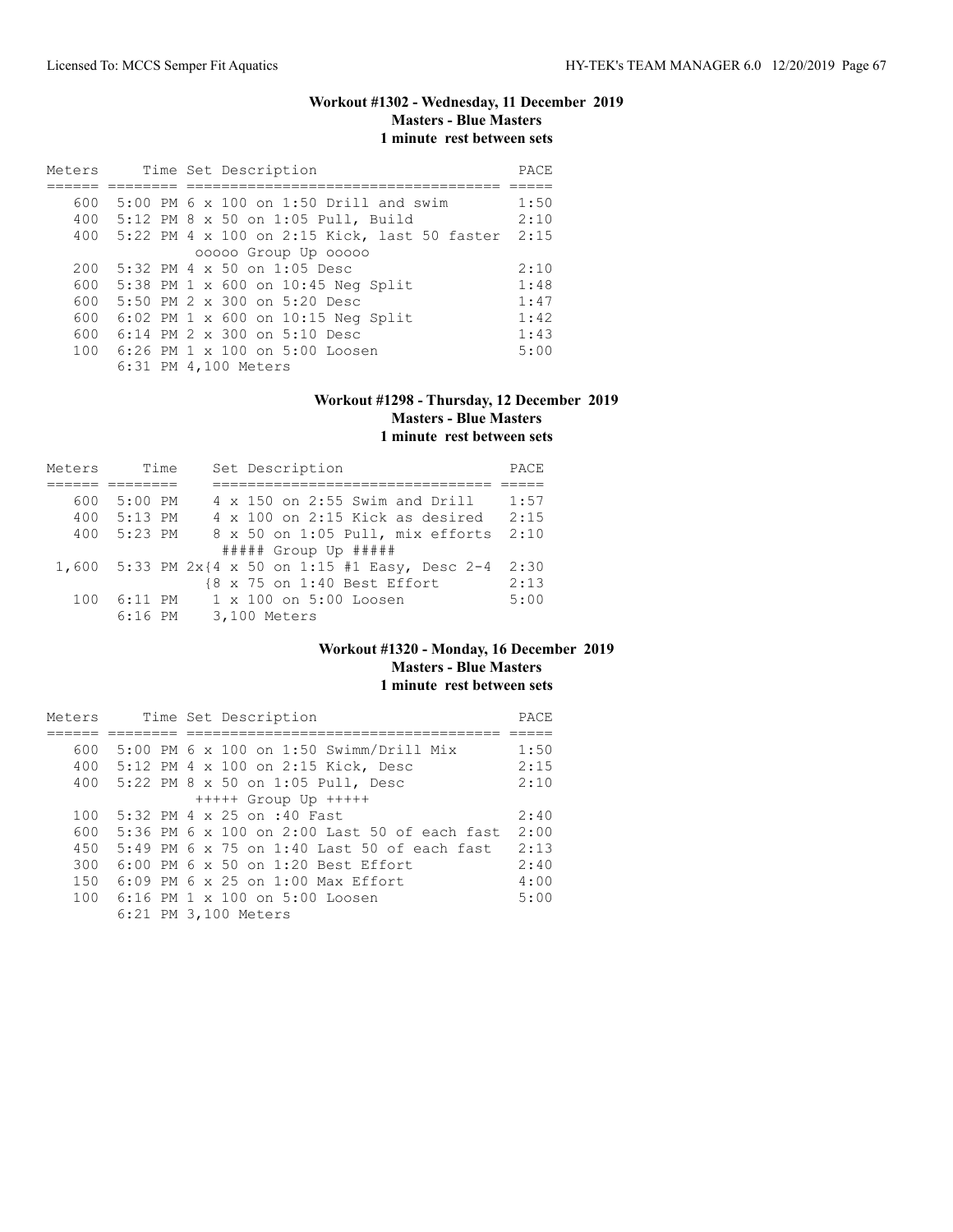### **Workout #1317 - Tuesday, 17 December 2019 Masters - Blue Masters 1 minute rest between sets**

| Meters | Time      |    | Set Description                       | PACE |
|--------|-----------|----|---------------------------------------|------|
|        |           |    |                                       |      |
| 600    | $5:00$ PM |    | 4 x 150 on 2:50 Drill and Swim Mix    | 1:53 |
| 400    | $5:13$ PM |    | 8 x 50 on 1:15 Kick, Last 25 Faster   | 2:30 |
| 400    | $5:24$ PM |    | 4 x 100 on 1:50 Pull, build           | 1:50 |
|        |           |    |                                       |      |
| 300    | $5:33$ PM |    | $6 \times 50$ on 1:05 Desc 1-3/4-6    | 2:10 |
|        |           |    | 1,200 5:41 PM 1x{3 x 200 on 3:30 Desc | 1:45 |
|        |           |    | {2 x 200 on 3:35 Desc                 | 1:48 |
|        |           |    | {1 x 200 on 3:40 Best                 | 1:50 |
| 100    | $6:04$ PM |    | 1 x 100 on 5:00 Loosen                | 5:00 |
|        | 6:09      | PМ | 3,000 Meters                          |      |

# **Workout #1314 - Wednesday, 18 December 2019 Masters - Blue Masters 1 minute rest between sets**

| Meters |  | Time Set Description                                        | PACE |
|--------|--|-------------------------------------------------------------|------|
|        |  |                                                             |      |
| 600    |  | 5:00 PM 3 x 200 on 3:50 Swim & Drill                        | 1:55 |
|        |  | 400 5:13 PM 4 x 100 on 2:15 Kick, faster in the middle 2:15 |      |
|        |  | 400 5:23 PM 8 x 50 on 1:05 1 easy, 2 fast                   | 2:10 |
|        |  | ~~~~~ Group Up ~~~~~                                        |      |
|        |  | 1,200 5:33 PM 3 x 400 on 6:30 Desc                          | 1:38 |
|        |  | 800 5:54 PM 4 x 200 on 3:30 Desc                            | 1:45 |
| 600    |  | 6:09 PM 6 x 100 on 1:50 Desc                                | 1:50 |
|        |  | 100 6:21 PM 1 x 100 on 5:00 Loosen                          | 5:00 |
|        |  | 6:26 PM 4,100 Meters                                        |      |

### **Workout #1310 - Thursday, 19 December 2019 Masters - Blue Masters 1 minute rest between sets**

| Meters | Time        | Set Description                      | PACE |
|--------|-------------|--------------------------------------|------|
|        |             |                                      |      |
| 600    | 5:00 PM     | 2 x 300 on 5:55 Drill and swim       | 1:58 |
|        | 400 5:13 PM | 8 x 50 on 1:15 Kick, Desc            | 2:30 |
|        | 400 5:24 PM | 4 x 100 on 1:50 Pull, last 25 faster | 1:50 |
|        |             | $      $ Group Up $      $           |      |
| 100    |             | 5:33 PM 4 x 25 on :40 Fast           | 2:40 |
|        |             | 1,500 5:37 PM 3x{1 x 50 on 1:10 Easy | 2:20 |
|        |             | {3 x 100 on 1:45 Desc                | 1:45 |
|        |             | {3 x 50 on 1:05 Desc                 | 2:10 |
| 100    |             | 6:07 PM 1 x 100 on 5:00 Loosen       | 5:00 |
|        | $6:12$ PM   | 3,100 Meters                         |      |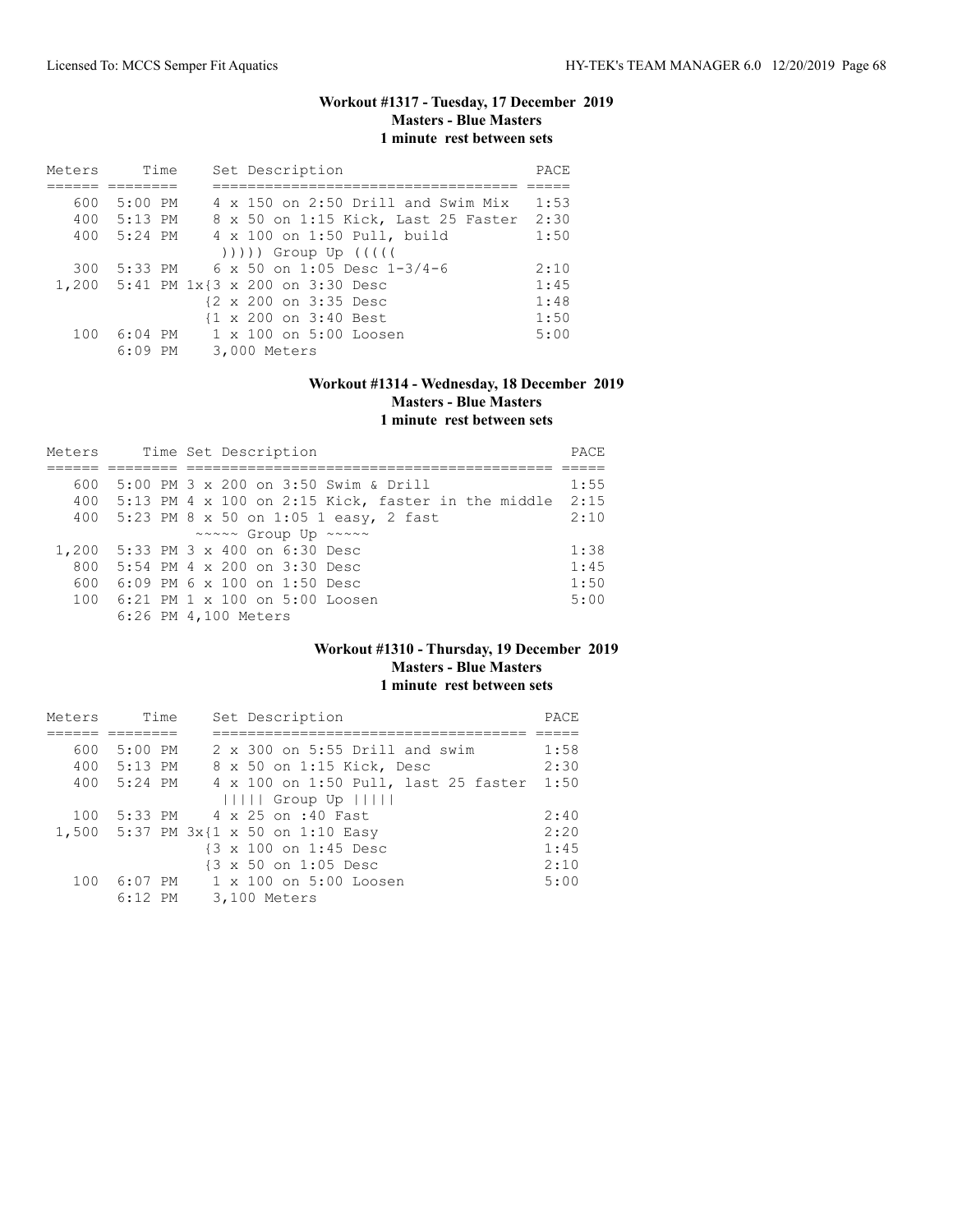# **Workout #1331 - Monday, 23 December 2019 Masters - Blue Masters 1 minute rest between sets**

| Meters |             | Time | Set Description                              | PACE |
|--------|-------------|------|----------------------------------------------|------|
|        |             |      |                                              |      |
| 600    | $5:00$ PM   |      | $2 \times 300$ on 5:45 Drill and Swim        | 1:55 |
|        | 400 5:13 PM |      | 8 x 50 on 1:15 Kick, MIx it up               | 2:30 |
| 400    | 5:24 PM     |      | $4 \times 100$ on 1:55 Pull, as desired      | 1:55 |
|        |             |      | vvvvv Group Up vvvvv                         |      |
| 100    |             |      | 5:33 PM 4 x 25 on :45 Fast                   | 3:00 |
|        |             |      | 1,650 5:37 PM 3x{4 x 75 on 1:25 Last 25 Fast | 1:53 |
|        |             |      | {4 x 50 on 1:05 Desc                         | 2:10 |
|        |             |      | {1 x 50 on 1:15 Easy                         | 2:30 |
|        |             |      | 6:11 PM 3,150 Meters                         |      |

# **Workout #1329 - Tuesday, 24 December 2019 Masters - Blue Masters 1 minute rest between sets**

| Meters |  | Time Set Description                              | PACE |
|--------|--|---------------------------------------------------|------|
|        |  |                                                   |      |
| 600    |  | $5:00$ PM $3 \times 200$ on $3:45$ Swim and drill | 1:52 |
| 400    |  | 5:13 PM 4 x 100 on 1:50 Pull, Desc                | 1:50 |
| 400    |  | 5:22 PM 4 x 100 on 2:15 Kick, Odds Faster         | 2:15 |
|        |  | ^^^^^ Group Up ^^^^^^                             |      |
| 200    |  | $5:32$ PM 4 x 50 on 1:05 Desc                     | 2:10 |
| 500    |  | $5:38$ PM $5 \times 100$ on $1:50$ Desc           | 1:50 |
| 500    |  | $5:49$ PM $5 \times 100$ on $1:45$ Desc           | 1:45 |
| 500    |  | 5:59 PM 5 $\times$ 100 on 1:40 Desc               | 1:40 |
| 100    |  | $6:09$ PM $1 \times 100$ on $5:00$ Loosen         | 5:00 |
|        |  | 6:14 PM 3,200 Meters                              |      |

# **Workout #1326 - Wednesday, 25 December 2019 Masters - Blue Masters 1 minute rest between sets**

| Meters | Time      | Set Description                                       | PACE |
|--------|-----------|-------------------------------------------------------|------|
|        |           |                                                       |      |
| 600    | $5:00$ PM | $6 \times 100$ on 1:55 Drill/Swim Mix                 | 1:55 |
| 400    | 5:13 PM   | 8 x 50 on 1:15 Kick, Desc                             | 2:30 |
| 400    | $5:24$ PM | 8 x 50 on 1:05 Pull, Desc                             | 2:10 |
|        |           | ***** Group Up *****                                  |      |
| 100    |           | 5:34 PM 4 x 25 on :40 Fast                            | 2:40 |
| 2,400  |           | 5:38 PM 4x{1 x 300 on 5:30 Build                      | 1:50 |
|        |           | $\{1 \times 200 \text{ on } 3:30 \text{ Neg Split}\}$ | 1:45 |
|        |           | {1 x 100 on 1:40 Last 50 fast                         | 1:40 |
| 100    | 6:22 PM   | $1 \times 100$ on $5:00$ Loosen                       | 5:00 |
|        | $6:27$ PM | 4,000 Meters                                          |      |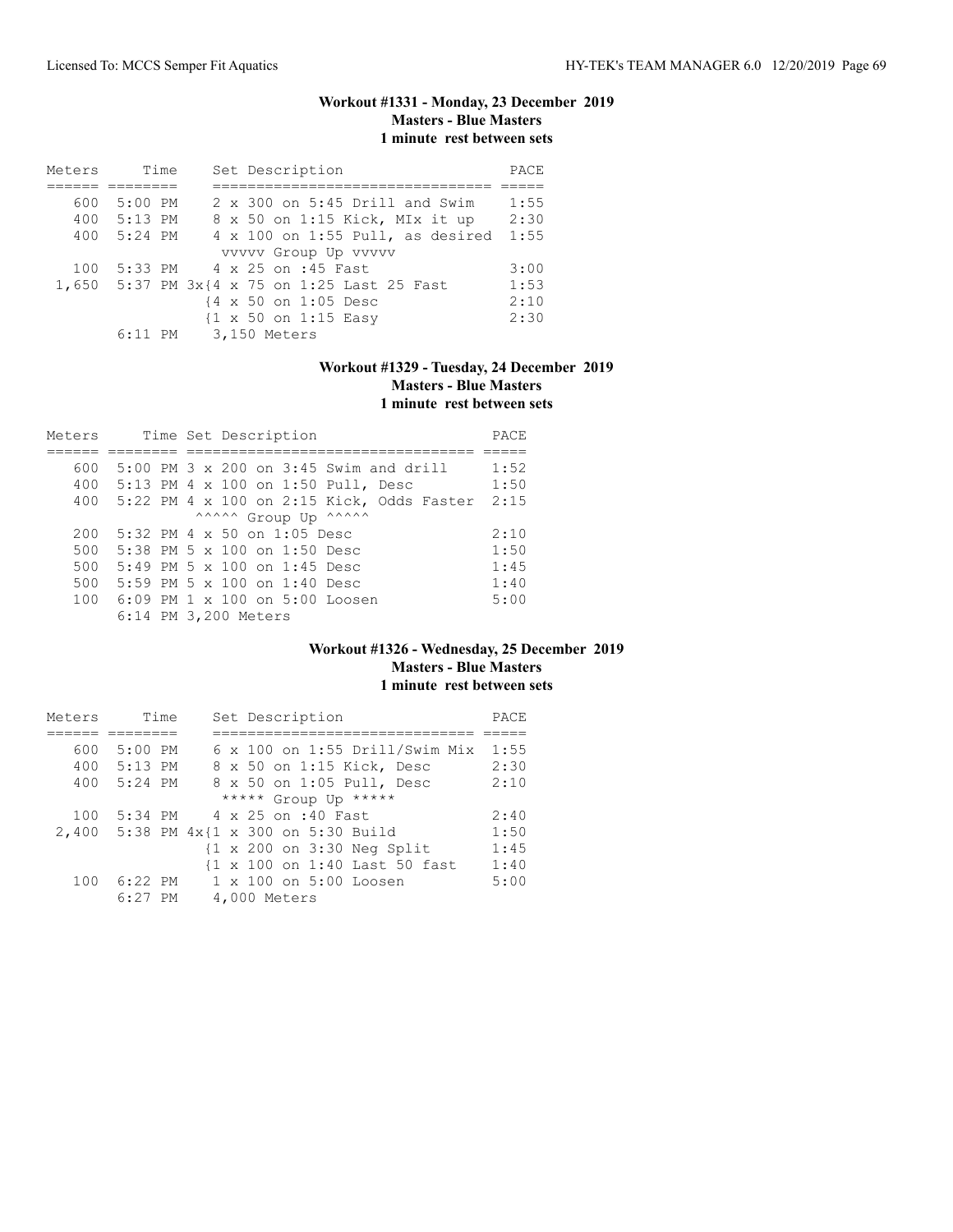### **Workout #1322 - Thursday, 26 December 2019 Masters - Blue Masters 1 minute rest between sets**

| Meters | Time      | Set Description                                        | PACE |
|--------|-----------|--------------------------------------------------------|------|
|        |           |                                                        |      |
| 600    | $5:00$ PM | $6 \times 100$ on 1:50 Swim and drill                  | 1:50 |
| 400    | $5:12$ PM | 4 x 100 on 2:15 Kick, last 25 fast                     | 2:15 |
| 400    | $5:22$ PM | 8 x 50 on 1:05 Pull, odds faster                       | 2:10 |
|        |           | $====$ Group Up $====$                                 |      |
| 100    |           | 5:32 PM 4 x 25 on :40 Fast                             | 2:40 |
| 600 -  |           | 5:36 PM 6x{1 x 75 on 1:30 Fast                         | 2:00 |
|        |           | $\{1 \times 25 \text{ on } : 50 \text{ Best Effect}\}$ | 3:20 |
| 50     | $5:51$ PM | 1 x 50 on 1:30 Easy                                    | 3:00 |
| 800    | $5:54$ PM | 8 x 100 on 1:50 Hold Best Average Pace                 | 1:50 |
| 100    | $6:10$ PM | $1 \times 100$ on $5:00$ Loosen                        | 5:00 |
|        | $6:15$ PM | 3,050 Meters                                           |      |

#### **Workout #1388 - Monday, 30 December 2019 Masters - Blue Masters 1 minute rest between sets**

| Meters |  | Time Set Description                              | PACE |
|--------|--|---------------------------------------------------|------|
|        |  |                                                   |      |
| 600    |  | $5:00$ PM $2 \times 300$ on $5:45$ Swim and drill | 1:55 |
| 400    |  | $5:13$ PM 8 x 50 on 1:15 Kick, mix efforts        | 2:30 |
| 400    |  | 5:24 PM 4 x 100 on 1:55 Pull, Desc                | 1:55 |
|        |  | $====$ Group Up $====$                            |      |
| 100    |  | 5:33 PM 4 x 25 on :40 Fast                        | 2:40 |
| 300    |  | $5:37$ PM 6 x 50 on 1:05 Desc                     | 2:10 |
| 200    |  | $5:45$ PM 2 x 100 on 1:50 Strong and Fast         | 1:50 |
| 300    |  | $5:50$ PM 6 x 50 on 1:10 Desc                     | 2:20 |
| 200    |  | 5:58 PM 2 x 100 on 1:50 Strong and Fast           | 1:50 |
| 300    |  | 6:03 PM 6 x 50 on 1:15 Desc                       | 2:30 |
| 200    |  | $6:12$ PM 2 x 100 on 1:50 Strong and Fast         | 1:50 |
|        |  | 100 6:17 PM 1 x 100 on 5:00 Loosen                | 5:00 |
|        |  | 6:22 PM 3,100 Meters                              |      |

### **Workout #1391 - Tuesday, 31 December 2019 Masters - Blue Masters 1 minute rest between sets**

| Meters | Time        | Set Description                       | PACE |
|--------|-------------|---------------------------------------|------|
|        |             |                                       |      |
| 600    | 5:00 PM     | 3 x 200 on 3:45 Swim and Drill        | 1:52 |
|        | 400 5:13 PM | 8 x 50 on 1:15 Kick, Desc             | 2:30 |
|        | 400 5:24 PM | 8 x 50 on 1:05 Pull, Odds Stronger    | 2:10 |
|        |             | $====$ Group Up $====$                |      |
| 300    |             | 5:34 PM 6 x 50 on 1:05 Desc           | 2:10 |
|        |             | 1,200 5:42 PM 2x{3 x 100 on 1:50 Desc | 1:50 |
|        |             | {2 x 100 on 1:45 Desc                 | 1:45 |
|        |             | {1 x 100 on 1:40 Fast                 | 1:40 |
| 100    |             | 6:05 PM 1 x 100 on 5:00 Loosen        | 5:00 |
|        | $6:10$ PM   | 3,000 Meters                          |      |